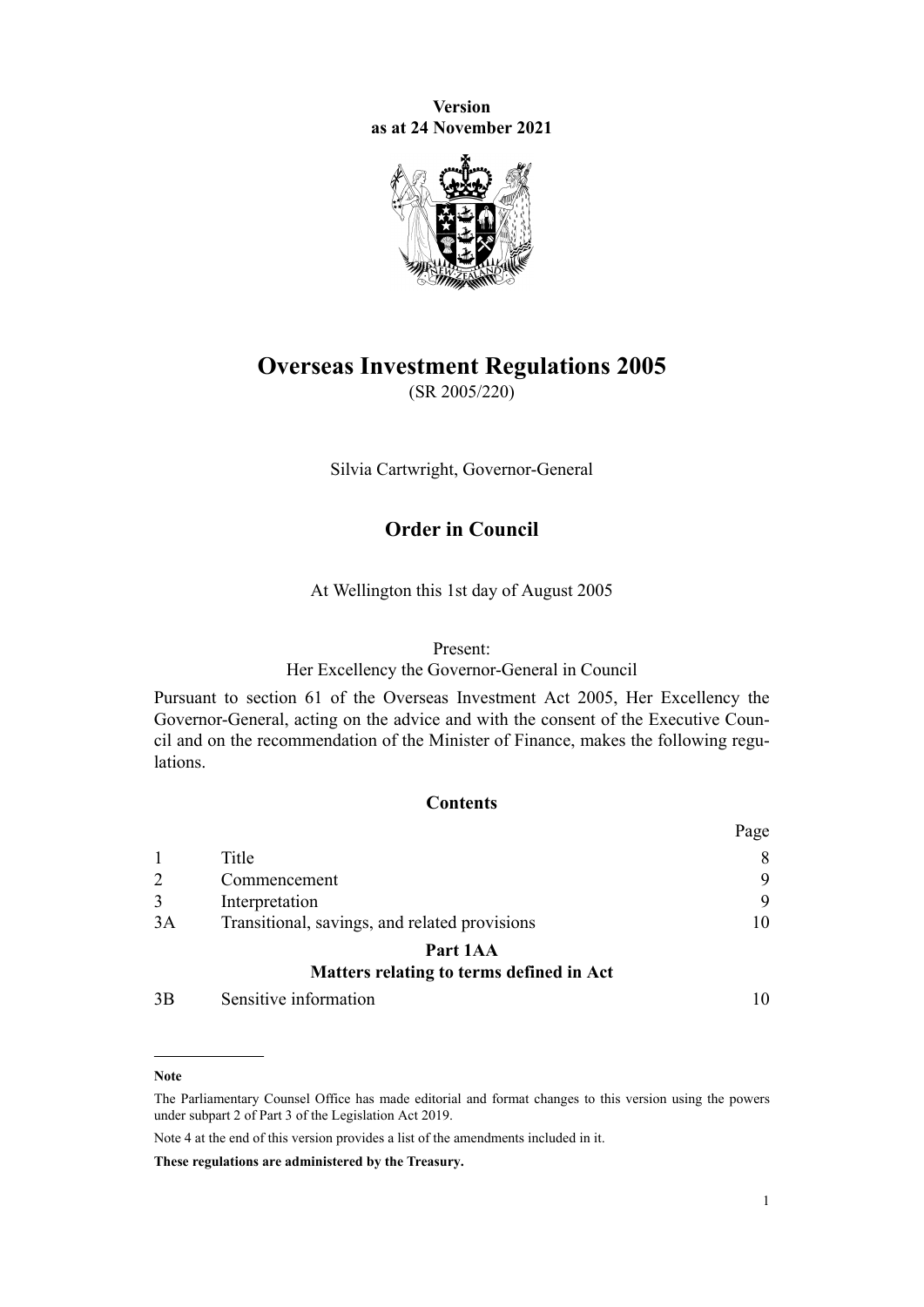|    | <b>Overseas Investment Regulations 2005</b>                                                                      | Version as at<br>24 November 2021 |
|----|------------------------------------------------------------------------------------------------------------------|-----------------------------------|
| 3C | Strategically important businesses                                                                               | 11                                |
| 3D | Transactions of national interest                                                                                | 13                                |
| 3E | Overseas investments covered by call-in regime                                                                   | 13                                |
|    | Part 1                                                                                                           |                                   |
|    | Consent                                                                                                          |                                   |
|    | Procedure for offering farm land or section 12 interests for<br>acquisition on open market                       |                                   |
| 4  | Purpose of regulations 5 to 10                                                                                   | 14                                |
| 5  | Procedure for offering farm land or section 12 interest for<br>acquisition on open market                        | 14                                |
| 6  | Obligation of owner to advertise that farm land or section 12<br>interest available for acquisition              | 14                                |
| 7  | Content of advertisement                                                                                         | 15                                |
| 8  | Form of advertisement                                                                                            | 15                                |
| 9  | Farm land or section 12 interest must be on open market for<br>minimum period                                    | 15                                |
| 10 | Advertisement must be published within previous 12 months                                                        | 16                                |
| 11 | Effect of regulations 5 to 10                                                                                    | 16                                |
|    | Fresh or seawater areas (including regulations for purposes of<br>Schedule 5 of Act)                             |                                   |
| 12 | Interpretation: clauses referred to are clauses of Schedule 5 of Act                                             | 16                                |
| 13 | Information that must be contained in application for consent<br>related to Schedule 5 of Act                    | 17                                |
| 14 | Registration of water areas acquisition notice                                                                   | 18                                |
| 15 | Provision to the Crown of water areas acquisition notice that<br>cannot be registered                            | 19                                |
| 16 | Term prescribed for expiry of water areas acquisition notice                                                     | 19                                |
| 17 | Variation of water areas acquisition notice                                                                      | 20                                |
| 18 | Cancellation of water areas acquisition notice                                                                   | 21                                |
| 19 | Prescribed terms of acquisition                                                                                  | 22                                |
| 20 | Water areas covenant                                                                                             | 22                                |
| 21 | Last date for giving notice of decision not to acquire under<br>clause 4                                         | 23                                |
| 22 | Manner of acquisition: survey requirements                                                                       | 23                                |
| 23 | Process for claiming and determining compensation                                                                | 24                                |
| 24 | Last date for giving notice of decision not to acquire under<br>clause 5                                         | 25                                |
| 25 | Mediation of dispute about compensation for acquisition                                                          | 26                                |
| 26 | What happens if there is material change to terms and conditions<br>of overseas investment transaction [Revoked] | 27                                |
| 27 | Minister may delegate functions and powers to regulator<br>[Revoked]                                             | 27                                |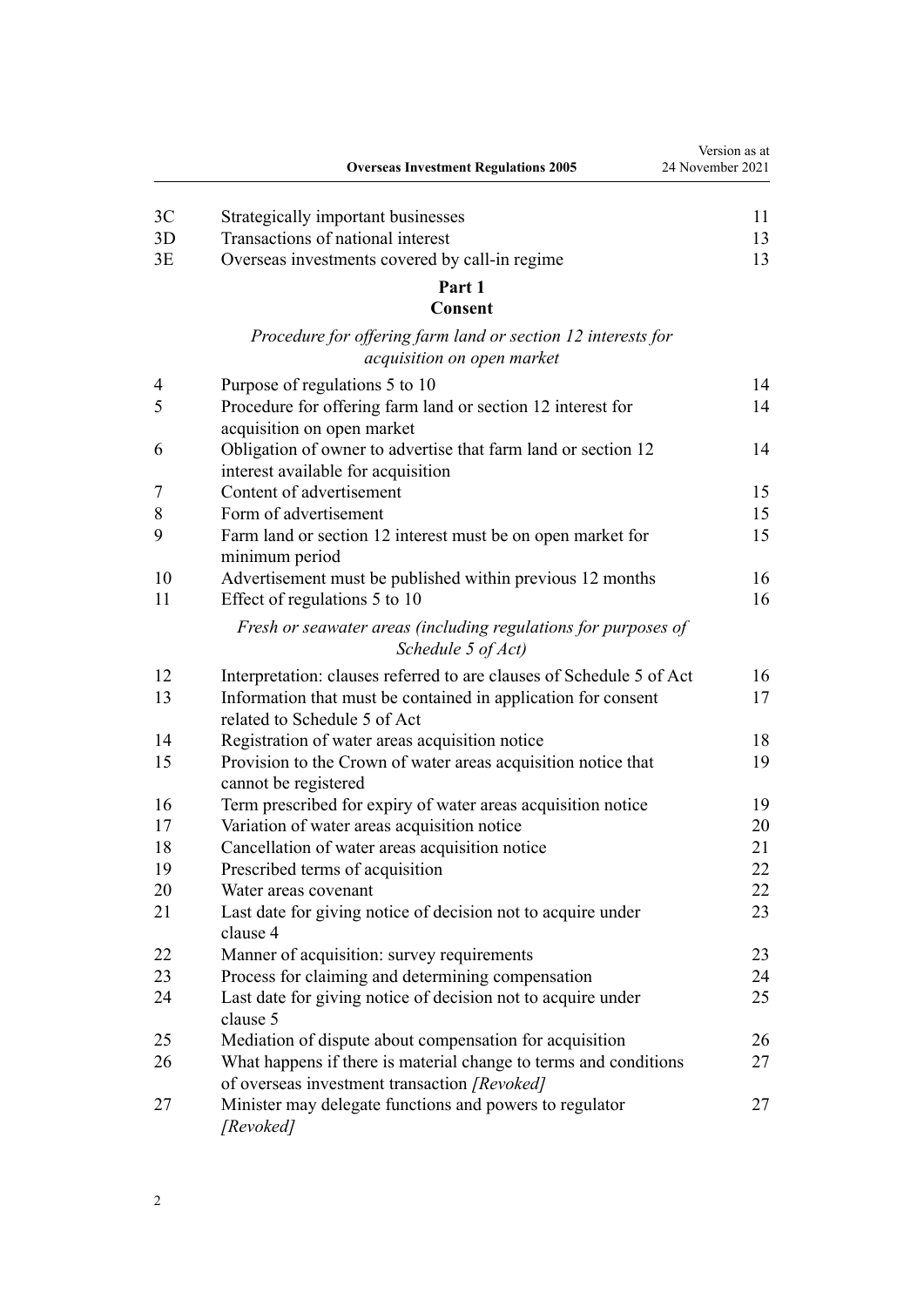|  |  | <b>Overseas Investment Regulations 2005</b> |  |
|--|--|---------------------------------------------|--|
|--|--|---------------------------------------------|--|

|          | Other factors for assessing benefit of overseas investment in<br>sensitive land                                                                            |          |
|----------|------------------------------------------------------------------------------------------------------------------------------------------------------------|----------|
| 28       | Other factors for assessing benefit of overseas investment in<br>sensitive land                                                                            | 27       |
|          | Benefit test: special test relating to forestry activities                                                                                                 |          |
| 29       | Special test may be applied and requirements to be met                                                                                                     | 29       |
|          | Matters relating to sensitive land that is residential land                                                                                                |          |
| 30<br>31 | Types of overseas persons specified to be qualifying individuals<br>Factors for considering whether person remains committed to<br>residing in New Zealand | 31<br>32 |
| 32       | Maximum percentage: dwellings in large apartment developments<br>that are purchased off plans                                                              | 33       |
|          | Fees and charges                                                                                                                                           |          |
| 33       | Fees and charges                                                                                                                                           | 33       |
| 34       | When and how fees and charges are payable and refundable                                                                                                   | 34       |
| 34A      | Further provisions about fees for complex applications                                                                                                     | 34       |
|          | Administrative penalties                                                                                                                                   |          |
| 35       | Administrative penalty for late filing                                                                                                                     | 35       |
| 36       | Administrative penalty for retrospective consent                                                                                                           | 35       |
|          | Part 2                                                                                                                                                     |          |
|          | <b>Exemptions</b>                                                                                                                                          |          |
|          | Exemptions from requirement for consent                                                                                                                    |          |
| 37       | Exemptions for corporate dealing                                                                                                                           | 36       |
| 38       | Exemptions for minor increases if ownership or control has dipped<br>below consented level                                                                 | 38       |
| 38A      | Exemptions for shareholding creep by persons other than consent<br>holder [Revoked]                                                                        | 39       |
| 39       | Exemption for redeemable preference shares                                                                                                                 | 39       |
| 40       | Exemptions for trusts                                                                                                                                      | 39       |
| 41       | Exemptions for permitted security arrangements                                                                                                             | 40       |
| 42       | Further exemption for permitted security arrangements                                                                                                      | 40       |
| 42A      | Further exemption related to certain rights or interests that are<br>ancillary to permitted security arrangements                                          | 41       |
| 42B      | Exemption for transfer of certain debt obligations                                                                                                         | 42       |
| 43       | Exemption for life insurance                                                                                                                               | 42       |
| 44       | Exemption for retirement schemes                                                                                                                           | 42       |
| 45       | Exemptions for relationship property                                                                                                                       | 43       |
| 46       | Exemption for underwriting                                                                                                                                 | 43       |
| 47       | Exemption for overseas custodians acquiring certain rights and<br>interests in custodial property                                                          | 44       |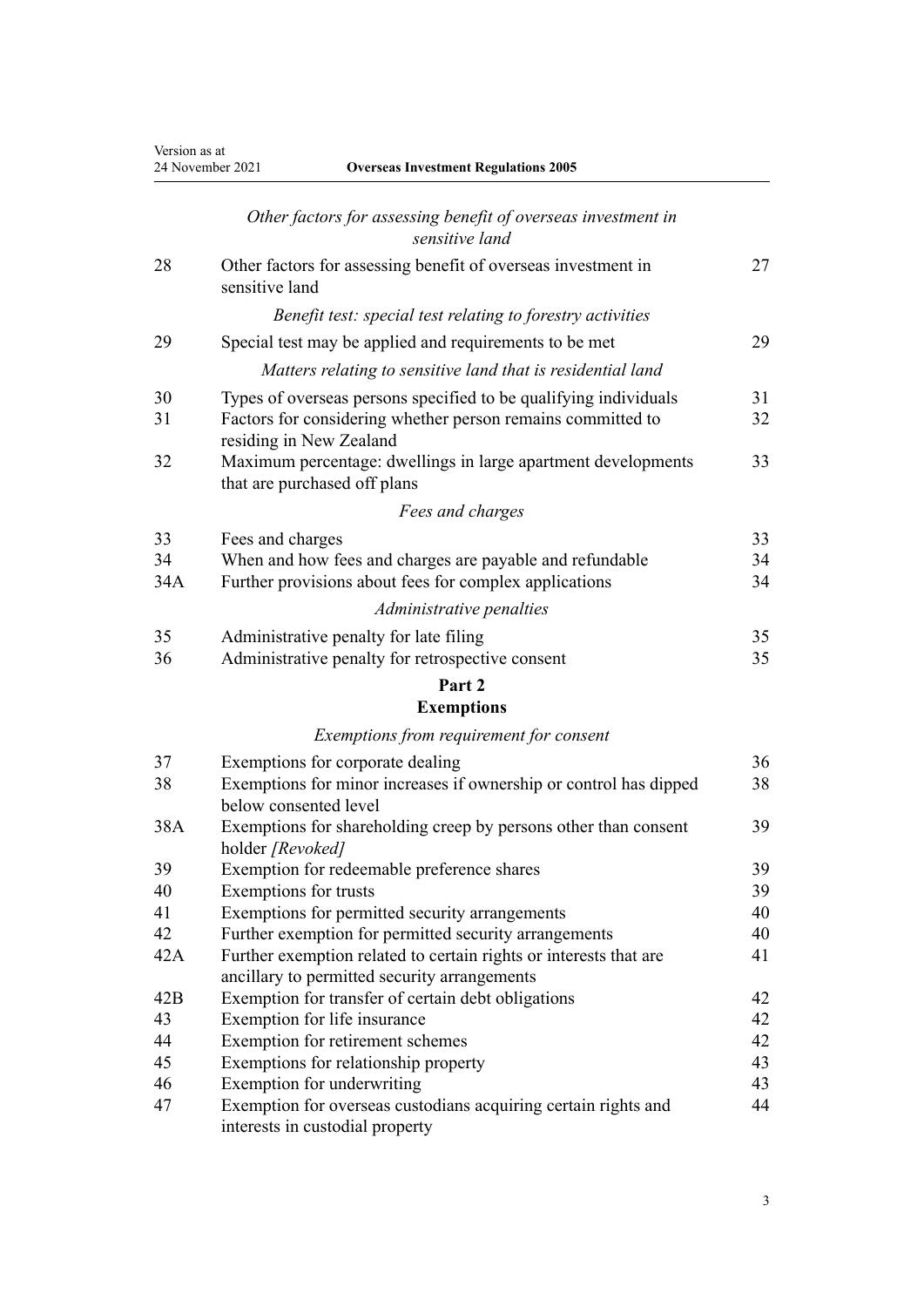|     | <b>Overseas Investment Regulations 2005</b>                                                                                                      | Version as at<br>24 November 2021 |
|-----|--------------------------------------------------------------------------------------------------------------------------------------------------|-----------------------------------|
|     | Exemptions from requirement for consent provisions of Act                                                                                        |                                   |
| 48  | Exemption for persons connected to portfolio investors or New<br>Zealand controlled persons                                                      | 45                                |
| 49  | Exemption for New Zealand controlled persons                                                                                                     | 46                                |
| 50  | Consequential exemption for other transactions                                                                                                   | 47                                |
|     | Exemptions from requirement for consent in respect of overseas<br>investments in sensitive land                                                  |                                   |
| 51  | Exemption for certain land transactions commonly known as re-<br>grants                                                                          | 47                                |
| 52  | Exemption for certain transactions where relevant land of certain<br>type and area is already in overseas ownership or control                   | 50                                |
| 53  | Exemption for transactions consequential on certain actions under<br>Public Works Act 1981                                                       | 54                                |
| 54  | Exemption for replacement of forestry right with new forestry right                                                                              | 55                                |
| 55  | Exemption for replacement of regulated <i>profit à prendre</i> with new<br>regulated profit à prendre                                            | 58                                |
| 55A | Exemption for covenants                                                                                                                          | 61                                |
| 56  | Exemption for freeholder who acquires another interest in land<br>included in freehold                                                           | 62                                |
|     | Exemptions from requirement for consent in respect of overseas<br>investments in residential land                                                |                                   |
| 57  | Exemptions for network utility operators                                                                                                         | 62                                |
| 58  | Exemptions relating to relationship property where spouse or<br>partner granted consent under commitment to reside in New<br>Zealand test        | 63                                |
| 59  | Exemption for diplomatic premises                                                                                                                | 63                                |
| 60  | Exemption for charitable entities                                                                                                                | 64                                |
|     | Exemptions for Australian investors from requirement for consent<br>in respect of certain overseas investments in significant business<br>assets |                                   |
|     | [Revoked]                                                                                                                                        |                                   |
| 61  | Exemptions in Schedule 5 apply [Revoked]                                                                                                         | 64                                |
|     | Exemptions from definition of overseas person                                                                                                    |                                   |
| 62  | Exemption for certain bodies corporate who are overseas persons<br>only because overseas custodians have custodial securities                    | 64                                |
| 63  | Further exemption for retirement schemes                                                                                                         | 66                                |
| 63A | Further exemption for redeemable preference shares                                                                                               | 67                                |
|     | Applications for exemptions                                                                                                                      |                                   |
| 37  | Application for exemption [Revoked]                                                                                                              | 67                                |
| 64  | Requirements for application for exemption                                                                                                       | 67                                |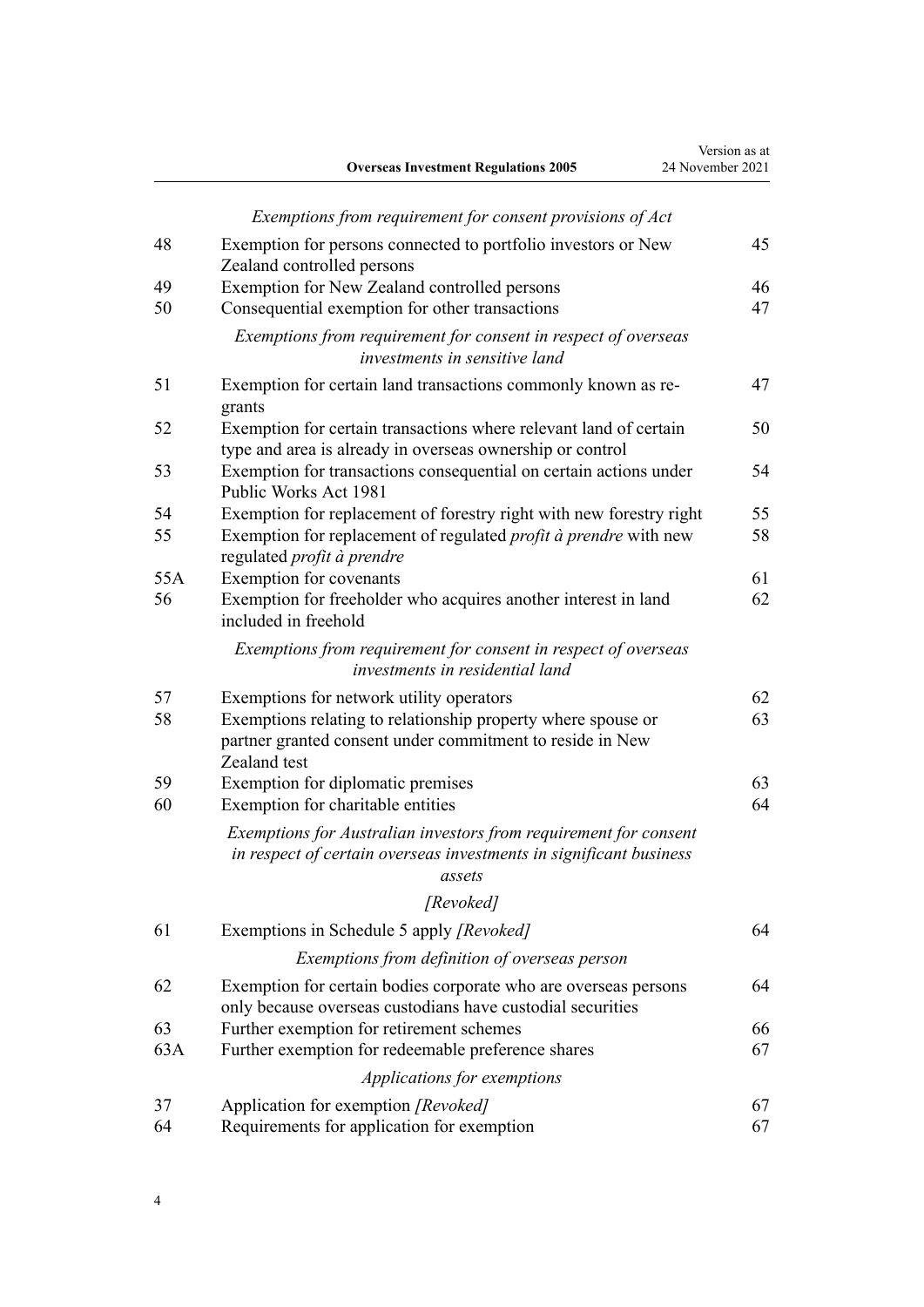Version as at 24 November 2021 **Overseas Investment Regulations 2005**

|  | <b>Dverseas Investment Regulations 2005</b> |  |
|--|---------------------------------------------|--|
|  |                                             |  |

# **[Part 2A](#page-67-0)**

|                 | National security and public order risks management regime                                                                          |          |
|-----------------|-------------------------------------------------------------------------------------------------------------------------------------|----------|
| 64A             | Overseas investment covered by the emergency notification regime<br>[Revoked]                                                       | 68       |
| 64B<br>64C      | Exemption from requirements under call-in regime<br>Interim direction orders                                                        | 68<br>69 |
|                 | Exemptions for transactions that are transactions of national<br>interest                                                           |          |
| 64D             | Criteria for section 20AA exemptions                                                                                                | 69       |
|                 | Part 3<br><b>Miscellaneous</b>                                                                                                      |          |
|                 | Subpart 1—When person who relies on exemption to acquire<br>property becomes subject to existing consent or exemption<br>conditions |          |
| 65              | Application of, and interpretation for, subpart                                                                                     | 70       |
| 66              | B treated as subject to existing conditions that are continuing<br>conditions                                                       | 71       |
| 67              | A ceases to be subject to existing conditions to extent B becomes<br>subject                                                        | 73       |
|                 | Subpart 2-Notices                                                                                                                   |          |
|                 | <b>Notices</b>                                                                                                                      |          |
| 68              | Relevant Minister or Ministers or regulator may give notice of<br>exercise of powers                                                | 73       |
|                 | Service of notices                                                                                                                  |          |
| 69              | Service of notices                                                                                                                  | 74       |
|                 | Subpart 3—Miscellaneous provisions                                                                                                  |          |
|                 | 69AAA Time within which notification may be notified                                                                                | 74       |
| 69A             | Time frame for taking risk management action                                                                                        | 74       |
| 69B             | Land owned or managed by governance entity of collective group<br>of Māori                                                          | 75       |
|                 | Subpart 4—Information for tax purposes                                                                                              |          |
| 69C             | Requirements imposed if overseas investment in significant<br>business assets                                                       | 75       |
| 69 <sub>D</sub> | What tax information must be provided                                                                                               | 76       |
|                 | Subpart 5-Other time frames and information requirements                                                                            |          |
| 69E             | Time frames relating to applications                                                                                                | 77       |
| 69F             | Information required in applications for consent                                                                                    | 77       |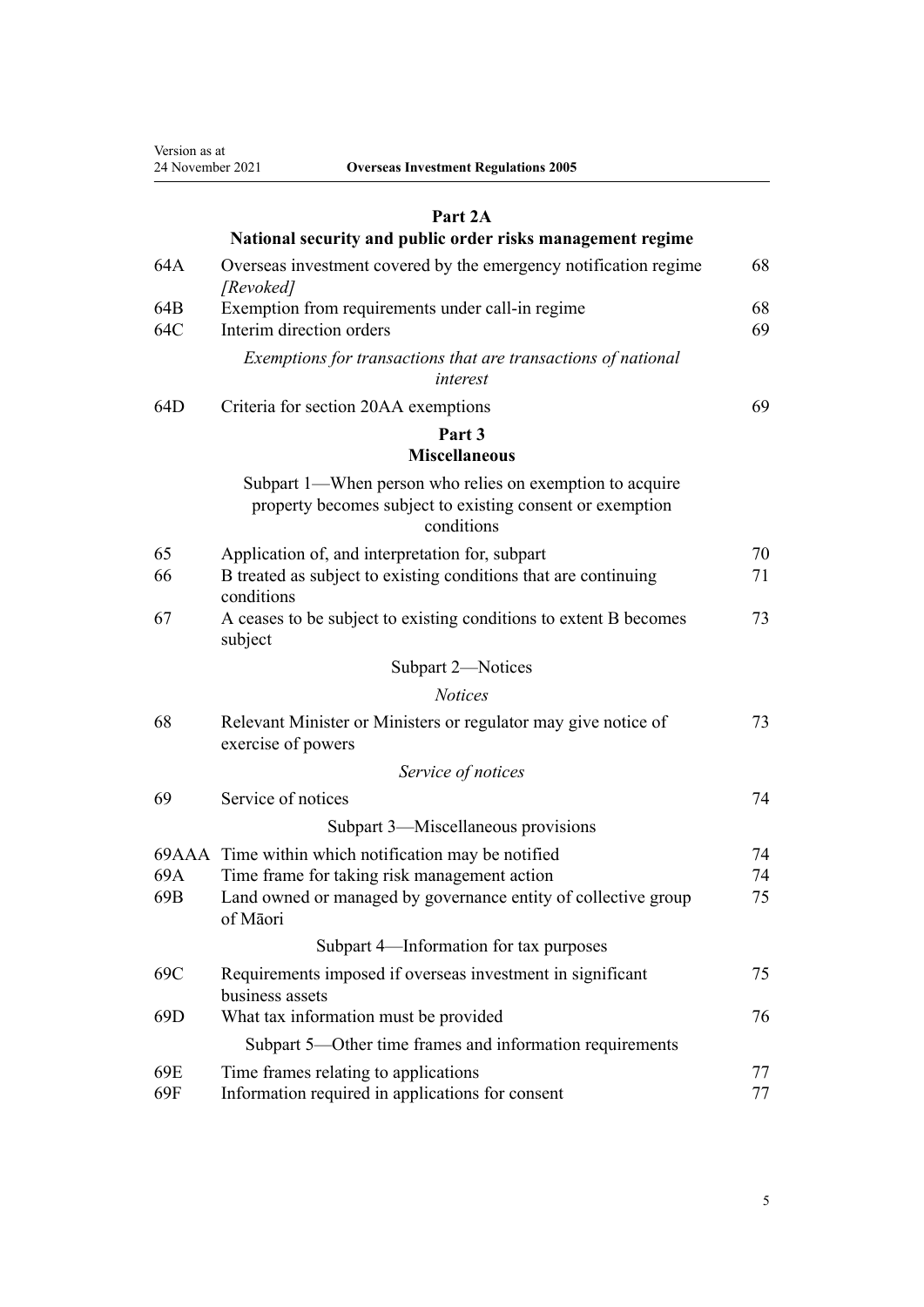# **[Part 4](#page-77-0)**

# **[Exemptions in respect of overseas investments in sensitive land](#page-77-0) [to implement obligations under international agreements](#page-77-0)**

[Subpart 1—Introduction and definitions](#page-77-0)

| 70 | Introduction to this Part                                                                           | 78 |
|----|-----------------------------------------------------------------------------------------------------|----|
| 71 | Definitions                                                                                         | 78 |
| 72 | Definition of ownership and control test                                                            | 80 |
|    | Subpart 2—Implementation of Australian CER Investment<br>Protocol                                   |    |
|    | Introduction and definitions                                                                        |    |
| 73 | Introduction to subpart 2                                                                           | 82 |
| 74 | Definitions for subpart 2                                                                           | 82 |
|    | <b>Exemptions for Australian investors</b>                                                          |    |
| 75 | Exemption for Australian investors in respect of residential (but<br>not otherwise sensitive) land  | 83 |
| 76 | Exemption for Australian investors in respect of regulated <i>profit à</i><br>prendre               | 83 |
| 77 | Exemption for Australian investors in respect of relationship<br>property                           | 84 |
| 78 | Definition of Australian investor                                                                   | 84 |
|    | Subpart 3-Implementation of Singapore CEP                                                           |    |
|    | Introduction and definitions                                                                        |    |
| 79 | Introduction to subpart 3                                                                           | 85 |
| 80 | Definitions for subpart 3                                                                           | 85 |
|    | <b>Exemptions for Singaporean investors</b>                                                         |    |
| 81 | Exemption for Singaporean investors in respect of residential (but<br>not otherwise sensitive) land | 86 |
| 82 | Exemption for Singaporean investors in respect of relationship<br>property                          | 86 |
| 83 | Definition of Singaporean investor                                                                  | 87 |
|    | Part 5                                                                                              |    |
|    | Alternative monetary thresholds for overseas investments in<br>significant business assets          |    |
|    | Subpart 1-Introduction and definitions                                                              |    |
| 84 | Introduction to Part 5                                                                              | 87 |
| 85 | Definitions                                                                                         | 88 |
| 86 | Definition of ownership and control test                                                            | 92 |
| 87 | Definition of relevant government enterprise [Revoked]                                              | 94 |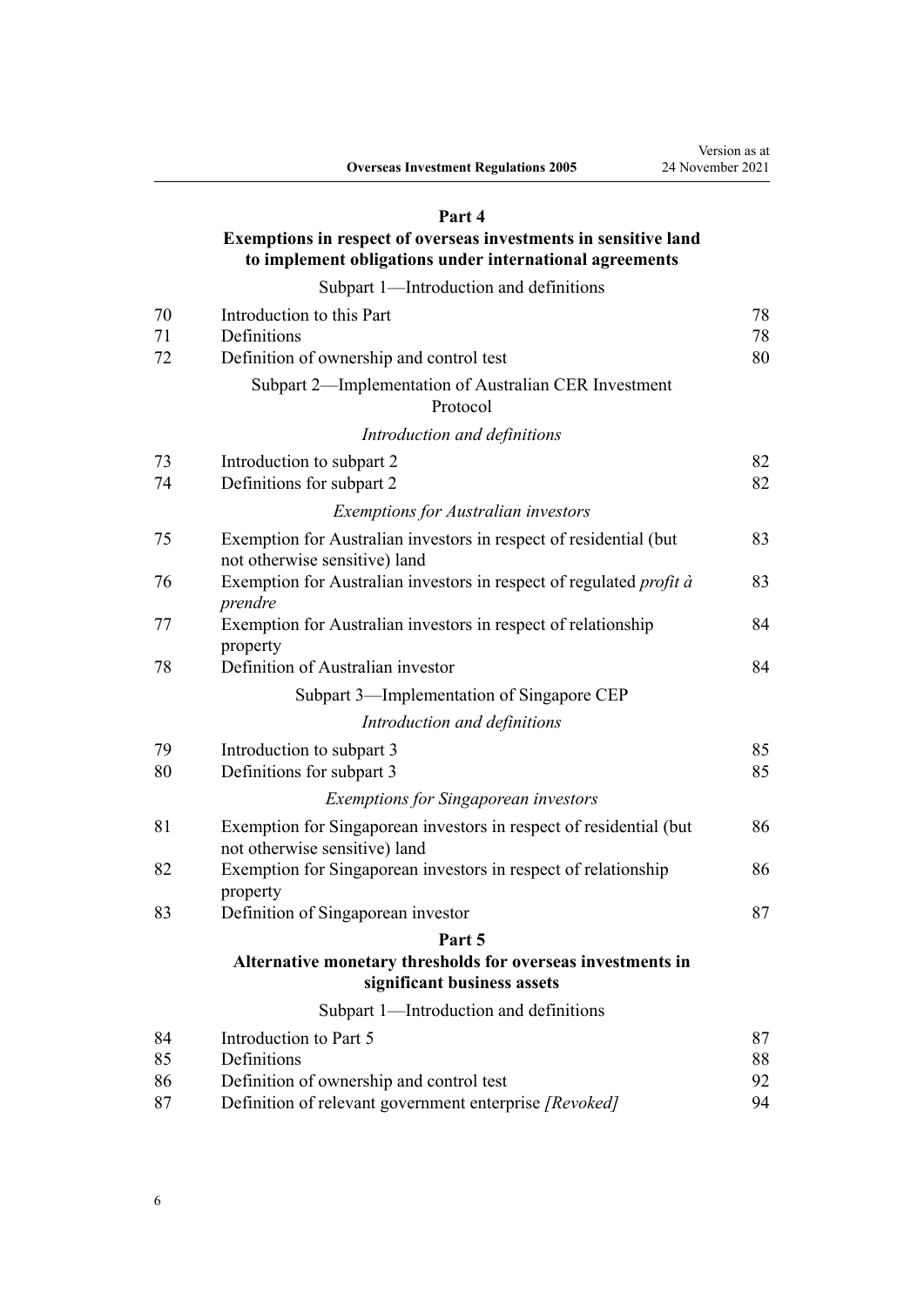Version as at

| 24 November 2021<br><b>Overseas Investment Regulations 2005</b> |        |                                                                                                                                   |     |
|-----------------------------------------------------------------|--------|-----------------------------------------------------------------------------------------------------------------------------------|-----|
|                                                                 |        | Subpart 2—Implementation of CPTPP Agreement, Korea FTA,<br>ANZTEC, Hong Kong CEP, China FTA, and P4 Agreement                     |     |
| 88                                                              | Part 5 | Introduction to subpart 2 and interaction between regulations in                                                                  | 94  |
|                                                                 |        | Type 1 investors                                                                                                                  |     |
| 89                                                              |        | Alternative monetary thresholds for overseas investments in<br>significant business assets by type 1 investors                    | 95  |
| 90                                                              |        | Definition of type 1 investor                                                                                                     | 95  |
|                                                                 |        | Type 2 investors                                                                                                                  |     |
| 91                                                              |        | Alternative monetary thresholds for overseas investments in<br>significant business assets by type 2 investors                    | 96  |
| 92                                                              |        | Definition of type 2 investor                                                                                                     | 97  |
|                                                                 |        | Type 3 investors                                                                                                                  |     |
| 93                                                              |        | Alternative monetary thresholds for overseas investments in<br>significant business assets by type 3 investors                    | 98  |
| 94                                                              |        | Definition of type 3 investor                                                                                                     | 98  |
|                                                                 |        | Type 4 investors                                                                                                                  |     |
| 95                                                              |        | Alternative monetary thresholds for overseas investments in<br>significant business assets by type 4 investors                    | 99  |
| 96                                                              |        | Definition of type 4 investor                                                                                                     | 100 |
|                                                                 |        | Subpart 3—Implementation of Australian CER Investment<br>Protocol                                                                 |     |
| 97                                                              | Part 5 | Introduction to subpart 3 and interaction between regulations in                                                                  | 101 |
| 98                                                              |        | Definitions for subpart 3                                                                                                         | 101 |
|                                                                 |        | Australian non-government investors                                                                                               |     |
| 99                                                              |        | Alternative monetary thresholds for overseas investments in<br>significant business assets by Australian non-government investors | 102 |
| 100                                                             |        | Definition of Australian non-government investor                                                                                  | 103 |
|                                                                 |        | Australian government investors                                                                                                   |     |
| 101                                                             |        | Alternative monetary thresholds for overseas investments in<br>significant business assets by Australian government investors     | 104 |
| 102                                                             |        | Definition of Australian government investor                                                                                      | 105 |
|                                                                 |        | Supplementary provision                                                                                                           |     |
| 103                                                             |        | Supplementary provision relating to Australian investments                                                                        | 105 |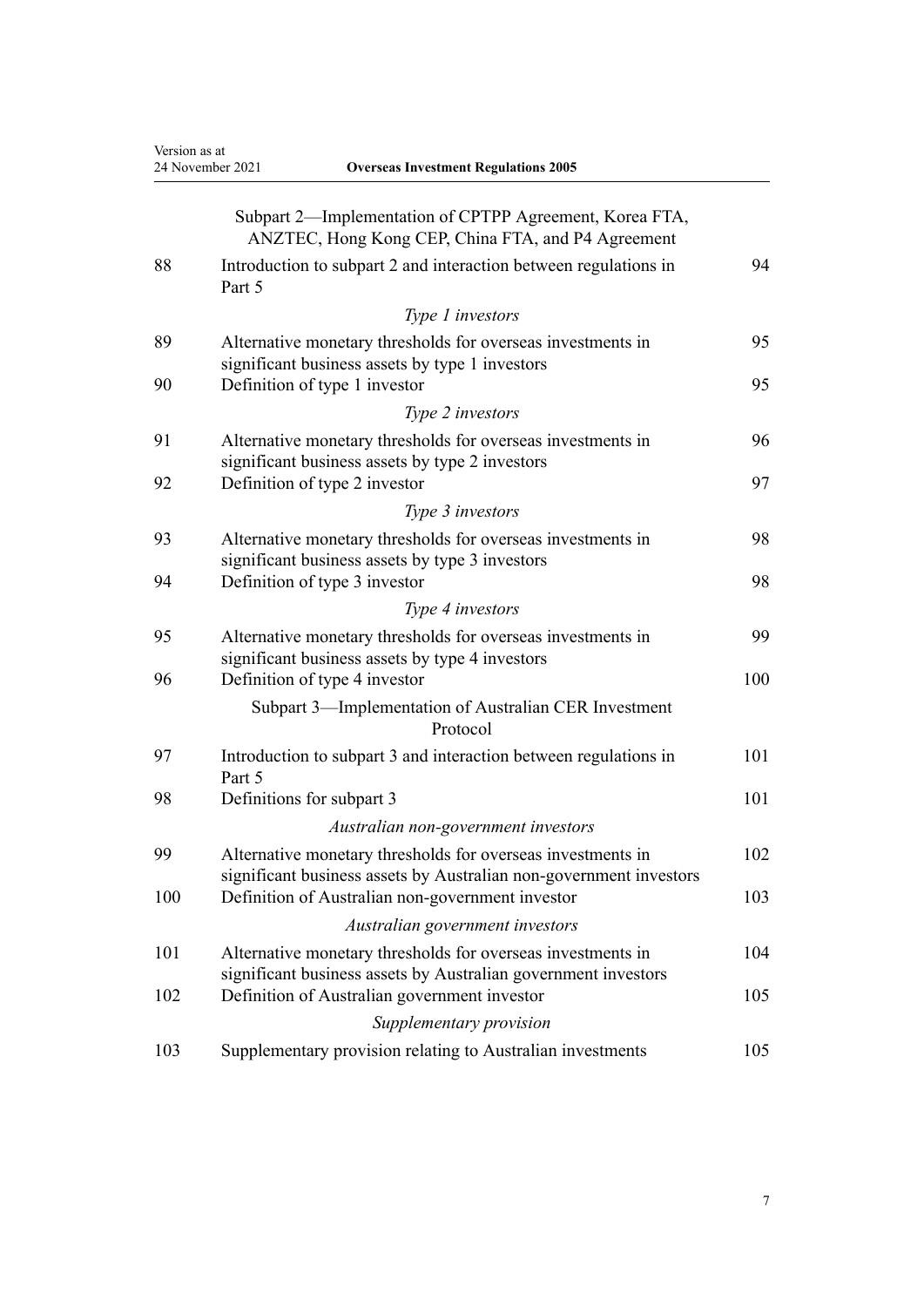# **[Part 3](#page-105-0)**

# **[Miscellaneous](#page-105-0)**

*[Revoked]*

| <i>Notices</i> |
|----------------|
| [Revoked]      |

<span id="page-7-0"></span>

| 39 | Relevant Minister or Ministers may give notice of exercise of<br>powers [Revoked]                                                                                            | 106 |
|----|------------------------------------------------------------------------------------------------------------------------------------------------------------------------------|-----|
|    | Service of notices                                                                                                                                                           |     |
|    | [Revoked]                                                                                                                                                                    |     |
| 40 | Service of notices [Revoked]                                                                                                                                                 | 106 |
|    | <b>Schedule 1AA</b><br><b>Transitional, savings, and related provisions</b>                                                                                                  | 107 |
|    | <b>Schedule 1</b><br>Prescribed terms of acquisition of fresh or seawater area, and<br>prescribed terms and form of water areas covenant                                     | 115 |
|    | <b>Schedule 1</b><br>Form of advertisement                                                                                                                                   | 118 |
|    | [Revoked]                                                                                                                                                                    |     |
|    | <b>Schedule 2</b><br><b>Fees and charges</b>                                                                                                                                 | 119 |
|    | <b>Schedule 3</b><br><b>Portfolio investors</b>                                                                                                                              | 126 |
|    | <b>Schedule 4</b><br><b>New Zealand controlled persons</b>                                                                                                                   | 127 |
|    | <b>Schedule 5</b><br>Time frames relating to applications                                                                                                                    | 128 |
|    | <b>Schedule 5</b><br><b>Exemptions for Australian investors from requirement for</b><br>consent in respect of certain overseas investments in significant<br>business assets | 131 |
|    | [Revoked]                                                                                                                                                                    |     |

# **Regulations**

# **1 Title**

These regulations are the Overseas Investment Regulations 2005.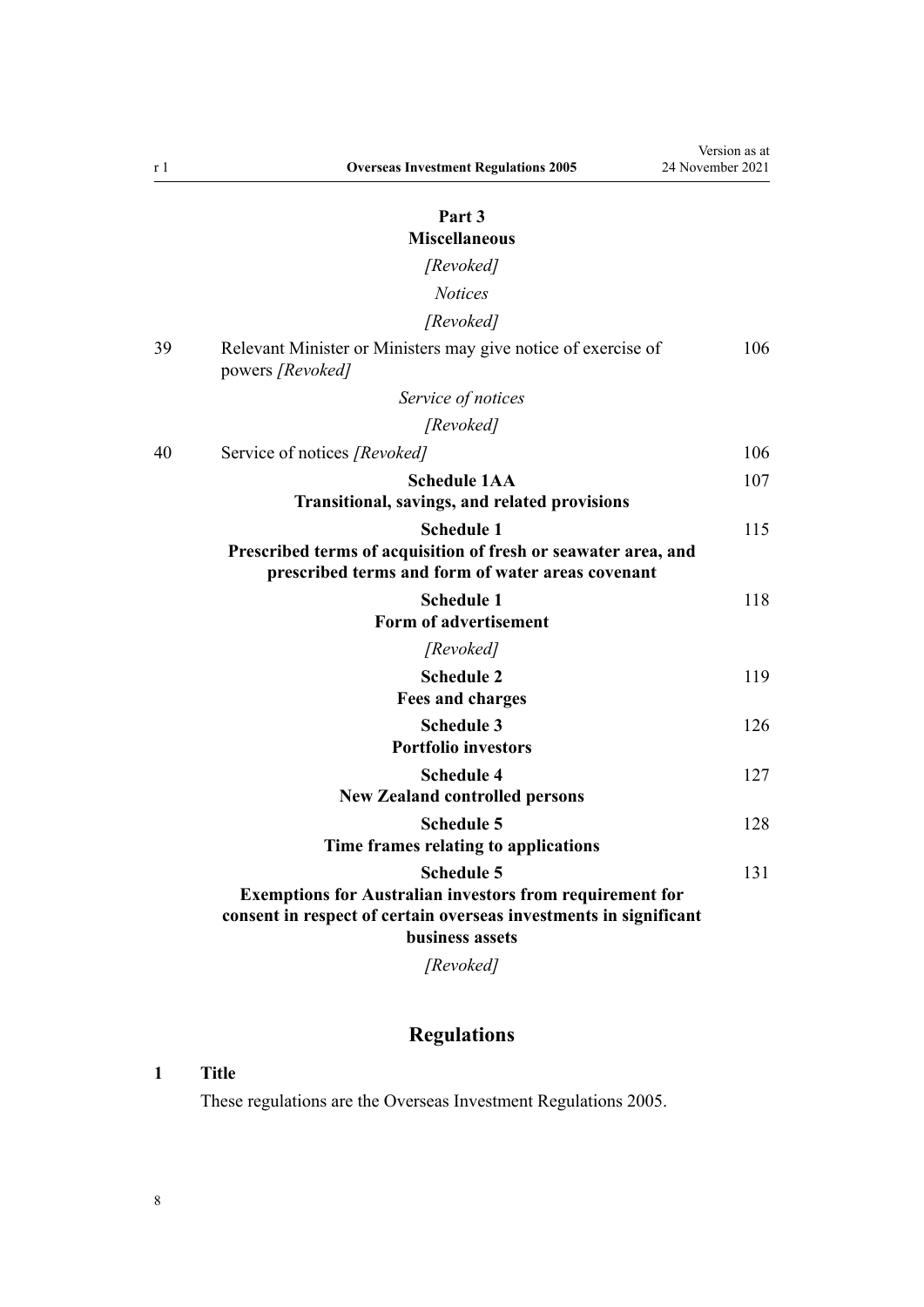# <span id="page-8-0"></span>**2 Commencement**

These regulations come into force on 25 August 2005.

# **3 Interpretation**

(1) In these regulations, unless the context otherwise requires,—

**Act** means the [Overseas Investment Act 2005](http://legislation.govt.nz/pdflink.aspx?id=DLM356880)

**call-in regime** means the regime in [Part 3](http://legislation.govt.nz/pdflink.aspx?id=LMS358413) of the Act in relation to call-in trans‐ actions to which [subpart 1](http://legislation.govt.nz/pdflink.aspx?id=LMS358449) of that Part applies

**owner**, in relation to relevant land,—

- (a) means the owner of that land; and
- (b) includes any person authorised in writing by the owner to act as the owner's agent

**permitted security arrangement** has the meaning set out in [regulation 41](#page-39-0)

**requirement for consent** means the requirement to obtain consent under all or any of the following provisions:

- (a) section  $10(1)(a)$  of the Act (which sets out the requirement for consent to be obtained to a transaction that will result in an overseas investment in sensitive land):
- (b) section  $10(1)(b)$  of the Act (which sets out the requirement for consent to be obtained to a transaction that will result in an overseas investment in significant business assets):
- (c) [section 57B](http://legislation.govt.nz/pdflink.aspx?id=DLM396300) of the Fisheries Act 1996 (which sets out the requirement for consent to be obtained to a transaction that will result in an overseas investment in fishing quota)

## **requirement for consent provisions of the Act**—

- (a) means either or both of the following provisions:
	- (i) section  $10(1)(a)$  of the Act (which sets out the requirement for consent to be obtained to a transaction that will result in an overseas investment in sensitive land):
	- (ii) [section 10\(1\)\(b\)](http://legislation.govt.nz/pdflink.aspx?id=DLM358014) of the Act (which sets out the requirement for consent to be obtained to a transaction that will result in an overseas investment in significant business assets); but
- (b) does not include [section 57B](http://legislation.govt.nz/pdflink.aspx?id=DLM396300) of the Fisheries Act 1996 (which sets out the requirement for consent to be obtained to a transaction that will result in an overseas investment in fishing quota)

#### **specified persons** means persons—

(a) who are overseas persons only because of their direct or indirect connec‐ tion with a person listed in [Schedule 3](#page-125-0) or [Schedule 4](#page-126-0) (if any); but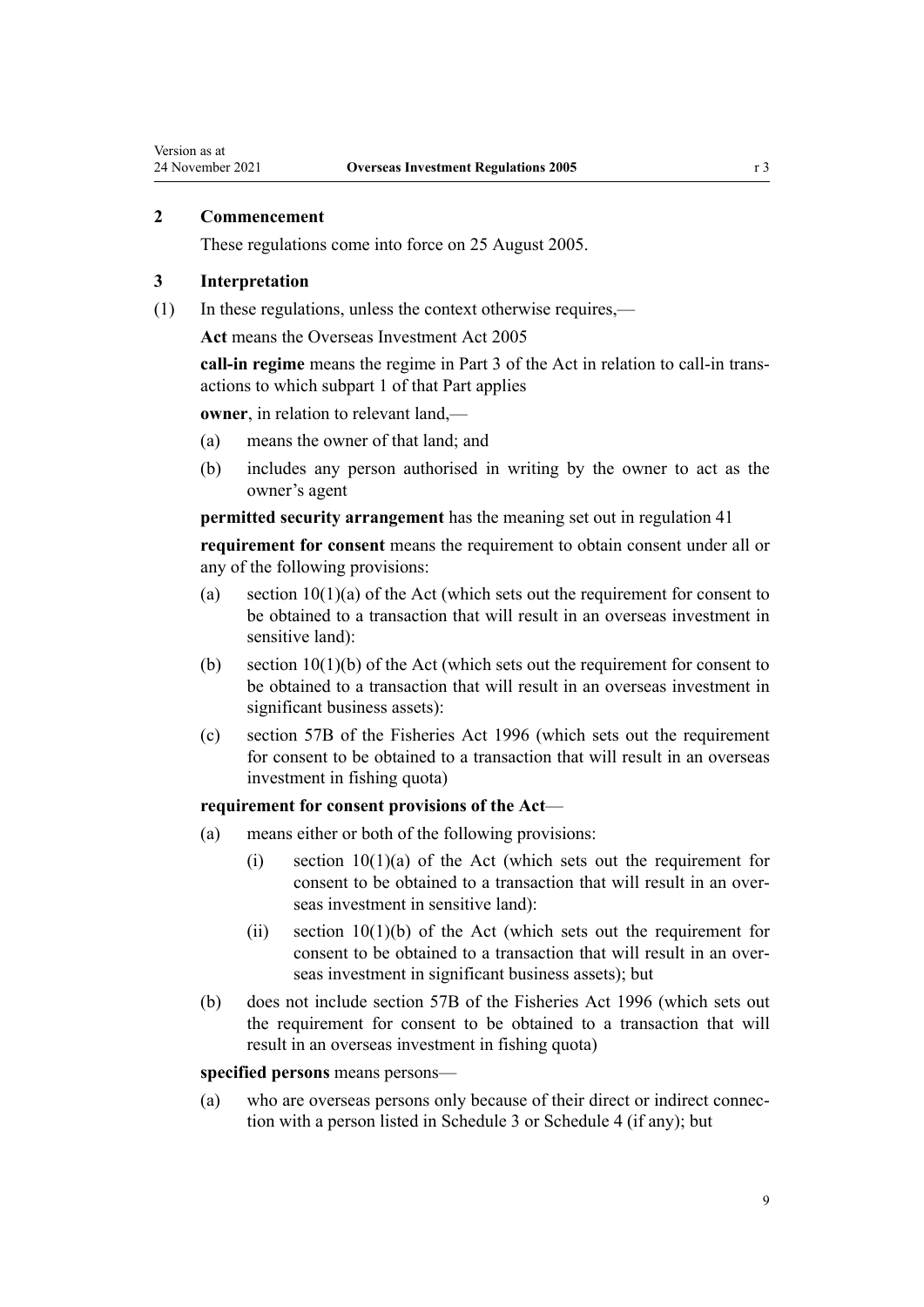- <span id="page-9-0"></span>(b) who would not be overseas persons if 1 or more of the persons listed in [Schedule 3](#page-125-0) or [Schedule 4](#page-126-0) (if any) were not overseas persons.
- (2) *[Revoked]*
- (3) Examples used in these regulations have the following status:
	- (a) an example is only illustrative of the provision to which it relates and does not limit the provision; and
	- (b) if an example and the provision to which it relates are inconsistent, the provision prevails.

Regulation 3(1) **call-in regime**: inserted, on 7 June 2021, by [regulation 4](http://legislation.govt.nz/pdflink.aspx?id=LMS495278) of the Overseas Investment (Commencement of Permanent Call-in Regime) Amendment Regulations 2021 (LI 2021/116).

Regulation 3(1) **certificate of title**: revoked, on 12 November 2018, by [section 250](http://legislation.govt.nz/pdflink.aspx?id=DLM6731493) of the Land Transfer Act 2017 (2017 No 30).

Regulation 3(1) **farm land securities**: revoked, on 24 November 2021, by [regulation 4](http://legislation.govt.nz/pdflink.aspx?id=LMS500824) of the Over‐ seas Investment Amendment Regulations 2021 (LI 2021/170).

Regulation 3(1) **Minister**: revoked, on 1 September 2006, by [regulation 4](http://legislation.govt.nz/pdflink.aspx?id=DLM404355) of the Overseas Investment Amendment Regulations (No 2) 2006 (SR 2006/231).

Regulation 3(1) **permitted security arrangement**: inserted, on 22 October 2018, by [regulation 4](http://legislation.govt.nz/pdflink.aspx?id=LMS76978) of the Overseas Investment Amendment Regulations 2018 (LI 2018/154).

Regulation 3(1) **special land**: revoked, on 24 November 2021, by [regulation 4](http://legislation.govt.nz/pdflink.aspx?id=LMS572169) of the Overseas Investment (Fresh or Seawater Areas and Time Frames) Amendment Regulations 2021 (LI 2021/330).

Regulation 3(1) **specified persons** paragraph (a): amended, on 4 July 2016, by [regulation 4](http://legislation.govt.nz/pdflink.aspx?id=DLM6845756) of the Overseas Investment Amendment Regulations 2016 (LI 2016/101).

Regulation 3(1) **specified persons** paragraph (b): amended, on 4 July 2016, by [regulation 4](http://legislation.govt.nz/pdflink.aspx?id=DLM6845756) of the Overseas Investment Amendment Regulations 2016 (LI 2016/101).

Regulation 3(2): revoked, on 3 September 2009, by [regulation 4](http://legislation.govt.nz/pdflink.aspx?id=DLM2242421) of the Overseas Investment Amendment Regulations (No 2) 2009 (SR 2009/210).

#### **3A Transitional, savings, and related provisions**

The transitional, savings, and related provisions set out in [Schedule 1AA](#page-106-0) have effect according to their terms.

Regulation 3A: inserted, on 4 July 2016, by [regulation 5](http://legislation.govt.nz/pdflink.aspx?id=DLM6845758) of the Overseas Investment Amendment Regulations 2016 (LI 2016/101).

# **Part 1AA**

# **Matters relating to terms defined in Act**

Part 1AA: inserted, on 16 June 2020, by [regulation 4](http://legislation.govt.nz/pdflink.aspx?id=LMS345429) of the Overseas Investment Amendment Regulations 2020 (LI 2020/110).

# **3B Sensitive information**

(1) This regulation prescribes classes of information that are not sensitive informa‐ tion for the purposes of the definition of **sensitive information** in [section 6\(1\)](http://legislation.govt.nz/pdflink.aspx?id=DLM356891) of the Act.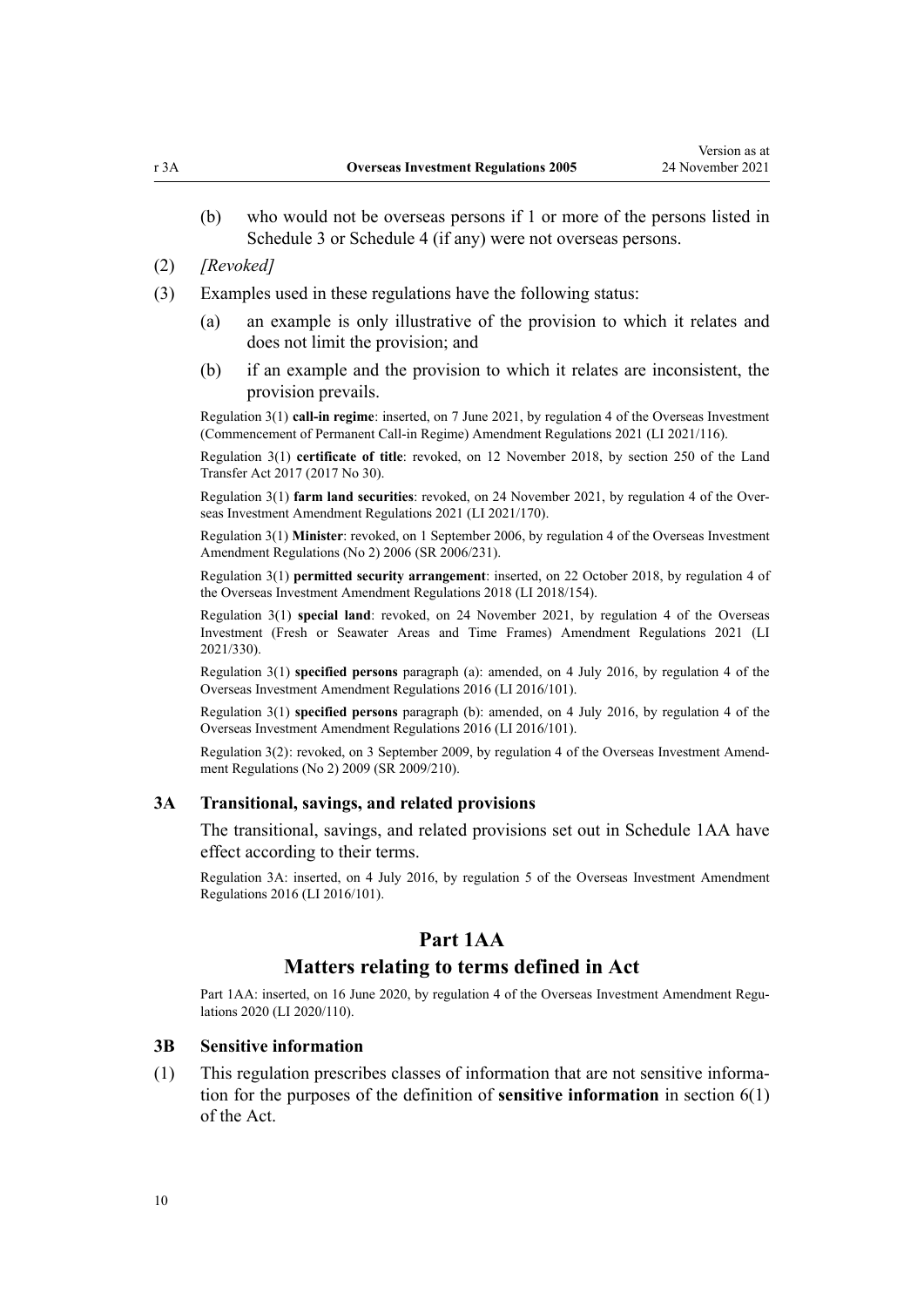<span id="page-10-0"></span>Version as at

## *Genetic information*

(2) Genetic information is not sensitive information unless it is information about an individual's inherited or acquired genetic characteristics resulting from the analysis of a biological sample.

*Biometric information*

- (3) Biometric information is not sensitive information unless it is—
	- (a) biometric information as defined in [section 5\(1\)](http://legislation.govt.nz/pdflink.aspx?id=DLM7038971) of the Customs and Excise Act 2018; or
	- (b) information relating to an individual's behavioural indicators.

*Health information*

(4) Health information is not sensitive information unless it is information about an individual's mental or physical health history or their history of addiction or substance abuse.

*Financial information*

(5) Financial information is not sensitive information unless it is information used to determine an individual's financial position or credit score.

*Other exclusions*

- (6) Publicly available information is not sensitive information.
- (7) Information is not sensitive information within paragraph (a) of the definition of that term in [section 6\(1\)](http://legislation.govt.nz/pdflink.aspx?id=DLM356891) of the Act if—
	- (a) it is in a form that could not reasonably be expected to identify the individual concerned; or
	- (b) it is information held by a person about that person's own employees.

Regulation 3B: inserted, on 16 June 2020, by [regulation 4](http://legislation.govt.nz/pdflink.aspx?id=LMS345429) of the Overseas Investment Amendment Regulations 2020 (LI 2020/110).

Regulation 3B(6) heading: inserted, on 7 June 2021, by [regulation 5](http://legislation.govt.nz/pdflink.aspx?id=LMS495279) of the Overseas Investment (Commencement of Permanent Call-in Regime) Amendment Regulations 2021 (LI 2021/116).

Regulation 3B(6): inserted, on 7 June 2021, by [regulation 5](http://legislation.govt.nz/pdflink.aspx?id=LMS495279) of the Overseas Investment (Commencement of Permanent Call-in Regime) Amendment Regulations 2021 (LI 2021/116).

Regulation 3B(7): inserted, on 7 June 2021, by [regulation 5](http://legislation.govt.nz/pdflink.aspx?id=LMS495279) of the Overseas Investment (Commencement of Permanent Call-in Regime) Amendment Regulations 2021 (LI 2021/116).

## **3C Strategically important businesses**

(1) This regulation prescribes classes of businesses that are SIBs for the purposes of the definition of SIB or strategically important business in [section 6\(1\)](http://legislation.govt.nz/pdflink.aspx?id=DLM356891) of the Act.

*Ports and airports*

(2) A business that is involved in ports or airports is a SIB if it is a lifeline utility listed in clauses 2 to 6 of Part A of [Schedule 1](http://legislation.govt.nz/pdflink.aspx?id=DLM151443) of the Civil Defence Emergency Management Act 2002.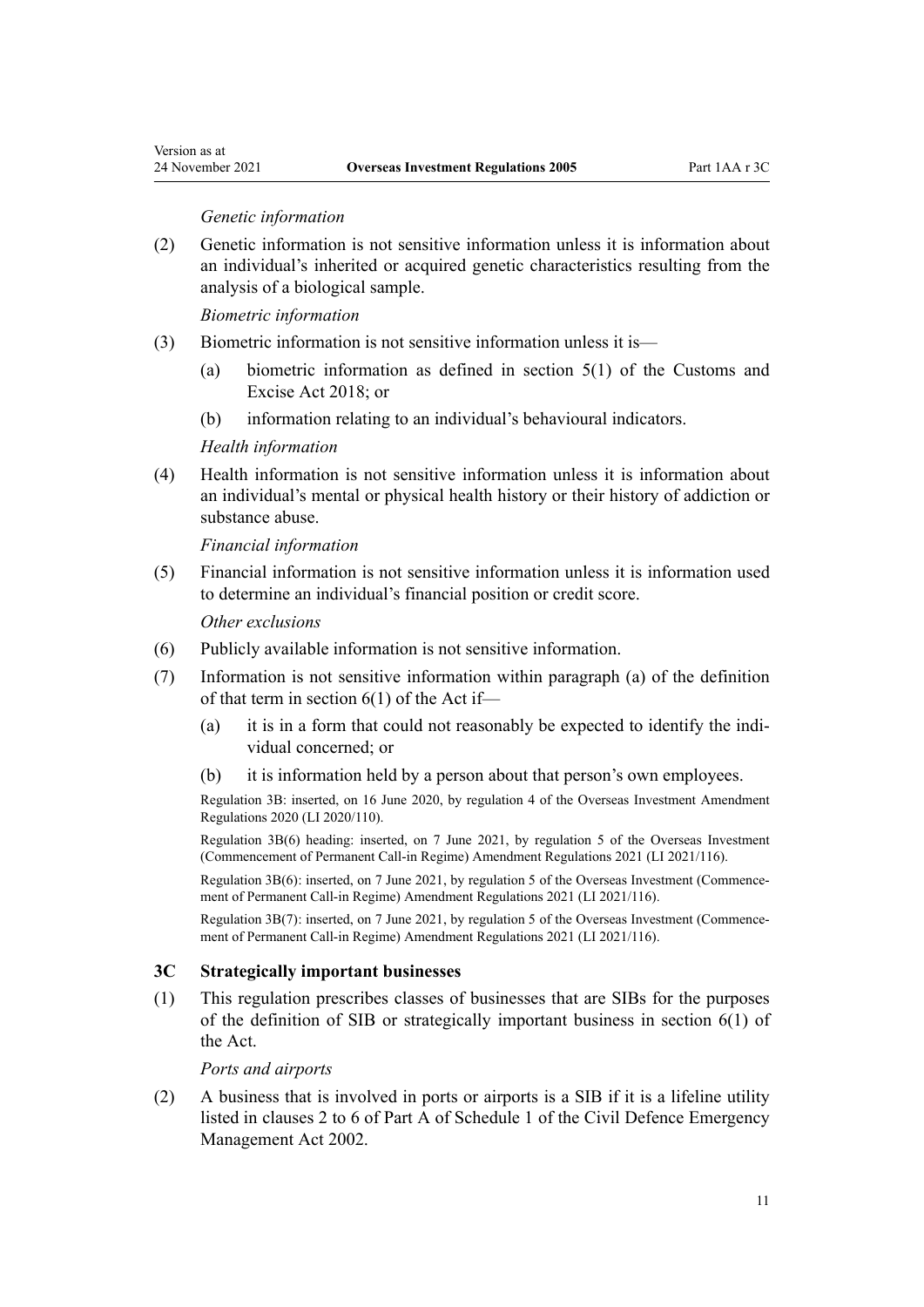#### *Electricity*

- (3) A business that is involved in electricity generation, distribution, metering, or aggregation is a SIB if it—
	- (a) is a generator (as defined in [section 5](http://legislation.govt.nz/pdflink.aspx?id=DLM2634242) of the Electricity Industry Act 2010) with a total capacity (as defined in [section 73](http://legislation.govt.nz/pdflink.aspx?id=DLM2634418) of that Act) exceed‐ ing 250MW; or
	- (b) provides electricity lines services (as defined in [section 54C](http://legislation.govt.nz/pdflink.aspx?id=DLM1940014) of the Com‐ merce Act 1986).

*Water*

- (4) A business that is involved in drinking-water, waste water, or storm water infrastructure is a SIB if the business—
	- (a) provides a large drinking-water supply or a medium drinking-water sup‐ ply (as defined in [section 69G](http://legislation.govt.nz/pdflink.aspx?id=DLM1409680) of the Health Act 1956); or
	- (b) provides a waste water or sewerage network that services 5,000 or more people; or
	- (c) disposes of sewage or storm water for 5,000 or more people.

#### *Telecommunications*

(5) A business that is involved in telecommunications infrastructure or services is a SIB if it provides telecommunications services (as defined in [section 3](http://legislation.govt.nz/pdflink.aspx?id=DLM5177930) of the Telecommunications (Interception Capability and Security) Act 2013).

*Financial institutions and financial market infrastructure*

- (5A) A business that is a financial institution or is involved in financial market infra‐ structure is a SIB if the business—
	- (a) is carried on by a registered bank (as defined in [section 2\(1\)](http://legislation.govt.nz/pdflink.aspx?id=DLM199370) of the Reserve Bank of New Zealand Act 1989) and the value of the bank's assets is at least \$80 billion; or
	- (b) operates an FMI that is designated under [section 20](http://legislation.govt.nz/pdflink.aspx?id=LMS155985) of the Financial Market Infrastructures Act 2021 by a designation notice that specifies that the FMI is systemically important (within the meaning of those terms in that Act).

*Irrigation*

- $(6)$  A business that is involved in an irrigation scheme is a SIB if—
	- (a) the scheme involves a water supply system for the collection and storage or reticulation (or both) of water primarily for agricultural production; and
	- (b) the business has 1 or more resource consents under the Resource Man[agement Act 1991](http://legislation.govt.nz/pdflink.aspx?id=DLM230264) to take (in total) more than 25 million cubic meters of water per year.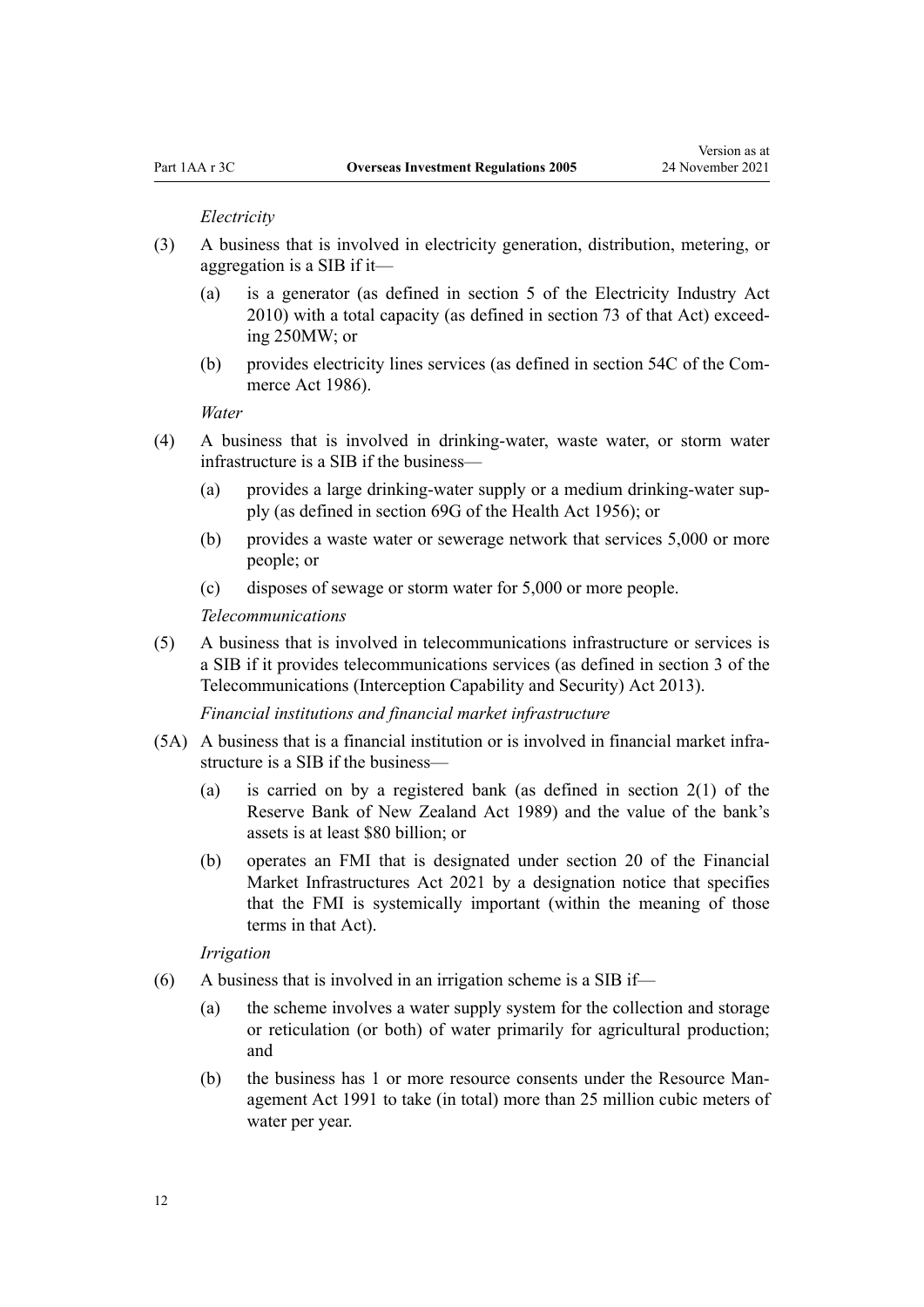<span id="page-12-0"></span>*Business that develops, produces, maintains, or otherwise has access to sensitive information*

- (7) A business is a SIB if it develops, produces, maintains, or otherwise has access to—
	- (a) sensitive information in connection with the supply by the business of services to 1 or more of the following:
		- (i) an intelligence or security agency:
		- (ii) the Department of the Prime Minister and Cabinet:
		- (iii) the Ministry of Foreign Affairs and Trade; or
	- (b) data sets of sensitive information relating to 30,000 or more individuals.
- (8) However, subclause (7) does not apply until [section 53](http://legislation.govt.nz/pdflink.aspx?id=LMS342569) of the Overseas Invest‐ ment (Urgent Measures) Amendment Act 2020 has come into force.

Regulation 3C: inserted, on 16 June 2020, by [regulation 4](http://legislation.govt.nz/pdflink.aspx?id=LMS345429) of the Overseas Investment Amendment Regulations 2020 (LI 2020/110).

Regulation 3C(5A) heading: inserted, on 29 July 2021, by [regulation 5](http://legislation.govt.nz/pdflink.aspx?id=LMS500825) of the Overseas Investment Amendment Regulations 2021 (LI 2021/170).

Regulation 3C(5A): inserted, on 29 July 2021, by [regulation 5](http://legislation.govt.nz/pdflink.aspx?id=LMS500825) of the Overseas Investment Amend‐ ment Regulations 2021 (LI 2021/170).

# **3D Transactions of national interest**

- (1) This regulation is made under [section 127\(1\)](http://legislation.govt.nz/pdflink.aspx?id=LMS359910) of the Act for the purposes of [section 20A](http://legislation.govt.nz/pdflink.aspx?id=LMS357515) of the Act (transactions of national interest).
- (2) A transaction that would otherwise be a transaction of national interest under section  $20A(1)(a)$  or (b) of the Act is not a transaction of national interest if—
	- (a) in the case of a transaction of a kind described in [section 12\(a\)](http://legislation.govt.nz/pdflink.aspx?id=DLM358017) or  $13(1)(c)$  of the Act, the only property acquired is an estate or interest in residential (but not otherwise sensitive) land:
	- (b) in the case of a transaction of a kind described in section  $12(b)(i)$  or (ii), the only estate or interest in land owned or controlled by A is in residential (but not otherwise sensitive) land.

Regulation 3D: inserted, on 16 June 2020, by [regulation 4](http://legislation.govt.nz/pdflink.aspx?id=LMS345429) of the Overseas Investment Amendment Regulations 2020 (LI 2020/110).

# **3E Overseas investments covered by call-in regime**

- (1) This regulation is made under section  $127(1)(d)(ii)$  of the Act for the purposes of [section 82\(1\)](http://legislation.govt.nz/pdflink.aspx?id=LMS358451) of the Act.
- (2) An overseas investment is not a call-in transaction if it is the acquisition by an overseas person, or an associate of an overseas person, of rights or interests in securities of an entity (**A**) as a result of the initial issue of those securities on the creation of A.

Regulation 3E: replaced, on 7 June 2021, by [regulation 6](http://legislation.govt.nz/pdflink.aspx?id=LMS495282) of the Overseas Investment (Commence‐ ment of Permanent Call-in Regime) Amendment Regulations 2021 (LI 2021/116).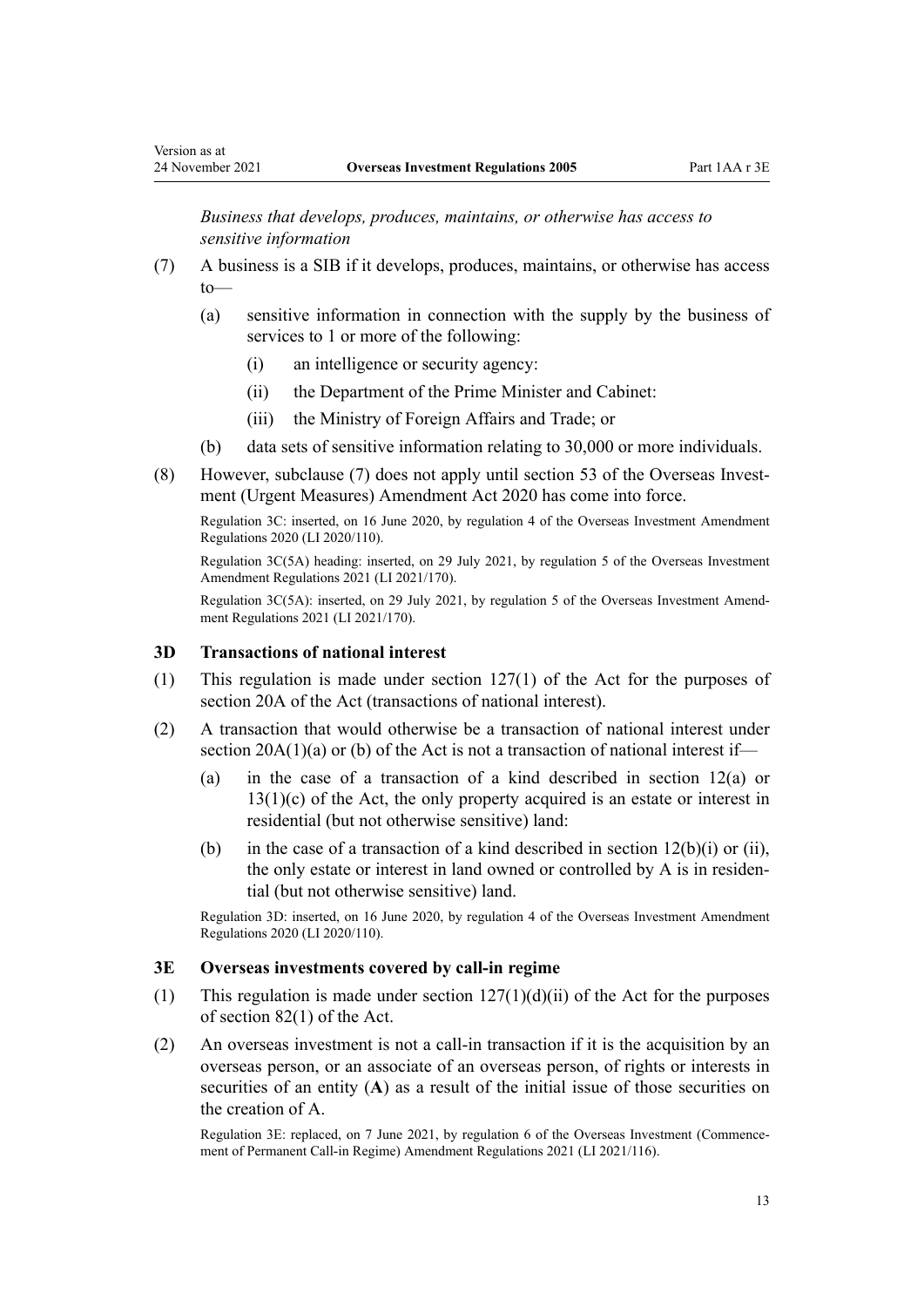# **Part 1**

# **Consent**

# <span id="page-13-0"></span>*Procedure for offering farm land or section 12 interests for acquisition on open market*

Heading: amended, on 24 November 2021, by [regulation 6](http://legislation.govt.nz/pdflink.aspx?id=LMS500827) of the Overseas Investment Amendment Regulations 2021 (LI 2021/170).

# **4 Purpose of regulations 5 to 10**

The purpose of regulations 5 to 10 is to—

- (a) prescribe, for the purposes of the criterion in section  $16(1)(f)$  of the Act, the procedure for offering the farm land or section 12 interest for acquisition on the open market to persons who are not overseas persons; and
- (b) ensure that persons who are not overseas persons but who wish to acquire the farm land or section 12 interest have reasonable notice that it is available for acquisition.

Regulation 4(a): amended, on 24 November 2021, by [regulation 7\(1\)](http://legislation.govt.nz/pdflink.aspx?id=LMS500829) of the Overseas Investment Amendment Regulations 2021 (LI 2021/170).

Regulation 4(b): amended, on 24 November 2021, by [regulation 7\(2\)\(a\)](http://legislation.govt.nz/pdflink.aspx?id=LMS500829) of the Overseas Investment Amendment Regulations 2021 (LI 2021/170).

Regulation 4(b): amended, on 24 November 2021, by [regulation 7\(2\)\(b\)](http://legislation.govt.nz/pdflink.aspx?id=LMS500829) of the Overseas Investment Amendment Regulations 2021 (LI 2021/170).

# **5 Procedure for offering farm land or section 12 interest for acquisition on open market**

For the purposes of section  $16(1)(f)$  of the Act, the farm land or section 12 interest must be—

- (a) offered for acquisition on the open market, to persons who are not over‐ seas persons, in accordance with regulations 6 to 8; and
- (b) available on the open market for the minimum period required by regu[lation 9](#page-14-0); and
- (c) advertised within the period required by [regulation 10](#page-15-0).

Regulation 5 heading: amended, on 24 November 2021, by [regulation 8\(1\)](http://legislation.govt.nz/pdflink.aspx?id=LMS500830) of the Overseas Investment Amendment Regulations 2021 (LI 2021/170).

Regulation 5: amended, on 24 November 2021, by [regulation 8\(2\)](http://legislation.govt.nz/pdflink.aspx?id=LMS500830) of the Overseas Investment Amendment Regulations 2021 (LI 2021/170).

## **6 Obligation of owner to advertise that farm land or section 12 interest available for acquisition**

The owner must advertise that the farm land or section 12 interest is available for acquisition.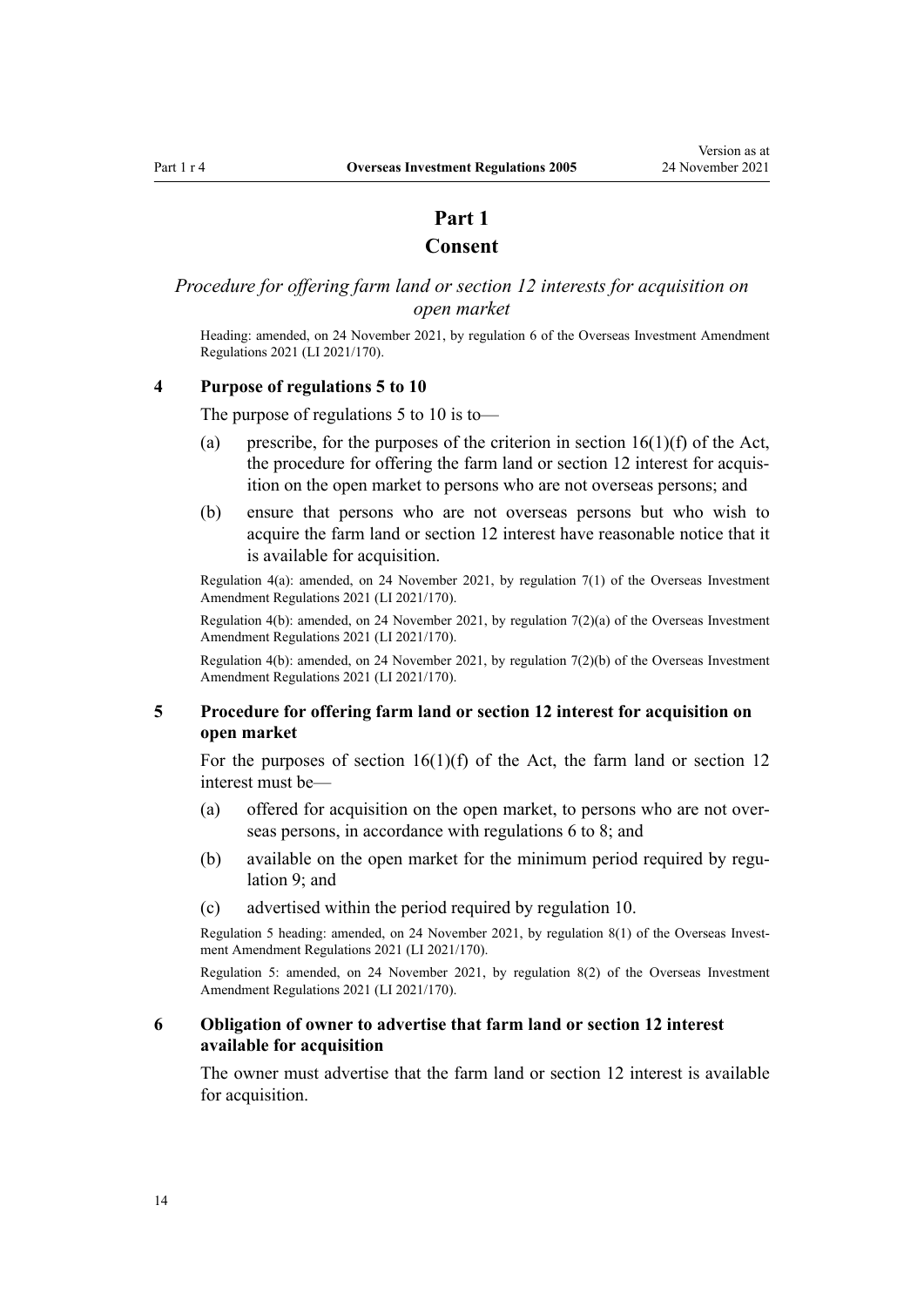<span id="page-14-0"></span>Version as at

Regulation 6 heading: amended, on 24 November 2021, by [regulation 9\(1\)](http://legislation.govt.nz/pdflink.aspx?id=LMS500831) of the Overseas Investment Amendment Regulations 2021 (LI 2021/170).

Regulation 6: amended, on 24 November 2021, by [regulation 9\(2\)](http://legislation.govt.nz/pdflink.aspx?id=LMS500831) of the Overseas Investment Amendment Regulations 2021 (LI 2021/170).

## **7 Content of advertisement**

The advertisement under [regulation 6](#page-13-0) must—

- (a) contain a general description of the relevant land; and
- (b) contain a statement that says that—
	- (i) the farm land or section 12 interest is available for acquisition; and
	- (ii) offers are sought from potential purchasers; and
- (c) state the contact details of the owner.

Regulation 7(b)(i): amended, on 24 November 2021, by [regulation 10](http://legislation.govt.nz/pdflink.aspx?id=LMS500832) of the Overseas Investment Amendment Regulations 2021 (LI 2021/170).

## **8 Form of advertisement**

The advertisement under [regulation 6](#page-13-0) must be published—

- (a) on the Internet and in at least 1 other medium that is in the table set out in paragraph (b); and
- (b) in accordance with the minimum requirements set out in the following table for that particular medium:

| <b>Medium</b>                    | <b>Minimum requirements</b>                                                                                                                                         |
|----------------------------------|---------------------------------------------------------------------------------------------------------------------------------------------------------------------|
| Internet                         | Must be of usual prominence on an Internet site generally<br>used for advertising acquisition of land on the open market<br>for 30 working days                     |
| Newspaper                        | Must be of usual prominence in the property section of 1<br>edition that is generally available to persons in the district in<br>which the relevant land is located |
| Real estate sales<br>publication | Must be of usual prominence in 1 edition that is generally<br>available to persons in the district in which the relevant land<br>is located                         |

Regulation 8: replaced, on 24 November 2021, by [regulation 11](http://legislation.govt.nz/pdflink.aspx?id=LMS500837) of the Overseas Investment Amend‐ ment Regulations 2021 (LI 2021/170).

# **9 Farm land or section 12 interest must be on open market for minimum period**

- (1) The farm land or section 12 interest must be available for acquisition on the open market—
	- (a) for at least 30 working days after an advertisement is first placed under [regulation 6](#page-13-0); or
	- (b) for a longer period, if the advertisement under [regulation 6](#page-13-0) has stated or implied that offers will be accepted for that longer period.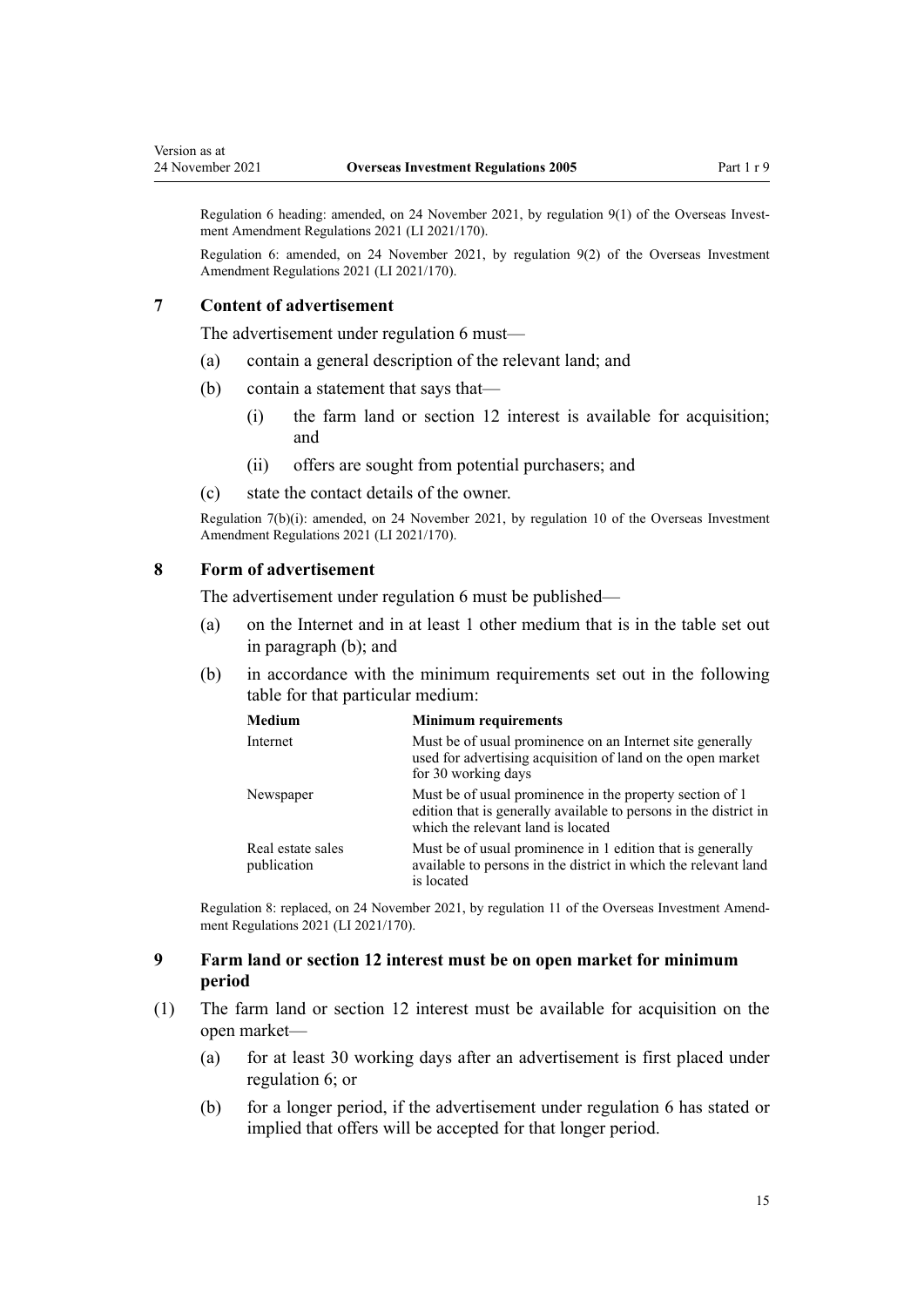<span id="page-15-0"></span>(2) However, the owner may accept an offer for the farm land or section 12 interest before the end of the period referred to in subclause  $(1)(a)$  or  $(b)$  from a person who is not an overseas person.

Regulation 9 heading: amended, on 24 November 2021, by [regulation 12\(1\)](http://legislation.govt.nz/pdflink.aspx?id=LMS500838) of the Overseas Investment Amendment Regulations 2021 (LI 2021/170).

Regulation 9(1): amended, on 24 November 2021, by [regulation 12\(2\)\(a\)](http://legislation.govt.nz/pdflink.aspx?id=LMS500838) of the Overseas Investment Amendment Regulations 2021 (LI 2021/170).

Regulation 9(1)(a): amended, on 24 November 2021, by regulation  $12(2)(b)$  of the Overseas Investment Amendment Regulations 2021 (LI 2021/170).

Regulation 9(2): amended, on 24 November 2021, by [regulation 12\(3\)](http://legislation.govt.nz/pdflink.aspx?id=LMS500838) of the Overseas Investment Amendment Regulations 2021 (LI 2021/170).

## **10 Advertisement must be published within previous 12 months**

The advertisement under [regulation 6](#page-13-0) must be published within the period of 12 months that precedes the earlier of the following dates:

- (a) the date on which an application for consent to the relevant overseas investment transaction is made; or
- (b) the date on which the relevant overseas investment transaction that requires consent (or will require consent before it is given effect) is entered into.

Regulation 10(b): amended, on 24 November 2021, by [regulation 13](http://legislation.govt.nz/pdflink.aspx?id=LMS500839) of the Overseas Investment Amendment Regulations 2021 (LI 2021/170).

#### **11 Effect of regulations 5 to 10**

To avoid doubt, [regulations 5 to 10](#page-13-0) do not require any person to—

- (a) unconditionally offer the farm land or section 12 interest under any transaction; or
- (b) enter into any transaction for the farm land or section 12 interest.

Regulation 11(a): amended, on 24 November 2021, by [regulation 14](http://legislation.govt.nz/pdflink.aspx?id=LMS500840) of the Overseas Investment Amendment Regulations 2021 (LI 2021/170).

Regulation 11(b): amended, on 24 November 2021, by [regulation 14](http://legislation.govt.nz/pdflink.aspx?id=LMS500840) of the Overseas Investment Amendment Regulations 2021 (LI 2021/170).

# *Fresh or seawater areas (including regulations for purposes of Schedule 5 of Act)*

Heading: replaced, on 24 November 2021, by [regulation 5](http://legislation.govt.nz/pdflink.aspx?id=LMS572195) of the Overseas Investment (Fresh or Seawater Areas and Time Frames) Amendment Regulations 2021 (LI 2021/330).

#### **12 Interpretation: clauses referred to are clauses of Schedule 5 of Act**

In [regulations 13 to 25,](#page-16-0) a reference to a numbered clause is a reference to the clause with that number in [Schedule 5](http://legislation.govt.nz/pdflink.aspx?id=LMS623503) of the Act.

Regulation 12: replaced, on 24 November 2021, by [regulation 5](http://legislation.govt.nz/pdflink.aspx?id=LMS572195) of the Overseas Investment (Fresh or Seawater Areas and Time Frames) Amendment Regulations 2021 (LI 2021/330).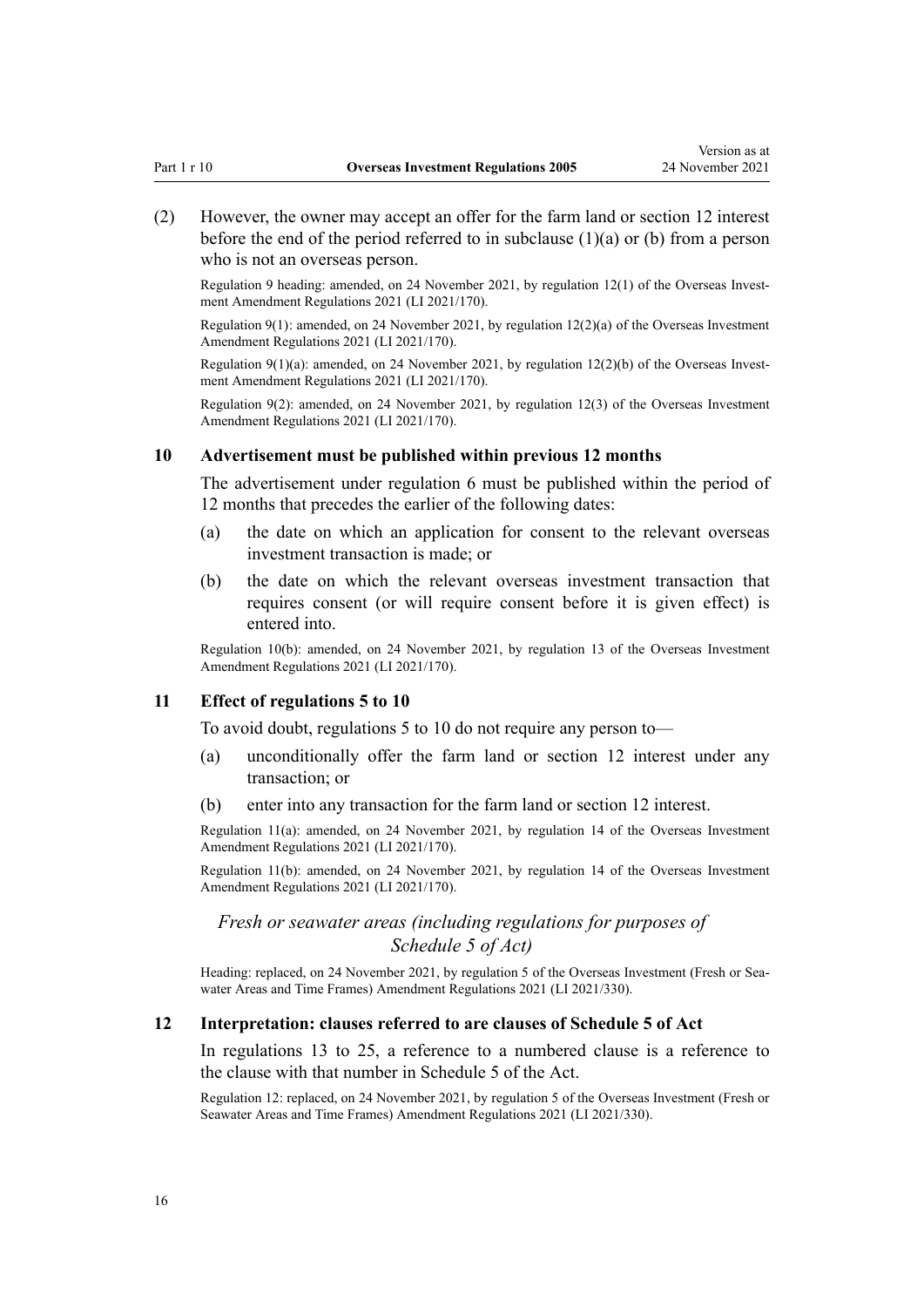# **13 Information that must be contained in application for consent related to Schedule 5 of Act**

*Application that must contain information*

<span id="page-16-0"></span>Version as at

- (1) This regulation applies to an application for an overseas person or their associ‐ ate to obtain consent for an overseas investment in sensitive land (*see* [section](http://legislation.govt.nz/pdflink.aspx?id=DLM358017)  $12(1)(a)(i)$  and [Schedule 1](http://legislation.govt.nz/pdflink.aspx?id=DLM358552) of the Act) only if the consent, if obtained by the overseas person or their associate, will result in the application of [Schedule 5](http://legislation.govt.nz/pdflink.aspx?id=LMS623503) of the Act (in accordance with [section 25D](http://legislation.govt.nz/pdflink.aspx?id=LMS623448) of the Act), because—
	- (a) the section 12 interest (as defined in section  $12(1)$  of the Act) to be acquired is or includes a fresh or seawater interest (as defined in [clause](http://legislation.govt.nz/pdflink.aspx?id=LMS623476) [2\)](http://legislation.govt.nz/pdflink.aspx?id=LMS623476); and
	- (b) the criteria that are to be satisfied as part of the application for consent include the benefit to New Zealand test (as defined in [section 6\(1\),](http://legislation.govt.nz/pdflink.aspx?id=DLM356891) and set out in [section 16A,](http://legislation.govt.nz/pdflink.aspx?id=LMS110592) of the Act).

*Information that application must contain*

- (2) The application must, under section  $23(1)(c)$  of the Act, contain all of the following information that is available to, or can with reasonable efforts be obtained by, the overseas person or their associate:
	- (a) the legal description, record(s) of title, size, location, and transaction history of the parcel of the relevant land any part of which is a fresh or seawater area (as defined in [clause 2](http://legislation.govt.nz/pdflink.aspx?id=LMS623476)):
	- (b) the type of, a description of, and any available plans or aerial photographs of—
		- (i) each fresh or seawater area contained in that parcel of land; and
		- (ii) that parcel of land:
	- (c) details of any existing structures on that parcel of land and any third party interests in those structures or in that parcel of land:
	- (d) any known pests that exist on that parcel of land and that are specified in a relevant regional pest management plan in force under the [Biosecurity](http://legislation.govt.nz/pdflink.aspx?id=DLM314622) [Act 1993:](http://legislation.govt.nz/pdflink.aspx?id=DLM314622)
	- (e) details of any Treaty of Waitangi claim, whether a historical Treaty claim (as defined in [section 2](http://legislation.govt.nz/pdflink.aspx?id=DLM435375) of the Treaty of Waitangi Act 1975) or other claim, made about all or any of that parcel of land:
	- (f) whether that parcel of land contains an area or areas that are all or any of the following:
		- (i) land held for conservation purposes under the [Conservation Act](http://legislation.govt.nz/pdflink.aspx?id=DLM103609) [1987](http://legislation.govt.nz/pdflink.aspx?id=DLM103609):
		- (ii) land subject to a heritage order, or a requirement for a heritage order, as defined in the [Heritage New Zealand Pouhere Taonga](http://legislation.govt.nz/pdflink.aspx?id=DLM4005402) [Act 2014:](http://legislation.govt.nz/pdflink.aspx?id=DLM4005402)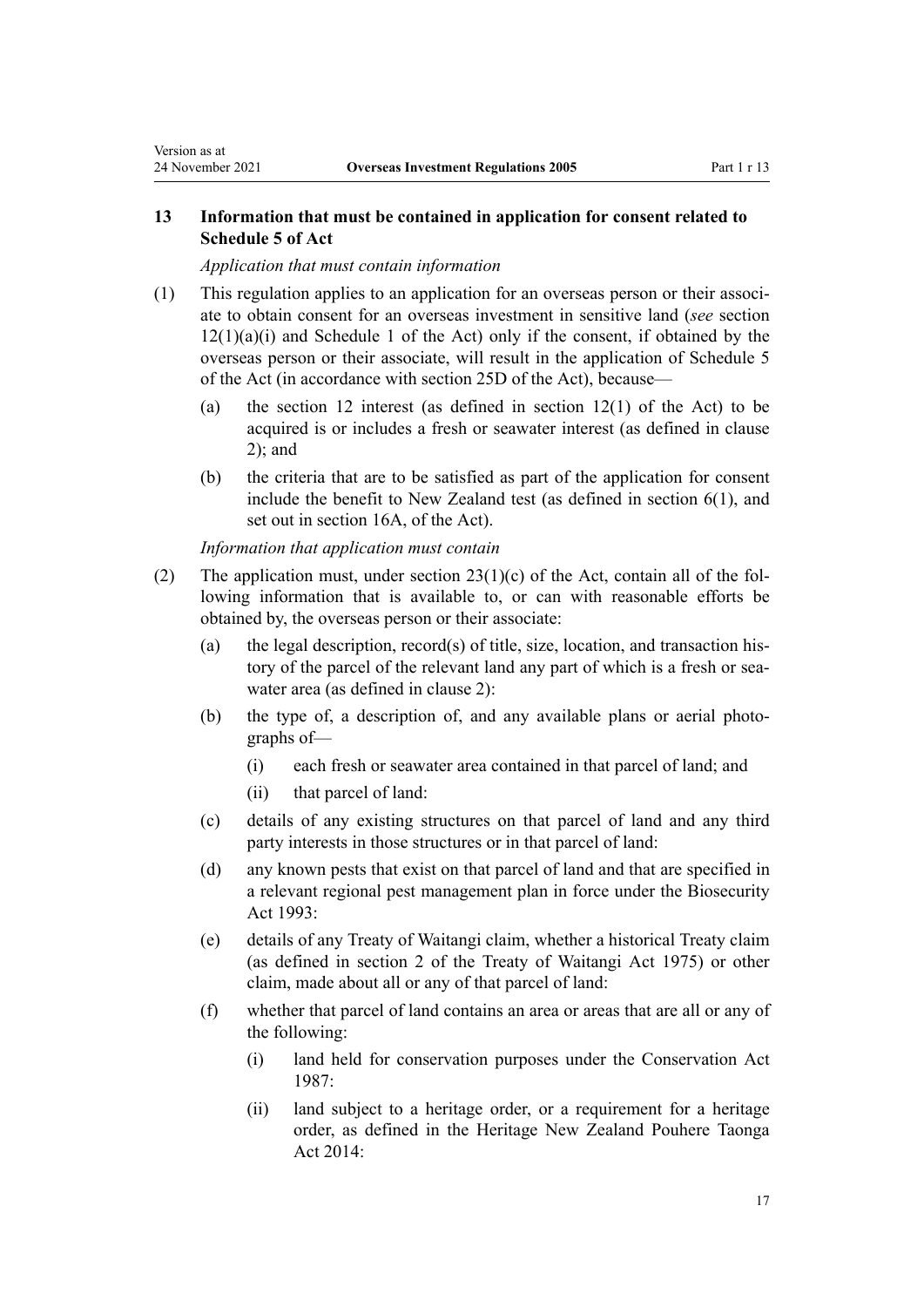- <span id="page-17-0"></span>(iii) a historic place, or a wāhi tapu area, under the Heritage New Zea[land Pouhere Taonga Act 2014](http://legislation.govt.nz/pdflink.aspx?id=DLM4005402):
- (iv) coastal and marine area subject to customary marine title under the [Marine and Coastal Area \(Takutai Moana\) Act 2011](http://legislation.govt.nz/pdflink.aspx?id=DLM3213102):
- (v) a historic reserve, or a scenic reserve, nature reserve, or scientific reserve, under any of [sections 18 to 21](http://legislation.govt.nz/pdflink.aspx?id=DLM444607) of the Reserves Act 1977:
- (g) whether that parcel of land contains an area or areas that is or are con‐ taminated land (as defined in [section 2\(1\)](http://legislation.govt.nz/pdflink.aspx?id=DLM230272) of the Resource Management Act 1991):
- (h) whether that parcel of land contains an area or areas that is or are, or is or are likely to be, subject to 1 or more natural hazards (as defined in [section 71\(3\)](http://legislation.govt.nz/pdflink.aspx?id=DLM306818) of the Building Act 2004).

Regulation 13: replaced, on 24 November 2021, by [regulation 5](http://legislation.govt.nz/pdflink.aspx?id=LMS572195) of the Overseas Investment (Fresh or Seawater Areas and Time Frames) Amendment Regulations 2021 (LI 2021/330).

# **14 Registration of water areas acquisition notice**

*Who must lodge notice for registration and when*

- (1) Lodging a water areas acquisition notice for registration with the Registrar must be done, for the purposes of [clause 12\(1\)](http://legislation.govt.nz/pdflink.aspx?id=LMS623488),—
	- (a) by the overseas person or their associate who is acquiring the estate or interest in land (also known as the section 12 interest) under the consent; and
	- (b) immediately on the owner receiving title to an estate or interest in the land part of which is a fresh or seawater area; and
	- (c) so that the water areas acquisition notice is lodged before, and has prior‐ ity under [section 35](http://legislation.govt.nz/pdflink.aspx?id=DLM6731151) of the Land Transfer Act 2017 over, any other instrument that relates to an estate or interest—
		- (i) in all or any of that land (for example, a mortgage or charge against all or any of that land); and
		- (ii) that is granted by the owner to any other person (for example, a mortgagee).

*Information that lodged notice must contain*

- (2) A water areas acquisition notice lodged for registration with the Registrar must contain the following information:
	- (a) that the type of instrument is a water areas acquisition notice; and
	- (b) that it is lodged under clause  $12(1)$ ; and
	- (c) the land registration district for the land; and
	- (d) the record of title for the land affected by the instrument (which, in the circumstances set out in [clause 18](http://legislation.govt.nz/pdflink.aspx?id=LMS623497), will be the adjacent title); and
	- (e) the full name of the owner; and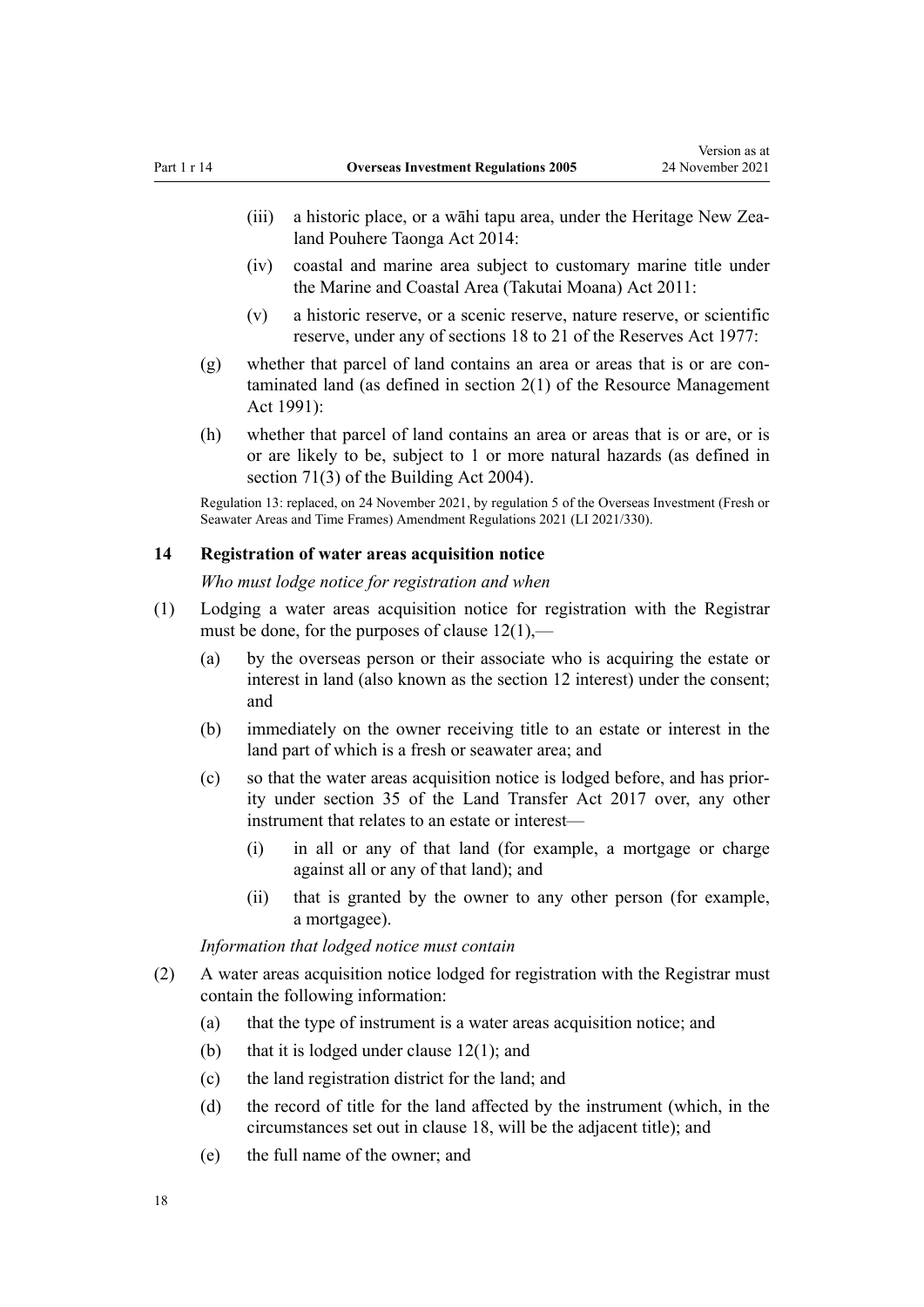<span id="page-18-0"></span>Version as at

- (f) a reference to the Crown's right to acquire the fresh or seawater interest under [Schedule 5](http://legislation.govt.nz/pdflink.aspx?id=LMS623503) of the Act (*see* [clause 1\(1\)\)](http://legislation.govt.nz/pdflink.aspx?id=LMS623456); and
- (g) that the acquisition notice is, under clause  $1(2)$ , binding on any owner of the land; and
- (h) a reference to [Part 1](#page-114-0) (prescribed terms: vesting of fresh or seawater area) or, as applicable, [Part 2](#page-115-0) (prescribed terms: granting of water areas covenant) of Schedule 1 of these regulations.

*Notifying regulator in writing of registration and providing specified information*

- (3) As soon as practicable after the lodging of the notice for registration, and the registration of the notice, the owner must—
	- (a) notify the regulator in writing of the registration of the notice; and
	- (b) provide the regulator with any information specified in [regulation 13\(2\)](#page-16-0) not earlier provided under regulation 13(2).

Regulation 14: replaced, on 24 November 2021, by [regulation 5](http://legislation.govt.nz/pdflink.aspx?id=LMS572195) of the Overseas Investment (Fresh or Seawater Areas and Time Frames) Amendment Regulations 2021 (LI 2021/330).

# **15 Provision to the Crown of water areas acquisition notice that cannot be registered**

*When notice must be provided, by whom, and how*

(1) If [clause 19\(1\)](http://legislation.govt.nz/pdflink.aspx?id=LMS623498) applies, the owner of the fresh or seawater interest must provide to the Crown a water areas acquisition notice for the purposes of clause 19(2) by notifying the regulator in writing of the notice.

*Information that provided notice must contain*

- (2) A water areas acquisition notice provided to the Crown must contain the fol‐ lowing information:
	- (a) the full name of the owner; and
	- (b) a reference to the Crown's right to acquire the fresh or seawater interest under [Schedule 5](http://legislation.govt.nz/pdflink.aspx?id=LMS623503) of the Act (*see* [clause 1\(1\)\)](http://legislation.govt.nz/pdflink.aspx?id=LMS623456); and
	- (c) that the acquisition notice is, under clause  $1(2)(d)$ , binding on any owner (as defined in [section 5\(1\)](http://legislation.govt.nz/pdflink.aspx?id=DLM6731040) of the Land Transfer Act 2017) of the fresh or seawater interest that has notice of the Crown's right to acquire the fresh or seawater interest; and
	- (d) a reference to [Part 2](#page-115-0) (prescribed terms: granting of water areas covenant) of Schedule 1 of these regulations.

Regulation 15: replaced, on 24 November 2021, by [regulation 5](http://legislation.govt.nz/pdflink.aspx?id=LMS572195) of the Overseas Investment (Fresh or Seawater Areas and Time Frames) Amendment Regulations 2021 (LI 2021/330).

# **16 Term prescribed for expiry of water areas acquisition notice**

(1) A water areas acquisition notice expires, for the purposes of [clause 14\(1\),](http://legislation.govt.nz/pdflink.aspx?id=LMS623490) at the end of 10 years starting on the date of registration of the notice.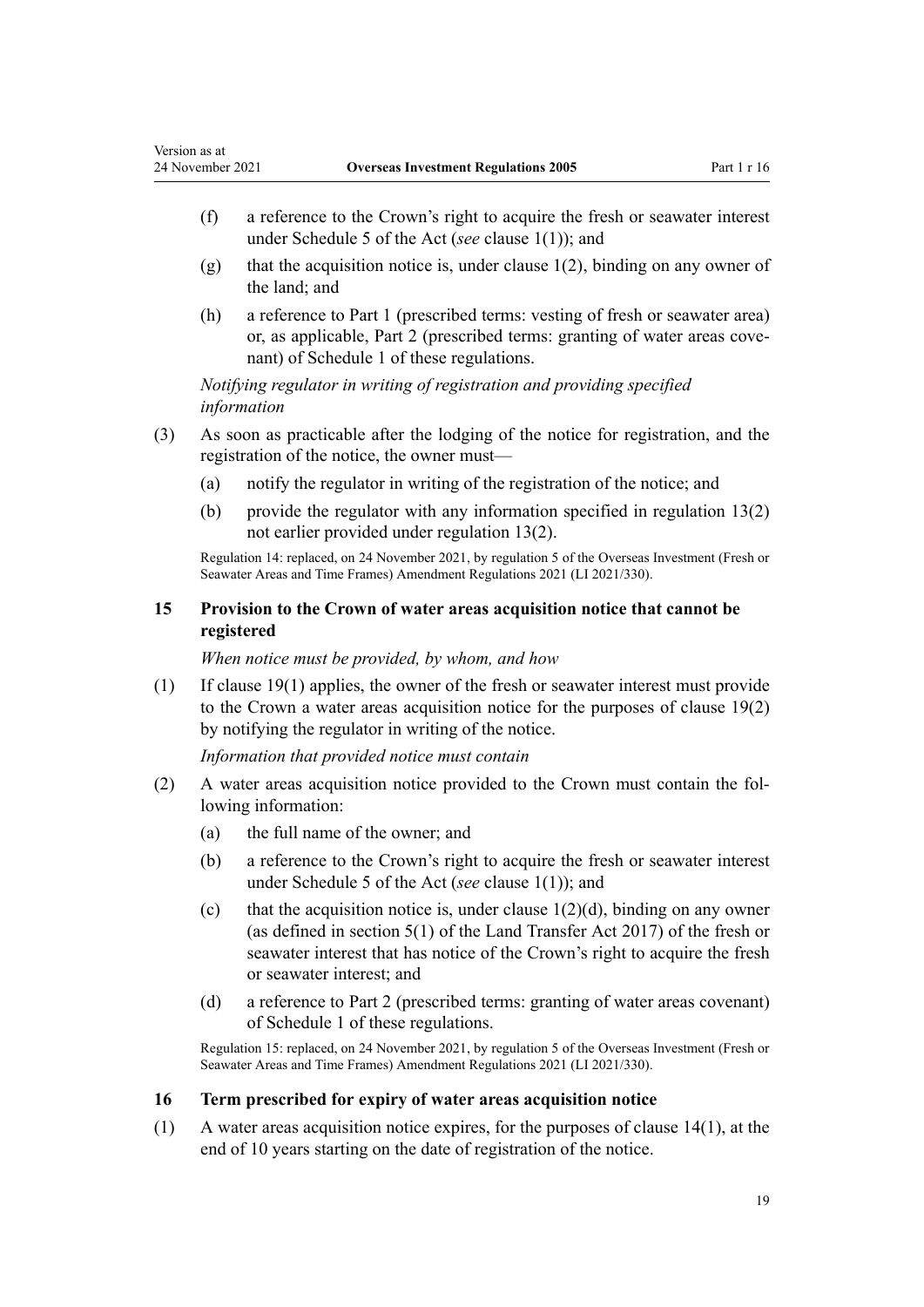<span id="page-19-0"></span>(2) However, in the circumstances described in [clause 19\(1\)](http://legislation.govt.nz/pdflink.aspx?id=LMS623498), a water areas acquisition notice expires, for the purposes of clause  $14(1)$ , at the end of 10 years starting on the date of provision, under clause  $19(2)$ , of the water areas acquisition notice.

Regulation 16: replaced, on 24 November 2021, by [regulation 5](http://legislation.govt.nz/pdflink.aspx?id=LMS572195) of the Overseas Investment (Fresh or Seawater Areas and Time Frames) Amendment Regulations 2021 (LI 2021/330).

#### **17 Variation of water areas acquisition notice**

*Who must lodge variation instrument for registration and when*

- (1) Lodging an instrument varying the water areas acquisition notice for registra‐ tion with the Registrar must be done, for the purposes of clause  $13(1)$ ,
	- (a) by the owner who acquired the estate or interest in land (also known as the section 12 interest) under the consent; and
	- (b) as soon as is reasonably practicable after the agreement or extension in clause  $13(1)(a)$ , (b), or (c).

*Information that lodged variation instrument must contain*

- (2) A variation instrument lodged for registration with the Registrar must contain the following information:
	- (a) that the type of instrument is an instrument varying the water areas acquisition notice; and
	- (b) that it is lodged under [clause 13](http://legislation.govt.nz/pdflink.aspx?id=LMS623489); and
	- (c) the land registration district for the land; and
	- (d) the record of title for the land affected by the instrument (which, in the circumstances set out in [clause 18](http://legislation.govt.nz/pdflink.aspx?id=LMS623497), will be the adjacent title); and
	- (e) the unique identifier of the water areas acquisition notice affected by the instrument; and
	- (f) the full name of the owner; and
	- (g) any agreed amendments, additions, and deletions to the terms of the acquisition under [clause 6\(2\)](http://legislation.govt.nz/pdflink.aspx?id=LMS623481); and
	- (h) any agreed different amount or procedure for determining an amount of compensation under [clause 9\(3\);](http://legislation.govt.nz/pdflink.aspx?id=LMS623484) and
	- (i) any agreed extension of the term of a water areas acquisition notice under [clause 14\(2\).](http://legislation.govt.nz/pdflink.aspx?id=LMS623490)

*Certifications required with lodged variation instrument*

- (3) A variation instrument may be lodged for registration with the Registrar only if a certifier with authority to act for the owner certifies as to the following matters:
	- (a) that the certifier has authority to act for the party and the party has the legal capacity to give the authority; and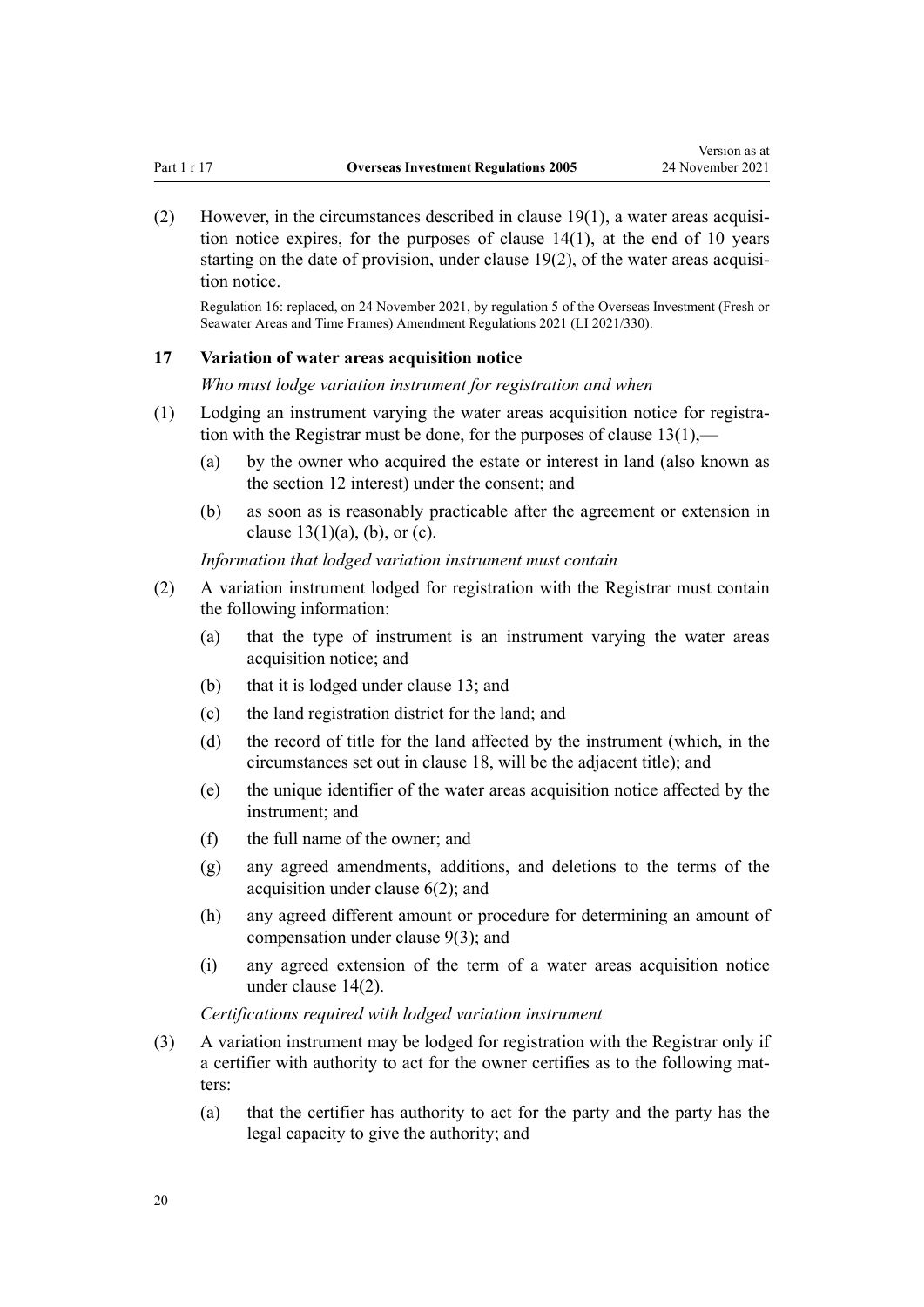- (b) that the certifier has taken reasonable steps to confirm the identity of the party; and
- (c) if statutory requirements have been specified by the Registrar for instru‐ ments of a particular type, that the instrument complies with those requirements; and
- (d) the certification about evidence in relation to the certified matters in paragraphs (a) to (c); and
- (e) that, if [clause 13\(3\)](http://legislation.govt.nz/pdflink.aspx?id=LMS623489) applies, the registered mortgagee has consented to registration of the instrument, and the certifier holds the consent.
- (4) In this regulation, **certification about evidence** means that the certifier has evidence relating to the certified matters—
	- (a) that shows the truth of those certifications; and
	- (b) that is relied on in support of those certified matters; and
	- (c) that the certifier will retain for the retention period under [section 30\(1\)](http://legislation.govt.nz/pdflink.aspx?id=DLM6731146) of the Land Transfer Act 2017 (*see also* [regulation 7\(6\)](http://legislation.govt.nz/pdflink.aspx?id=LMS48727) of the Land Transfer Regulations 2018).

*Notifying regulator in writing of registration*

(5) As soon as practicable after the lodging of the variation instrument for registration, and the registration of the variation instrument, the owner must notify the regulator in writing of the registration of the variation instrument.

Regulation 17: replaced, on 24 November 2021, by [regulation 5](http://legislation.govt.nz/pdflink.aspx?id=LMS572195) of the Overseas Investment (Fresh or Seawater Areas and Time Frames) Amendment Regulations 2021 (LI 2021/330).

# **18 Cancellation of water areas acquisition notice**

#### *When regulation applies*

<span id="page-20-0"></span>Version as at

- (1) This regulation applies if a water areas acquisition notice for a fresh or seawa‐ ter area—
	- (a) may be cancelled under clause  $15(1)(a)$ , because the owner of the fresh or seawater interest receives from the Crown a notice, given under [clause 4](http://legislation.govt.nz/pdflink.aspx?id=LMS623479) or [5,](http://legislation.govt.nz/pdflink.aspx?id=LMS623480) that the Crown has decided not to acquire the fresh or seawater area; or
	- (b) may be cancelled under [clause 15\(1\)\(b\),](http://legislation.govt.nz/pdflink.aspx?id=LMS623491) and the owner of the fresh or seawater interest receives from the Crown a notice that the water areas acquisition notice has expired under [clause 14](http://legislation.govt.nz/pdflink.aspx?id=LMS623490); or
	- (c) may be cancelled under clause  $15(1)(c)$ , and the owner of the land against which the water areas acquisition notice is registered receives from the Crown a notice that a record of title for that land does not contain any fresh or seawater areas.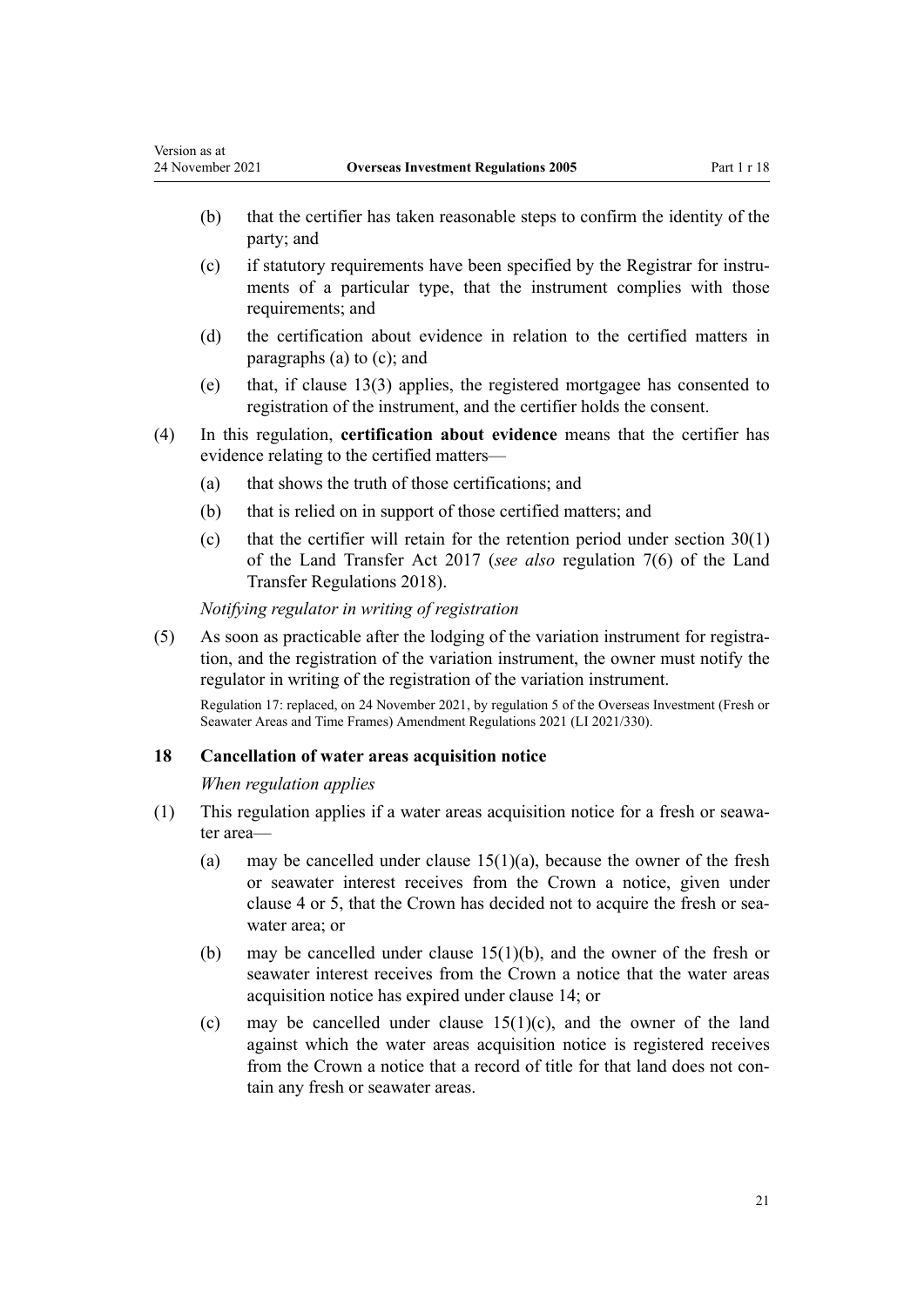*Who must lodge instrument cancelling notice, when, and how*

- <span id="page-21-0"></span>(2) Lodging an instrument cancelling a water areas acquisition notice with the Registrar must be done, for the purposes of [clause 15\(2\)](http://legislation.govt.nz/pdflink.aspx?id=LMS623491),—
	- (a) by an owner who receives a notice mentioned in subclause  $(1)(a)$ ,  $(b)$ , or (c) of this regulation; and
	- (b) as soon as is reasonably practicable after the owner receives the notice mentioned in subclause  $(1)(a)$ ,  $(b)$ , or  $(c)$  of this regulation.
- (3) However, lodging an instrument cancelling a water areas acquisition notice with the Registrar must be done, for the purposes of [clause 15\(2\),](http://legislation.govt.nz/pdflink.aspx?id=LMS623491) by the Crown, if the Crown is satisfied that—
	- (a) an owner has received a notice mentioned in subclause  $(1)(a)$ ,  $(b)$ , or  $(c)$ of this regulation, but has not complied, and is unlikely to comply, with subclause (2) of this regulation; and
	- (b) it is in the public interest for the Crown to lodge an instrument cancelling the notice.
- (4) The instrument must meet all requirements (for example, all applicable certifi‐ cation requirements) in the [Land Transfer Act 2017](http://legislation.govt.nz/pdflink.aspx?id=DLM6731002) or Land Transfer Regula[tions 2018](http://legislation.govt.nz/pdflink.aspx?id=LMS48705) for, and for lodging or registering, a discharge instrument.

*Regulation does not affect Registrar's duty to cancel notice on acquisition*

(5) This regulation does not affect [clause 7\(5\)\(b\).](http://legislation.govt.nz/pdflink.aspx?id=LMS623482)

Regulation 18: replaced, on 24 November 2021, by [regulation 5](http://legislation.govt.nz/pdflink.aspx?id=LMS572195) of the Overseas Investment (Fresh or Seawater Areas and Time Frames) Amendment Regulations 2021 (LI 2021/330).

# **19 Prescribed terms of acquisition**

*Vesting of fresh or seawater area*

(1) The prescribed terms, for the purposes of [clauses 6](http://legislation.govt.nz/pdflink.aspx?id=LMS623481) and  $22(1)(c)$ , of an acquisition under [clause 7](http://legislation.govt.nz/pdflink.aspx?id=LMS623482) are set out in [Part 1](#page-114-0) of Schedule 1.

*Granting of water areas covenant*

(2) The prescribed terms, for the purposes of [clauses 6](http://legislation.govt.nz/pdflink.aspx?id=LMS623481) and  $22(1)(c)$ , of an acquisition under [clause 20](http://legislation.govt.nz/pdflink.aspx?id=LMS623499) are set out in [Part 2](#page-115-0) of Schedule 1.

Regulation 19: replaced, on 24 November 2021, by [regulation 5](http://legislation.govt.nz/pdflink.aspx?id=LMS572195) of the Overseas Investment (Fresh or Seawater Areas and Time Frames) Amendment Regulations 2021 (LI 2021/330).

# **20 Water areas covenant**

*Prescribed terms and form*

(1) The prescribed terms and form of a water areas covenant (*see* [clause 22\(1\)\(h\)](http://legislation.govt.nz/pdflink.aspx?id=LMS623501)) are set out in [Part 3](#page-116-0) of Schedule 1.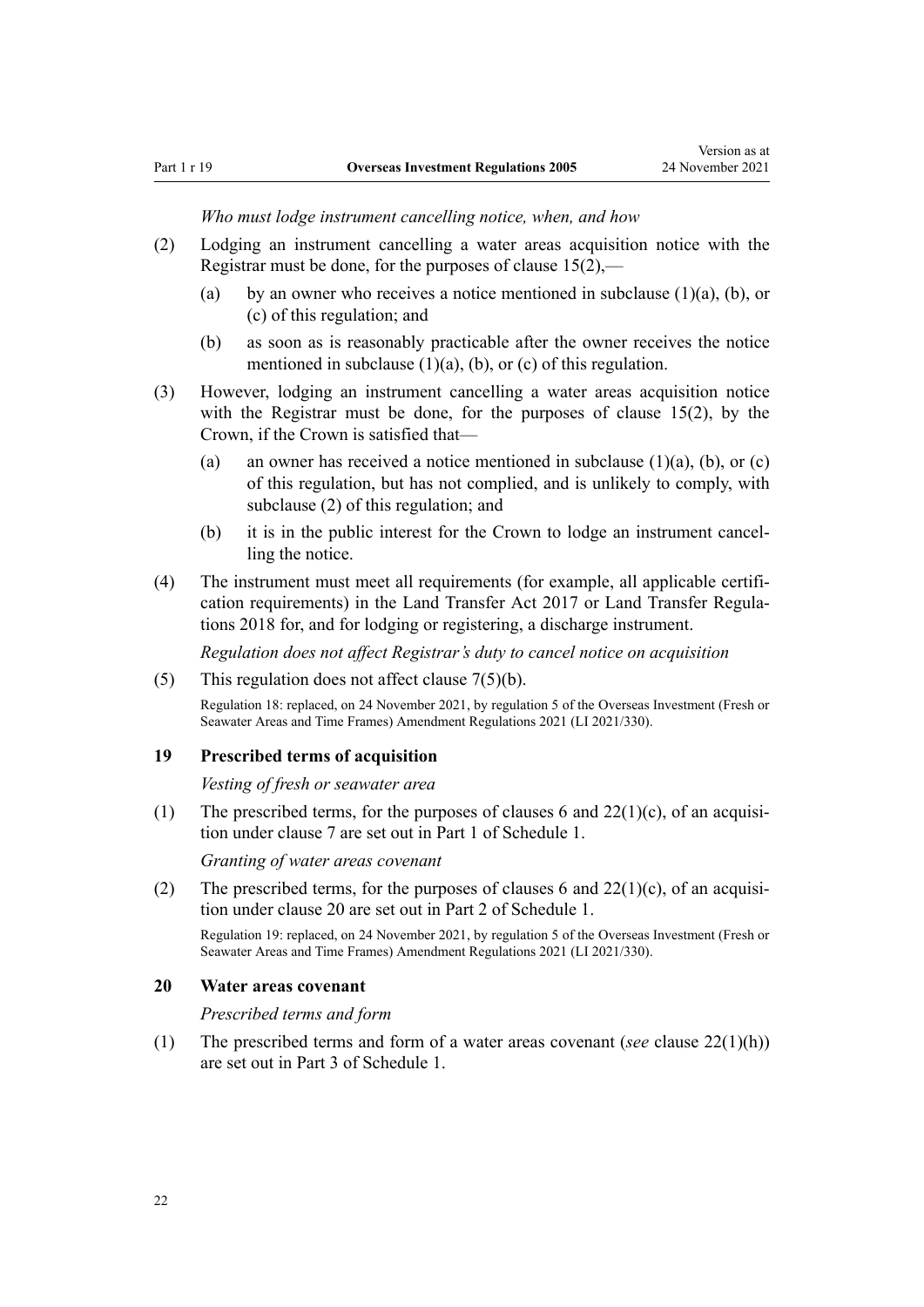#### *Registration*

<span id="page-22-0"></span>(2) Registration of a water areas covenant against the adjacent title, under [clause](http://legislation.govt.nz/pdflink.aspx?id=LMS623499) [20\(4\)](http://legislation.govt.nz/pdflink.aspx?id=LMS623499), is done by the covenant being lodged, by the owner or the Crown, with the Registrar for registration.

*Cancellation of registration*

- (3) An instrument cancelling a water areas covenant granted to the Crown may be lodged, by the owner who granted the water areas covenant, with the Registrar for registration if—
	- (a) that owner and the Crown have agreed in writing that the covenant is to be cancelled; and
	- (b) the cancellation of the covenant is not inconsistent with that written agreement.
- (4) The instrument must meet all requirements (for example, all applicable certifi‐ cation requirements) in the [Land Transfer Act 2017](http://legislation.govt.nz/pdflink.aspx?id=DLM6731002) or Land Transfer Regula[tions 2018](http://legislation.govt.nz/pdflink.aspx?id=LMS48705) for, and for lodging or registering, a discharge instrument.

## *Notifying regulator in writing of registration*

 $(5)$  As soon as practicable after the lodging of the covenant, or the instrument cancelling a water areas covenant, for registration, and the registration of the covenant or instrument, the owner must notify the regulator in writing of the registration of the covenant or instrument.

Regulation 20: replaced, on 24 November 2021, by [regulation 5](http://legislation.govt.nz/pdflink.aspx?id=LMS572195) of the Overseas Investment (Fresh or Seawater Areas and Time Frames) Amendment Regulations 2021 (LI 2021/330).

# **21 Last date for giving notice of decision not to acquire under clause 4**

- (1) This regulation prescribes, for [clause 4\(3\)](http://legislation.govt.nz/pdflink.aspx?id=LMS623479), the date that the notice must be given no later than.
- (2) The date prescribed is the last day of the 12 months starting on the date of registration of the water areas acquisition notice.
- (3) However, in the circumstances described in [clause 19\(1\)](http://legislation.govt.nz/pdflink.aspx?id=LMS623498), the date prescribed is instead the last day of the 12 months starting on the date of provision, under clause 19(2), of the water areas acquisition notice.

Regulation 21: replaced, on 24 November 2021, by [regulation 5](http://legislation.govt.nz/pdflink.aspx?id=LMS572195) of the Overseas Investment (Fresh or Seawater Areas and Time Frames) Amendment Regulations 2021 (LI 2021/330).

# **22 Manner of acquisition: survey requirements**

For the purposes of clause  $7(2)(a)$ ,—

- (a) a survey of the fresh or seawater area must be done, by or on behalf of the Crown, and in accordance with [Part 5](http://legislation.govt.nz/pdflink.aspx?id=DLM142497) (conduct of cadastral surveys) of the Cadastral Survey Act 2002; and
- (b) the Crown must meet the costs of, and any other incidental costs or expenses relating to, the survey of that area.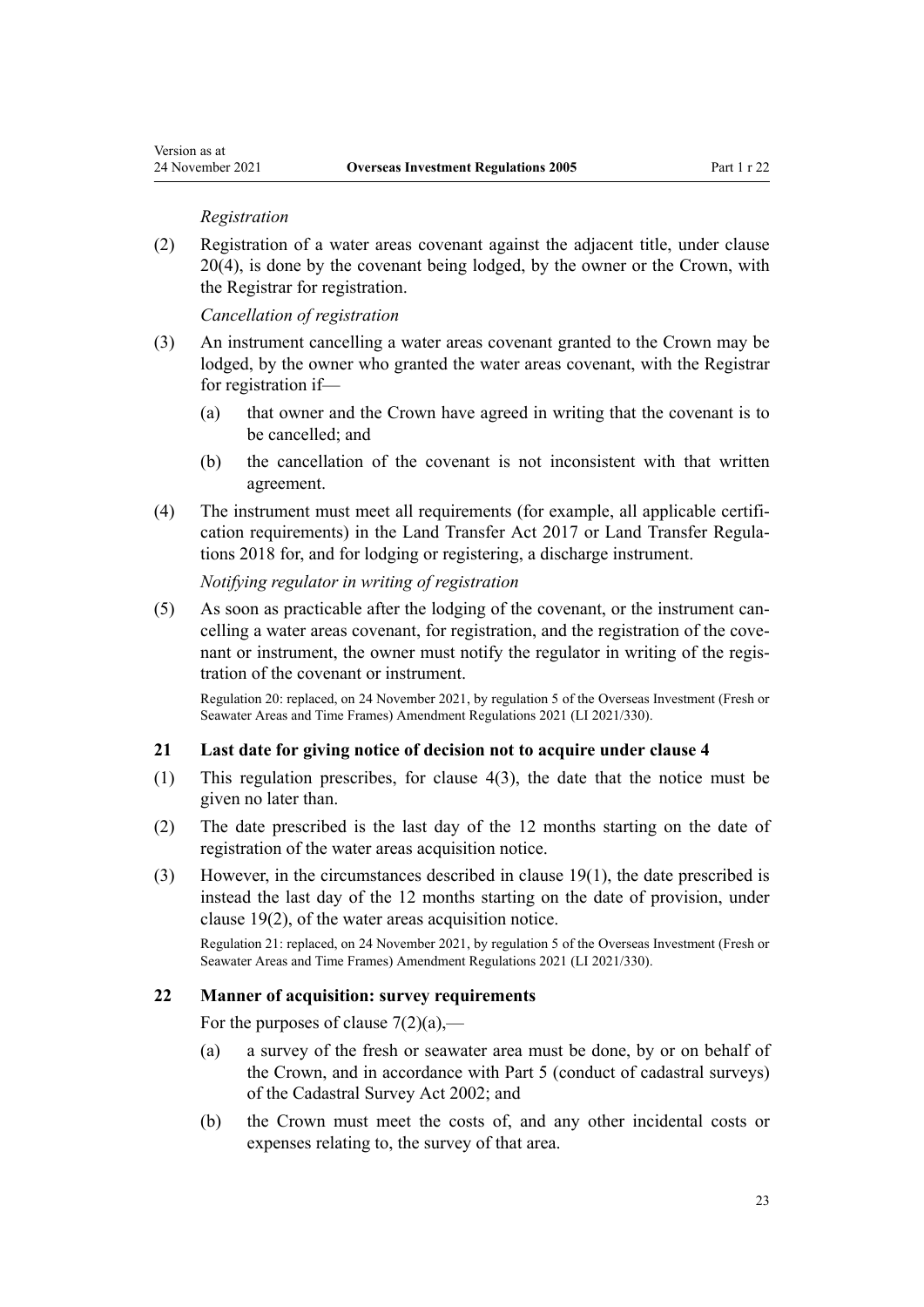<span id="page-23-0"></span>Regulation 22: replaced, on 24 November 2021, by [regulation 5](http://legislation.govt.nz/pdflink.aspx?id=LMS572195) of the Overseas Investment (Fresh or Seawater Areas and Time Frames) Amendment Regulations 2021 (LI 2021/330).

#### **23 Process for claiming and determining compensation**

*Notice of entitlement*

- (1) If a water areas acquisition notice is registered, or provided, under [clause 12](http://legislation.govt.nz/pdflink.aspx?id=LMS623488) or [19\(2\),](http://legislation.govt.nz/pdflink.aspx?id=LMS623498) for a fresh or seawater interest, the Crown must take all reasonably practicable steps to give notice in writing to the following potential claimants of their entitlement to claim compensation under [clause 9](http://legislation.govt.nz/pdflink.aspx?id=LMS623484) or [10](http://legislation.govt.nz/pdflink.aspx?id=LMS623485):
	- (a) the owner of the fresh or seawater interest:
	- (b) any other registered owner of an estate or interest in land that is extin‐ guished because of the operation of [clause 8](http://legislation.govt.nz/pdflink.aspx?id=LMS623483) in respect of the fresh or seawater interest.
- (2) A notice given under subclause (1) to a potential claimant must refer to—
	- (a) any record of title for the relevant land any part of which is a fresh or seawater area; and
	- (b) their estate or interest that is, or may be, affected by the acquisition of the fresh or seawater interest (*see* the exceptions, specified in [clause 8](http://legislation.govt.nz/pdflink.aspx?id=LMS623483), to vesting in the Crown); and
	- (c) their entitlement to claim compensation under [clause 9](http://legislation.govt.nz/pdflink.aspx?id=LMS623484) or [10](http://legislation.govt.nz/pdflink.aspx?id=LMS623485).

*Period within which potential claimant may claim compensation*

- (3) To claim compensation under [clause 9\(2\)](http://legislation.govt.nz/pdflink.aspx?id=LMS623484) or [10\(2\),](http://legislation.govt.nz/pdflink.aspx?id=LMS623485) a potential claimant must give notice in writing to the Crown, within 2 years starting on the day after the date on which the potential claimant was given notice under subclause (1) of their entitlement to claim.
- (4) After the 2-year period in subclause (3), the potential claimant can no longer claim compensation under [clause 9\(2\)](http://legislation.govt.nz/pdflink.aspx?id=LMS623484) or [10\(2\)](http://legislation.govt.nz/pdflink.aspx?id=LMS623485).

*Determining compensation*

- (5) Compensation claimed under this regulation must be determined—
	- (a) by or on behalf of the Minister for Land Information; and
	- (b) for the fresh or seawater interest, at 5% of the average rateable value of land in the vicinity of the fresh or seawater area; and
	- (c) for an estate or interest in land to which subclause  $(1)(b)$  applies, based on the value of the loss caused by its extinguishment (in whole or in part).
- $(6)$  In this regulation,—

land in the vicinity, of a fresh or seawater area (the **area**), means at least 5 rating units that are—

(a) in the local authority district that contains the area; and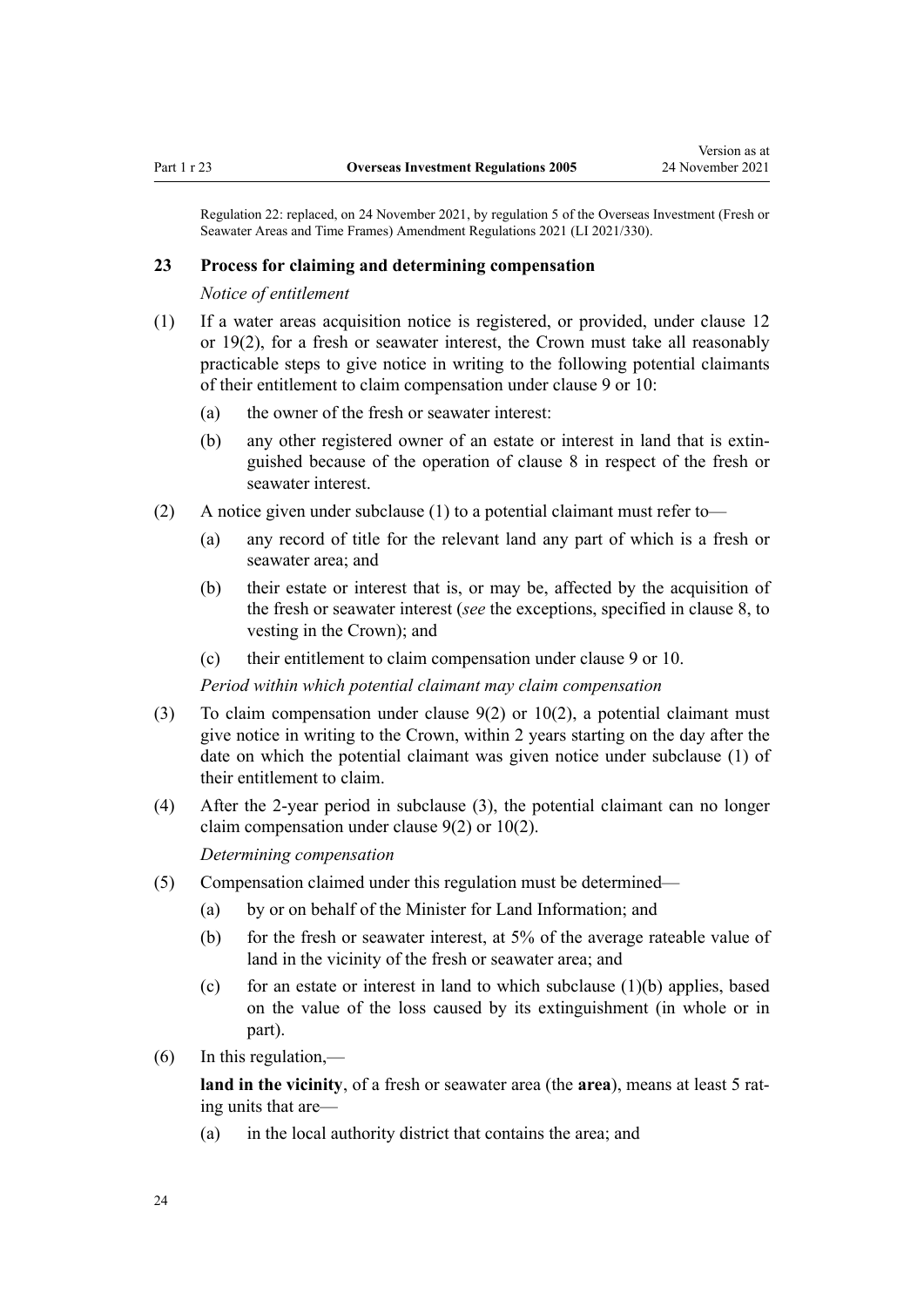- <span id="page-24-0"></span>(b) adjoining, or in close proximity to (because they are within 15 kilometres from), the area; and
- (c) if the area is the bed of a lake, or the bed of a river,—
	- (i) land with the category P (for pastoral) in Appendix F of the Rating Valuations Rules 2008; or
	- (ii) to the extent that, in a particular case, there is not enough land that complies with paragraph (b) and that is land with the category specified in subparagraph (i) of this paragraph, land with the category O (for other) in Appendix F of the Rating Valuations Rules 2008; and
- (d) if the area is marine and coastal area, land with the category O (for other) in Appendix F of the Rating Valuations Rules 2008

**rating unit** has the same meaning as in the Rating Valuations Rules 2008 (*see* rules 1 and 2.4)

**Rating Valuations Rules 2008** means the Rating Valuations Rules 2008 (ver‐ sion date 1 October 2010) as—

- (a) made under the [Rating Valuations Act 1998](http://legislation.govt.nz/pdflink.aspx?id=DLM427296); and
- (b) in force at the start of 24 November 2021; and
- (c) at that time, available via the following URL: [http://www.linz.govt.nz/](http://www.linz.govt.nz/valuation/rules-and-regulations) [valuation/rules-and-regulations](http://www.linz.govt.nz/valuation/rules-and-regulations)

**rateable value**, of land, means the rateable value of the land under the [Local](http://legislation.govt.nz/pdflink.aspx?id=DLM131393) [Government \(Rating\) Act 2002](http://legislation.govt.nz/pdflink.aspx?id=DLM131393).

*Notice of determination*

- (7) The Crown must give prompt notice in writing to a potential claimant of com‐ pensation claimed by the potential claimant, and determined—
	- (a) under this regulation; or
	- (b) by agreement under clause  $9(3)$  or  $10(3)$ .

Regulation 23: replaced, on 24 November 2021, by [regulation 5](http://legislation.govt.nz/pdflink.aspx?id=LMS572195) of the Overseas Investment (Fresh or Seawater Areas and Time Frames) Amendment Regulations 2021 (LI 2021/330).

#### **24 Last date for giving notice of decision not to acquire under clause 5**

- (1) This regulation prescribes, for [clause 5\(3\)](http://legislation.govt.nz/pdflink.aspx?id=LMS623480), the date that the notice must be given no later than.
- (2) If clause  $5(1)(a)$  or (b) applies, the date prescribed is the 30th working day after the date on which the amount of compensation to be paid under [clause 9](http://legislation.govt.nz/pdflink.aspx?id=LMS623484) to the owner of a fresh or seawater interest was notified to that owner by a compensation notice given under [regulation 23\(7\).](#page-23-0)

Regulation 24: replaced, on 24 November 2021, by [regulation 5](http://legislation.govt.nz/pdflink.aspx?id=LMS572195) of the Overseas Investment (Fresh or Seawater Areas and Time Frames) Amendment Regulations 2021 (LI 2021/330).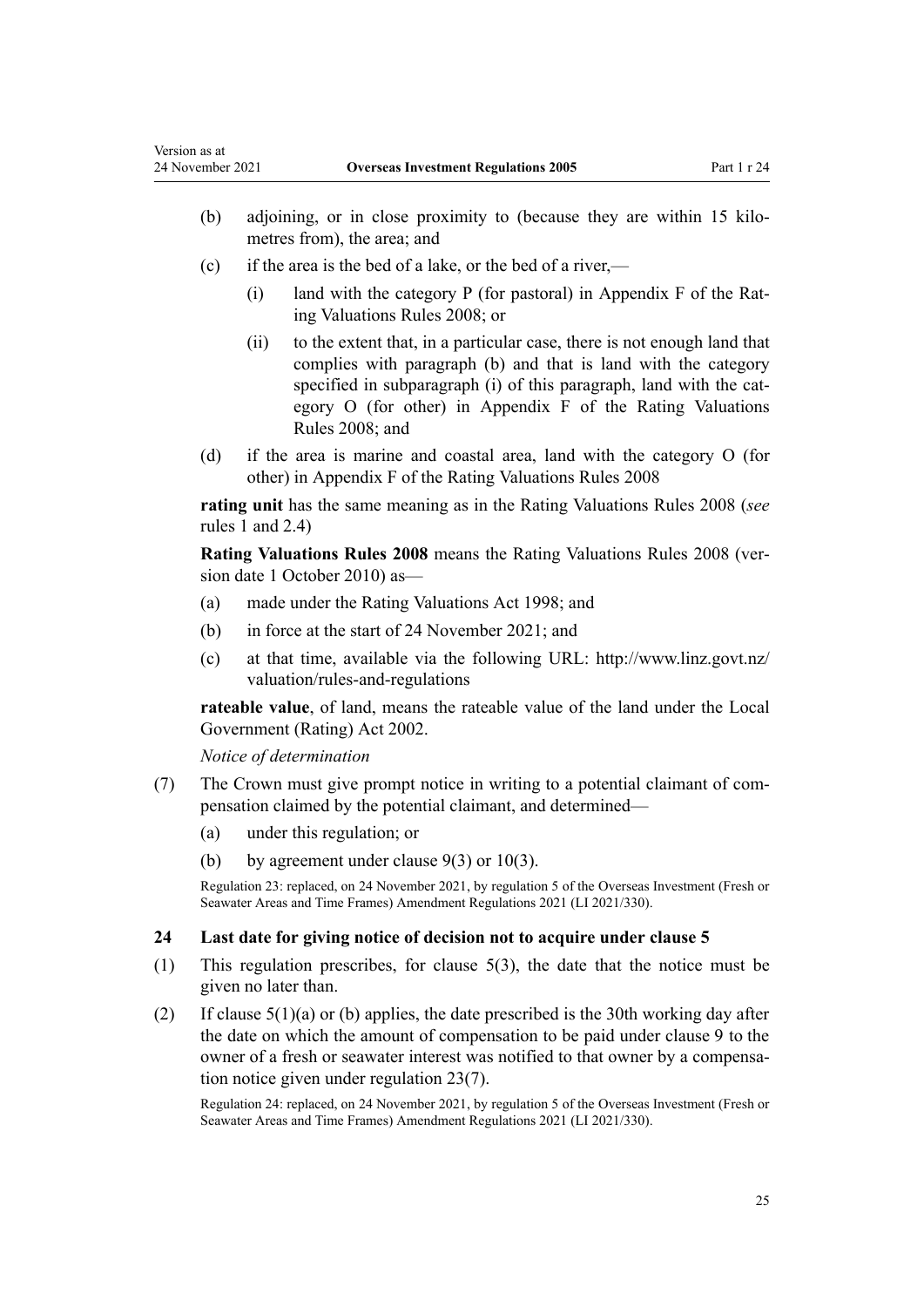# <span id="page-25-0"></span>**25 Mediation of dispute about compensation for acquisition**

#### *Dispute*

- (1) This regulation applies to an unresolved dispute, between the Crown and all or any of the following other parties, about the amount of compensation to be paid by the Crown under [clause 9](http://legislation.govt.nz/pdflink.aspx?id=LMS623484) or [10](http://legislation.govt.nz/pdflink.aspx?id=LMS623485) (or both):
	- (a) an owner of a fresh or seawater interest:
	- (b) any other registered owner of an estate or interest in land that is, or is to be but has not yet been, extinguished because of the operation of [clause](http://legislation.govt.nz/pdflink.aspx?id=LMS623483) [8.](http://legislation.govt.nz/pdflink.aspx?id=LMS623483)

## *Owner-initiated mediation*

(2) The owner or owners may, by notice in writing given to the Crown within 20 working days after the date prescribed by [regulation 24\(2\),](#page-24-0) initate, and require the Crown to participate in, mediation of the dispute with the owner, or with each owner (separately, or with all or any other owners), giving notice under this subclause.

*Crown-initated mediation*

(3) The Crown may, by notice in writing given to the owner or owners within 20 working days after the date prescribed by [regulation 24\(2\),](#page-24-0) initiate, and enable (but not require) the owner or owners to participate in, mediation of the dispute with the owner or owners given the notice under this subclause.

*Initiation even if compensation determined and paid*

- (4) Initiation of mediation under subclause (2) or (3)—
	- (a) can occur even if all or any of the following apply:
		- (i) compensation has already been determined, or determined and paid:
		- (ii) the owner or owners concerned has or have already agreed under [clause 9\(3\)](http://legislation.govt.nz/pdflink.aspx?id=LMS623484) or [10\(3\)](http://legislation.govt.nz/pdflink.aspx?id=LMS623485) another procedure for determining the amount of compensation; but
	- (b) cannot occur if the owner or owners concerned has or have already agreed under [clause 9\(3\)](http://legislation.govt.nz/pdflink.aspx?id=LMS623484) or [10\(3\)](http://legislation.govt.nz/pdflink.aspx?id=LMS623485) the amount of compensation.

*Process after initiation*

(5) If mediation is initiated, the Crown must arrange at least 2 potential mediators, and give notice in writing of them to all other parties, who must decide whether to proceed, and with what mediator, and give notice in writing of those decisions to the Crown.

*Costs of mediation*

(6) Actual and reasonable costs of mediation initiated, and carried out, under this regulation must be shared equally between all the parties participating in that mediation.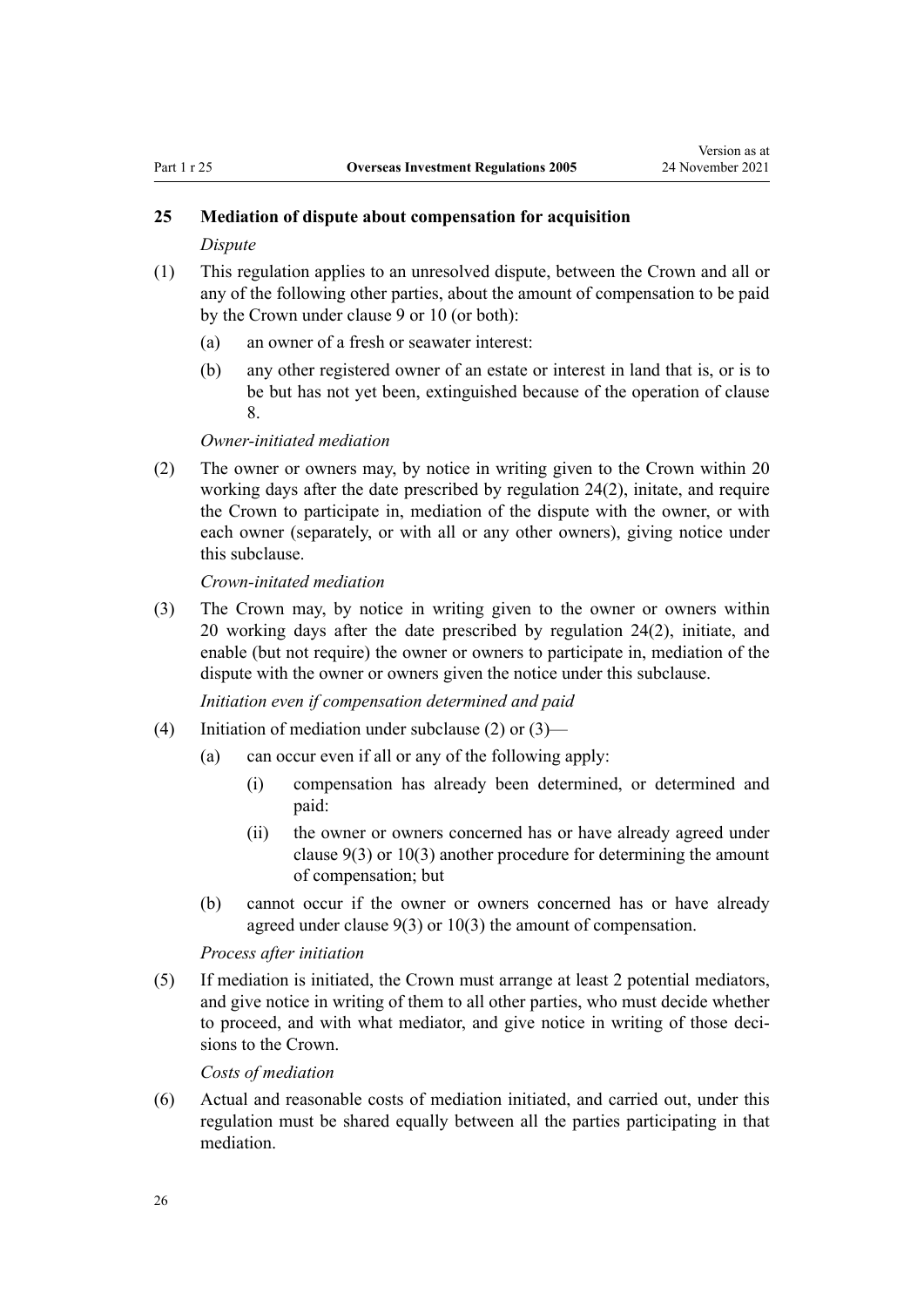<span id="page-26-0"></span>Regulation 25: replaced, on 24 November 2021, by [regulation 5](http://legislation.govt.nz/pdflink.aspx?id=LMS572195) of the Overseas Investment (Fresh or Seawater Areas and Time Frames) Amendment Regulations 2021 (LI 2021/330).

# **26 What happens if there is material change to terms and conditions of overseas investment transaction**

#### *[Revoked]*

Regulation 26: revoked, on 24 November 2021, by [regulation 5](http://legislation.govt.nz/pdflink.aspx?id=LMS572195) of the Overseas Investment (Fresh or Seawater Areas and Time Frames) Amendment Regulations 2021 (LI 2021/330).

#### **27 Minister may delegate functions and powers to regulator**

#### *[Revoked]*

Regulation 27: revoked, on 1 September 2006, by [regulation 14](http://legislation.govt.nz/pdflink.aspx?id=DLM404365) of the Overseas Investment Amend‐ ment Regulations (No 2) 2006 (SR 2006/231).

*Other factors for assessing benefit of overseas investment in sensitive land*

## **28 Other factors for assessing benefit of overseas investment in sensitive land**

The other factors that are referred to in section  $17(2)(g)$  of the Act for assessing whether an overseas investment in sensitive land will, or is likely to, benefit New Zealand are as follows:

- (a) whether the overseas investment will, or is likely to, result in other consequential benefits to New Zealand (whether tangible or intangible benefits (such as, for example, additional investments in New Zealand or sponsorship of community projects)):
- (b) whether the relevant overseas person is a key person in a key industry of a country with which New Zealand will, or is likely to, benefit from having improved relations:
- (c) whether refusing the application for consent will, or is likely to,—
	- (i) adversely affect New Zealand's image overseas or its trade or international relations:
	- (ii) result in New Zealand breaching any of its international obligations:
- (d) whether granting the application for consent will, or is likely to, result in the owner of the relevant land undertaking other significant investment in New Zealand:
- (e) whether the relevant overseas person has previously undertaken investments that have been, or are, of benefit to New Zealand:
- (f) whether the overseas investment will, or is likely to, give effect to or advance a significant Government policy or strategy:
- (g) whether the overseas investment will, or is likely to, enhance the ongoing viability of other overseas investments undertaken by the rele‐ vant overseas person: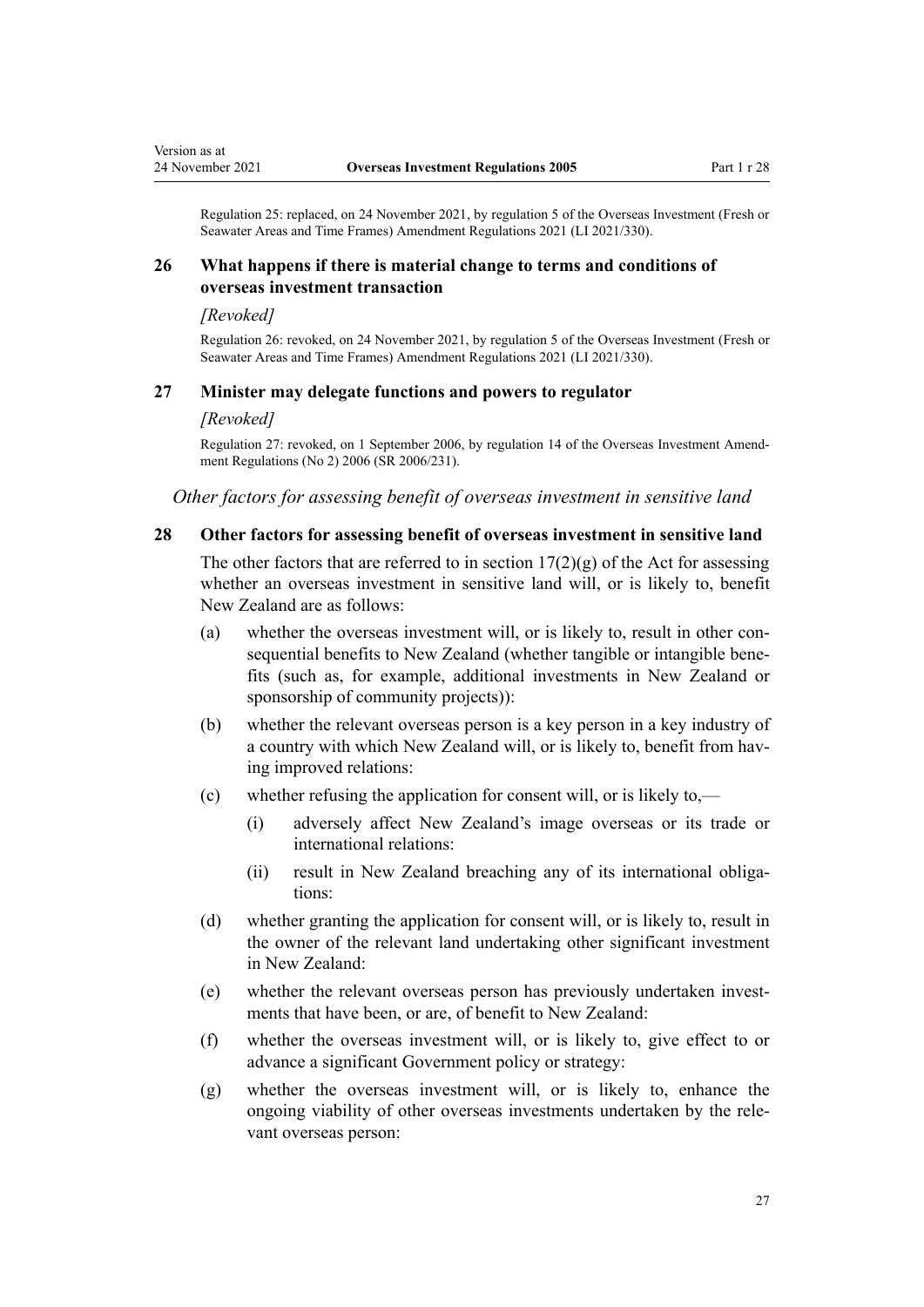Version as at

- (h) whether the overseas investment will, or is likely to, assist New Zealand to maintain New Zealand control of strategically important infrastructure on sensitive land:
- (i) whether New Zealand's economic interests will be adequately promoted by the overseas investment, including, for example, matters such as all or any of the following:
	- (i) whether New Zealand will become a more reliable supplier of pri‐ mary products in the future:
	- (ii) whether New Zealand's ability to supply the global economy with a product that forms an important part of New Zealand's export earnings will be less likely to be controlled by a single overseas person or its associates:
	- (iii) whether New Zealand's strategic and security interests are or will be enhanced:
	- (iv) whether New Zealand's key economic capacity is or will be improved:
- (j) the extent to which persons who are not overseas persons (**New Zealanders**) will be, or are likely to be, able to oversee, or participate in, the overseas investment and any relevant overseas person, including, for example, matters such as all or any of the following:
	- (i) whether there is or will be any requirement that 1 or more New Zealanders must be part of a relevant overseas person's governing body:
	- (ii) whether a relevant overseas person is or will be incorporated in New Zealand:
	- (iii) whether a relevant overseas person has or will have its head office or principal place of business in New Zealand:
	- (iv) whether a relevant overseas person is or will be a party to a listing agreement with NZX Limited or any other registered exchange that operates a securities market in New Zealand:
	- (v) the extent to which New Zealanders have or will have any partial ownership or controlling stake in the overseas investment or in a relevant overseas person:
	- (vi) the extent to which ownership or control of the overseas investment or of a relevant overseas person is or will be dispersed amongst a number of non-associated overseas persons.

Regulation 28(h): added, on 4 March 2008, by [regulation 5](http://legislation.govt.nz/pdflink.aspx?id=DLM1181208) of the Overseas Investment Amendment Regulations 2008 (SR 2008/48).

Regulation 28(i): added, on 13 January 2011, by [regulation 5](http://legislation.govt.nz/pdflink.aspx?id=DLM3410108) of the Overseas Investment Amendment Regulations 2010 (SR 2010/455).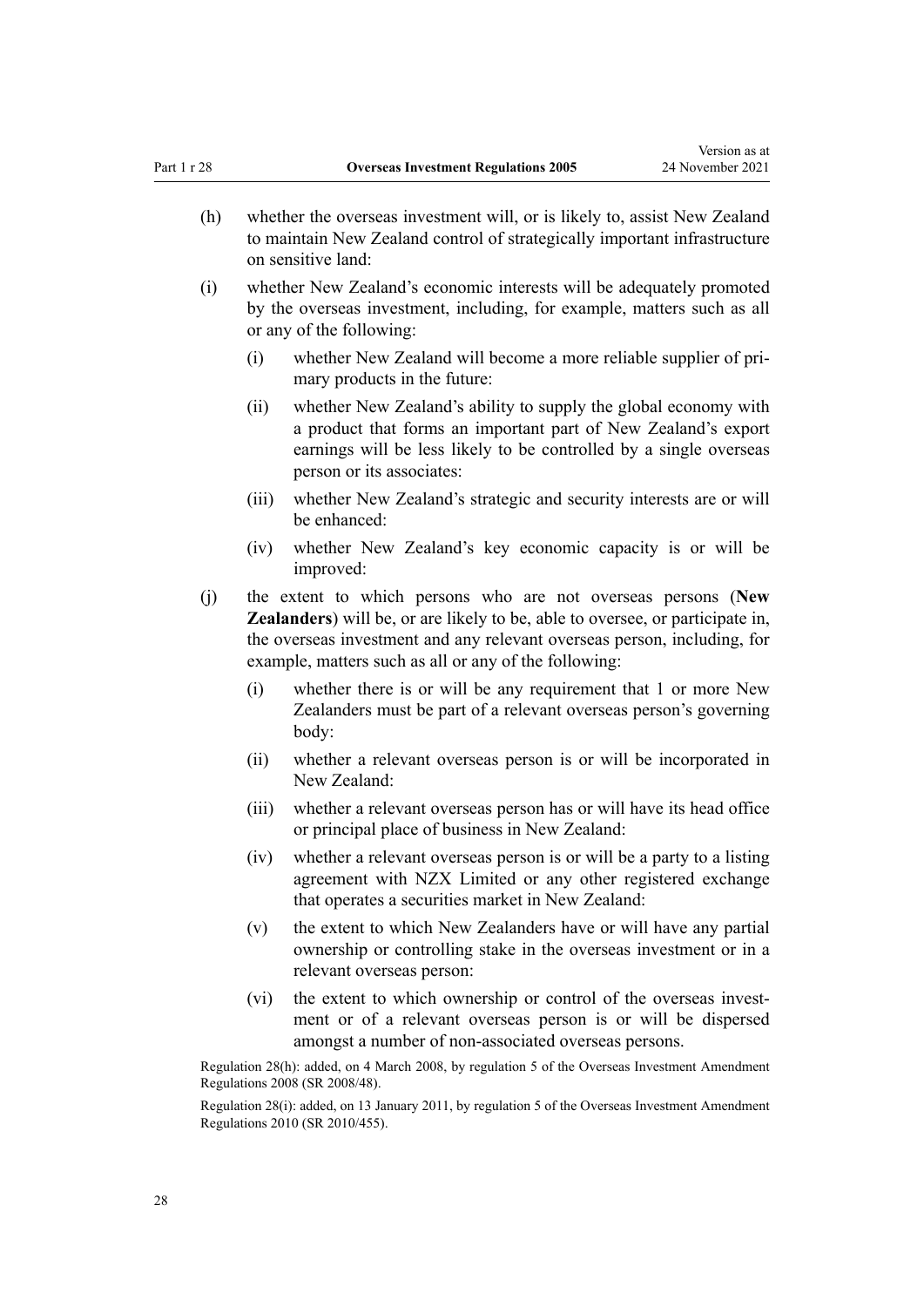<span id="page-28-0"></span>Version as at

Regulation 28(j): added, on 13 January 2011, by [regulation 5](http://legislation.govt.nz/pdflink.aspx?id=DLM3410108) of the Overseas Investment Amendment Regulations 2010 (SR 2010/455).

#### *Benefit test: special test relating to forestry activities*

Heading: inserted, on 22 October 2018, by [regulation 6](http://legislation.govt.nz/pdflink.aspx?id=LMS77006) of the Overseas Investment Amendment Regulations 2018 (LI 2018/154).

## **29 Special test may be applied and requirements to be met**

*Special test may be applied*

(1) For the purposes of [section 16A\(4\)](http://legislation.govt.nz/pdflink.aspx?id=LMS110592) of the Act, the benefit to New Zealand test is also met if the relevant Ministers are satisfied of the matters listed in section  $16A(4)(a)$  to (g).

*Requirements for purposes of section 16A(4)(d) of Act*

- (2) For the purposes of section  $16A(4)(d)$  of the Act, the requirements that must be met after the overseas investment is given effect to are as follows:
	- (a) any existing arrangement in respect of the relevant land, or any part of the relevant land, that is for 1 or more specified purposes will be implemented and maintained, or will continue to be implemented and maintained:
	- (b) anything that any existing conditions of a consent require to be done, or prohibit from being done, in respect of the relevant land, or any part of the relevant land, for 1 or more specified purposes will be done or not be done, or will continue to be done or not to be done:
	- (c) logs will be supplied, or will continue to be supplied, as required by any existing supply obligation (so long as the obligation remains in place).
- (3) Subclause (2)(a) does not apply to an arrangement to the extent that the arrangement will (in any event) have to be implemented and maintained, or continued to be implemented and maintained, after the overseas investment is given effect to because of—
	- (a) a requirement imposed by or under an enactment, other than the Act or these regulations:
	- (b) an interest in the relevant land, or any part of the relevant land, that is recorded in the register under the [Land Transfer Act 1952](http://legislation.govt.nz/pdflink.aspx?id=DLM269031) or the [Land](http://legislation.govt.nz/pdflink.aspx?id=DLM6731002) [Transfer Act 2017](http://legislation.govt.nz/pdflink.aspx?id=DLM6731002) and that benefits or burdens the relevant land or the part of it.
- (4) Subclause  $(2)(b)$ 
	- (a) does not limit subclause  $(2)(a)$ :
	- (b) applies in relation to a consent even if, because of the overseas investment or otherwise, the consent holder will cease to own or control (directly or indirectly) any interest in the relevant land or any part of the relevant land.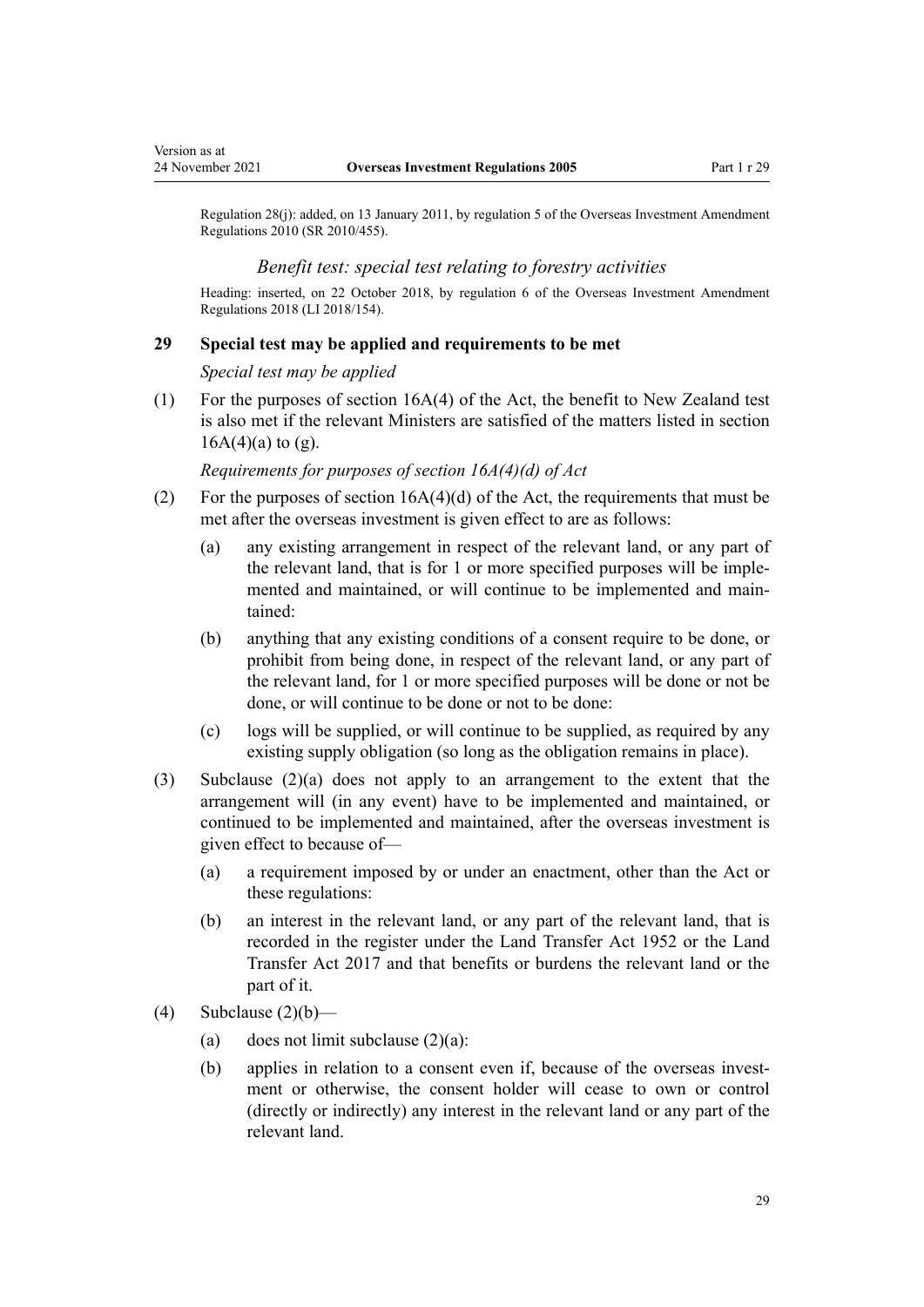(5) In subclause (2) (and this subclause),—

#### **arrangement**—

- (a) means an agreement or other arrangement or understanding, whether or not legally binding; and
- (b) includes (without limitation) a commitment that—
	- (i) is given by a person to an organisation whose functions are or include the setting of standards or other requirements for 1 or more specified purposes; and
	- (ii) is a commitment to comply with a standard or other requirement set by the organisation for 1 or more specified purposes; but
- (c) does not include an agreement or other arrangement or understanding, or a commitment, that is exclusively oral

**existing**, in relation to an arrangement, the conditions of a consent, or a supply obligation, means the arrangement, conditions, or supply obligation is or are in place—

- (a) immediately before the overseas investment transaction is entered into; or
- (b) if the application for consent for the overseas investment transaction is made before the overseas investment transaction is entered into, immediately before the application is made

**specified purpose** means any of the following:

- (a) protecting areas of indigenous vegetation or habitats of indigenous fauna:
- (b) protecting areas of habitats of trout, salmon, wildlife protected under [section 3](http://legislation.govt.nz/pdflink.aspx?id=DLM277090) of the Wildlife Act 1953, or game as defined in [section 2\(1\)](http://legislation.govt.nz/pdflink.aspx?id=DLM276819) of that Act:
- (c) protecting any historic place or historic area that is entered on the New Zealand Heritage List/Rārangi Kōrero under the [Heritage New Zealand](http://legislation.govt.nz/pdflink.aspx?id=DLM4005402) [Pouhere Taonga Act 2014:](http://legislation.govt.nz/pdflink.aspx?id=DLM4005402)
- (d) protecting any wāhi tapu or wāhi tapu area that—
	- (i) is entered on the New Zealand Heritage List/Rārangi Kōrero under the [Heritage New Zealand Pouhere Taonga Act 2014;](http://legislation.govt.nz/pdflink.aspx?id=DLM4005402) or
	- (ii) is identified in the terms of any lease or forestry right, if the lease or forestry right is, in relation to the overseas investment, the interest in land, or one of the interests in land, described in [section](http://legislation.govt.nz/pdflink.aspx?id=DLM358017) [12\(a\)](http://legislation.govt.nz/pdflink.aspx?id=DLM358017) of the Act:
- (e) protecting any land that is set apart as Māori reservation and that is wāhi tapu under [section 338](http://legislation.govt.nz/pdflink.aspx?id=DLM292881) of Te Ture Whenua Maori Act 1993: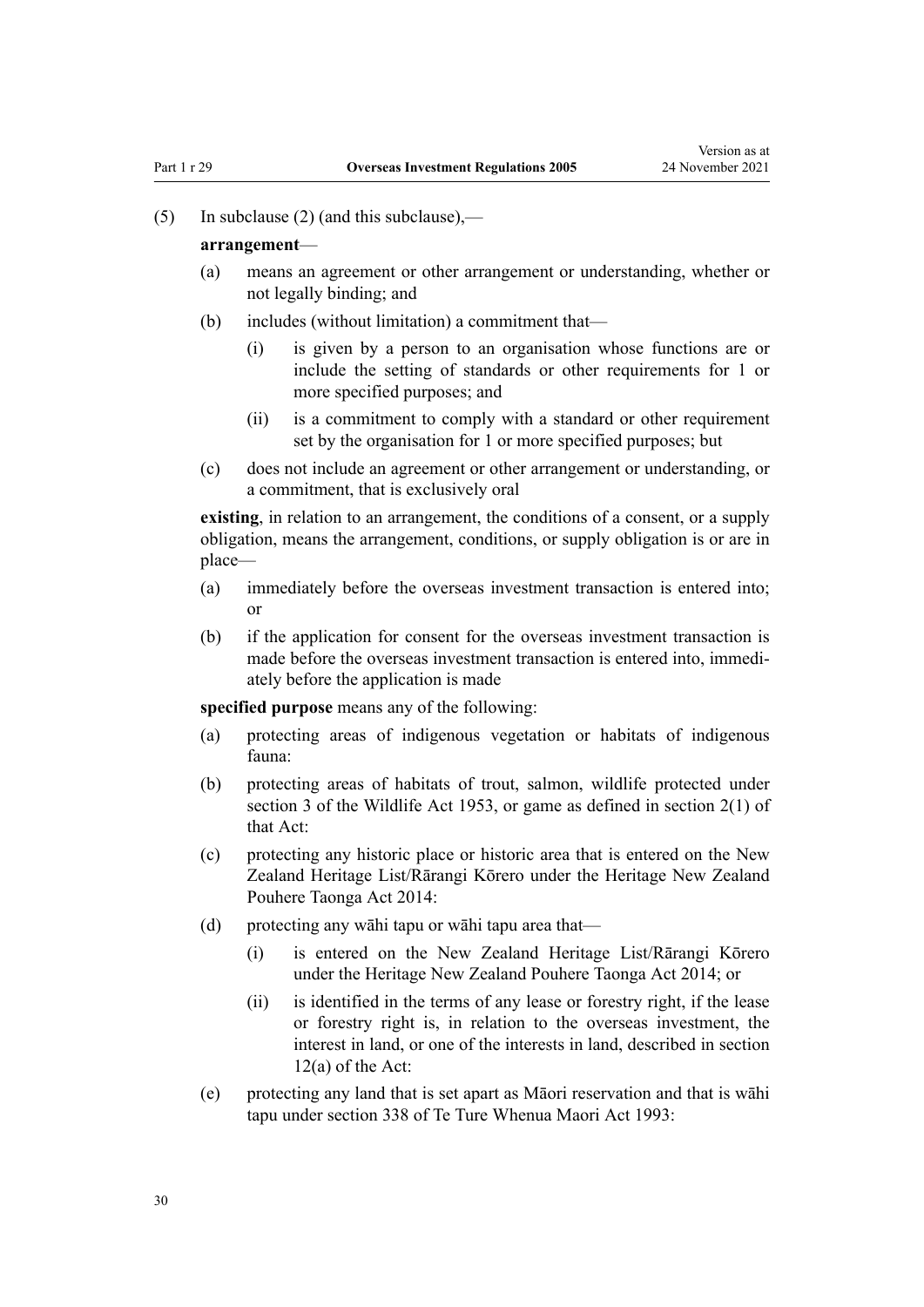(f) providing access to land for members of the public or any section of the public

**supply obligation** means a contractual obligation under which logs from trees harvested on the relevant land must be supplied to a person who intends to have the logs processed in New Zealand.

- (6) In paragraphs (c) and (d) of the definition of specified purpose in subclause (5), terms defined in [section 6](http://legislation.govt.nz/pdflink.aspx?id=DLM4005423) of the Heritage New Zealand Pouhere Taonga Act 2014 have the meanings given in that section.
- (7) For the purposes of the definition of existing in subclause (5), when deciding when the overseas investment transaction is entered into,—
	- (a) entering into a contract or an arrangement is a transaction that must be treated as being entered into when the contract or arrangement is actually entered into even if it is subject to a condition precedent:
	- (b) [clause 1\(5\)](http://legislation.govt.nz/pdflink.aspx?id=LMS111964) of Schedule 1AA of the Act applies with any necessary modifications.
- (8) Paragraph (b) of the definition of existing in subclause (5) does not apply where a standing consent under [clause 3](http://legislation.govt.nz/pdflink.aspx?id=LMS111258) of Schedule 4 of the Act is being relied on for the overseas investment.
- (9) *[Revoked]*

<span id="page-30-0"></span>Version as at

- (10) *[Revoked]*
- (11) *[Revoked]*

Regulation 29: inserted, on 22 October 2018, by [regulation 6](http://legislation.govt.nz/pdflink.aspx?id=LMS77006) of the Overseas Investment Amendment Regulations 2018 (LI 2018/154).

Regulation 29(9) heading: revoked, on 24 November 2021, by [regulation 6](http://legislation.govt.nz/pdflink.aspx?id=LMS572196) of the Overseas Investment (Fresh or Seawater Areas and Time Frames) Amendment Regulations 2021 (LI 2021/330).

Regulation 29(9): revoked, on 24 November 2021, by [regulation 6](http://legislation.govt.nz/pdflink.aspx?id=LMS572196) of the Overseas Investment (Fresh or Seawater Areas and Time Frames) Amendment Regulations 2021 (LI 2021/330).

Regulation 29(10): revoked, on 24 November 2021, by [regulation 6](http://legislation.govt.nz/pdflink.aspx?id=LMS572196) of the Overseas Investment (Fresh or Seawater Areas and Time Frames) Amendment Regulations 2021 (LI 2021/330).

Regulation 29(11): revoked, on 24 November 2021, by [regulation 6](http://legislation.govt.nz/pdflink.aspx?id=LMS572196) of the Overseas Investment (Fresh or Seawater Areas and Time Frames) Amendment Regulations 2021 (LI 2021/330).

#### *Matters relating to sensitive land that is residential land*

Heading: inserted, on 22 October 2018, by [regulation 6](http://legislation.govt.nz/pdflink.aspx?id=LMS77006) of the Overseas Investment Amendment Regulations 2018 (LI 2018/154).

#### **30 Types of overseas persons specified to be qualifying individuals**

The following persons are specified for the purposes of clause  $4(2)(d)$  of Schedule 2 of the Act:

(a) an individual who is, under Australian law, an Australian citizen or a permanent resident of Australia: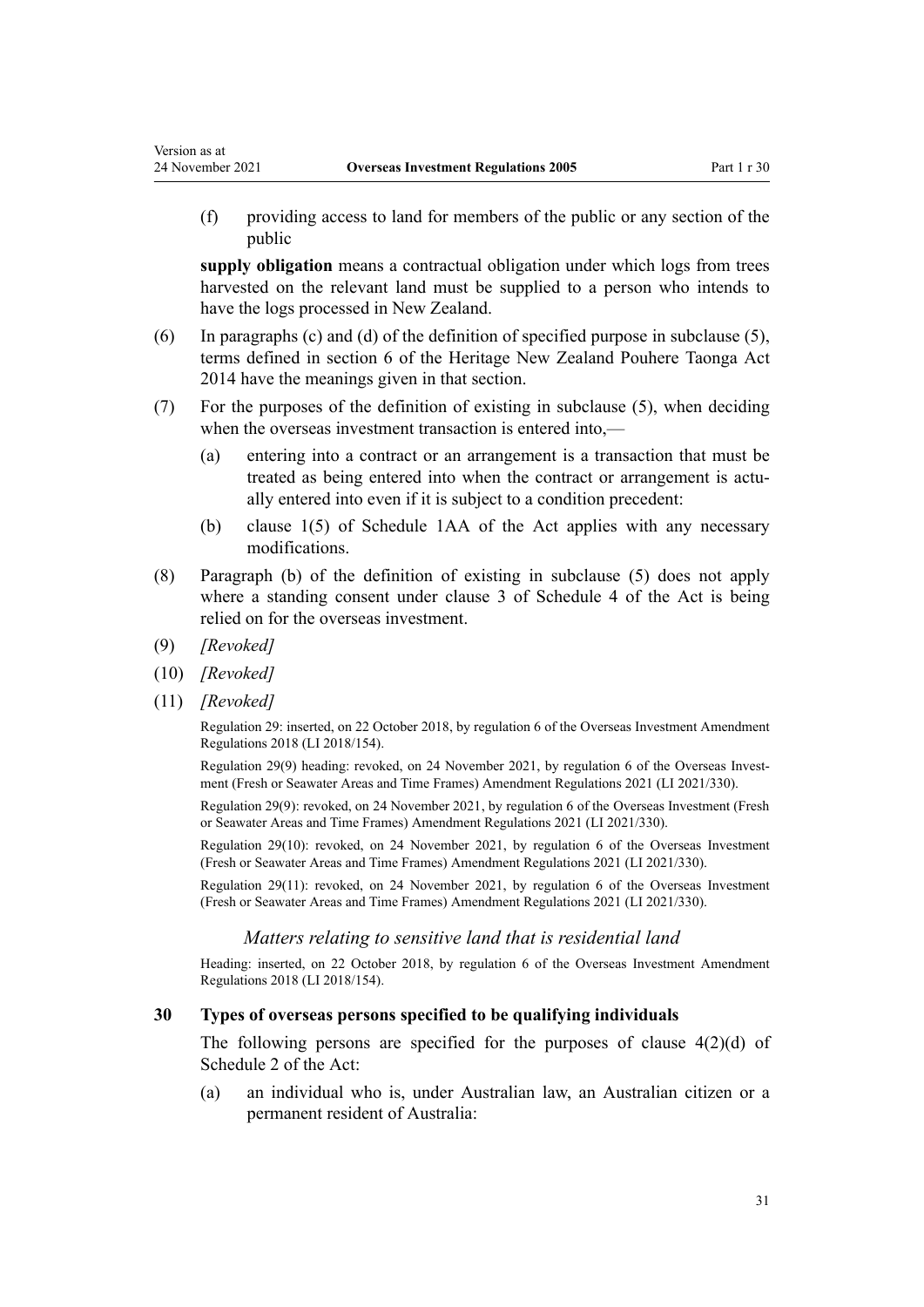<span id="page-31-0"></span>(b) an individual who is, under Singaporean law, a national of Singapore or a permanent resident of Singapore.

Regulation 30: inserted, on 22 October 2018, by [regulation 6](http://legislation.govt.nz/pdflink.aspx?id=LMS77006) of the Overseas Investment Amendment Regulations 2018 (LI 2018/154).

# **31 Factors for considering whether person remains committed to residing in New Zealand**

- (1) This regulation applies for the purposes of [clause 8](http://legislation.govt.nz/pdflink.aspx?id=LMS112326) of Schedule 2 of the Act.
- (2) The factors for considering whether a person (**OP**) remains committed to resid‐ ing in New Zealand are the following:
	- (a) the reason for OP's absence from New Zealand on application days, including whether the reason is—
		- (i) a qualifying reason; or
		- (ii) any other reason that the relevant Ministers consider is consistent with OP remaining committed to residing in New Zealand; and
	- (b) whether the amount of time that OP was or will be absent from New Zealand on application days is reasonable given the reasons for OP being absent from New Zealand on those days; and
	- (c) OP's ongoing connection to New Zealand; and
	- (d) the nature of OP's connection to the other country or countries where OP was or will be on application days.
- (3) In this regulation,—

**application days** means any days in respect of which OP has applied for a waiver under [clause 8](http://legislation.govt.nz/pdflink.aspx?id=LMS112326) of Schedule 2 of the Act

**qualifying reason** means any of the following:

*Employment reasons*

- (a) Crown service under the New Zealand Government:
- (b) service under an international organisation of which the New Zealand Government is a member:
- (c) service in the employment of a person, company, society, or other body of persons resident or established in New Zealand:
- (d) self-employment in a business that is ordinarily carried on in New Zealand:

*Compassionate reasons*

- (e) attendance at a significant event relating to a family member that a per‐ son with OP's relationship to the family member would reasonably be expected to attend (*see* subclause (4)):
- (f) absence because OP or his or her spouse or partner, dependent child, or sibling is receiving medical treatment overseas: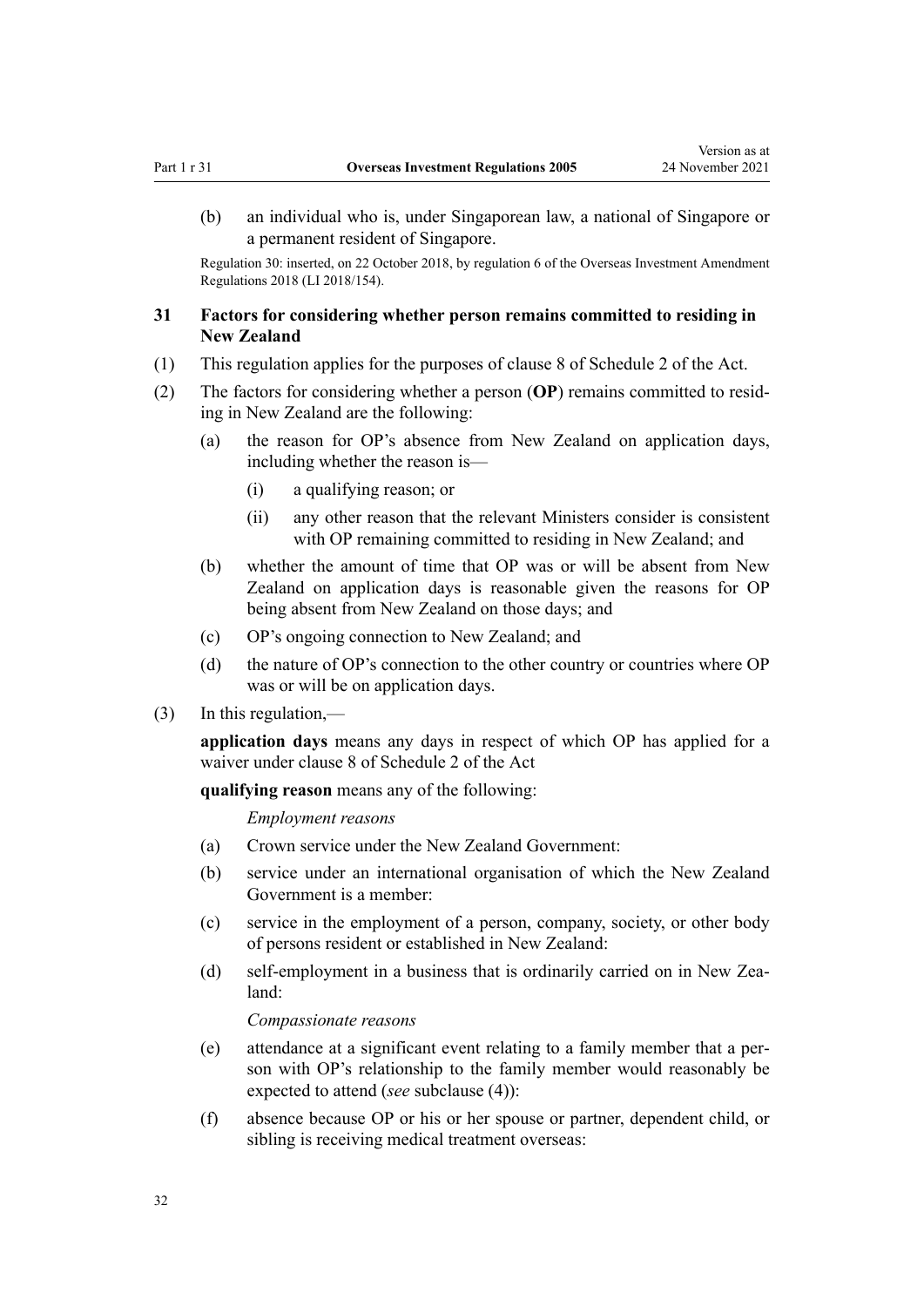$(g)$  other absence for the purpose of obtaining any special medical or surgical treatment if the relevant Ministers are satisfied that there are good and sufficient reasons for the person leaving New Zealand to obtain that special treatment:

*Other reasons*

<span id="page-32-0"></span>Version as at

(h) accompanying a spouse or partner who is overseas for one of the reasons in paragraphs (a) to (g)

**spouse or partner** means spouse, civil union partner, or de facto partner.

(4) In subclause (3), definition of qualifying reasons, paragraph  $(e)$ ,—

**family member**, in relation to OP, includes a person who is treated by OP as, and acknowledged by OP to be, a member of OP's family

**significant event**, in relation to OP's family member, includes the following events:

- (a) serious illness or serious injury or imminent death:
- (b) any of the following connected to the family member's death:
	- (i) a funeral (however called) or unveiling:
	- (ii) if OP has missed the family member's funeral, a visit to pay respects to a family member of the deceased:
	- (iii) attending to legal matters in relation to the deceased's affairs:
- (c) a wedding or civil union:
- (d) a birth of a child.

Regulation 31: inserted, on 22 October 2018, by [regulation 6](http://legislation.govt.nz/pdflink.aspx?id=LMS77006) of the Overseas Investment Amendment Regulations 2018 (LI 2018/154).

# **32 Maximum percentage: dwellings in large apartment developments that are purchased off plans**

- (1) This regulation applies for the purpose of [clause 4](http://legislation.govt.nz/pdflink.aspx?id=LMS111210) of Schedule 3 of the Act.
- (2) The maximum percentage of new residential dwellings in a development that an exemption certificate may be applied to is 60%.

Regulation 32: inserted, on 22 October 2018, by [regulation 6](http://legislation.govt.nz/pdflink.aspx?id=LMS77006) of the Overseas Investment Amendment Regulations 2018 (LI 2018/154).

# *Fees and charges*

# **33 Fees and charges**

- (1) The fees and charges set out in [Schedule 2](#page-118-0) are payable to the regulator for the matters to which they relate.
- (2) The hourly fees and charges in [Parts 6](#page-123-0) and [8](#page-124-0) of Schedule 2 are payable for every hour and, on a pro rata basis, for every part-hour of work that is carried out by or on behalf of the regulator.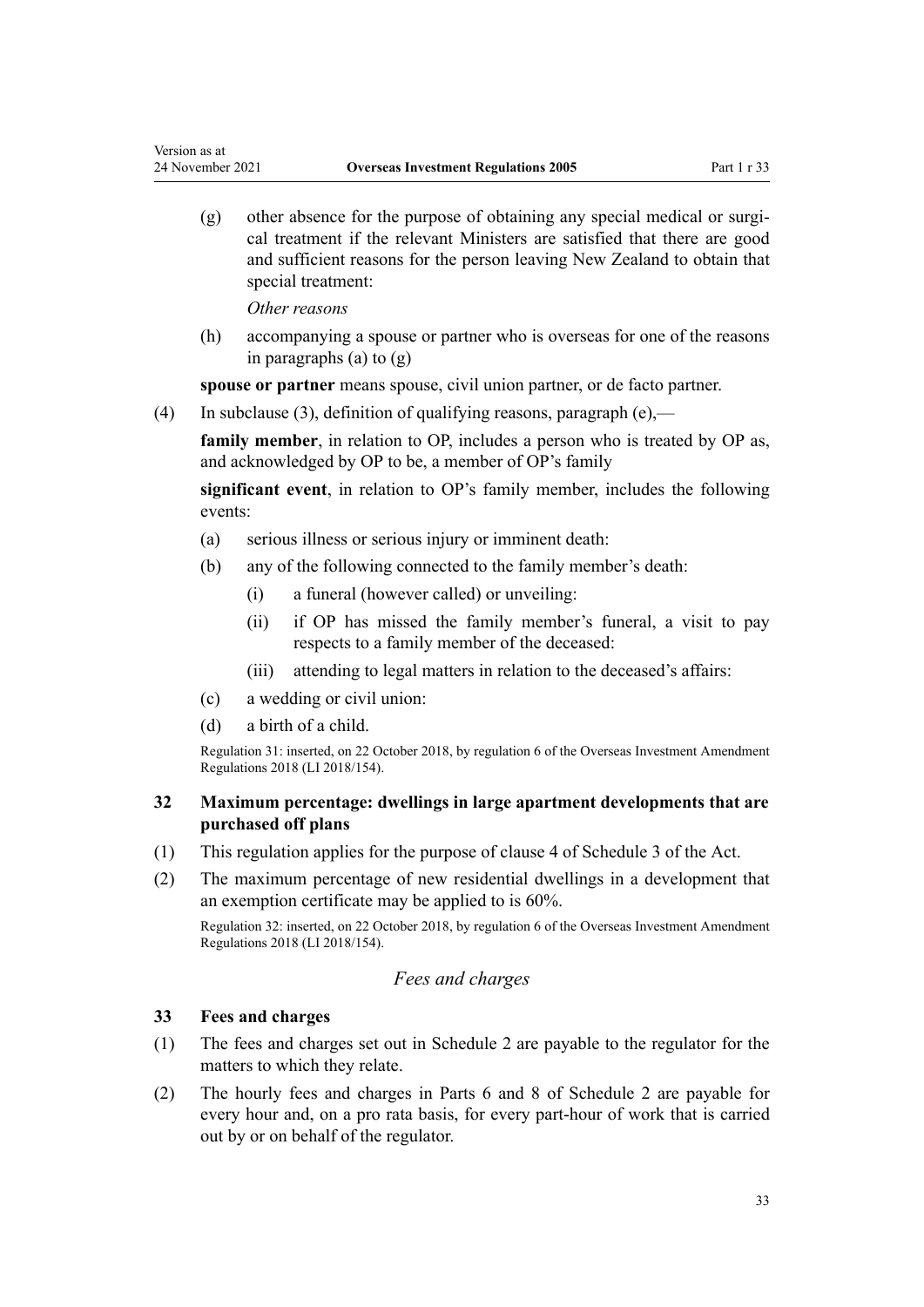<span id="page-33-0"></span>(3) The fees and charges include goods and services tax.

Regulation 33: replaced, on 22 October 2018, by [regulation 7](http://legislation.govt.nz/pdflink.aspx?id=LMS77009) of the Overseas Investment Amendment Regulations 2018 (LI 2018/154).

Regulation 33 regulation number: replaced, on 22 October 2018, by [regulation 7](http://legislation.govt.nz/pdflink.aspx?id=LMS77009) of the Overseas Investment Amendment Regulations 2018 (LI 2018/154).

Regulation 33(2): amended, on 13 September 2021, by [regulation 4](http://legislation.govt.nz/pdflink.aspx?id=LMS528048) of the Overseas Investment (Fees) Amendment Regulations 2021 (LI 2021/206).

## **34 When and how fees and charges are payable and refundable**

- (1) A fee or charge that is payable under [regulation 33](#page-32-0) must be paid in accordance with this regulation, regulation 34A, and [Schedule 2.](#page-118-0)
- (2) If an application is made but rejected because the requirements in [section 23](http://legislation.govt.nz/pdflink.aspx?id=DLM358035) of the Act are not met, a further fee is also payable on making an application that replaces the rejected application.
- (3) Fees payable after acceptance of an application are payable—
	- (a) after the regulator notifies the applicant that the requirements in [section](http://legislation.govt.nz/pdflink.aspx?id=DLM358035) [23](http://legislation.govt.nz/pdflink.aspx?id=DLM358035) of the Act are met, but before a decision is made on the relevant application; and
	- (b) within the time frame specified in the invoice issued by or on behalf of the regulator for the matter.
- (4) Fees payable for monitoring compliance are payable—
	- (a) before a decision is made on the relevant application; and
	- (b) within the time frame specified in the invoice issued by or on behalf of the regulator for the matter.
- (5) The regulator must refund a monitoring compliance fee if consent is not gran‐ ted as a result of the relevant application.

Regulation 34: replaced, on 13 September 2021, by [regulation 5](http://legislation.govt.nz/pdflink.aspx?id=LMS528051) of the Overseas Investment (Fees) Amendment Regulations 2021 (LI 2021/206).

#### **34A Further provisions about fees for complex applications**

- (1) For the purpose of [Schedule 2](#page-118-0), a complex application fee applies if either or both of the following applies at the date of the regulator's invoice:
	- (a) 5 or more persons are to be considered as part of the determination under [section 15\(1\)](http://legislation.govt.nz/pdflink.aspx?id=DLM358023) of the Act as to who is the relevant overseas person for the overseas investment:
	- (b) 10 or more persons are to be considered as part of the determination under section  $15(2)$  of the Act as to who is within the category of individuals with control of the relevant overseas person.
- (2) The regulator must refund the difference between a complex application fee and a not complex application fee if, at the time that the relevant application is decided,—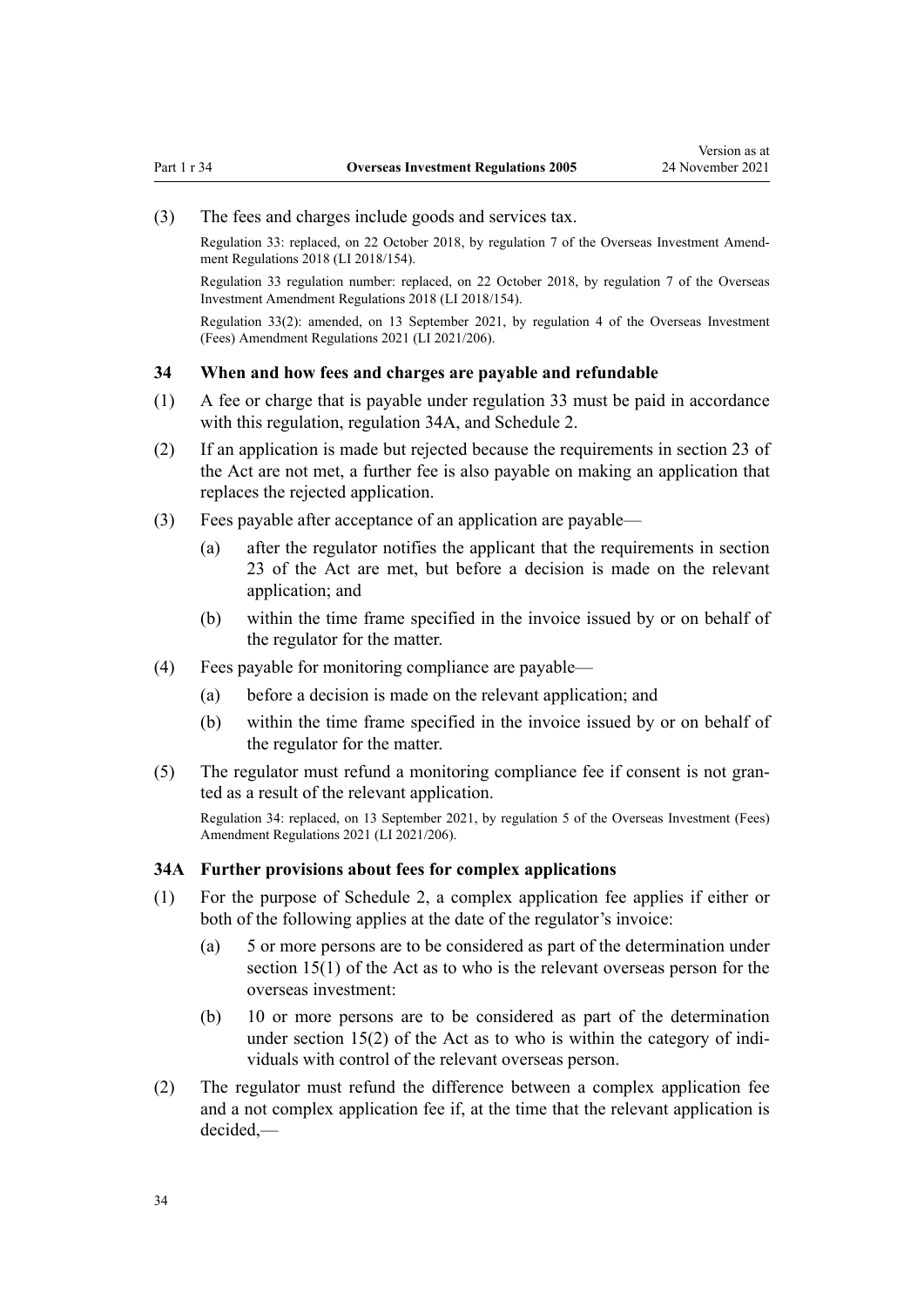- (a) fewer than 5 persons are determined under section  $15(1)$  of the Act to be the relevant overseas person for the overseas investment:
- (b) fewer than 10 persons are determined under [section 15\(2\)](http://legislation.govt.nz/pdflink.aspx?id=DLM358023) of the Act to be within the category of individuals with control of the relevant overseas person.
- (3) Persons who have previously met the investor test are counted under subclauses (1) and (2) in the same way as other persons, even if the circumstances in [section 29A\(3\)](http://legislation.govt.nz/pdflink.aspx?id=LMS518920) of the Act apply.

Regulation 34A: inserted, on 13 September 2021, by [regulation 5](http://legislation.govt.nz/pdflink.aspx?id=LMS528051) of the Overseas Investment (Fees) Amendment Regulations 2021 (LI 2021/206).

## *Administrative penalties*

## **35 Administrative penalty for late filing**

<span id="page-34-0"></span>Version as at

For the purposes of [section 52](http://legislation.govt.nz/pdflink.aspx?id=DLM358072) of the Act, the administrative penalty that the regulator may require a person to pay if the person files, provides, or produces a document required by or under the Act, these regulations, or a condition of a consent, an exemption, or an exemption certificate with the regulator after the time when the document must be filed, provided, or produced is \$500.

Regulation 35: replaced, on 22 October 2018, by [regulation 8](http://legislation.govt.nz/pdflink.aspx?id=LMS77011) of the Overseas Investment Amendment Regulations 2018 (LI 2018/154).

Regulation 35 regulation number: replaced, on 22 October 2018, by [regulation 8](http://legislation.govt.nz/pdflink.aspx?id=LMS77011) of the Overseas Investment Amendment Regulations 2018 (LI 2018/154).

# **36 Administrative penalty for retrospective consent**

(1) For the purposes of [section 53](http://legislation.govt.nz/pdflink.aspx?id=DLM358073) of the Act, the administrative penalty that the regulator may require an applicant for a retrospective consent to pay is an amount calculated in accordance with the following table:

|                                                                                                                                    | <b>Administrative penalties</b>                                                                                   |                    |
|------------------------------------------------------------------------------------------------------------------------------------|-------------------------------------------------------------------------------------------------------------------|--------------------|
| <b>Consideration provided for overseas</b><br>investment                                                                           | For consent for<br>transaction on basis<br>that only commitment<br>to reside in New<br><b>Zealand test is met</b> | All other<br>cases |
| If the value of the consideration provided for the<br>overseas investment is less than \$2 million                                 | \$5,000                                                                                                           | \$20,000           |
| If the value of the consideration provided for the<br>overseas investment is \$2 million or more but<br>not more than \$10 million | \$10,000                                                                                                          | \$30,000           |
| If the value of the consideration provided for the<br>overseas investment is more than \$10 million                                | \$10,000                                                                                                          | \$40,000           |

(2) In determining whether to impose an administrative penalty under subclause (1), the regulator must consider whether requiring the applicant to pay that amount would be unduly harsh or oppressive given the nature of, and the reasons for, the retrospective consent.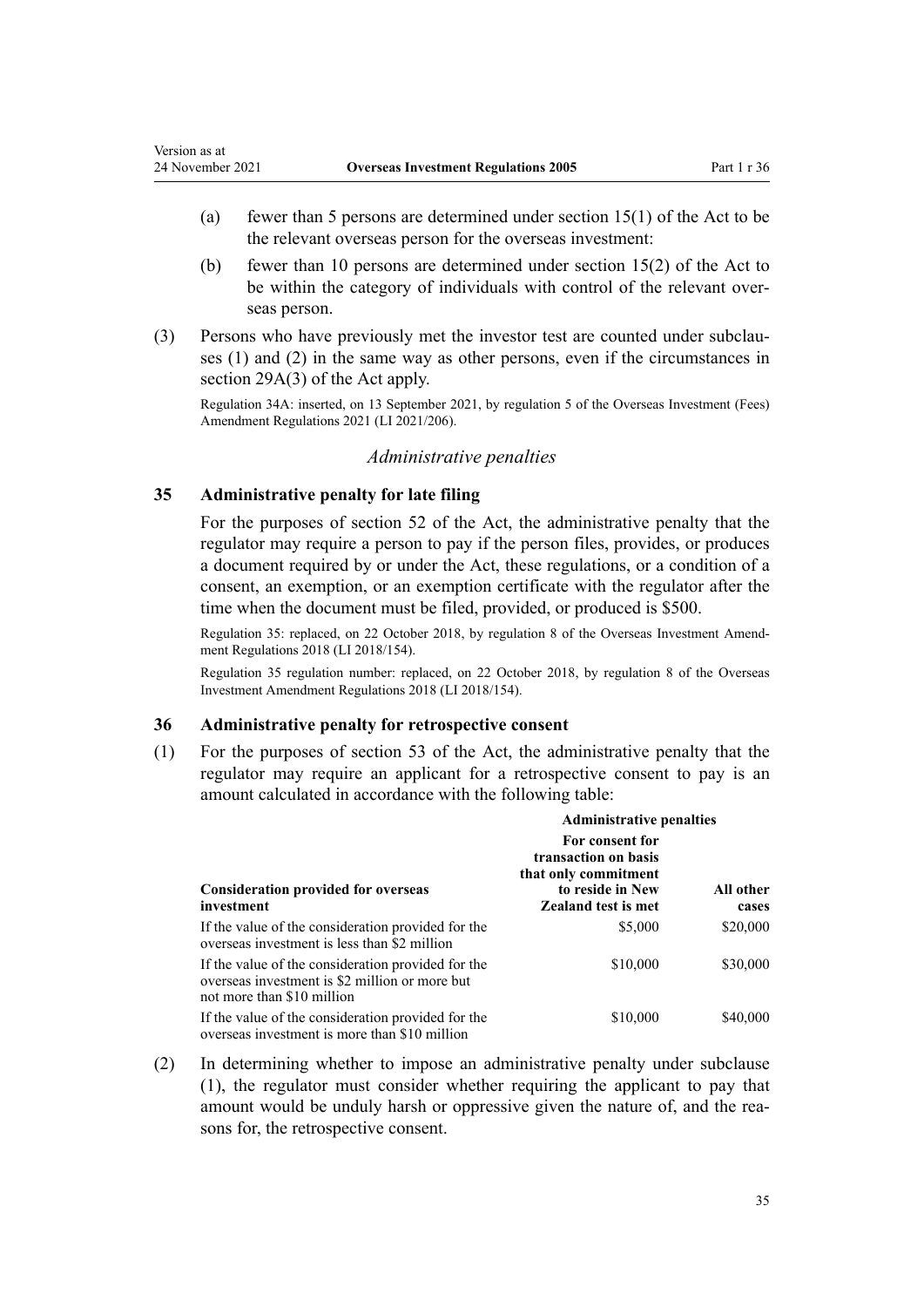<span id="page-35-0"></span>Regulation 36: replaced, on 22 October 2018, by [regulation 9](http://legislation.govt.nz/pdflink.aspx?id=LMS77014) of the Overseas Investment Amend‐ ment Regulations 2018 (LI 2018/154).

Regulation 36 regulation number: replaced, on 22 October 2018, by [regulation 9](http://legislation.govt.nz/pdflink.aspx?id=LMS77014) of the Overseas Investment Amendment Regulations 2018 (LI 2018/154).

# **Part 2**

# **Exemptions**

*Exemptions from requirement for consent*

# **37 Exemptions for corporate dealing**

(1) The requirement for consent does not apply to the extent that giving effect to a transaction has any of the following effects:

*Transactions within group where 1 overseas person owns 75% of group*

- (a) the acquisition by an overseas person of property—
	- (i) from another member of the same group, being a group that comprises an overseas person and persons that are 75% or more owned by that overseas person, as part of a reconstruction or reorganisation of that group; or
	- (ii) from an overseas person that owns 75% or more of that overseas person:

*Other acquisitions if no increase in ultimate ownership and control by overseas persons*

- (b) the acquisition by an overseas person (**A**) of property from another over‐ seas person (**B**) where one of the following applies:
	- (i) A owns 100% of the securities in B; or
	- (ii) B owns 100% of the securities in A that are owned by overseas persons; or
	- (iii) another person (**C**)—
		- (A) owns 100% of the securities in A and in B that are owned by overseas persons; and
		- (B) owns a proportion of the total securities in A that is no greater than the proportion of the total securities that C owns in B; or
	- $(iv)$  2 or more persons own in the same proportions 100% of the securities in A and in B that are owned by overseas persons:
- (ba) the acquisition by an overseas person that is a body corporate (**A**) of property from 2 or more overseas persons (**B**) where,—
	- (i) after the acquisition, each B owns the same proportion of the total securities in A as the proportion that the B owned (before the acquisition) of the property that is being acquired by A; and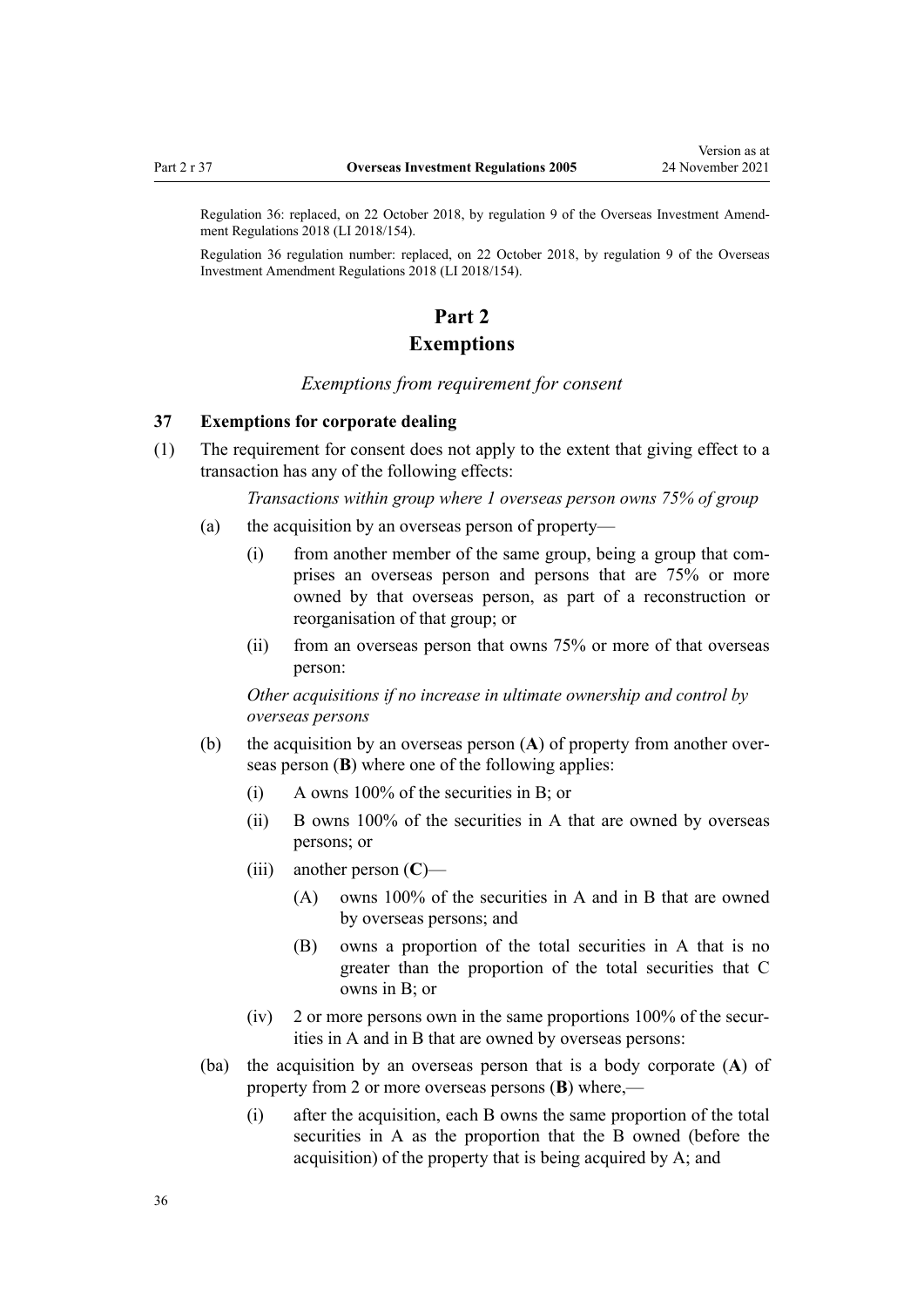- (ii) before the acquisition,—
	- (A) to the extent that the property is securities in a person (**C**), no overseas person (or their associate) other than a B owns any of the securities in C; and
	- (B) to the extent that the property is not securities, no overseas person (or their associate) other than a B owns any of the property.

#### **Example**

Five persons own sensitive land in equal shares. Three of the 5 are overseas persons. The 5 owners set up a holding company and sell the land to the holding company ready to list it. The holding company is 60%-owned by overseas persons, so is an overseas person. So the sale of the land to the holding company requires consent.

This exemption applies if the 3 existing overseas owners each have the same percentage interest in the holding company as they had in the sensitive land, ie, 20% each.

*Company acquiring own shares*

- (c) the acquisition by a company incorporated under the [Companies Act](http://legislation.govt.nz/pdflink.aspx?id=DLM319569) [1993](http://legislation.govt.nz/pdflink.aspx?id=DLM319569) of its own shares if—
	- (i) the acquisition does not alter the proportions in which shares in the company are held by the shareholders or the relative voting rights of the shareholders; or
	- (ii) the shares are acquired under [sections 112 to 112C](http://legislation.govt.nz/pdflink.aspx?id=DLM320498) or [section 118](http://legislation.govt.nz/pdflink.aspx?id=DLM320611) of that Act:

*Amalgamations*

- (d) the acquisition by an overseas person of securities or property in an amalgamated company under an amalgamation effected under the [Com‐](http://legislation.govt.nz/pdflink.aspx?id=DLM319569) [panies Act 1993](http://legislation.govt.nz/pdflink.aspx?id=DLM319569) if the overseas person has the same direct or indirect interest in or rights to the assets of that amalgamated company as that overseas person had in relation to those assets prior to the amalgamation.
- (1A) In this regulation, **own**,—
	- (a) in relation to securities, means to have, directly or indirectly, a beneficial entitlement to, or a beneficial interest in, the securities:
	- (b) in relation to other property, means to have any direct or indirect interest in the property.
- (2) If relying on an exemption in subclause (1)(a), (b), (ba), or (d), *see also* [subpart](#page-69-0) [1](#page-69-0) of Part 3.

Regulation 37: replaced, on 22 October 2018, by [regulation 10](http://legislation.govt.nz/pdflink.aspx?id=LMS77052) of the Overseas Investment Amendment Regulations 2018 (LI 2018/154).

Regulation 37 regulation number: replaced, on 22 October 2018, by [regulation 10](http://legislation.govt.nz/pdflink.aspx?id=LMS77052) of the Overseas Investment Amendment Regulations 2018 (LI 2018/154).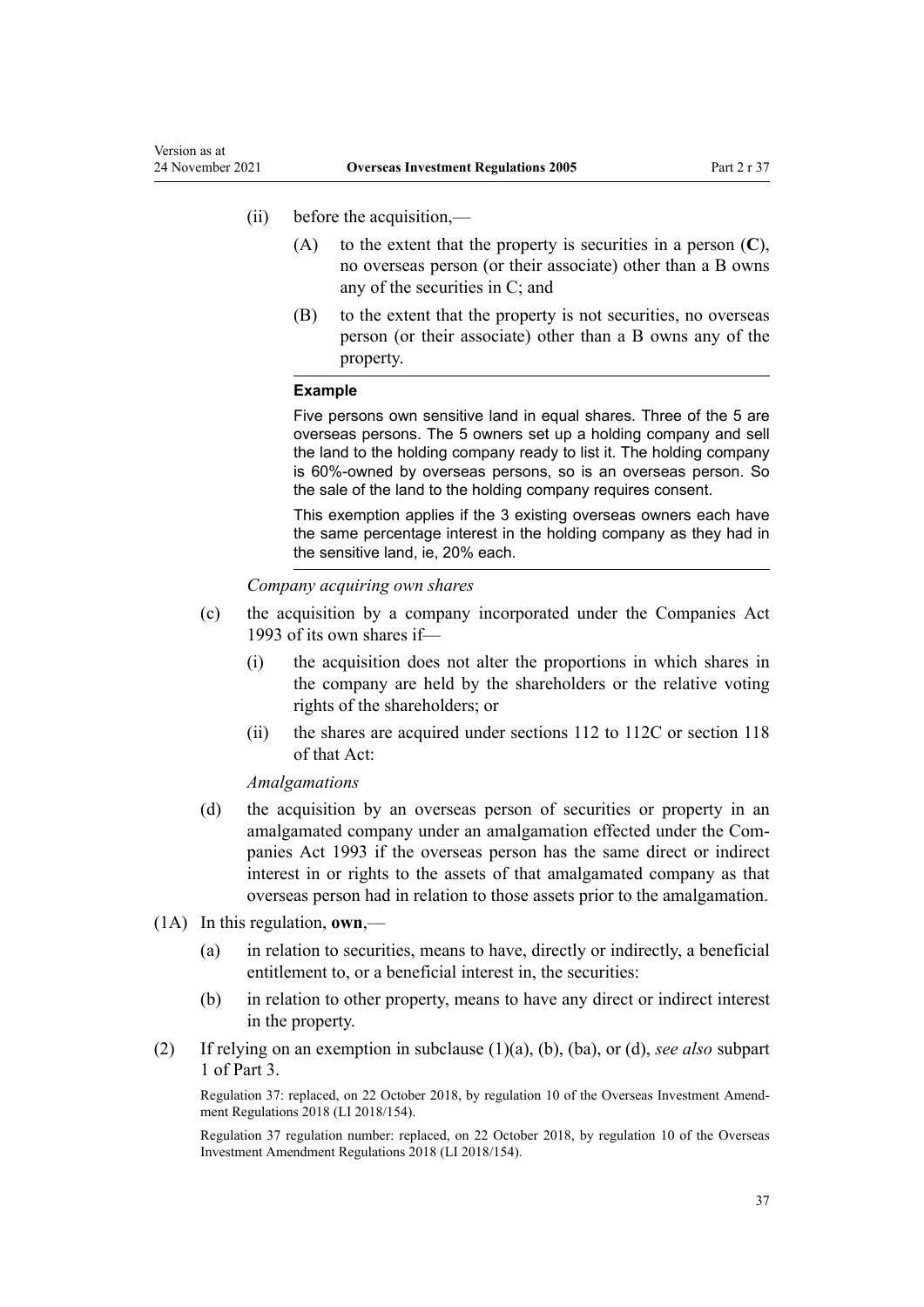Regulation 37(1)(a): replaced, on 16 June 2020, by [regulation 5](http://legislation.govt.nz/pdflink.aspx?id=LMS345190) of the Overseas Investment Amendment Regulations 2020 (LI 2020/110).

Regulation  $37(1)(a)$  heading: amended, on 5 July 2021, by [regulation 15\(1\)](http://legislation.govt.nz/pdflink.aspx?id=LMS500847) of the Overseas Investment Amendment Regulations 2021 (LI 2021/170).

Regulation 37(1)(a)(i): amended, on 5 July 2021, by [regulation 15\(2\)](http://legislation.govt.nz/pdflink.aspx?id=LMS500847) of the Overseas Investment Amendment Regulations 2021 (LI 2021/170).

Regulation  $37(1)(a)(ii)$ : amended, on 5 July 2021, by [regulation 15\(3\)](http://legislation.govt.nz/pdflink.aspx?id=LMS500847) of the Overseas Investment Amendment Regulations 2021 (LI 2021/170).

Regulation 37(1)(b) proviso: revoked, on 5 July 2021, by [regulation 15\(4\)](http://legislation.govt.nz/pdflink.aspx?id=LMS500847) of the Overseas Investment Amendment Regulations 2021 (LI 2021/170).

Regulation 37(1)(ba): inserted, on 5 July 2021, by [regulation 15\(5\)](http://legislation.govt.nz/pdflink.aspx?id=LMS500847) of the Overseas Investment Amendment Regulations 2021 (LI 2021/170).

Regulation 37(1A): inserted, on 5 July 2021, by [regulation 15\(6\)](http://legislation.govt.nz/pdflink.aspx?id=LMS500847) of the Overseas Investment Amend‐ ment Regulations 2021 (LI 2021/170).

Regulation 37(2): amended, on 5 July 2021, by [regulation 15\(7\)](http://legislation.govt.nz/pdflink.aspx?id=LMS500847) of the Overseas Investment Amend‐ ment Regulations 2021 (LI 2021/170).

# **38 Exemptions for minor increases if ownership or control has dipped below consented level**

- (1) The purpose of this regulation is to provide exemptions in respect of minor increases in ultimate ownership and control by overseas persons or associates of overseas persons if consent has already been granted for those overseas per‐ sons to own or control sensitive assets.
- (2) This regulation applies if—
	- (a) the relevant Minister or Ministers have previously granted consent (the **consent**) for the acquisition of securities or rights or interests in securities of another person (**B**) (the **consented securities**); and
	- (b) the consent holder or an associate of the consent holder (**A**) acquired some or all of the consented securities in accordance with the Act but, since that acquisition, A has disposed of some, but not all, of the consented securities and, as a result, A's ownership or control interest limit (*see* [section 12\(2\)](http://legislation.govt.nz/pdflink.aspx?id=DLM358017) of the Act) is less than the consented ownership or control interest limit.
- (3) The requirement for consent does not apply to the extent that giving effect to a transaction results in an acquisition by A of securities or rights or interests in securities of B (the **further securities**) if—
	- (a) A (either alone or together with its associates) does not have an increase in an existing ownership or control interest in B that results in an owner‐ ship or control interest in B that equals or exceeds the consented ownership or control interest limit; and
	- (b) the further securities and the consented securities are securities of the same class; and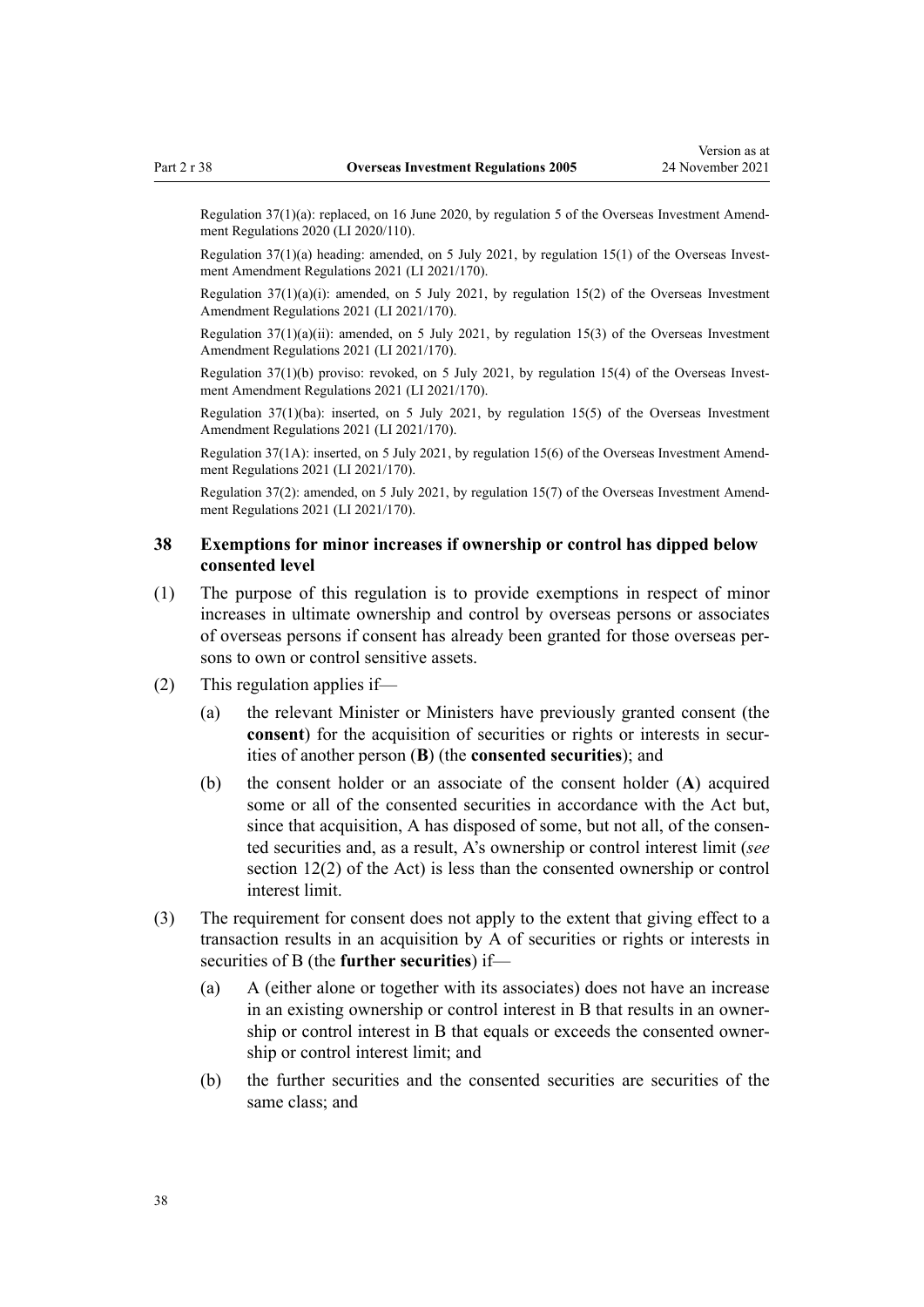- $(c)$  the acquisition does not give A (either alone or together with its associates) any or more disproportionate access to or control of a strategically important business.
- (4) However, subclause (3)(a) does not apply if the acquisition of the consented securities resulted, or would have resulted if acquired, in A (either alone or together with its associates) having a 100% ownership or control interest in B.
- (5) If A relies on an exemption in this regulation, the conditions of the consent continue in effect as conditions of the consent as if the further securities were covered by the consent.
- (6) In this regulation, the **consented ownership or control interest limit** must be calculated under section  $12(2)$  of the Act using the existing ownership or control interest that A had before disposing of consented securities.

Regulation 38: replaced, on 5 July 2021, by [regulation 16](http://legislation.govt.nz/pdflink.aspx?id=LMS500855) of the Overseas Investment Amendment Regulations 2021 (LI 2021/170).

# **38A Exemptions for shareholding creep by persons other than consent holder**

# *[Revoked]*

<span id="page-38-0"></span>Version as at

Regulation 38A: revoked, on 5 July 2021, by regulation 38A(6).

# **39 Exemption for redeemable preference shares**

The requirement for consent does not apply to the extent that giving effect to a transaction has the effect of the acquisition by an overseas person of redeema‐ ble preference shares that are redeemable only in cash and that do not entitle the holder to exercise voting rights except if the dividend payable is in arrears.

Regulation 39: inserted, on 22 October 2018, by [regulation 10](http://legislation.govt.nz/pdflink.aspx?id=LMS77052) of the Overseas Investment Amend‐ ment Regulations 2018 (LI 2018/154).

# **40 Exemptions for trusts**

- (1) The requirement for consent does not apply to the extent that giving effect to a transaction has any of the following effects:
	- (a) the transfer of property from a trustee to an overseas person who is a trustee of the same trust on the appointment of a new trustee or the retirement of a trustee or on the resettlement of a trust if that appointment, retirement, or resettlement does not result in the trust becoming an overseas person:
	- (aa) the transfer of property to a trustee, executor, or administrator of the will or of the estate of a deceased person, on appointment as such under that will or estate or under a trust established by that will or estate:
	- (b) the transfer by a trustee, executor, or administrator of the will or of the estate of a deceased person to an overseas person who is a beneficiary of property under that will or estate or under a trust established by that will or estate: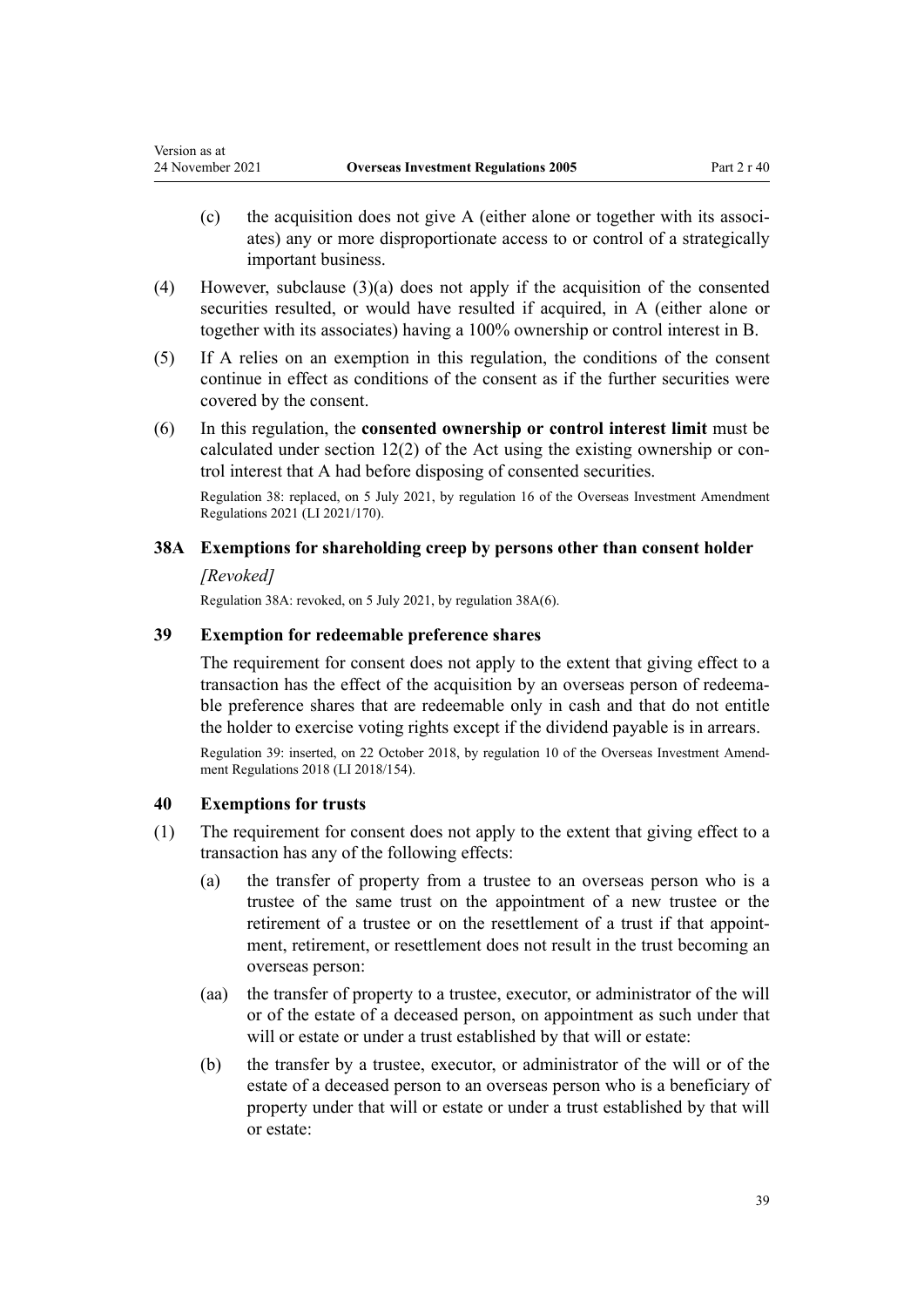- (c) the transfer by a trustee of a trust to an overseas person who is a benefi‐ ciary of property under that trust if—
	- (i) the trust is an overseas person; and
	- (ii) the acquisition of that property by the trust has been previously consented to under the Act; and
	- (iii) the transfer is not contrary to any conditions of that consent.
- (2) *See also* [subpart 1](#page-69-0) of Part 3.

Regulation 40: inserted, on 22 October 2018, by [regulation 10](http://legislation.govt.nz/pdflink.aspx?id=LMS77052) of the Overseas Investment Amend‐ ment Regulations 2018 (LI 2018/154).

Regulation 40(1)(aa): inserted, on 5 July 2021, by [regulation 17](http://legislation.govt.nz/pdflink.aspx?id=LMS500856) of the Overseas Investment Amendment Regulations 2021 (LI 2021/170).

# **41 Exemptions for permitted security arrangements**

- (1) The requirement for consent does not apply to the extent that giving effect to a transaction has any of the following effects:
	- (a) the acquisition by an overseas person of property under a permitted security arrangement:
	- (b) the acquisition by an overseas person of property as a result of the overseas person enforcing a permitted security arrangement in good faith:
	- (c) the reacquisition by an overseas person of property as a result of the dis‐ charge of a permitted security arrangement.
- (2) A security arrangement (*see* [section 6\(1\)](http://legislation.govt.nz/pdflink.aspx?id=DLM356891) of the Act) is a **permitted security arrangement** if it—
	- (a) requires that the property be retransferred to the original transferor or extinguished on the payment or performance of the obligation; and
	- (b) to the extent that the term is used in subclause  $(1)(a)$ ,—
		- (i) is entered into by the parties in good faith and in the ordinary course of business; and
		- (ii) is not entered into with the intention of using the security arrangement to make an overseas investment in sensitive land or an overseas investment in significant business assets or an overseas investment in fishing quota without consent.

Regulation 41: inserted, on 22 October 2018, by [regulation 10](http://legislation.govt.nz/pdflink.aspx?id=LMS77052) of the Overseas Investment Amend‐ ment Regulations 2018 (LI 2018/154).

# **42 Further exemption for permitted security arrangements**

The requirement for consent does not apply to a transaction to the extent that—

(a) giving effect to the transaction results in the acquisition by an overseas person of—

(iaaa) 1 permitted security arrangement; or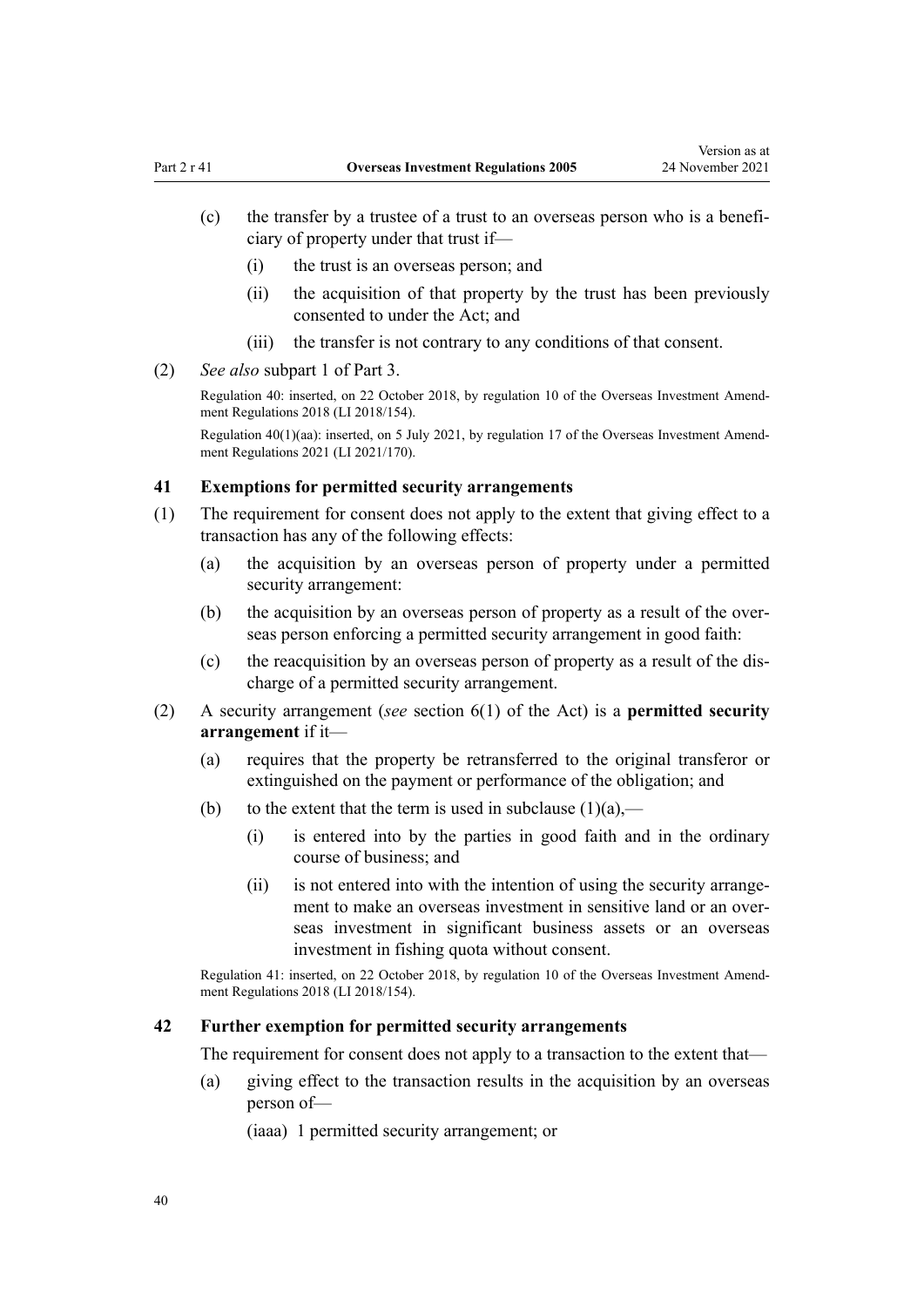- (i) 2 or more permitted security arrangements that are acquired together as a portfolio or bundle; or
- $(ii)$  securities in a person  $(A)$ , to the extent of A's property under permitted security arrangements; and
- (b) the acquisition is in good faith and in the ordinary course of business; and
- (c) the transaction is not entered into with the intention of using 1 or more of the permitted security arrangements to make an overseas investment in sensitive land or an overseas investment in significant business assets or an overseas investment in fishing quota without consent.

Regulation 42: inserted, on 22 October 2018, by [regulation 10](http://legislation.govt.nz/pdflink.aspx?id=LMS77052) of the Overseas Investment Amend‐ ment Regulations 2018 (LI 2018/154).

Regulation 42 heading: replaced, on 28 July 2020, by [regulation 7\(1\)](http://legislation.govt.nz/pdflink.aspx?id=LMS353126) of the Overseas Investment Amendment Regulations (No 2) 2020 (LI 2020/162).

Regulation 42: amended, on 28 July 2020, by [regulation 7\(2\)](http://legislation.govt.nz/pdflink.aspx?id=LMS353126) of the Overseas Investment Amendment Regulations (No 2) 2020 (LI 2020/162).

Regulation 42(a)(iaaa): inserted, on 28 July 2020, by [regulation 7\(3\)](http://legislation.govt.nz/pdflink.aspx?id=LMS353126) of the Overseas Investment Amendment Regulations (No 2) 2020 (LI 2020/162).

Regulation 42(c): amended, on 28 July 2020, by [regulation 7\(4\)](http://legislation.govt.nz/pdflink.aspx?id=LMS353126) of the Overseas Investment Amend‐ ment Regulations (No 2) 2020 (LI 2020/162).

# **42A Further exemption related to certain rights or interests that are ancillary to permitted security arrangements**

- (1) This regulation applies if a person (**A**) acquires a permitted security arrange‐ ment and at the same time, as an ancillary part of that arrangement, acquires an interest or a right under an insurance contract.
- (2) The requirement for consent does not apply to the extent that giving effect to a transaction results in the acquisition by A of an interest or a right under the insurance contract if—
	- (a) the insurance contract relates to the same property as the permitted security arrangement; and
	- (b) the contract is a contract of insurance against physical loss or damage of that property; and
	- (c) the acquisition is in good faith and in the ordinary course of business; and
	- $(d)$  the transaction is not entered into with the intention of using the acquisition to make an overseas investment in sensitive land or an overseas investment in significant business assets or an overseas investment in fishing quota without consent.

Regulation 42A: inserted, on 5 July 2021, by [regulation 18](http://legislation.govt.nz/pdflink.aspx?id=LMS500860) of the Overseas Investment Amendment Regulations 2021 (LI 2021/170).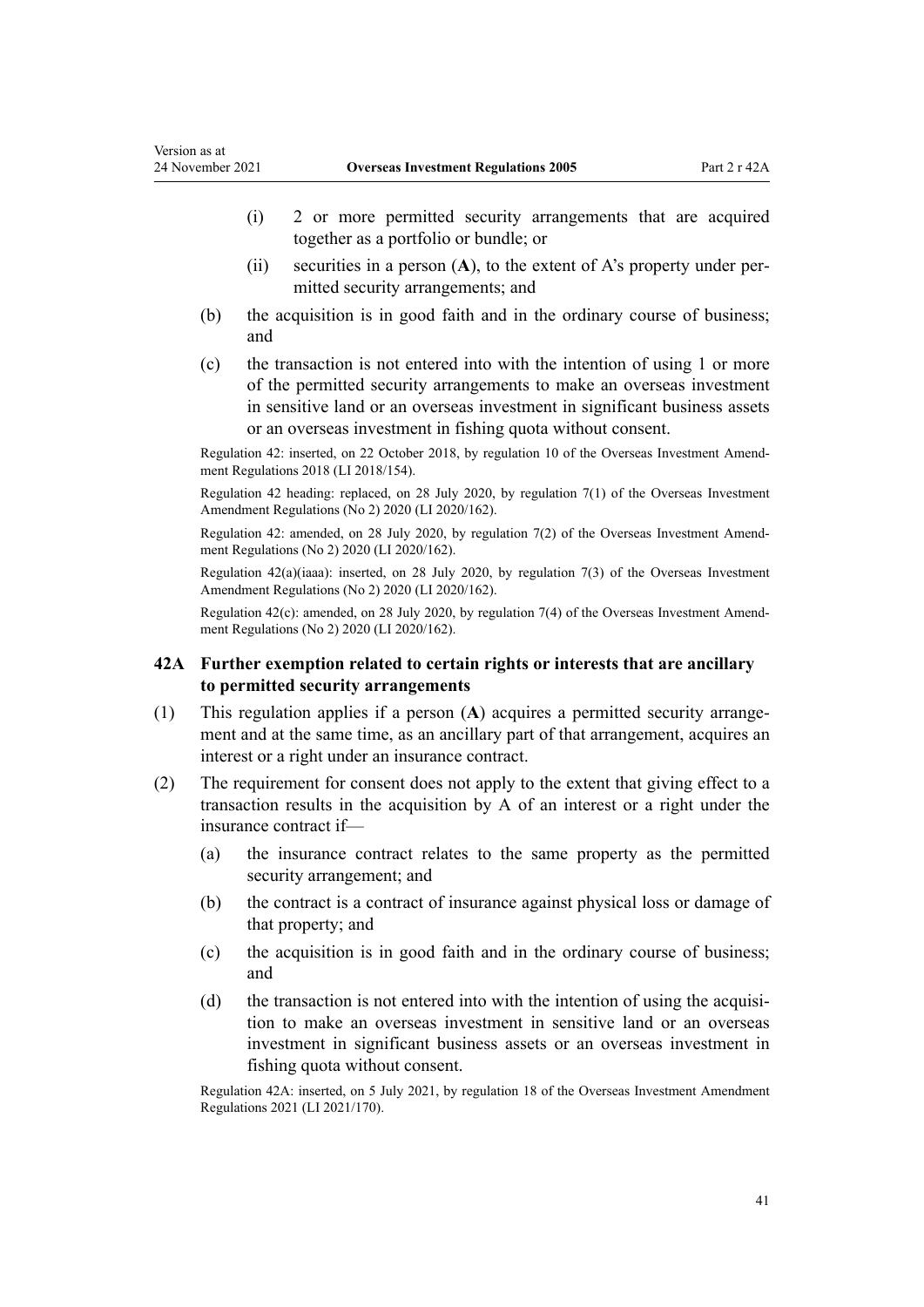# **42B Exemption for transfer of certain debt obligations**

The requirement for consent does not apply to a transaction to the extent that—

- (a) giving effect to the transaction results in a transfer of an interest or right that is solely an interest in or right to be paid money that has been depos‐ ited with or lent to, or is otherwise (actually or contingently) owing by, any person (whether or not the interest or right arises under a financing transaction); and
- (b) the interest or right is not convertible into a security within paragraphs (a) to (d) of the definition of security in section  $6(1)$  of the Act; and
- (c) the transaction is entered into by the parties in good faith and in the ordinary course of business; and
- (d) the transaction is not entered into with the intention of using the transfer to make an overseas investment in sensitive land or an overseas investment in significant business assets or an overseas investment in fishing quota without consent.

Compare: 2005 No 82 Schedule 1AA [cl 33](http://legislation.govt.nz/pdflink.aspx?id=LMS360401)

Regulation 42B: inserted, on 5 July 2021, by [regulation 18](http://legislation.govt.nz/pdflink.aspx?id=LMS500860) of the Overseas Investment Amendment Regulations 2021 (LI 2021/170).

## **43 Exemption for life insurance**

The requirement for consent does not apply to the extent that giving effect to a transaction has the effect of the acquisition of property from the investment of funds by an overseas person carrying on in New Zealand the business of life insurance if—

- (a) the investment of the funds is made for the benefit of policy holders at least 75% of whom are New Zealand citizens or persons ordinarily resident in New Zealand; and
- (b) the investment is of funds held in the overseas person's—
	- (i) Life Insurance Fund within the meaning of [section 15](http://legislation.govt.nz/pdflink.aspx?id=DLM169746) of the Life Insurance Act 1908 if the overseas person carries on any other business; or
	- (ii) statutory fund or funds (within the meaning of section  $6(1)$  of the Insurance (Prudential Supervision) Act 2010).

Regulation 43: inserted, on 22 October 2018, by [regulation 10](http://legislation.govt.nz/pdflink.aspx?id=LMS77052) of the Overseas Investment Amend‐ ment Regulations 2018 (LI 2018/154).

# **44 Exemption for retirement schemes**

The requirement for consent does not apply to the extent that giving effect to a transaction has the effect of the acquisition of property by or on behalf of an overseas person that is the supervisor or manager of a retirement scheme (within the meaning of [section 6\(1\)](http://legislation.govt.nz/pdflink.aspx?id=DLM4090590) of the Financial Markets Conduct Act 2013) from the investment of all or part of the assets of the scheme for the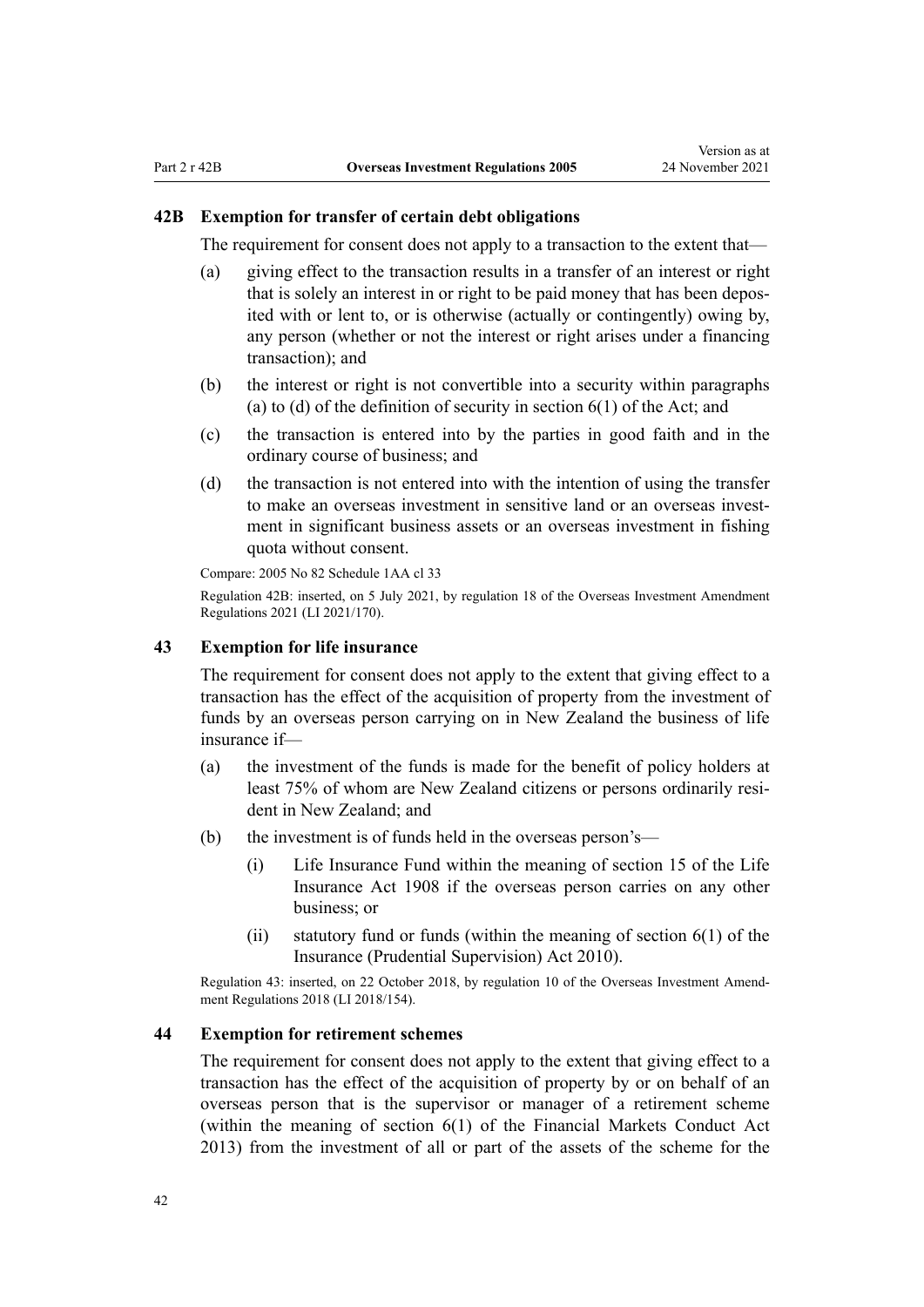benefit of members at least 75% of whom are New Zealand citizens or persons ordinarily resident in New Zealand.

Regulation 44: inserted, on 22 October 2018, by [regulation 10](http://legislation.govt.nz/pdflink.aspx?id=LMS77052) of the Overseas Investment Amend‐ ment Regulations 2018 (LI 2018/154).

# **45 Exemptions for relationship property**

- (1) The requirement for consent does not apply to the extent that giving effect to a transaction has any of the following effects:
	- (a) the acquisition by an overseas person of property if—
		- $(i)$  the property is, or will be as a result of the acquisition, relationship property of the overseas person and the overseas person's spouse or partner; and
		- (ii) the overseas person's spouse or partner is not an overseas person:
	- (b) the acquisition by an overseas person of property as a result of a division of relationship property under the [Property \(Relationships\) Act 1976:](http://legislation.govt.nz/pdflink.aspx?id=DLM440944)
	- (c) the acquisition by a company incorporated in New Zealand (**A Co**) of property if—
		- (i) all of the securities in A Co are wholly owned as relationship property by a person (**B**) and B's spouse or partner; and
		- (ii) B is not an overseas person.
- $(2)$  In this regulation,—

**relationship property** means relationship property as defined in [section 8](http://legislation.govt.nz/pdflink.aspx?id=DLM441170) of the Property (Relationships) Act 1976

**spouse or partner** means spouse, civil union partner, or de facto partner.

(3) *See* also [regulation 58](#page-62-0) for another relationship property exemption.

Regulation 45: inserted, on 22 October 2018, by [regulation 10](http://legislation.govt.nz/pdflink.aspx?id=LMS77052) of the Overseas Investment Amendment Regulations 2018 (LI 2018/154).

# **46 Exemption for underwriting**

The requirement for consent does not apply to the extent that giving effect to a transaction has the effect of the underwriting by an overseas person of an issue or sale of securities if that person—

- (a) is a person whose ordinary business includes entering into bona fide underwriting or subunderwriting contracts with respect to offers of securities; and
- (b) acquires the securities as a result of entering into a bona fide under‐ writing or subunderwriting contract in the course of that person's ordinary business; and
- (c) holds the securities for less than 6 months; and
- (d) does not exercise any voting rights attached to those securities.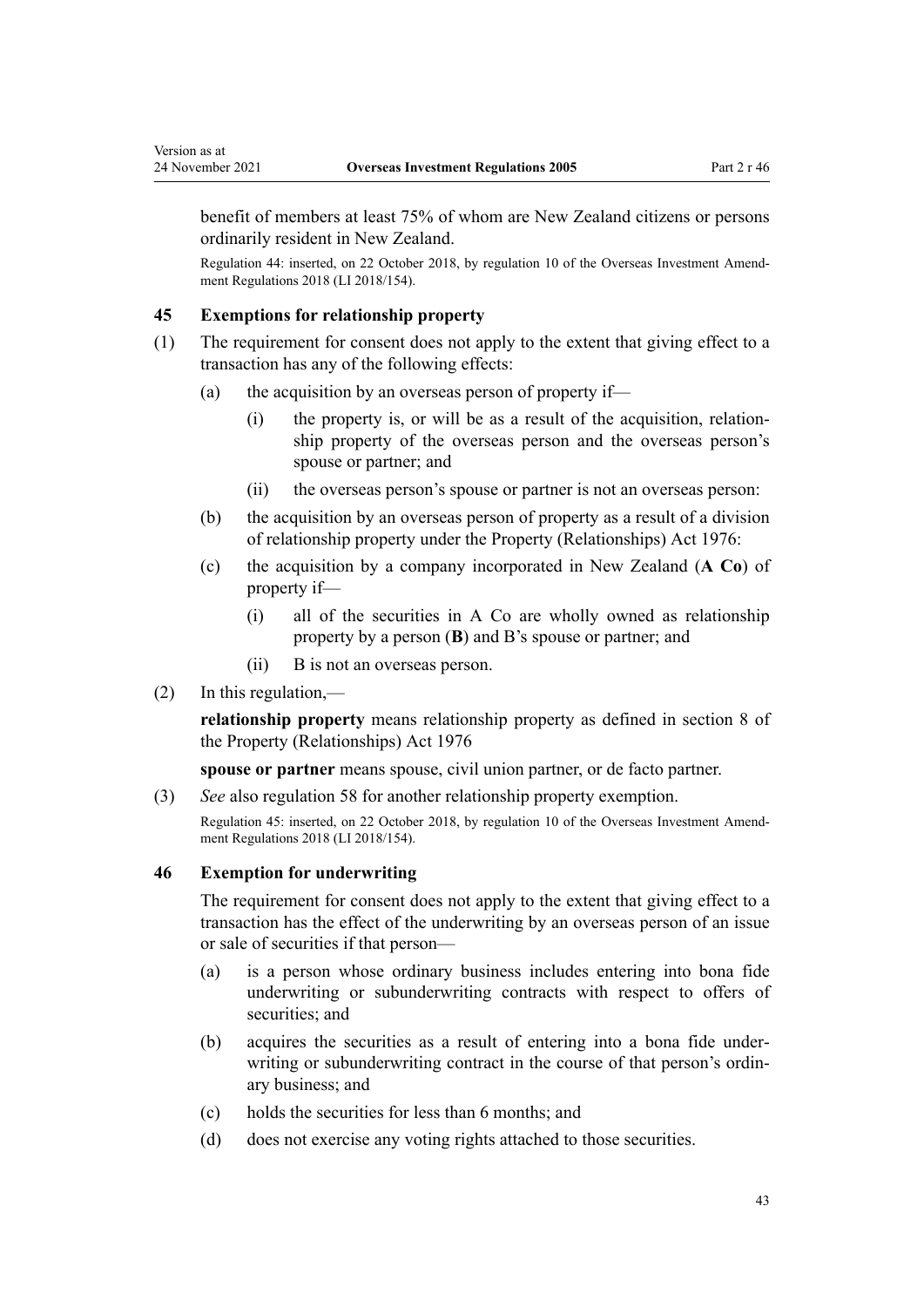Regulation 46: inserted, on 22 October 2018, by [regulation 10](http://legislation.govt.nz/pdflink.aspx?id=LMS77052) of the Overseas Investment Amend‐ ment Regulations 2018 (LI 2018/154).

Regulation 46: amended, on 5 July 2021, by [regulation 19](http://legislation.govt.nz/pdflink.aspx?id=LMS500861) of the Overseas Investment Amendment Regulations 2021 (LI 2021/170).

# **47 Exemption for overseas custodians acquiring certain rights and interests in custodial property**

- (1) The requirement for consent does not apply to a transaction to the extent that giving effect to it will result in the acquisition, by an overseas person who is a custodian, of any right or interest in custodial property to be held by that custo‐ dian on trust for, or on behalf of, another person (the **customer**).
- (2) In this regulation, unless the context otherwise requires,—

# **custodial property** means property—

- (a) bought or obtained by the custodian on the instructions of the customer; and
- (b) in or to which—
	- (i) the ultimate investor is beneficially interested or entitled; and
	- (ii) the custodian acquires no beneficial interest or entitlement other than—
		- (A) a permitted security interest; and
		- (B) if the custodian (**B**) is the customer of another custodian (**A**), any beneficial right or interest acquired that B holds on trust for, or on behalf of, another person who is B's customer and that B acquired in B's capacity as A's customer; and
- (c) in respect of which the custodian makes no decisions, but instead acts on the decisions and instructions of the customer (for example, decisions to sell and decisions on how to exercise any powers or any rights in relation to voting attached to or conferred by that property)

**custodian** means a person—

- (a) who is in the business of obtaining and holding property for, and on the instructions and decisions of, other people; and
- (b) who is acting in the ordinary course of that business

**permitted security interest** means a beneficial interest or entitlement under a security arrangement (if any) that—

- (a) in substance secures the customer's obligation to pay fees to the custo‐ dian for the custodian's services to the customer; and
- (b) is entered into by the custodian and the customer in good faith and in the ordinary course of the custodian's business; and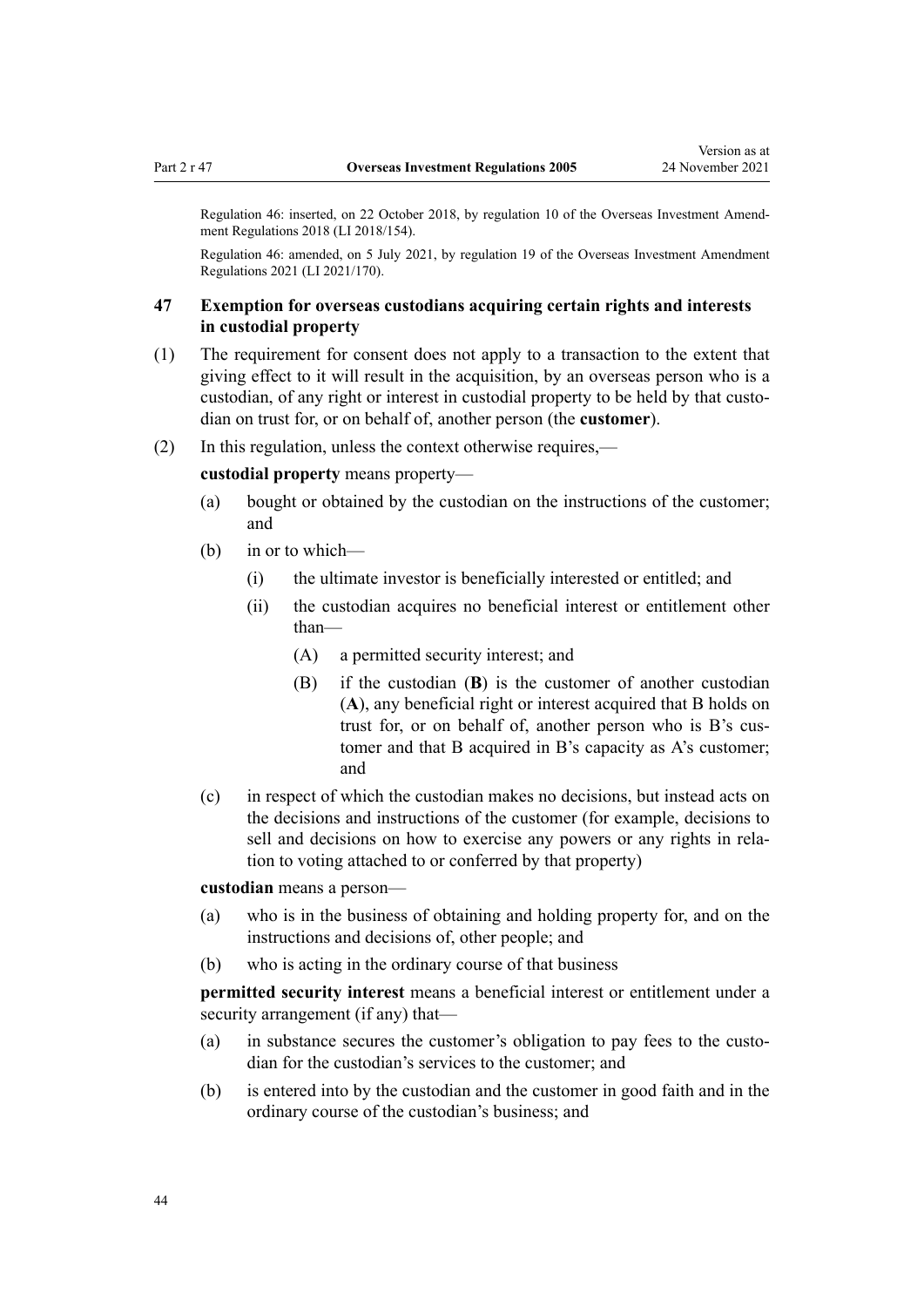<span id="page-44-0"></span>Version as at

(c) requires that the beneficial interest in or entitlement to the custodial property be retransferred to the customer or extinguished on the payment of those fees

**ultimate investor** means the person who is ultimately entitled to hold or call for the right to hold the right or interest in the custodial property that the custodian holds for the customer (and who may be the customer or, if the customer is also a custodian, who may be another person).

(3) To avoid doubt, this regulation does not exempt from the requirement for consent any transaction to the extent that giving effect to it will result in the acquisition of a right or an interest in the custodial property by any person other than an overseas person who is a custodian (in that capacity).

Regulation 47: inserted, as regulation 33A, on 1 February 2017, by [regulation 4](http://legislation.govt.nz/pdflink.aspx?id=DLM7059225) of the Overseas Investment Amendment Regulations (No 2) 2016 (LI 2016/302).

Regulation 47 regulation number: replaced, on 22 October 2018, by [regulation 5](http://legislation.govt.nz/pdflink.aspx?id=LMS76980) of the Overseas Investment Amendment Regulations 2018 (LI 2018/154).

Regulation 47(2) **custodial property**: amended, on 22 October 2018, by [regulation 11](http://legislation.govt.nz/pdflink.aspx?id=LMS77054) of the Overseas Investment Amendment Regulations 2018 (LI 2018/154).

*Exemptions from requirement for consent provisions of Act*

# **48 Exemption for persons connected to portfolio investors or New Zealand controlled persons**

- (1) Every specified person is exempt from the requirement for consent provisions of the Act.
- (2) The exemption under subclause (1) also applies to a specified person if—
	- (a) the exemption does not apply under that subclause only because 1 or more persons (which may include the specified person) are incorporated outside New Zealand; and
	- (b) each of those persons incorporated outside New Zealand is directly or indirectly wholly-owned by a person listed in [Schedule 3](#page-125-0) or [Schedule 4](#page-126-0) (if any).
- (3) However, the exemption under subclause (1) does not apply to a specified per‐ son if 1 person listed in [Schedule 3](#page-125-0) has  $25%$  control, or 2 or more overseas persons (including persons listed in Schedule 3, but not persons listed in [Schedule](#page-126-0) [4\)](#page-126-0) have cumulatively 75% control, of the specified person by having (directly or indirectly)—
	- (a) a beneficial entitlement to, or a beneficial interest in, 25% or more or 75% or more (as the case may be) of the specified securities of the speci‐ fied person; or
	- (b) the right to exercise or control the exercise of 25% or more or 75% or more (as the case may be) of the voting power at a meeting of the speci-fied person; or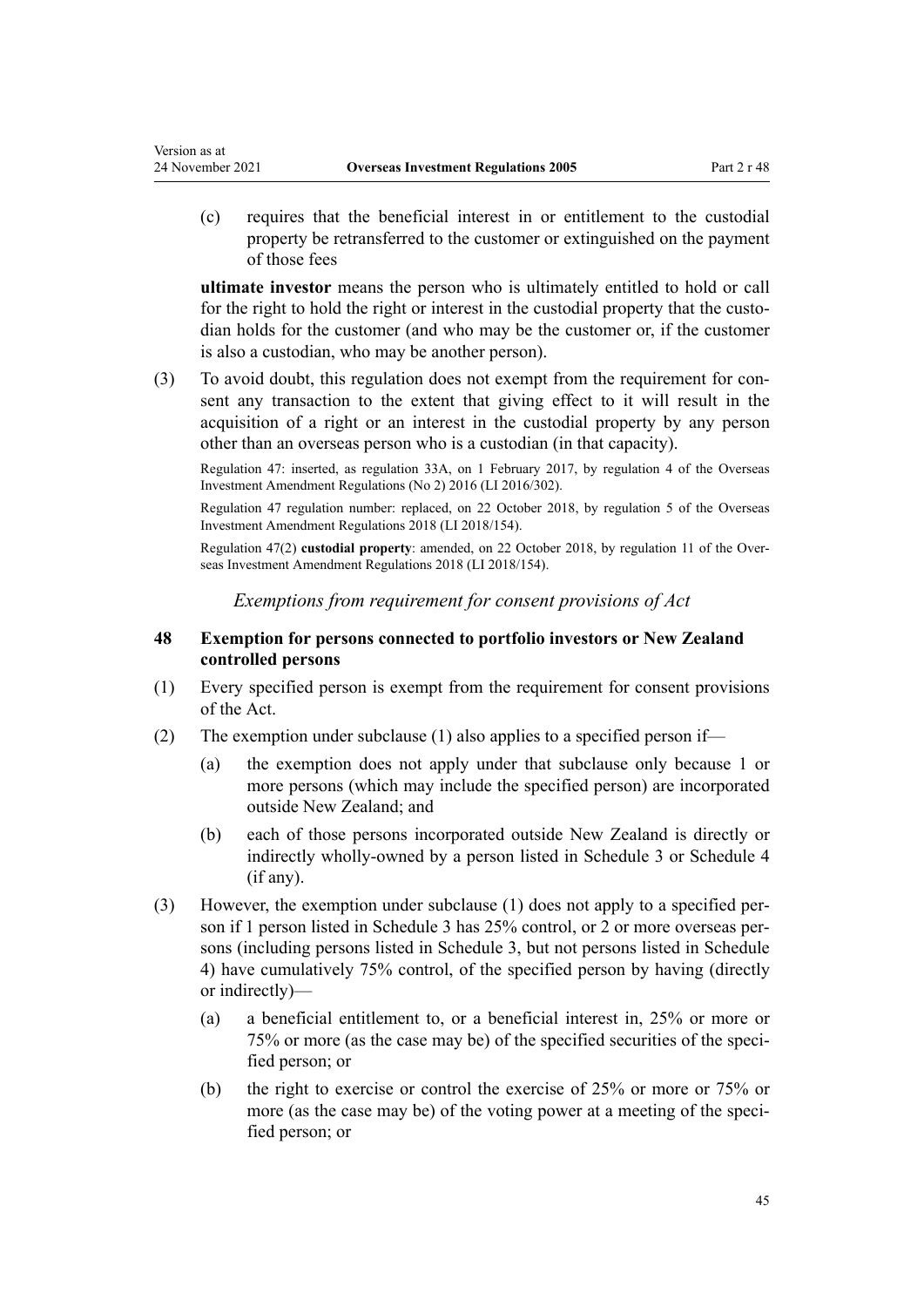<span id="page-45-0"></span>(c) the right to appoint or control the appointment of  $25\%$  or more or  $75\%$ or more (as the case may be) of the board of directors (or other persons or body exercising powers of management, however described) of the specified person.

#### **Example 1**

Company A holds 20% and Company B holds 5% of Company X's shares. Both Company A and Company B are overseas persons but Company A is listed in Schedule 3.

So Company X is exempt under regulation 48 (if there is no other reason why Company X is an overseas person).

### **Example 2**

Company C buys 25% of Company X's shares. Company C is an overseas person because it is a subsidiary of a company listed in Schedule 4 (and is not an overseas person for any other reason).

So Company X is still exempt under regulation 48 (if there is no other reason why Company X is an overseas person).

#### **Example 3**

Company D buys 25% of Company X's shares. Company D is an overseas person and is not listed in Schedule 3 or 4.

So Company X no longer qualifies for the exemption under regulation 48.

#### **Example 4**

Company A increases its shareholding in Company X to 25%. Company A is listed in Schedule 3.

So Company X no longer qualifies for the exemption under regulation 48.

Regulation 48 regulation number: replaced, on 22 October 2018, by [regulation 5](http://legislation.govt.nz/pdflink.aspx?id=LMS76980) of the Overseas Investment Amendment Regulations 2018 (LI 2018/154).

Regulation 48(2)(b): amended, on 4 July 2016, by [regulation 8](http://legislation.govt.nz/pdflink.aspx?id=DLM6845762) of the Overseas Investment Amend‐ ment Regulations 2016 (LI 2016/101).

Regulation 48(3) example 1: amended, on 22 October 2018, by [regulation 5](http://legislation.govt.nz/pdflink.aspx?id=LMS76980) of the Overseas Investment Amendment Regulations 2018 (LI 2018/154).

Regulation 48(3) example 2: amended, on 22 October 2018, by [regulation 5](http://legislation.govt.nz/pdflink.aspx?id=LMS76980) of the Overseas Investment Amendment Regulations 2018 (LI 2018/154).

Regulation 48(3) example 3: amended, on 22 October 2018, by [regulation 5](http://legislation.govt.nz/pdflink.aspx?id=LMS76980) of the Overseas Investment Amendment Regulations 2018 (LI 2018/154).

Regulation 48(3) example 4: amended, on 22 October 2018, by [regulation 5](http://legislation.govt.nz/pdflink.aspx?id=LMS76980) of the Overseas Investment Amendment Regulations 2018 (LI 2018/154).

#### **49 Exemption for New Zealand controlled persons**

Every person listed in [Schedule 4](#page-126-0) is exempted from the requirement for consent provisions of the Act.

Regulation 49 regulation number: replaced, on 22 October 2018, by [regulation 5](http://legislation.govt.nz/pdflink.aspx?id=LMS76980) of the Overseas Investment Amendment Regulations 2018 (LI 2018/154).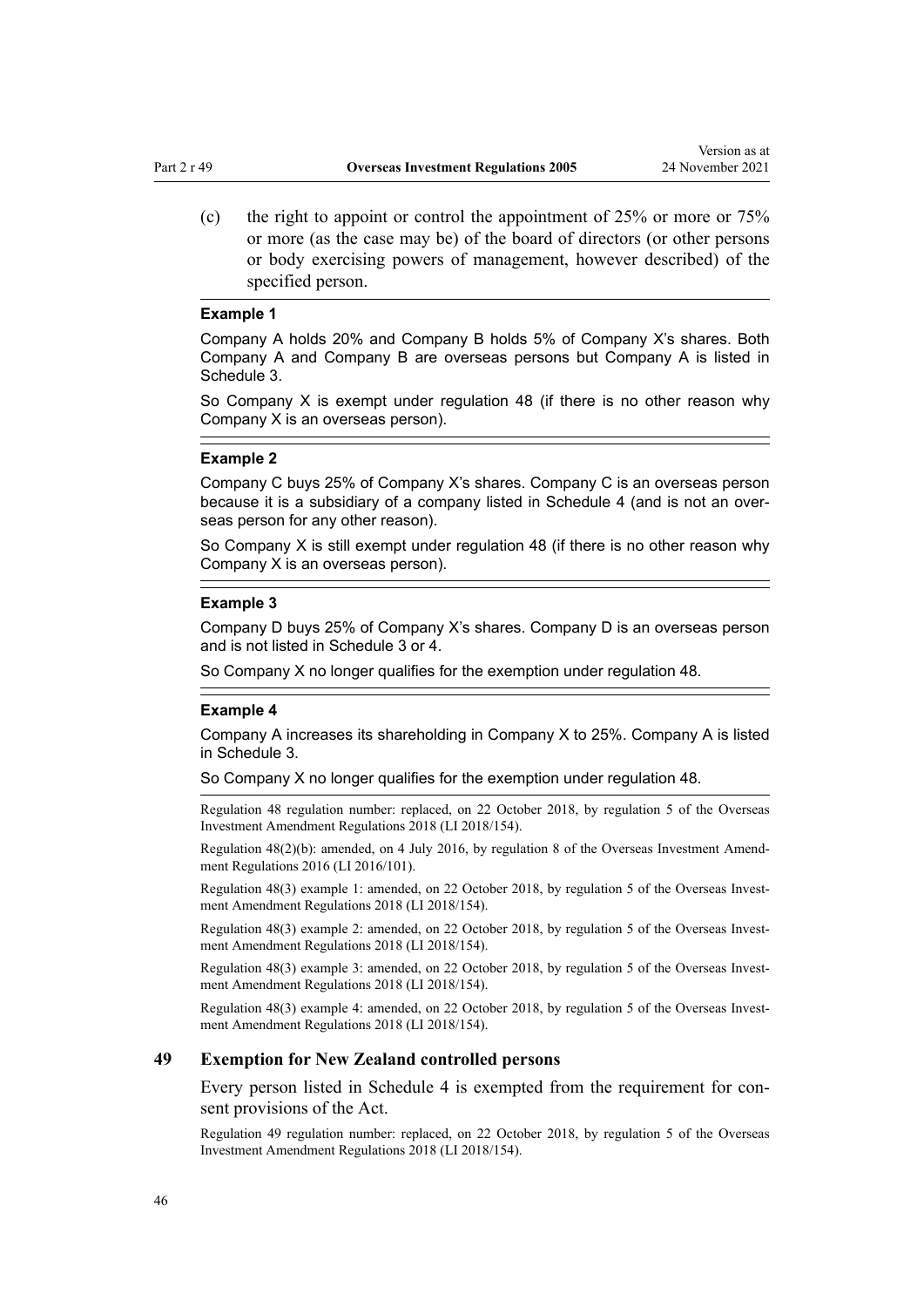## **50 Consequential exemption for other transactions**

Version as at

- (1) Every person is exempted from the requirement for consent provisions of the Act for a transaction if, for a transaction that will have a result specified in [section 12\(b\)](http://legislation.govt.nz/pdflink.aspx?id=DLM358017) of the Act, every overseas person to which section 12(b) applies will become a person that is exempted from the requirement for consent provisions of the Act by [regulation 48](#page-44-0) or [regulation 49](#page-45-0).
- (2) Every person is exempted from the requirement for consent provisions of the Act for a transaction that will have a result specified in [section 13\(1\)](http://legislation.govt.nz/pdflink.aspx?id=DLM358019) of the Act if every overseas person to which section 13(1) applies is exempted from the requirement for consent provisions of the Act by [regulation 48](#page-44-0) or [regulation](#page-45-0) [49.](#page-45-0)

Regulation 50 regulation number: replaced, on 22 October 2018, by [regulation 5](http://legislation.govt.nz/pdflink.aspx?id=LMS76980) of the Overseas Investment Amendment Regulations 2018 (LI 2018/154).

Regulation 50(1): amended, on 22 October 2018, by [regulation 5](http://legislation.govt.nz/pdflink.aspx?id=LMS76980) of the Overseas Investment Amend‐ ment Regulations 2018 (LI 2018/154).

Regulation 50(2): amended, on 22 October 2018, by [regulation 5](http://legislation.govt.nz/pdflink.aspx?id=LMS76980) of the Overseas Investment Amend‐ ment Regulations 2018 (LI 2018/154).

# *Exemptions from requirement for consent in respect of overseas investments in sensitive land*

Heading: inserted, on 1 February 2017, by [regulation 5](http://legislation.govt.nz/pdflink.aspx?id=DLM7059238) of the Overseas Investment Amendment Regulations (No 2) 2016 (LI 2016/302).

# **51 Exemption for certain land transactions commonly known as re-grants** *Application*

- (1) This regulation applies to a transaction that will result in an overseas person (**A**) acquiring a lease, or any other interest other than a freehold estate or a regulated *profit à prendre*, in sensitive land (the **new interest**) where—
	- (a) the new interest commences within 3 months of the expiry of an interest of the same type that is owned or possessed by A and no other person in sensitive land (the **previous interest**); and
	- (b) the sensitive land that is the subject of the new interest (**land B**) is the same as or is a portion of the sensitive land that was the subject of the previous interest; and
	- (c) the term of the new interest is the same as or shorter than the term of the previous interest in land B (in each case including rights of renewal, whether of the grantor or A); and
	- (d) the terms and conditions of the new interest differ from the terms and conditions of the previous interest in land B only to the extent that they are permitted changes; and
	- (e) consent has been obtained to a previous transaction that resulted in the acquisition of the previous interest or an earlier-in-time interest (*see* sub‐ clause (4)); and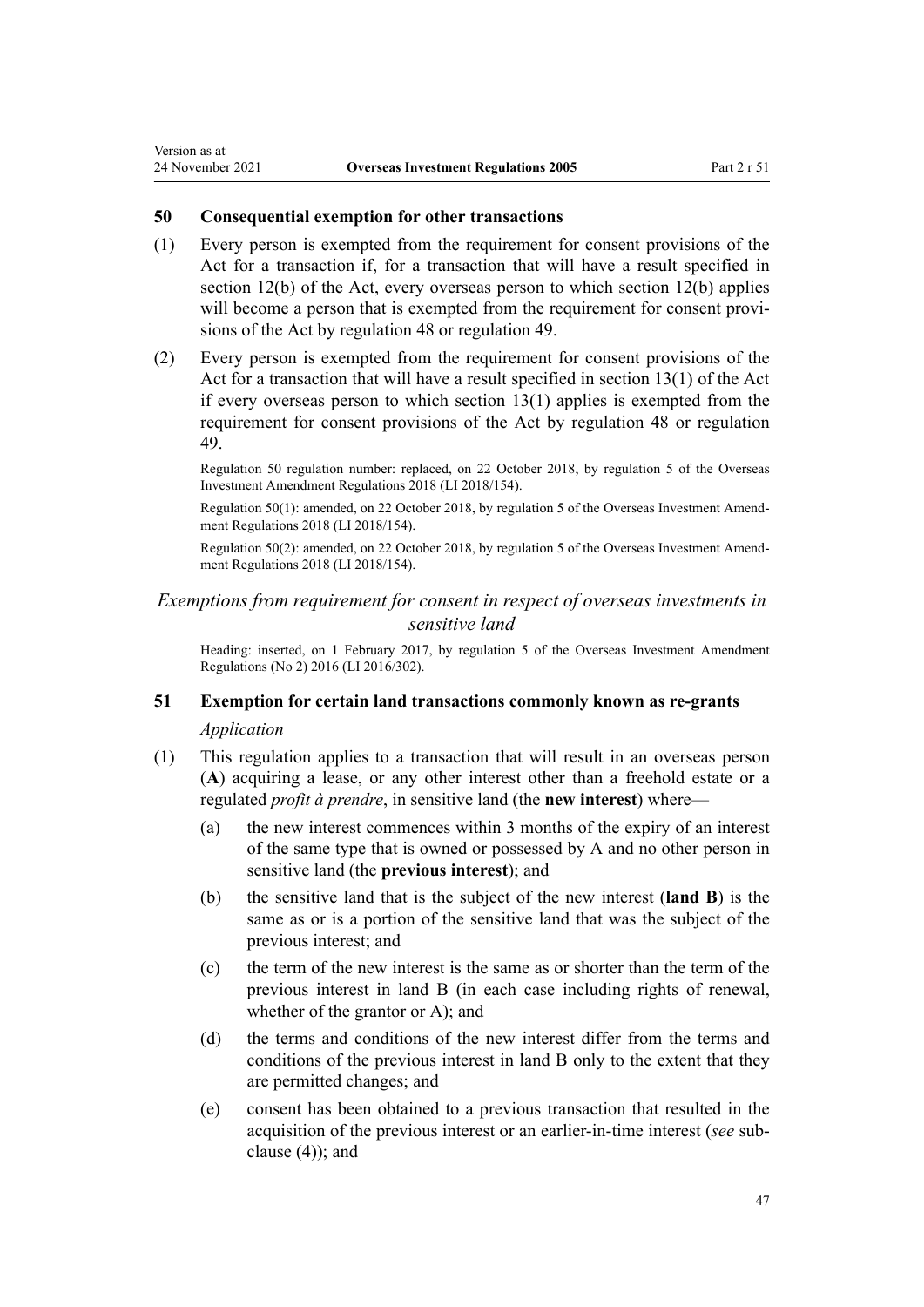- (f) the term of the new interest (including rights of renewal, whether of the grantor or A) expires within 20 years of the date that A acquired the interest in land B that resulted from the last consented transaction; and
- (g) the activity to be conducted by A on or from land B is the same or substantially the same as the activity conducted on or from land B under the interest that resulted from the last consented transaction.

*Exemption*

- (2) The requirement to obtain consent under section  $10(1)(a)$  of the Act (which relates to overseas investments in sensitive land) does not apply to the extent that giving effect to the transaction will result in the acquisition by A of the new interest.
- (3) However, the exemption in subclause (2) applies only if the condition in sub‐ clause (4) and the further conditions in subclause (5) are met.

*Condition requiring consent for the acquisition of the previous, or an earlierin-time, interest*

- (4) The condition is that at least 1 of the following paragraphs applies:
	- (a) A obtained consent under section  $10(1)(a)$  of the Act for the transaction that resulted in A acquiring the previous interest, and the previous inter‐ est was acquired by A and no other person:
	- (b) A obtained consent under section  $10(1)(a)$  of the Act for a transaction that resulted in A, and no other person, acquiring an earlier-in-time inter‐ est in sensitive land that includes or comprises land B, and that earlierin-time interest has been treated by A as a previous interest under subclause (1)(a) for the purpose of past reliance by A on this exemption.

*Further conditions relating to compliance with consent conditions, use of land, A, and provision of information to regulator*

- (5) The further conditions are that—
	- (a) A has not breached any condition of the consent granted for the last consented transaction, nor has A breached any condition of any other consent granted to A and related to land B (if any); and
	- (b) A continues to comply with the continuing conditions of the consent granted for the last consented transaction that are related to land B; and
	- (c) A continues to conduct the same or substantially the same activity on or from land B that was conducted under the interest in land B that resulted from the last consented transaction; and
	- (d) if A is an individual, A is not, at the date that A acquires the new interest, an individual of a kind referred to in [section 15](http://legislation.govt.nz/pdflink.aspx?id=DLM1440598) or [16](http://legislation.govt.nz/pdflink.aspx?id=DLM1440599) of the Immigration Act 2009 (or A is an individual for whom a special direction referred to in section  $17(1)(a)$  of that Act has been made permitting a visa or entry permission to be granted to that individual); and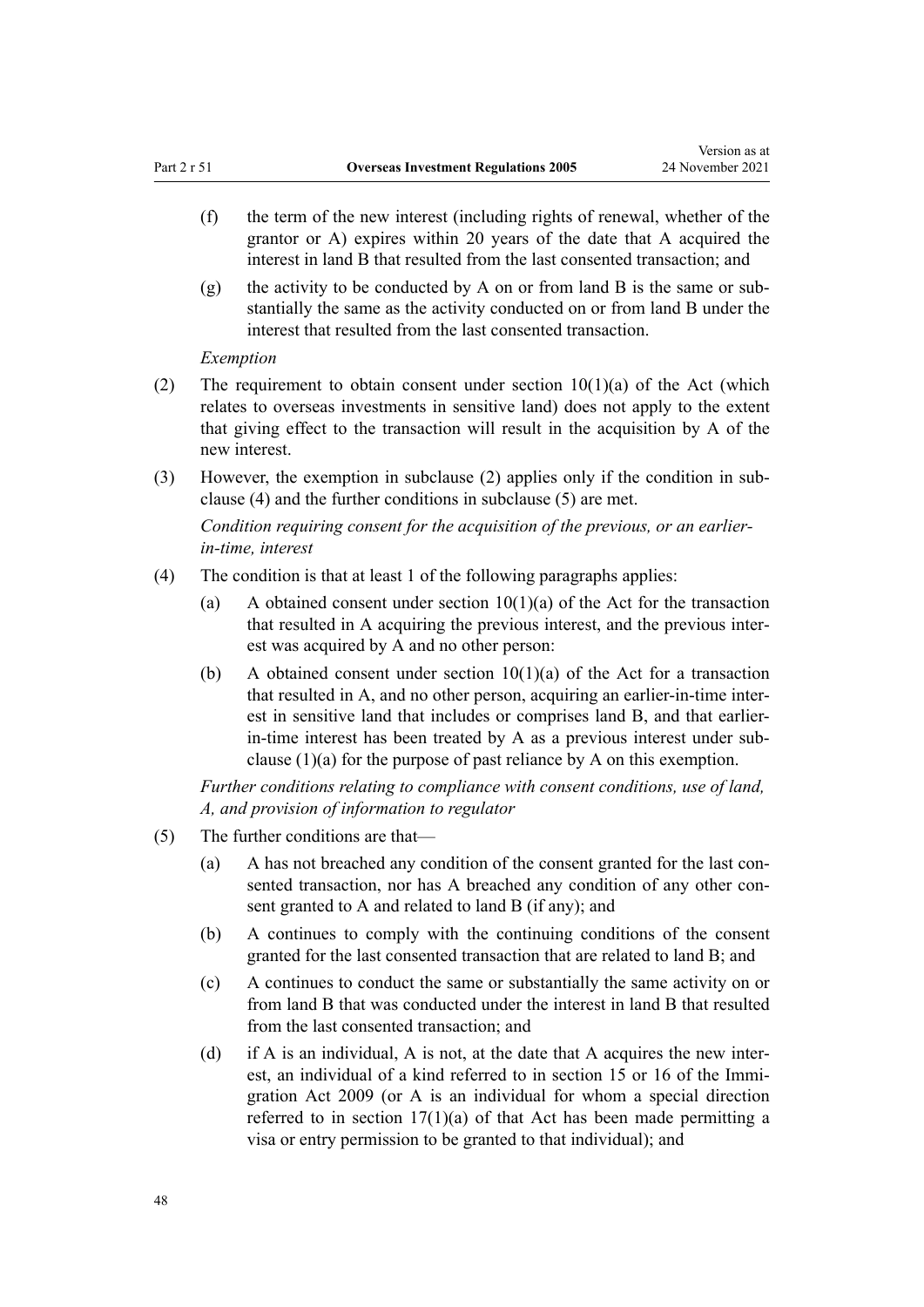- (e) if A is not an individual, at the date that A acquires the new interest, each of the following is not an individual of a kind referred to in [section](http://legislation.govt.nz/pdflink.aspx?id=DLM1440598) [15](http://legislation.govt.nz/pdflink.aspx?id=DLM1440598) or [16](http://legislation.govt.nz/pdflink.aspx?id=DLM1440599) of the Immigration Act 2009 (or is an individual for whom a special direction referred to in [section 17\(1\)\(a\)](http://legislation.govt.nz/pdflink.aspx?id=DLM1440600) of that Act has been made permitting a visa or entry permission to be granted to that individual):
	- (i) each individual who has a 25% or more ownership or control interest in A; and
	- (ii) each member of the governing body of A who is an individual; and
- (f) by the date that is 1 month after the date that A acquires the new interest, A provides the regulator with the following information and documents, in writing:
	- (i) a general description of the transaction that resulted in A acquir‐ ing the new interest, including a copy of the document or documents setting out the terms and conditions of the new interest; and
	- (ii) notification to the effect that the new interest has been acquired in reliance on the exemption in this regulation and that the condition and each of the further conditions of the exemption (other than conditions subsequent) are met; and
	- (iii) a copy of the document or documents setting out the terms and conditions of the previous interest; and
	- (iv) information that identifies or allows the regulator to identify the last consented transaction (if it is not clear from the document or documents provided under subparagraph (iii)); and
	- (v) a list of the continuing conditions of the consent granted for the last consented transaction that are related to land B; and
	- (vi) notification of the activity to be conducted by A on or from land B; and
	- (vii) if A is an individual, A's full name; and
	- (viii) if A is not an individual, the full name of—
		- (A) each individual who has a 25% or more ownership or con‐ trol interest in A; and
		- (B) each member of the governing body of A (whether or not an individual).
- $(6)$  In this regulation,—

Version as at

**continuing**, in relation to the conditions of the consent granted for the last consented transaction, means those conditions that—

(a) have not been met (or have not been met fully) at the date that A acquires the new interest; or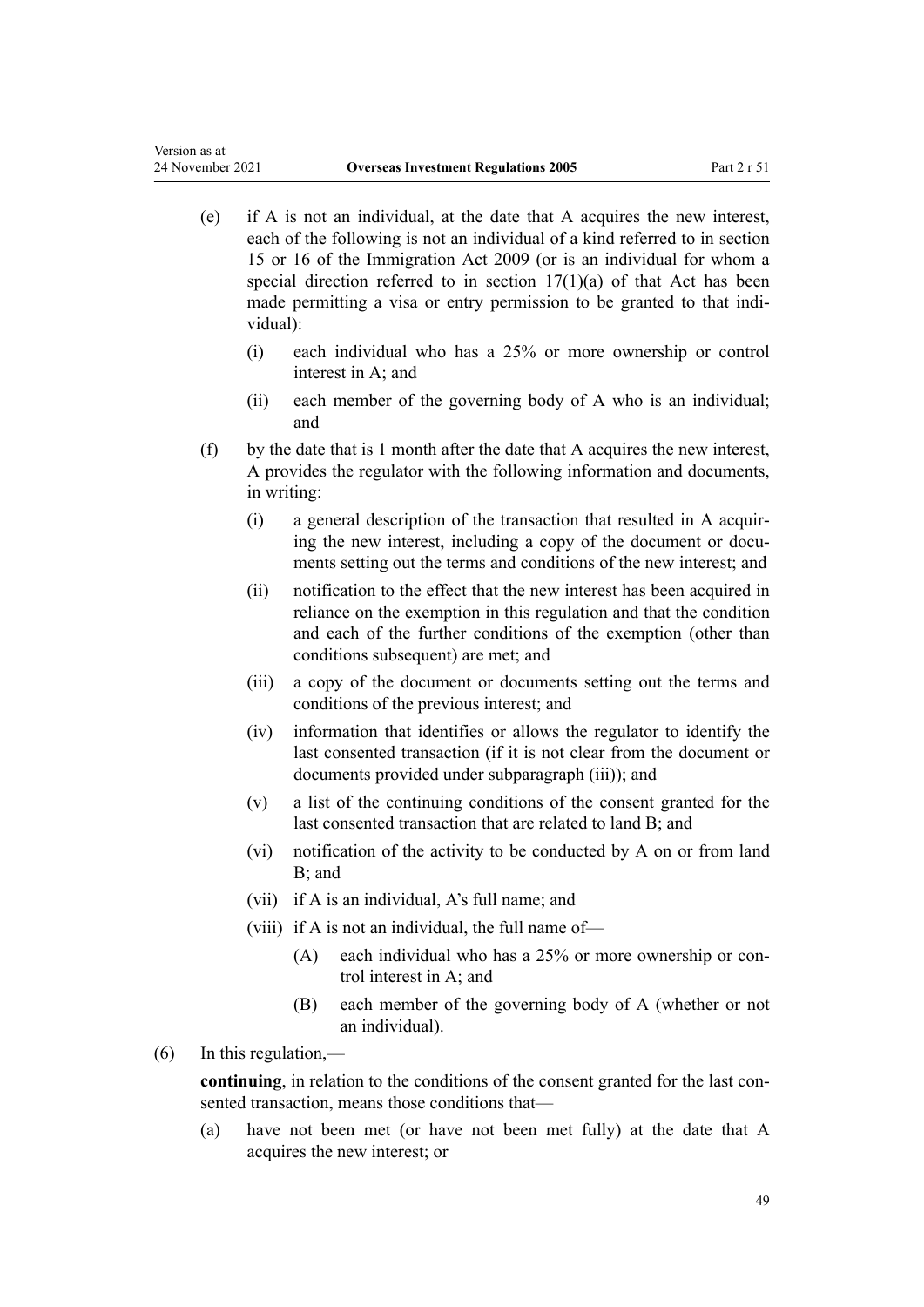(b) are ongoing, even if they are met at that date

**last consented transaction** means the most recent transaction described in subclause (4)(a) or (b) for which A obtained consent under section  $10(1)(a)$  of the Act (or, if only 1, means that transaction)

**monetary terms**, in relation to an interest,—

- (a) means terms of that interest that set out the amount and timing of pay‐ ments; but
- (b) does not include any indemnities, guarantees, or terms that limit the liability of a person

**permitted changes** means—

- (a) changes to monetary terms:
- (b) changes that are necessary because of changes in the law:
- (c) changes that reflect—
	- (i) a change in the length or number of renewal terms so long as the requirements of subclause  $(1)(c)$  are met:
	- (ii) a change in description of the permitted activity on the land so long as the requirements of subclause  $(1)(g)$  are met:
	- (iii) any change in grantor:
	- (iv) if the previous interest was granted on standard form terms and conditions commonly used in New Zealand, changes (if any) that have been made to the standard form commonly used

**related to land B**, in relation to the conditions of a consent, means conditions that relate to the use of land B or a part of it (whether or not they also relate to the use of other land), including any conditions that—

- (a) require, permit, or prohibit activities on land B; or
- (b) require improvements or changes to land B

**sensitive land** means land that is sensitive under [Part 1](http://legislation.govt.nz/pdflink.aspx?id=DLM358553) of Schedule 1 of the Act.

Regulation 51: inserted, as regulation 36AA, on 1 February 2017, by [regulation 5](http://legislation.govt.nz/pdflink.aspx?id=DLM7059238) of the Overseas Investment Amendment Regulations (No 2) 2016 (LI 2016/302).

Regulation 51 regulation number: replaced, on 22 October 2018, by [regulation 5](http://legislation.govt.nz/pdflink.aspx?id=LMS76980) of the Overseas Investment Amendment Regulations 2018 (LI 2018/154).

Regulation 51(1): amended, on 22 October 2018, by [regulation 12](http://legislation.govt.nz/pdflink.aspx?id=LMS77056) of the Overseas Investment Amendment Regulations 2018 (LI 2018/154).

# **52 Exemption for certain transactions where relevant land of certain type and area is already in overseas ownership or control**

#### *Application*

(1) This regulation applies to a transaction that will result in an overseas person (**A**) acquiring an interest in land or rights or interests in securities of a person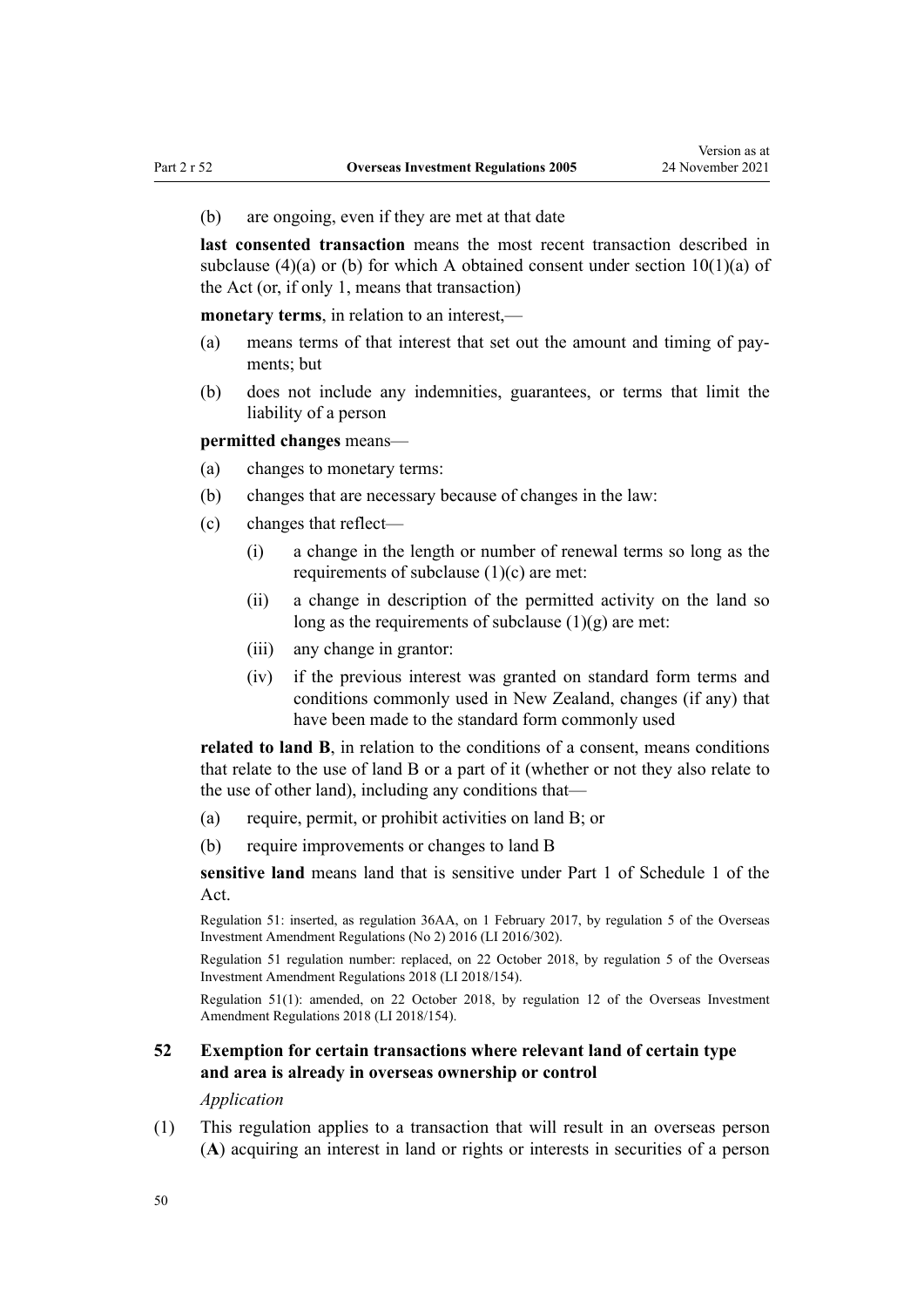who owns or controls (directly or indirectly) an interest in land (A's acquisi**tion**) where—

- (a) no part of the relevant land is land that is sensitive under paragraph (a) of [Part 1](http://legislation.govt.nz/pdflink.aspx?id=DLM358553) of Schedule 1 of the Act (which relates to land of a type listed in table 1 of that schedule, where the area of that type of land together with any associated land of that type exceeds a corresponding area threshold, if any); and
- (b) no part of the relevant land, and no part of any associated land, is or adjoins foreshore, seabed, or a bed of a river or lake; and
- (c) no part of the relevant land, and no part of any associated land, is nonurban land; and
- (d) the area of the relevant land together with any associated land does not exceed 5 hectares; and
- (e) the activity to be conducted on or from the relevant land is the same or substantially the same as the activity conducted on or from the relevant land under the previous land consent; and
- (f) the transaction will not result in an overseas investment in significant business assets; and
- $(g)$  the total value of the consideration for the overseas investment in sensitive land (and in fishing quota, if any) that will result from the transac‐ tion does not exceed \$100 million.

## *Exemption*

- (2) The requirement to obtain consent under section  $10(1)(a)$  of the Act (which relates to overseas investments in sensitive land) does not apply to the extent that giving effect to the transaction will result in A's acquisition.
- (3) However, the exemption in subclause (2) applies only if the condition in sub‐ clause (4) or (5) (as applicable), and the further conditions in subclause (6), are met.

*Condition requiring a previous consent for the acquisition of the interest*

- (4) If A's acquisition is of an interest in land (a **land interest**) (*see* [section 12\(a\)](http://legislation.govt.nz/pdflink.aspx?id=DLM358017) of the Act), the condition is that the following statements apply:
	- (a) a previous acquisition of the land interest (or previous acquisitions of parts of the land interest that, together, comprise that land interest) has (or have) been consented to under [section 10\(1\)\(a\)](http://legislation.govt.nz/pdflink.aspx?id=DLM358014) of the Act (the **previ‐ ous land consent**); and
	- (b) the land interest has remained in the ownership or possession of an overseas person at all times since the date of the previous land consent (and, if acquired in parts, each part has remained in the ownership or posses‐ sion of an overseas person at all times since the date that part was acquired); and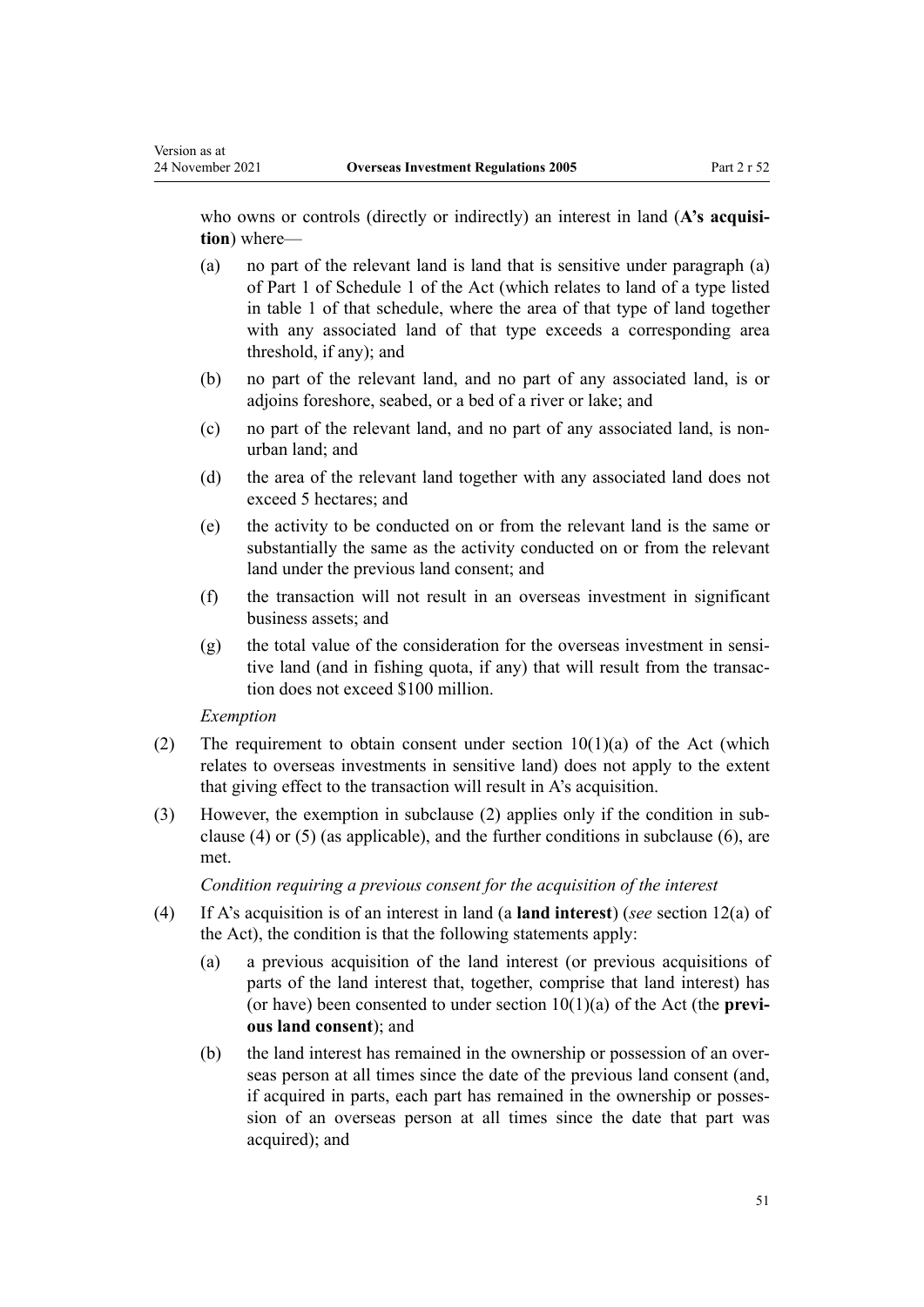- (c) if, since the date of the previous land consent, the land interest (or a part of it) has been acquired by another overseas person, that acquisition was in accordance with an exemption in [regulation](#page-38-0)  $37(1)(a)$  or regulation [40\(1\)\(a\)](#page-38-0) or this regulation.
- (5) If A's acquisition is of rights or interests in securities of a person (**P**) who owns or controls (directly or indirectly) an interest in land (*see* [section 12\(b\)](http://legislation.govt.nz/pdflink.aspx?id=DLM358017) of the Act), the condition is that—
	- (a) the following statements apply:
		- (i) a previous acquisition of the interest in land owned or controlled by P (the **land interest**) (or previous acquisitions of parts of the land interest that, together, comprise that land interest) has (or have) been consented to under section  $10(1)(a)$  of the Act (the **previous land consent**); and
		- (ii) the land interest has remained in the ownership or possession of an overseas person at all times since the date of the previous land consent (and, if acquired in parts, each part has remained in the ownership or possession of an overseas person at all times since the date that part was acquired); and
		- (iii) if, since the date of the previous land consent, the land interest (or a part of it) has been acquired by another overseas person, that acquisition was in accordance with an exemption in [regulation](#page-35-0)  $37(1)(a)$  or regulation  $40(1)(a)$  or this regulation; or
	- (b) the following statements apply:
		- (i) P owned or controlled the land interest before becoming an over‐ seas person as a result of an acquisition of rights or interests in P's securities; and
		- (ii) consent was obtained under section  $10(1)(a)$  of the Act to the acquisition of rights or interests in P's securities referred to in sub‐ paragraph (i) (the **previous land consent**); and
		- (iii) at all times since the date of the previous land consent, P has remained an overseas person and the land interest has remained in the ownership or control of P; or
	- (c) paragraph (a) or (b) applies to different parts of the land interest owned or controlled by P and those parts, together, comprise the land interest.

*Further conditions relating to A, compliance with consent conditions, use of land, and provision of information to regulator*

- (6) The further conditions are that,—
	- (a) if A is an individual, A is not, at the date of A's acquisition, an individual of a kind referred to in [section 15](http://legislation.govt.nz/pdflink.aspx?id=DLM1440598) or [16](http://legislation.govt.nz/pdflink.aspx?id=DLM1440599) of the Immigration Act 2009 (or A is an individual for whom a special direction referred to in [section](http://legislation.govt.nz/pdflink.aspx?id=DLM1440600)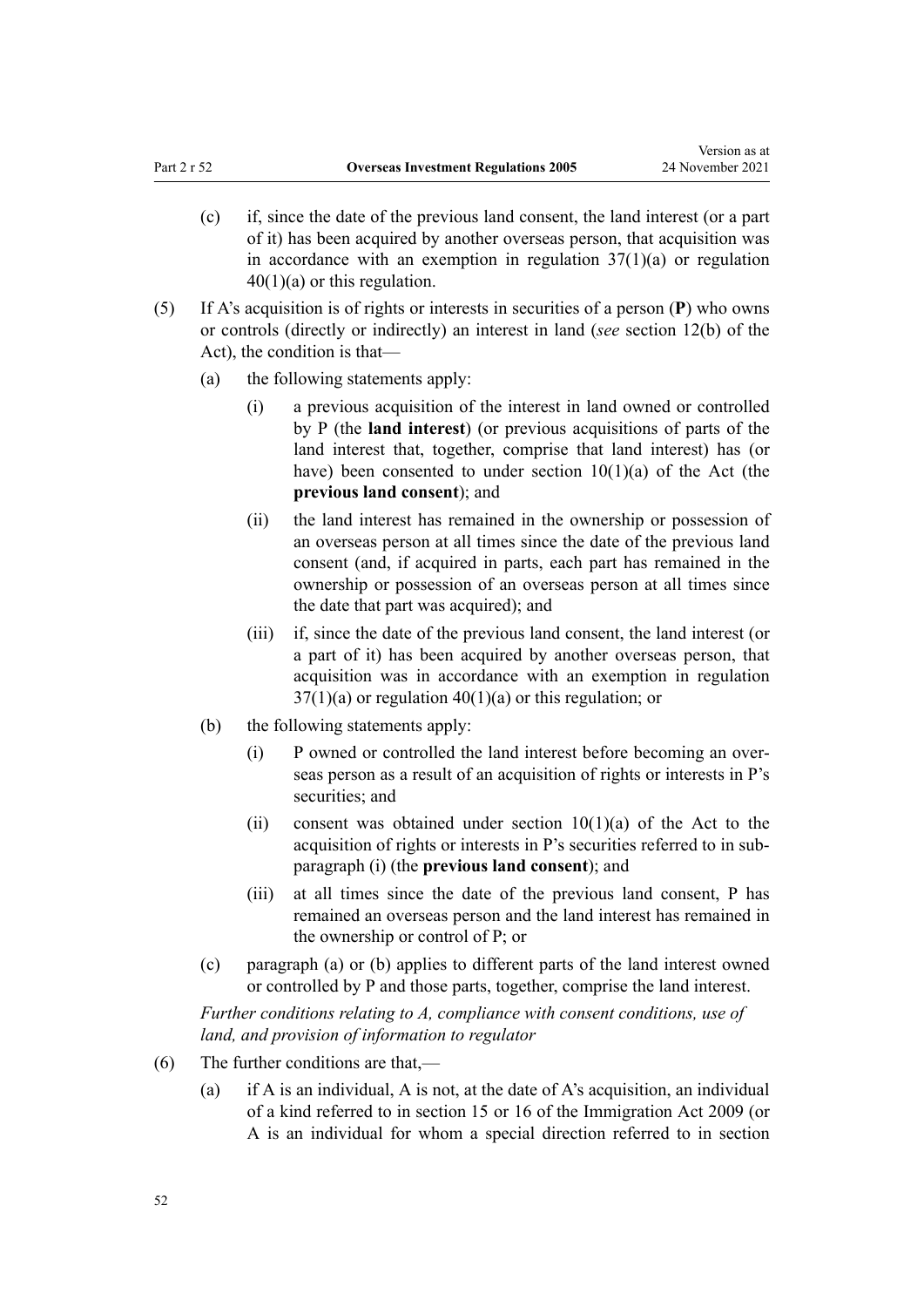$17(1)(a)$  of that Act has been made permitting a visa or entry permission to be granted to that individual); and

(b) if A is not an individual, at the date of A's acquisition each of the following is not an individual of a kind referred to in [section 15](http://legislation.govt.nz/pdflink.aspx?id=DLM1440598) or [16](http://legislation.govt.nz/pdflink.aspx?id=DLM1440599) of the Immigration Act 2009 (or is an individual for whom a special direction referred to in section  $17(1)(a)$  of that Act has been made permitting a visa or entry permission to be granted to that individual):

- (i) each individual who has a 25% or more ownership or control interest in A; and
- (ii) each member of the governing body of A who is an individual; and
- (c) A continues to comply with the continuing conditions of the previous land consent that are related to the relevant land; and
- (d) the same or substantially the same activity continues to be conducted on or from the relevant land as the activity conducted on that land under the previous land consent; and
- (e) by the date that is 1 month after the date of A's acquisition, A provides the regulator with the following information and documents, in writing:
	- $(i)$  a general description of the transaction that resulted in A's acquisition, including a copy of the document or documents setting out the terms and conditions of the interest or rights acquired; and
	- (ii) notification to the effect that the interest or rights have been acquired in reliance on the exemption in this regulation and that the condition and each of the further conditions of the exemption (other than conditions subsequent) are met; and
	- (iii) information that identifies or allows the regulator to identify the previous land consent; and
	- (iv) a list of the continuing conditions of the previous land consent that are related to the relevant land; and
	- (v) notification of the activity to be conducted on or from the relevant land; and
	- (vi) if A is an individual, A's full name; and
	- (vii) if A is not an individual, the full name of—
		- (A) each individual who has a 25% or more ownership or control interest in A; and
		- (B) each member of the governing body of A (whether or not an individual).

(7) In this regulation,—

Version as at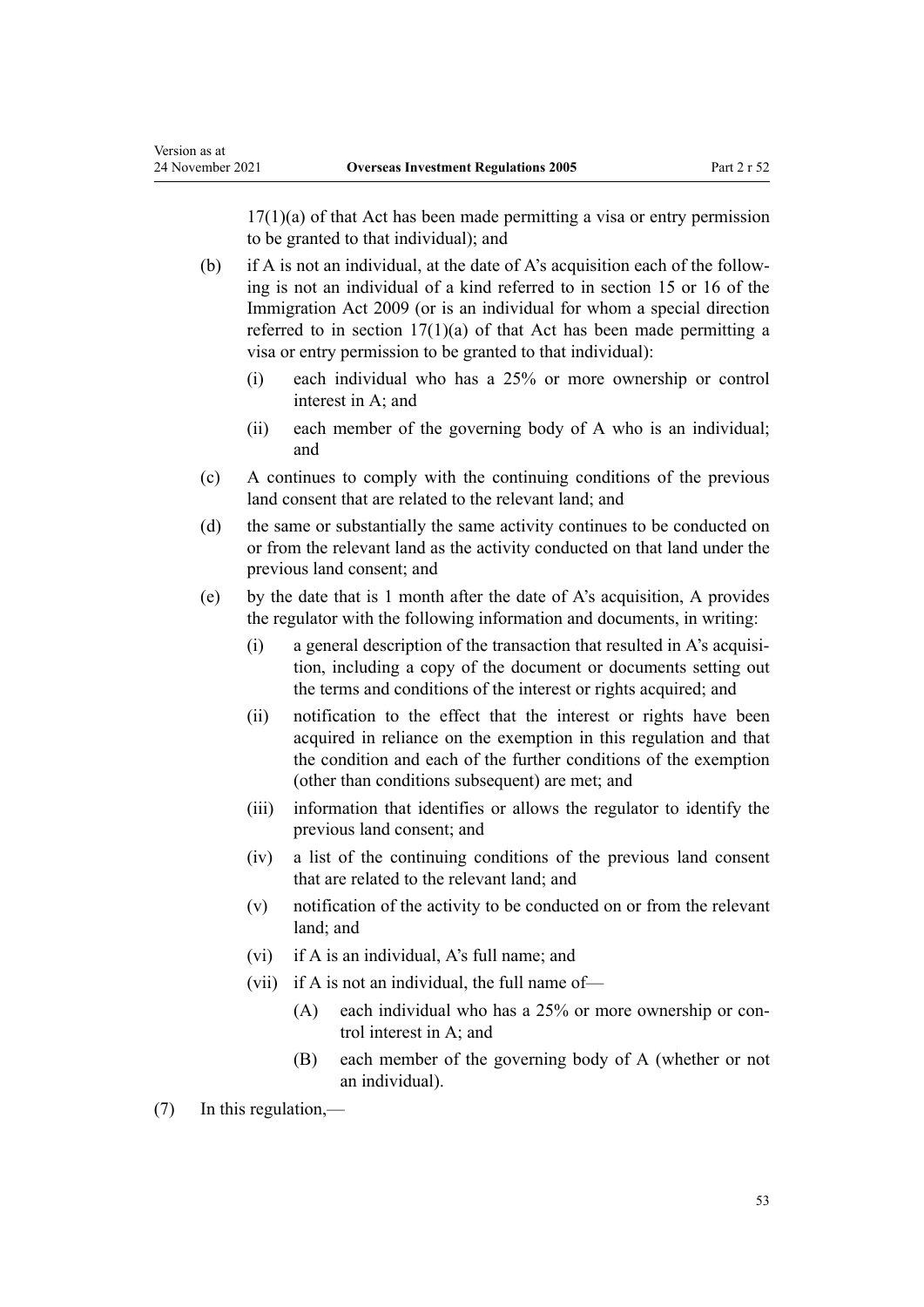**continuing**, in relation to the conditions of a previous land consent, means those conditions that—

- (a) have not been met (or have not been met fully) at the date of  $A$ 's acquisition; or
- (b) are ongoing, even if they are met at that date

**previous land consent** has the meaning set out in subclause (4) or (5)(a) or (b), whichever applies

**related to the relevant land**, in relation to the conditions of a previous land consent, means conditions that relate to the use of the land or a part of the land that is the relevant land (whether or not they also relate to the use of other land), including any conditions that—

- (a) require, permit, or prohibit activities on that land; or
- (b) require improvements or changes to that land.

Regulation 52: inserted, as regulation 36AB, on 1 February 2017, by [regulation 5](http://legislation.govt.nz/pdflink.aspx?id=DLM7059238) of the Overseas Investment Amendment Regulations (No 2) 2016 (LI 2016/302).

Regulation 52 regulation number: replaced, on 22 October 2018, by [regulation 5](http://legislation.govt.nz/pdflink.aspx?id=LMS76980) of the Overseas Investment Amendment Regulations 2018 (LI 2018/154).

Regulation 52(4)(c): amended, on 22 October 2018, by [regulation 5](http://legislation.govt.nz/pdflink.aspx?id=LMS76980) of the Overseas Investment Amendment Regulations 2018 (LI 2018/154).

Regulation 52(5)(a)(iii): amended, on 22 October 2018, by [regulation 5](http://legislation.govt.nz/pdflink.aspx?id=LMS76980) of the Overseas Investment Amendment Regulations 2018 (LI 2018/154).

# **53 Exemption for transactions consequential on certain actions under Public Works Act 1981**

The requirement to obtain consent under section  $10(1)(a)$  of the Act does not apply to a transaction to the extent that giving effect to the transaction results in the acquisition, by an overseas person (**A**), of an interest in land (**land B**), if—

- (a) the acquisition is by way of grant, vesting, or other disposal to A in accordance with [section 105,](http://legislation.govt.nz/pdflink.aspx?id=DLM46966) [106,](http://legislation.govt.nz/pdflink.aspx?id=DLM46968) [107A](http://legislation.govt.nz/pdflink.aspx?id=DLM46982), [117,](http://legislation.govt.nz/pdflink.aspx?id=DLM47324) or [119](http://legislation.govt.nz/pdflink.aspx?id=DLM47332) of the Public Works Act 1981; and
- (b) in the case that land B is or includes land of a type listed in table 1 of [Schedule 1](http://legislation.govt.nz/pdflink.aspx?id=DLM358552) of the Act (but disregarding the row relating to non-urban land), the area of land B that is that type of land does not exceed the corresponding area threshold in that table (if any); and
- (c) land B adjoins land in which A already owns or possesses an interest (other than an exempted interest) or land B is separated from that land only by a public road (including a motorway or a State highway, and whether or not that road is formed).

Regulation 53: inserted, as regulation 36AC, on 1 February 2017, by [regulation 5](http://legislation.govt.nz/pdflink.aspx?id=DLM7059238) of the Overseas Investment Amendment Regulations (No 2) 2016 (LI 2016/302).

Regulation 53 regulation number: replaced, on 22 October 2018, by [regulation 5](http://legislation.govt.nz/pdflink.aspx?id=LMS76980) of the Overseas Investment Amendment Regulations 2018 (LI 2018/154).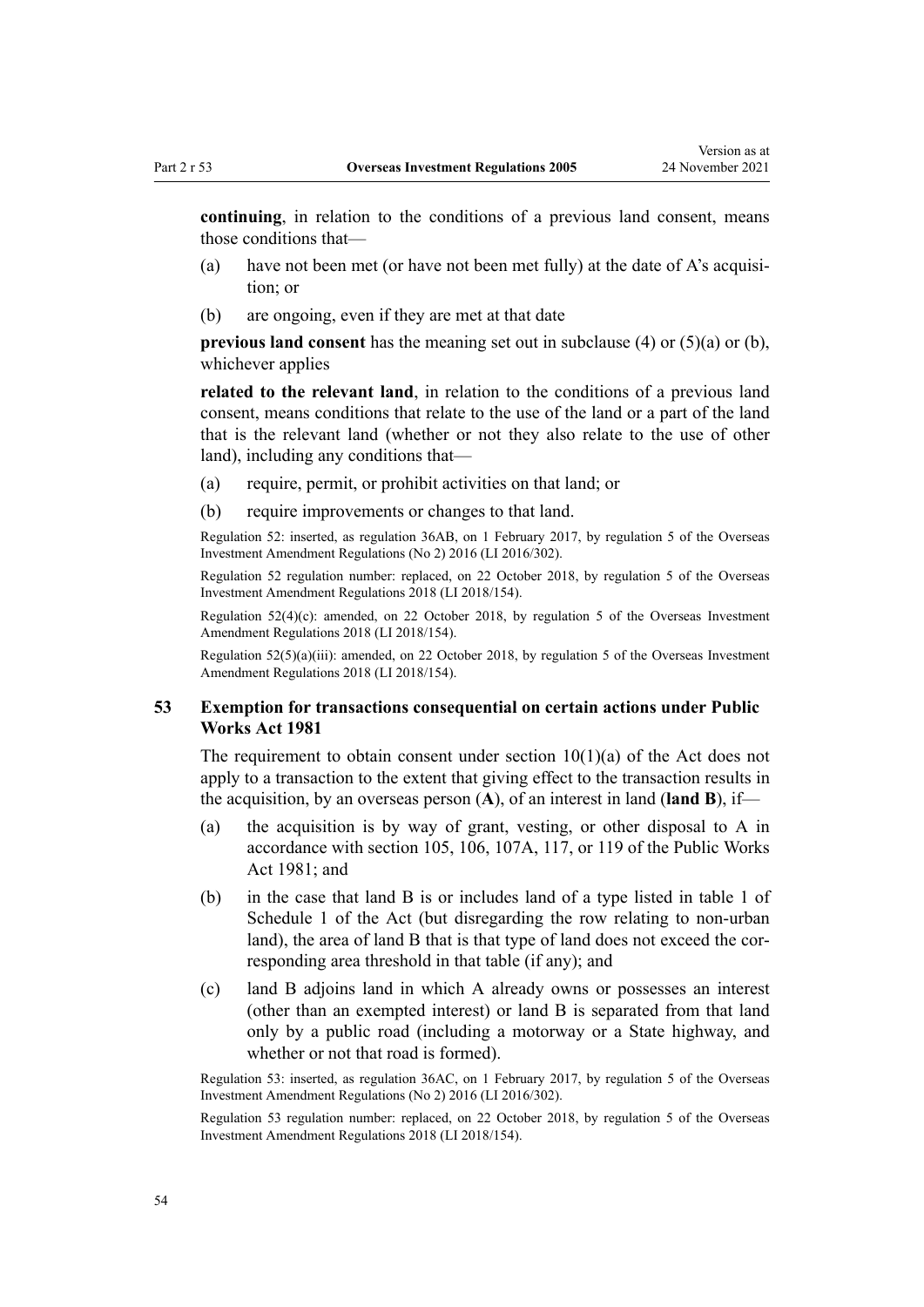*Application*

Version as at

- (1) This regulation applies if—
	- (a) an overseas person (the **original forestry investor**) acquired a forestry right (the **original forestry right**) as a result of a transaction (the **ori‐ ginal transaction**); and
	- (b) one of the following applies:
		- (i) the acquisition of the original forestry right was an overseas investment in sensitive land and—
			- (A) consent was obtained for the original transaction for the purposes of [section 10\(1\)\(a\)](http://legislation.govt.nz/pdflink.aspx?id=DLM358014) of the Act to the extent that the original transaction resulted in the acquisition of the ori‐ ginal forestry right; or
			- (B) because of the exemption in [clause 7](http://legislation.govt.nz/pdflink.aspx?id=LMS111235) of Schedule 3 of the Act, consent was not required for the original transaction for the purposes of section  $10(1)(a)$  of the Act to the extent that the original transaction resulted in the acquisition of the original forestry right:
		- (ii) consent for the original transaction was not required as referred to in subparagraph  $(i)(A)$  because the original transaction was entered into before the commencement of [clause 1](http://legislation.govt.nz/pdflink.aspx?id=LMS111964) of Schedule 1AA of the Act.
- (2) This regulation also applies if—
	- (a) a person (the **original forestry investor**) acquired a forestry right (the **original forestry right**); and
	- (b) subsequent to the acquisition of the original forestry right, an overseas person acquired rights or interests in securities of the original forestry investor as a result of a transaction (the **securities transaction**); and
	- (c) one of the following applies:
		- (i) the acquisition of the rights or interests in securities of the original forestry investor was an overseas investment in sensitive land and, in relation to the original forestry right, consent was obtained for the securities transaction for the purposes of section  $10(1)(a)$  of the Act to the extent that the securities transaction resulted in the acquisition of the rights or interests in securities:
		- (ii) consent for the securities transaction was not required as referred to in subparagraph (i) because the securities transaction was entered into before the commencement of [clause 1](http://legislation.govt.nz/pdflink.aspx?id=LMS111964) of Schedule 1AA of the Act.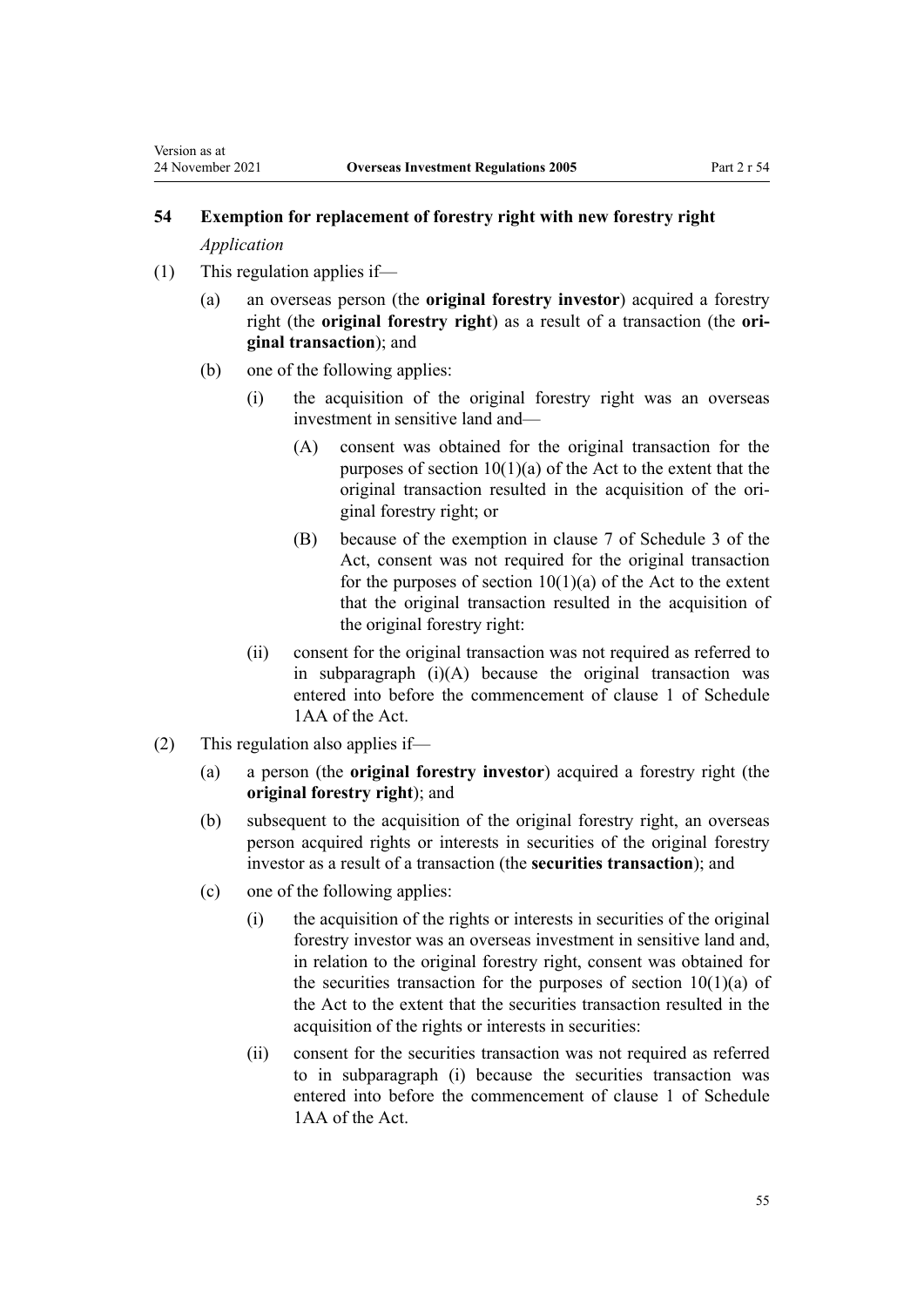- (3) For the purposes of subclauses (1) and (2), it does not matter whether an acquisition of a forestry right, or of rights or interests in securities, was given effect to before, on, or after the commencement of this regulation.
- (4) [Clause 1\(4\) and \(5\)](http://legislation.govt.nz/pdflink.aspx?id=LMS111964) of Schedule 1AA of the Act applies for the purposes of subclauses  $(1)(b)(ii)$  and  $(2)(c)(ii)$ , with any necessary modifications, when deciding when a transaction is entered into.

*Exemption*

- (5) A transaction does not require consent for the purposes of section  $10(1)(a)$  of the Act to the extent that it will result in an overseas investment in sensitive land if—
	- (a) the overseas investment is the acquisition of a forestry right (the **new forestry right**) by the original forestry investor or a person related to the original forestry investor; and
	- (b) immediately before the new forestry right is acquired,—
		- (i) the area of land covered by the new forestry right is fully covered by the original forestry right (whether or not it is the only area of land covered by the original forestry right); and
		- (ii) the original forestry right is held by the original forestry investor or a person related to the original forestry investor; and
	- (c) the term of the new forestry right (including rights of renewal, whether of the grantor or grantee) expires no later than 3 years after the end of the term of the original forestry right (*see* subclause (6)); and
	- (d) the requirements of subclause (7) are met (if applicable).
- (6) For the purposes of subclause  $(5)(c)$ , the term of the original forestry right must be determined as at the time of its acquisition by the original forestry investor, but including rights of renewal, whether of the grantor or grantee, existing at that time.
- (7) If subclause (11) will apply (*see* subclause (10)), the rights conferred by the new forestry right—
	- (a) must be sufficient to enable any relevant conditions of a consent to con‐ tinue to be complied with:
	- (b) must not include any right that was not conferred by the forestry right to which the consent related, if the absence of that right from that forestry right was the basis (wholly or partly)—
		- (i) on which the relevant Ministers, when they granted the consent, did not apply or modified a requirement under [section 16A\(8\)](http://legislation.govt.nz/pdflink.aspx?id=LMS110592) of the Act; or
		- (ii) if the consent is a standing consent under [clause 3](http://legislation.govt.nz/pdflink.aspx?id=LMS111258) of Schedule 4 of the Act, on which the relevant Ministers varied the conditions of the consent under clause 3(10) of that schedule in relation to a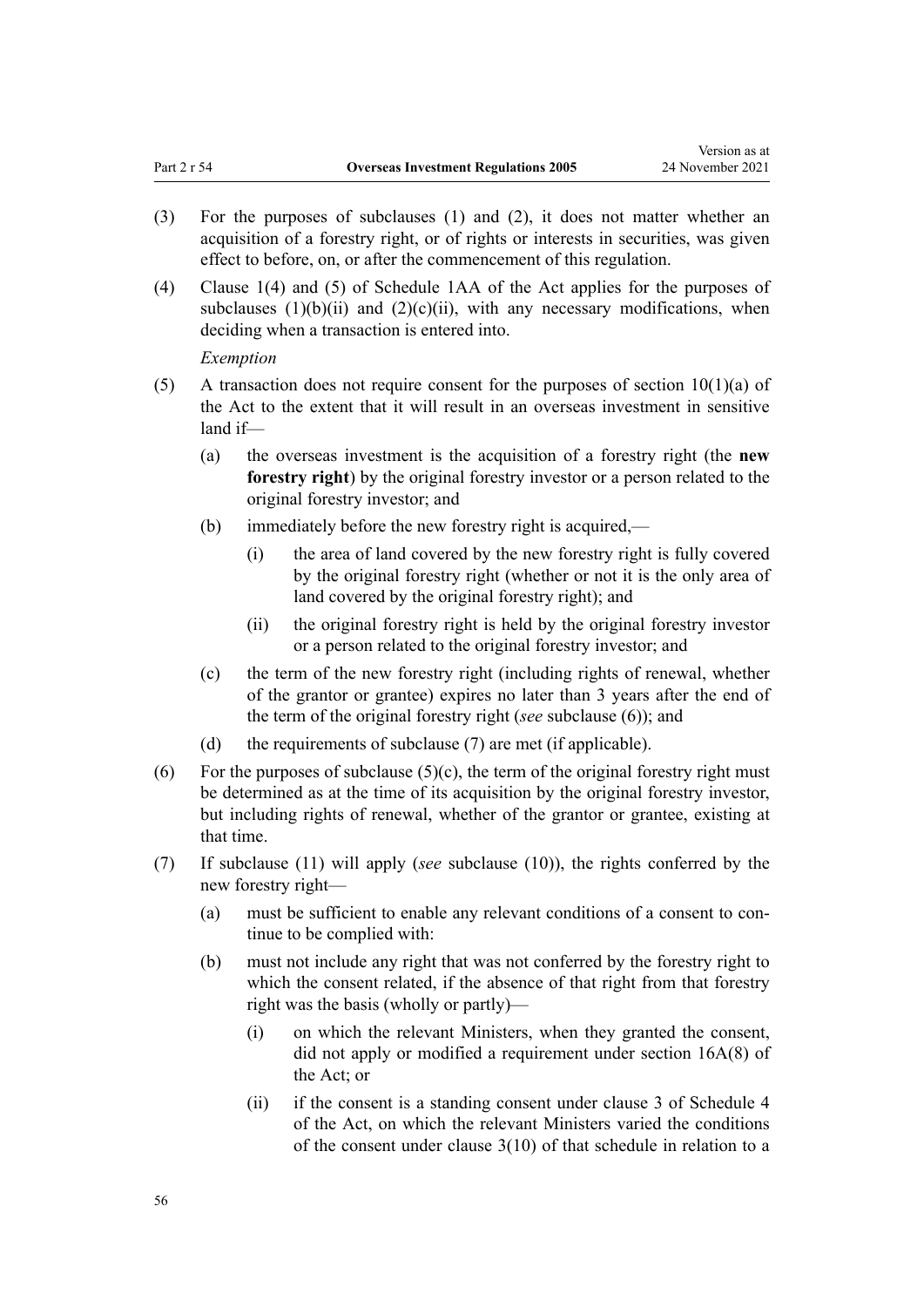requirement set out in regulations made for the purposes of section  $16A(4)(d)$  of the Act.

*Reapplication of exemption*

- (8) Subclause (9) applies if—
	- (a) the exemption in subclause  $(5)$  is relied upon for the acquisition of a forestry right (including in a case where the exemption is applied by virtue of subclause (9)); and
	- (b) the original forestry investor, or a person related to the original forestry investor, makes a subsequent acquisition of a forestry right.
- (9) The exemption in subclause (5) may be applied to the subsequent acquisition, reading references in subclause  $(5)(b)(i)$  and  $(ii)$  to the original forestry right as references to the forestry right referred to in subclause (8)(a).

*Conditions of consents to continue in effect*

- (10) If the exemption in subclause (5) is relied upon, subclause (11) applies to the conditions of a consent—
	- (a) if the consent was obtained for the purposes of section  $10(1)(a)$  of the Act in relation to a relevant forestry right (*see* subclause (14)); and
	- (b) to the extent that the conditions are in effect immediately before the acquisition of the new forestry right (including in a case where the conditions are in effect by virtue of subclause (11)).
- (11) The conditions continue in effect as conditions of the consent, with any necessary modifications, as if the new forestry right were the relevant forestry right (except to the extent that the area of land that was covered by the relevant for‐ estry right is not covered by the new forestry right).
- (12) If the consent is a consent that was obtained for the transaction referred to in subclause  $(1)(a)$  and the person who acquires the new forestry right is not a holder of the consent, that person is treated as a holder of the consent for all purposes.
- (13) However, that person is not required to comply with the conditions of the con‐ sent to the extent that they relate to any area of land that is not covered by the new forestry right.
- (14) In subclause (10)(a), **relevant forestry right** means—
	- (a) the original forestry right; or
	- (b) another forestry right that was previously acquired in reliance on the exemption in subclause (5).

*Meaning of related*

- (15) For the purposes of this regulation, a person (**A**) is **related** to the original for‐ estry investor if—
	- (a) the original forestry investor owns and controls 95% of A; or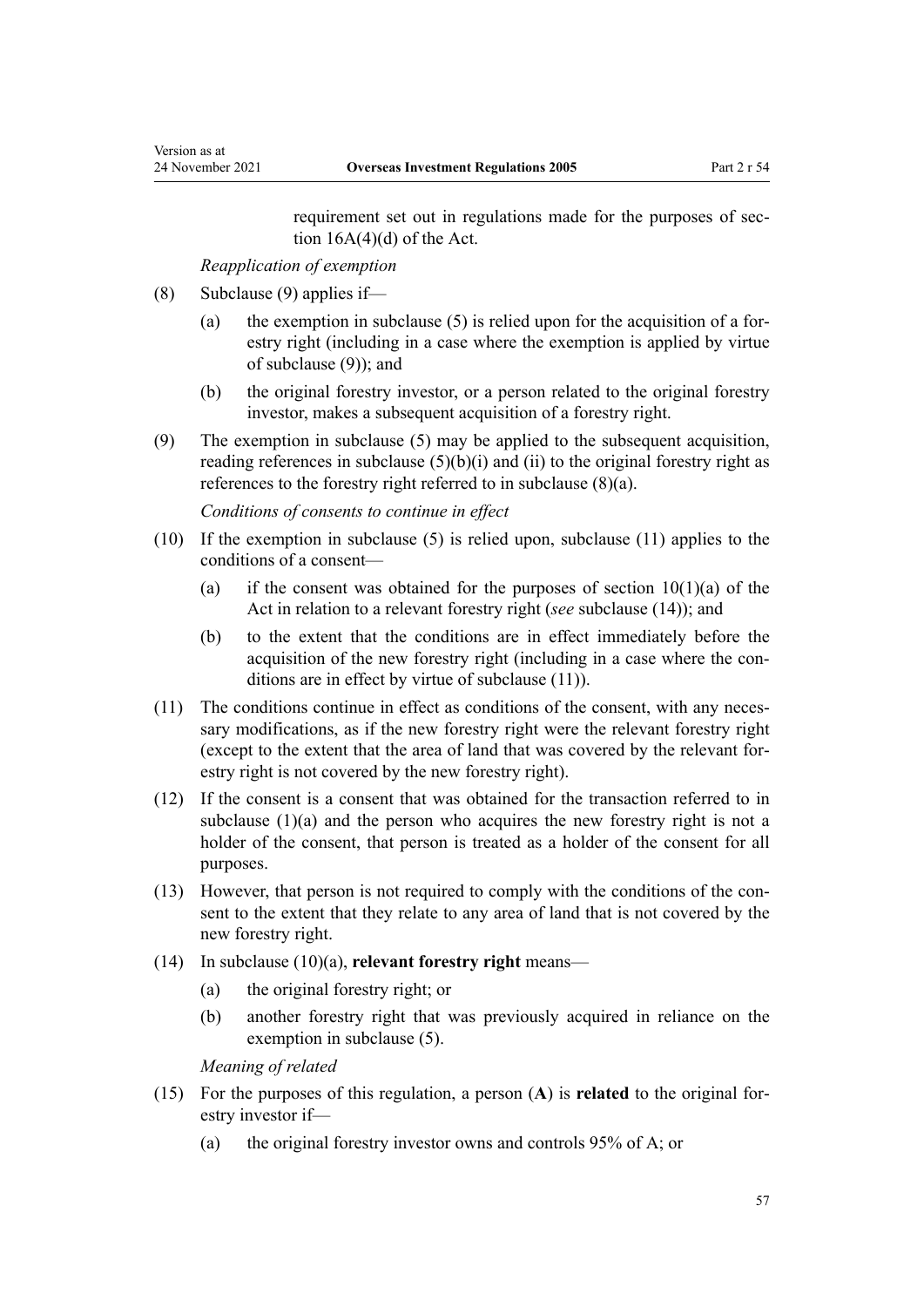- (b) A owns and controls 95% of the original forestry investor; or
- (c) a third person owns and controls 95% of the original forestry investor and of A.
- (16) For the purposes of subclause (15), a person (**X**) **owns and controls 95%** of another person (**Y**) if X has—
	- (a) a beneficial entitlement to, or a beneficial interest in, 95% or more of Y's securities; and
	- (b) the power to control the composition of 95% or more of the governing body of Y; and
	- (c) the right to exercise, or control the exercise of, 95% or more of the voting power at a meeting of Y.

Regulation 54: inserted, on 22 October 2018, by [regulation 13](http://legislation.govt.nz/pdflink.aspx?id=LMS77088) of the Overseas Investment Amend‐ ment Regulations 2018 (LI 2018/154).

# **55 Exemption for replacement of regulated** *profit à prendre* **with new regulated** *profit à prendre*

*Application*

- (1) This regulation applies if—
	- (a) an overseas person (the **original** *profit* **investor**) acquired a regulated *profit à prendre* (the **original** *profit*) as a result of a transaction (the **ori‐ ginal transaction**); and
	- (b) the original *profit* is not a forestry right; and
	- (c) one of the following applies:
		- (i) the acquisition of the original *profit* was an overseas investment in sensitive land and consent was obtained for the original transaction for the purposes of section  $10(1)(a)$  of the Act to the extent that the original transaction resulted in the acquisition of the ori‐ ginal *profit*:
		- (ii) consent for the original transaction was not required as referred to in subparagraph (i) because the original transaction was entered into before the commencement of [clause 1](http://legislation.govt.nz/pdflink.aspx?id=LMS111964) of Schedule 1AA of the Act.
- (2) This regulation also applies if—
	- (a) a person (the **original** *profit* **investor**) acquired a regulated *profit à pren‐ dre* (the **original** *profit*); and
	- (b) the original *profit* is not a forestry right; and
	- (c) subsequent to the acquisition of the original *profit*, an overseas person acquired rights or interests in securities of the original *profit* investor as a result of a transaction (the **securities transaction**); and
	- (d) one of the following applies: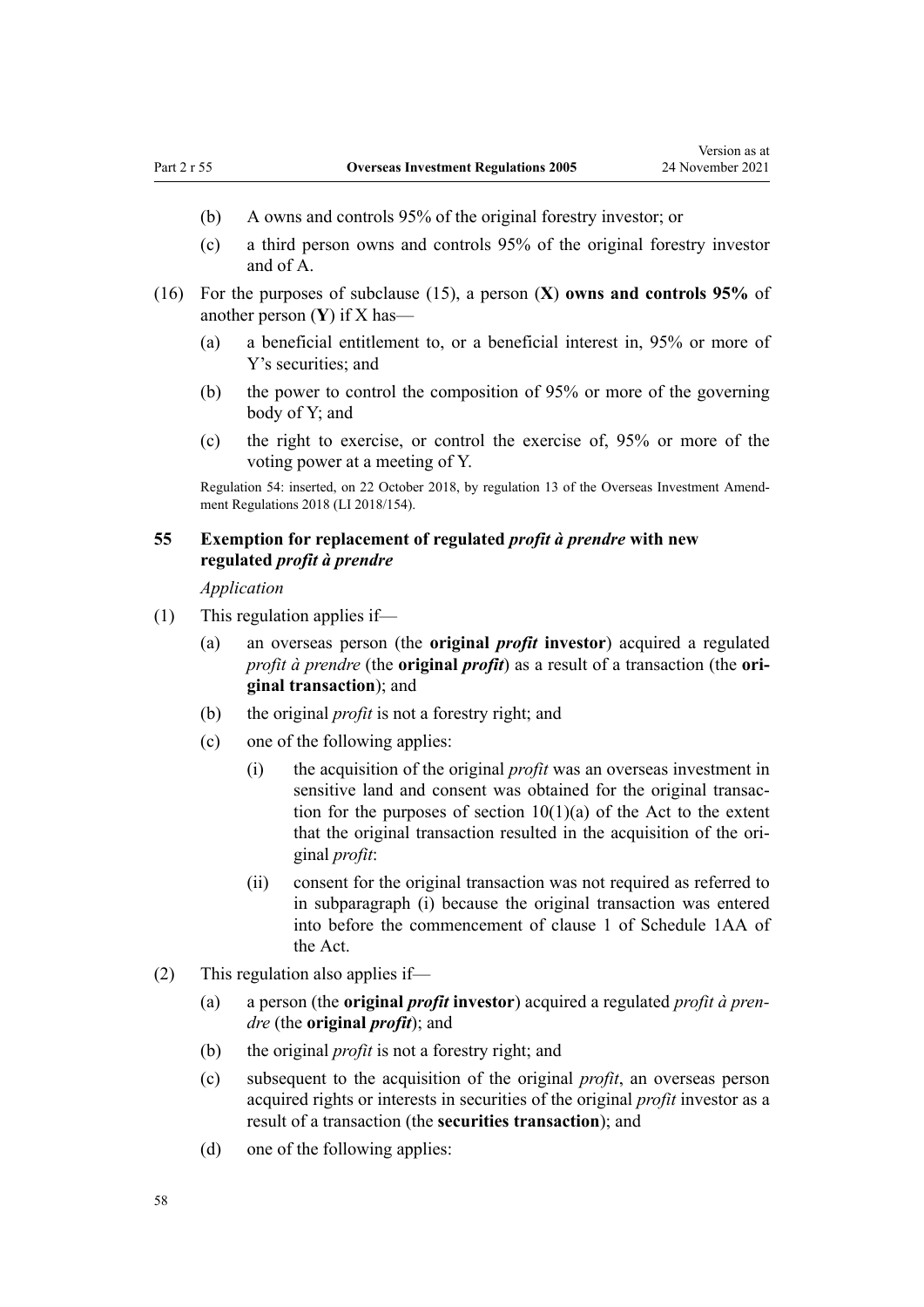- (i) the acquisition of the rights or interests in securities of the original *profit* investor was an overseas investment in sensitive land and, in relation to the original *profit*, consent was obtained for the securities transaction for the purposes of section  $10(1)(a)$  of the Act to the extent that the securities transaction resulted in the acquisition of the rights or interests in securities:
- (ii) consent for the securities transaction was not required as referred to in subparagraph (i) because the securities transaction was entered into before the commencement of [clause 1](http://legislation.govt.nz/pdflink.aspx?id=LMS111964) of Schedule 1AA of the Act.
- (3) For the purposes of subclauses (1) and (2), it does not matter whether an acquisition of a regulated *profit à prendre*, or of rights or interests in securities, was given effect to before, on, or after the commencement of this regulation.
- (4) [Clause 1\(4\) and \(5\)](http://legislation.govt.nz/pdflink.aspx?id=LMS111964) of Schedule 1AA of the Act applies for the purposes of subclauses  $(1)(c)(ii)$  and  $(2)(d)(ii)$ , with any necessary modifications, when deciding when a transaction is entered into.

*Exemption*

Version as at

- (5) A transaction does not require consent for the purposes of section  $10(1)(a)$  of the Act to the extent that it will result in an overseas investment in sensitive land if—
	- (a) the overseas investment is the acquisition of a regulated *profit à prendre* (the **new** *profit*) by the original *profit* investor or a person related to the original *profit* investor; and
	- (b) the new *profit* is not a forestry right; and
	- (c) immediately before the new *profit* is acquired,—
		- (i) the area of land covered by the new *profit* (the **covered land**) is fully covered by the original *profit* (whether or not the covered land is the only area of land covered by the original *profit*); and
		- (ii) the original *profit* is held by the original *profit* investor or a person related to the original *profit* investor; and
	- (d) the subject matter of the rights conferred by the new *profit* in respect of the covered land is the same, or substantially the same, as the subject matter of the rights conferred by the original *profit* in respect of the covered land; and
	- (e) the term of the new *profit* (including rights of renewal, whether of the grantor or grantee) expires no later than 3 years after the end of the term of the original *profit* (*see* subclause (6)); and
	- (f) the requirement of subclause (7) is met (if applicable).
- (6) For the purposes of subclause (5)(e), the term of the original *profit* must be determined as at the time of its acquisition by the original *profit* investor, but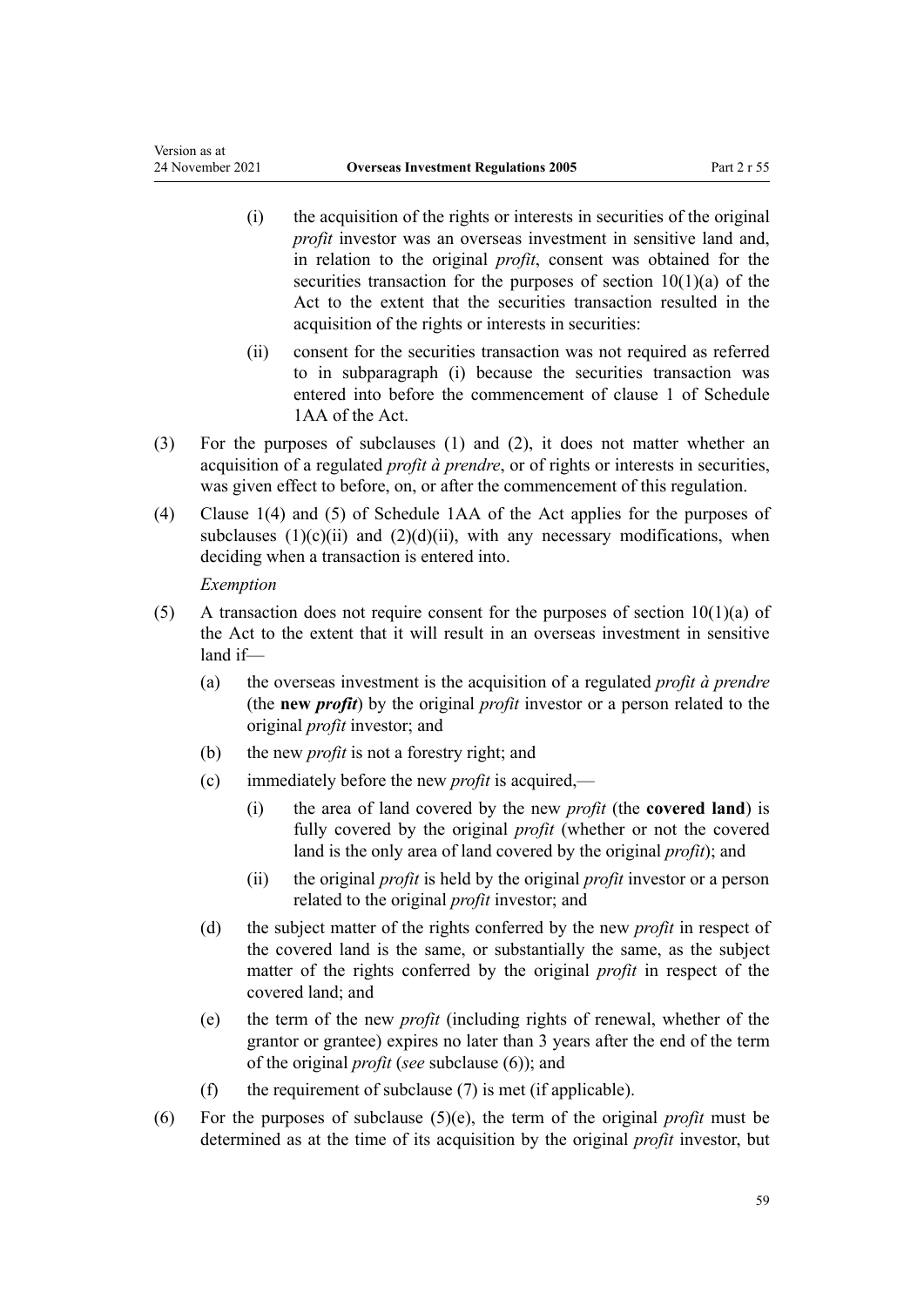including rights of renewal, whether of the grantor or grantee, existing at that time.

(7) If subclause (11) will apply (*see* subclause (10)), the rights conferred by the new *profit* must be sufficient to enable any relevant conditions of a consent to continue to be complied with.

*Reapplication of exemption*

- (8) Subclause (9) applies if—
	- (a) the exemption in subclause (5) is relied upon for the acquisition of a regulated *profit à prendre* (including in a case where the exemption is applied by virtue of subclause (9)); and
	- (b) the original *profit* investor, or a person related to the original *profit* investor, makes a subsequent acquisition of a regulated *profit à prendre* that is not a forestry right.
- (9) The exemption in subclause (5) may be applied to the subsequent acquisition, reading references in subclause  $(5)(c)(i)$  and  $(ii)$  to the original *profit* as references to the regulated *profit à prendre* referred to in subclause (8)(a).

*Conditions of consents to continue in effect*

- (10) If the exemption in subclause (5) is relied upon, subclause (11) applies to the conditions of a consent—
	- (a) if the consent was obtained for the purposes of section  $10(1)(a)$  of the Act in relation to a relevant *profit* (*see* subclause (14)); and
	- (b) to the extent that the conditions are in effect immediately before the acquisition of the new *profit* (including in a case where the conditions are in effect by virtue of subclause (11)).
- (11) The conditions continue in effect as conditions of the consent, with any necessary modifications, as if the new *profit* were the relevant *profit* (except to the extent that the area of land that was covered by the relevant *profit* is not covered by the new *profit*).
- (12) If the consent is a consent that was obtained for the transaction referred to in subclause (1)(a) and the person who acquires the new *profit* is not a holder of the consent, that person is treated as a holder of the consent for all purposes.
- $(13)$  However, that person is not required to comply with the conditions of the consent to the extent that they relate to any area of land that is not covered by the new *profit*.
- (14) In subclause (10)(a), **relevant** *profit* means—
	- (a) the original *profit*; or
	- (b) another regulated *profit à prendre* that was previously acquired in reliance on the exemption in subclause (5).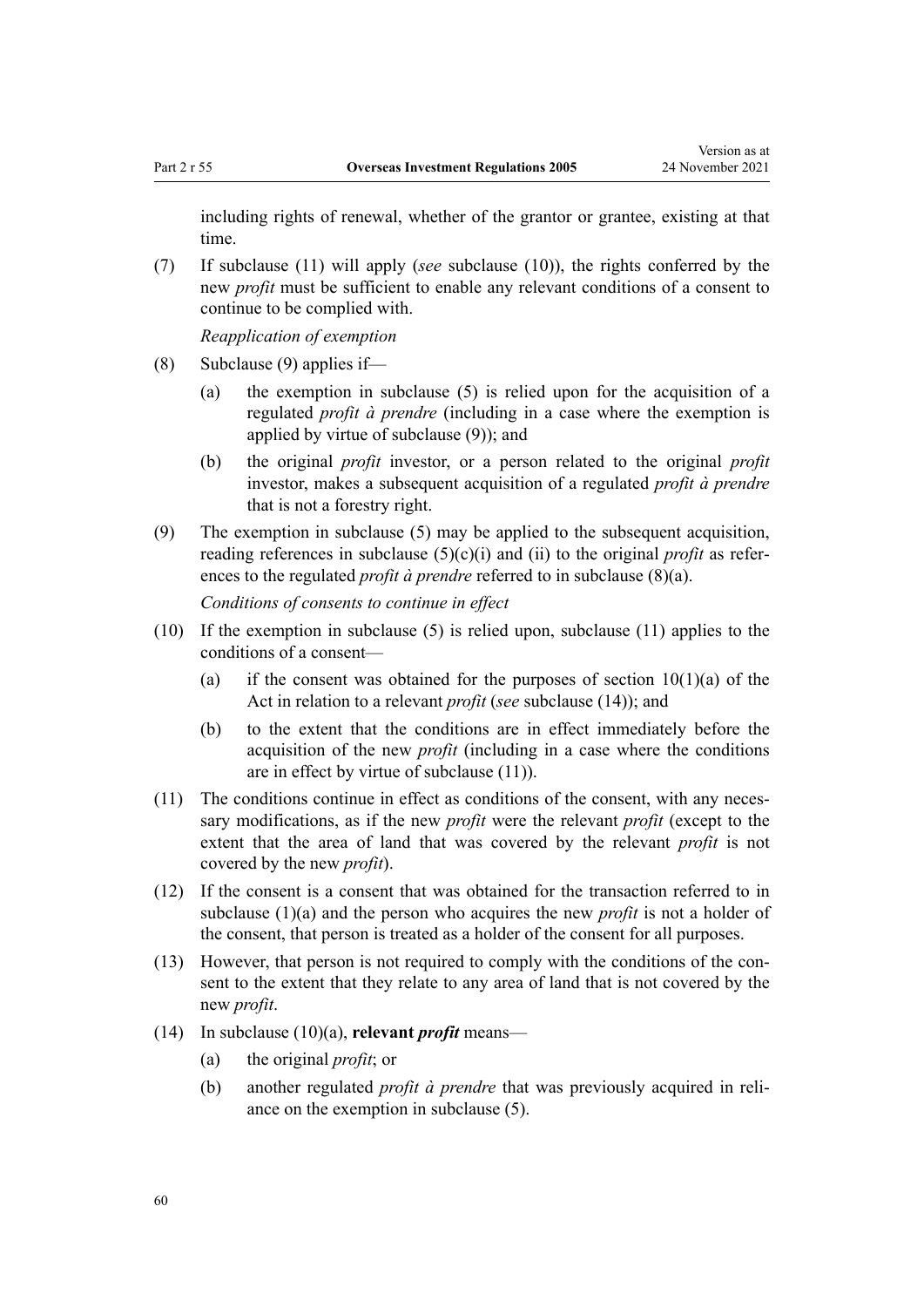*Meaning of related*

- (15) For the purposes of this regulation, a person (**A**) is **related** to the original *profit* investor if—
	- (a) the original *profit* investor owns and controls 95% of A; or
	- (b) A owns and controls 95% of the original *profit* investor; or
	- (c) a third person owns and controls 95% of the original *profit* investor and of A.
- (16) For the purposes of subclause (15), a person (**X**) **owns and controls 95%** of another person (**Y**) if X has—
	- (a) a beneficial entitlement to, or a beneficial interest in, 95% or more of Y's securities; and
	- (b) the power to control the composition of 95% or more of the governing body of Y; and
	- (c) the right to exercise, or control the exercise of, 95% or more of the voting power at a meeting of Y.

Regulation 55: inserted, on 22 October 2018, by [regulation 13](http://legislation.govt.nz/pdflink.aspx?id=LMS77088) of the Overseas Investment Amend‐ ment Regulations 2018 (LI 2018/154).

## **55A Exemption for covenants**

- (1) The requirement for consent under section  $10(1)(a)$  of the Act does not apply to a transaction to the extent that giving effect to the transaction results in the acquisition, by an overseas person or an associate of an overseas person (**A**), of a section 12 interest if the estate or interest in land described in section  $12(1)(a)$ of the Act is a benefit that A can enforce under—
	- (a) a covenant (whether a positive or restrictive covenant); or
	- (b) a covenant in gross.
- (2) However, the exemption under subclause (1) does not apply if giving effect to the transaction would have the same effect as, or a similar effect to, A acquir‐ ing (directly or indirectly) any of the following in relation to the sensitive land to which the section 12 interest relates:
	- (a) a freehold or leasehold estate or other right to occupy the land:
	- (b) a mortgage or charge on the land:
	- (c) a *profit à prendre* or other right to take resources from the land.
- (3) In this regulation,—

**covenant** has the same meaning as in [section 4](http://legislation.govt.nz/pdflink.aspx?id=DLM968969) of the Property Law Act 2007

**covenant in gross** has the same meaning as in [section 307A](http://legislation.govt.nz/pdflink.aspx?id=LMS120037) of the Property Law Act 2007.

Regulation 55A: inserted, on 5 July 2021, by [regulation 20](http://legislation.govt.nz/pdflink.aspx?id=LMS500868) of the Overseas Investment Amendment Regulations 2021 (LI 2021/170).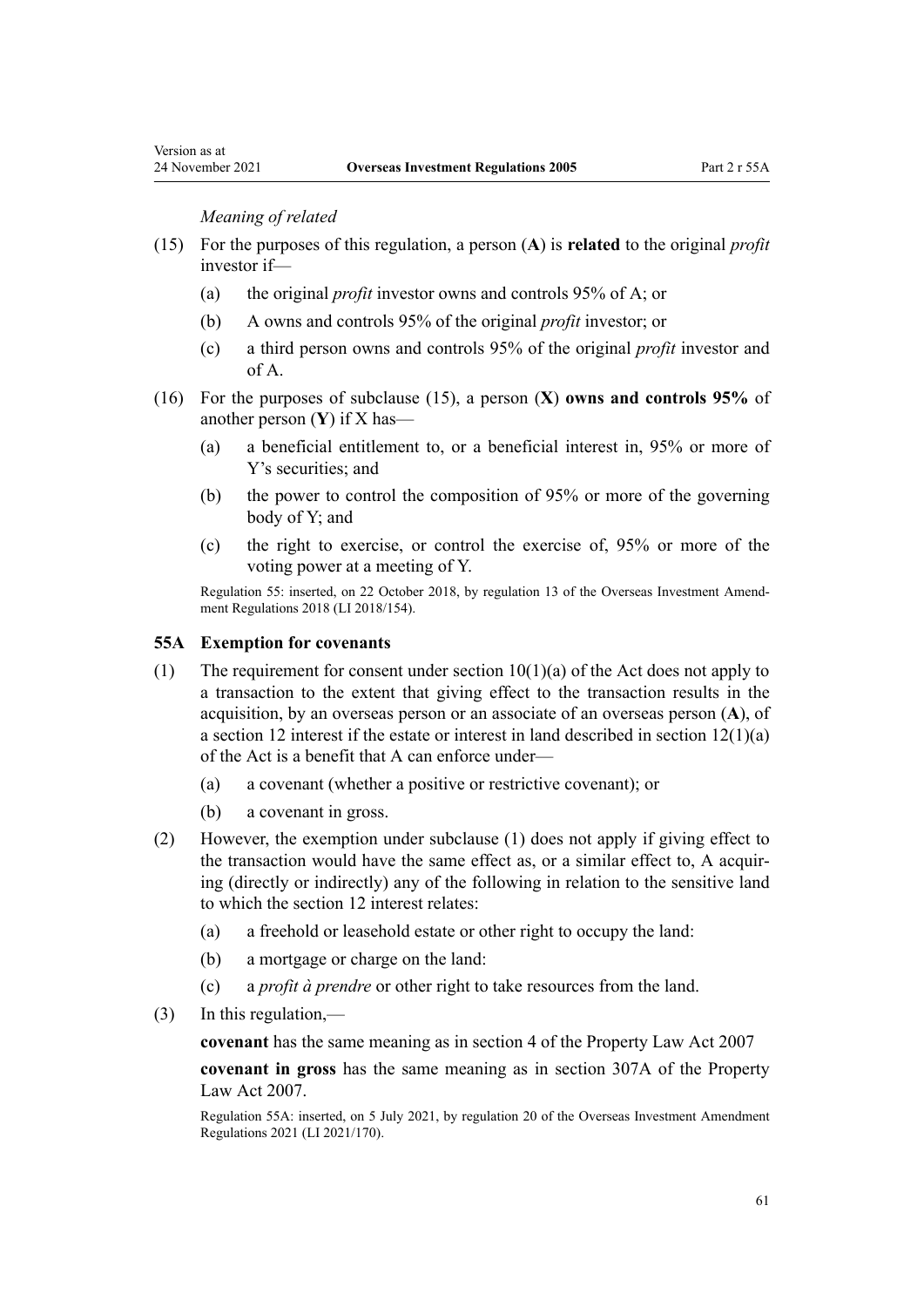# **56 Exemption for freeholder who acquires another interest in land included in freehold**

A transaction does not require consent for the purposes of section  $10(1)(a)$  of the Act to the extent that it will result in an overseas investment in sensitive land if—

- (a) the overseas investment is the acquisition of an interest in land (the **new interest**) by an overseas person; and
- (b) the new interest is not a freehold estate; and
- (c) immediately before and after the acquisition,—
	- (i) the freehold estate in the area of land covered by the new interest has a single (legal and equitable) owner; and
	- (ii) the overseas person is that single owner.

Regulation 56: inserted, on 22 October 2018, by [regulation 13](http://legislation.govt.nz/pdflink.aspx?id=LMS77088) of the Overseas Investment Amend‐ ment Regulations 2018 (LI 2018/154).

# *Exemptions from requirement for consent in respect of overseas investments in residential land*

Heading: inserted, on 22 October 2018, by [section 29](http://legislation.govt.nz/pdflink.aspx?id=LMS40766) of the Overseas Investment Amendment Act 2018 (2018 No 25).

### **57 Exemptions for network utility operators**

A transaction does not require consent for the purposes of [section 10\(1\)\(a\)](http://legislation.govt.nz/pdflink.aspx?id=DLM358014) of the Act to the extent that it will result in an overseas investment in sensitive land if the relevant land—

- (a) is residential (but not otherwise sensitive) land; and
- (b) is acquired by 1 or more of the following:
	- (i) an electricity operator or electricity distributor for the purposes of providing line function services (where those terms have the meanings set out in [section 2](http://legislation.govt.nz/pdflink.aspx?id=DLM281866) of the Electricity Act 1992):
	- (ii) a gas distributor or a gas producer for the purposes of providing line function services (where those terms have the meanings set out in [section 2](http://legislation.govt.nz/pdflink.aspx?id=DLM285420) of the Gas Act 1992):
	- (iii) a network operator for the purposes of providing telecommuni‐ cations services (where those terms have the meanings set out in [section 5](http://legislation.govt.nz/pdflink.aspx?id=DLM124974) of the Telecommunications Act 2001).

Regulation 57: inserted, as regulation 36AE, on 22 October 2018, by [section 29](http://legislation.govt.nz/pdflink.aspx?id=LMS40766) of the Overseas Investment Amendment Act 2018 (2018 No 25).

Regulation 57 regulation number: replaced, on 22 October 2018, by [regulation 5](http://legislation.govt.nz/pdflink.aspx?id=LMS76980) of the Overseas Investment Amendment Regulations 2018 (LI 2018/154).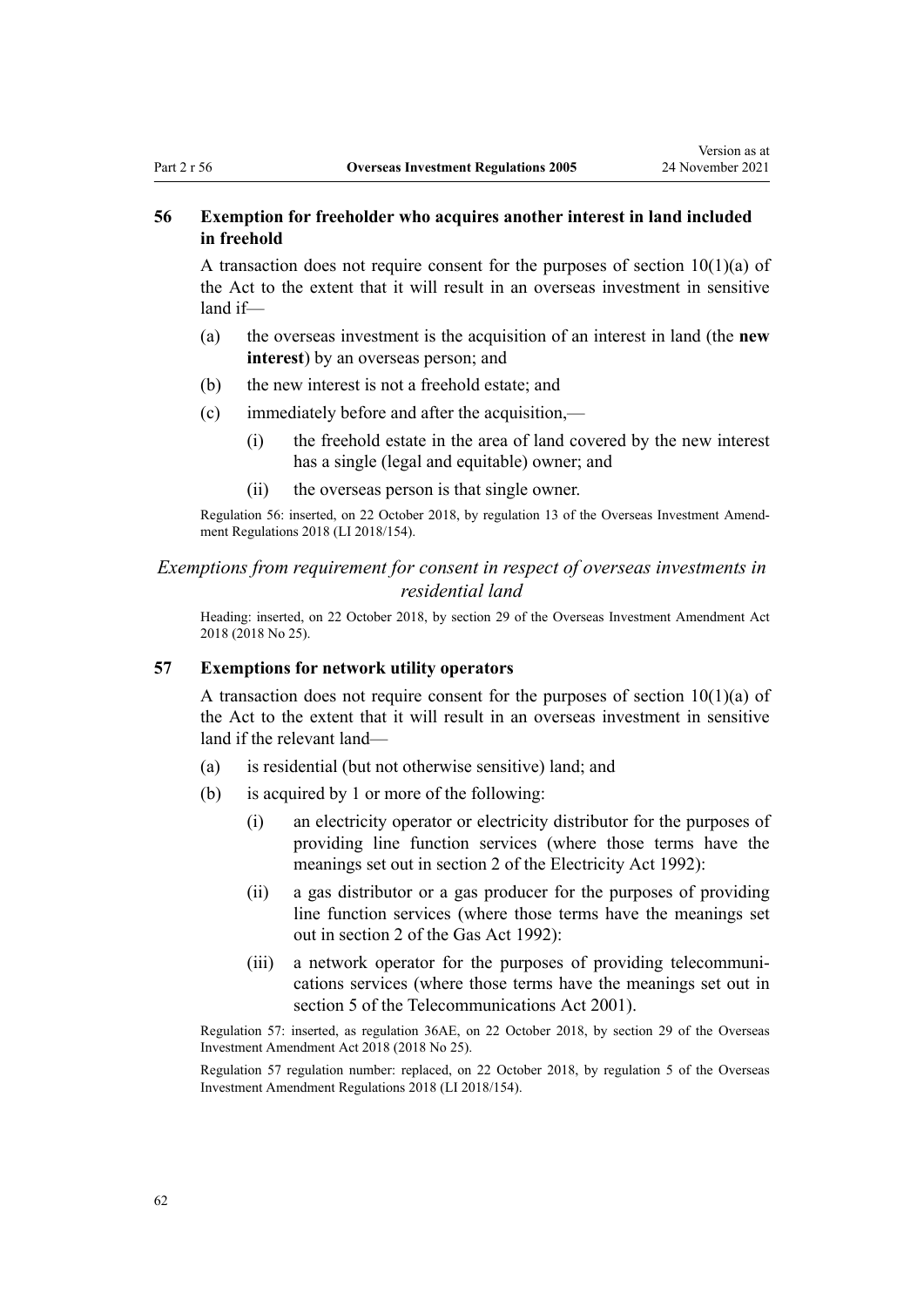# **58 Exemptions relating to relationship property where spouse or partner granted consent under commitment to reside in New Zealand test**

(1) This regulation applies if—

<span id="page-62-0"></span>Version as at

- (a) a transaction will result in an overseas person acquiring any interest in residential land, or any right or interest in securities of a person who owns or controls (directly or indirectly) an interest in residential land (**relevant interest**); and
- (b) consent has been, or will be, granted to the transaction on the basis that a person (**A**) is a key individual and the commitment to reside in New Zealand test has been, or will be, met; and
- (c) the relevant interest is, or will be as a result of the acquisition, relation‐ ship property of A and A's spouse or partner.
- (2) The acquisition by A's spouse or partner does not require consent for the purposes of [section 10\(1\)\(a\)](http://legislation.govt.nz/pdflink.aspx?id=DLM358014) of the Act.
- (3) In this regulation,—

**relationship property** means relationship property as defined in [section 8](http://legislation.govt.nz/pdflink.aspx?id=DLM441170) of the Property (Relationships) Act 1976

**spouse or partner** means spouse, civil union partner, or de facto partner.

Regulation 58: inserted, as regulation 36AF, on 22 October 2018, by [section 29](http://legislation.govt.nz/pdflink.aspx?id=LMS40766) of the Overseas Investment Amendment Act 2018 (2018 No 25).

Regulation 58 regulation number: replaced, on 22 October 2018, by [regulation 5](http://legislation.govt.nz/pdflink.aspx?id=LMS76980) of the Overseas Investment Amendment Regulations 2018 (LI 2018/154).

## **59 Exemption for diplomatic premises**

- (1) A transaction does not require consent for the purposes of [section 10\(1\)\(a\)](http://legislation.govt.nz/pdflink.aspx?id=DLM358014) of the Act to the extent that it will result in the acquisition by a foreign government of an interest in residential (but not otherwise sensitive) land that is to be used exclusively for both or either of the following:
	- (a) for the purposes of a mission or consular post:
	- (b) as a diplomatic or consular residence.
- (2) In this regulation,—

foreign government means a foreign government or an entity that is recognised by or under the [Diplomatic Privileges and Immunities Act 1968](http://legislation.govt.nz/pdflink.aspx?id=DLM387495) or the [Consular Privileges and Immunities Act 1971](http://legislation.govt.nz/pdflink.aspx?id=DLM397288) as having the privileges and immunities specified in either of those Acts

**mission** has the same meaning as in [section 2](http://legislation.govt.nz/pdflink.aspx?id=DLM388001) of the Diplomatic Privileges and Immunities Act 1968.

Regulation 59: inserted, on 22 October 2018, by [regulation 14](http://legislation.govt.nz/pdflink.aspx?id=LMS77096) of the Overseas Investment Amend‐ ment Regulations 2018 (LI 2018/154).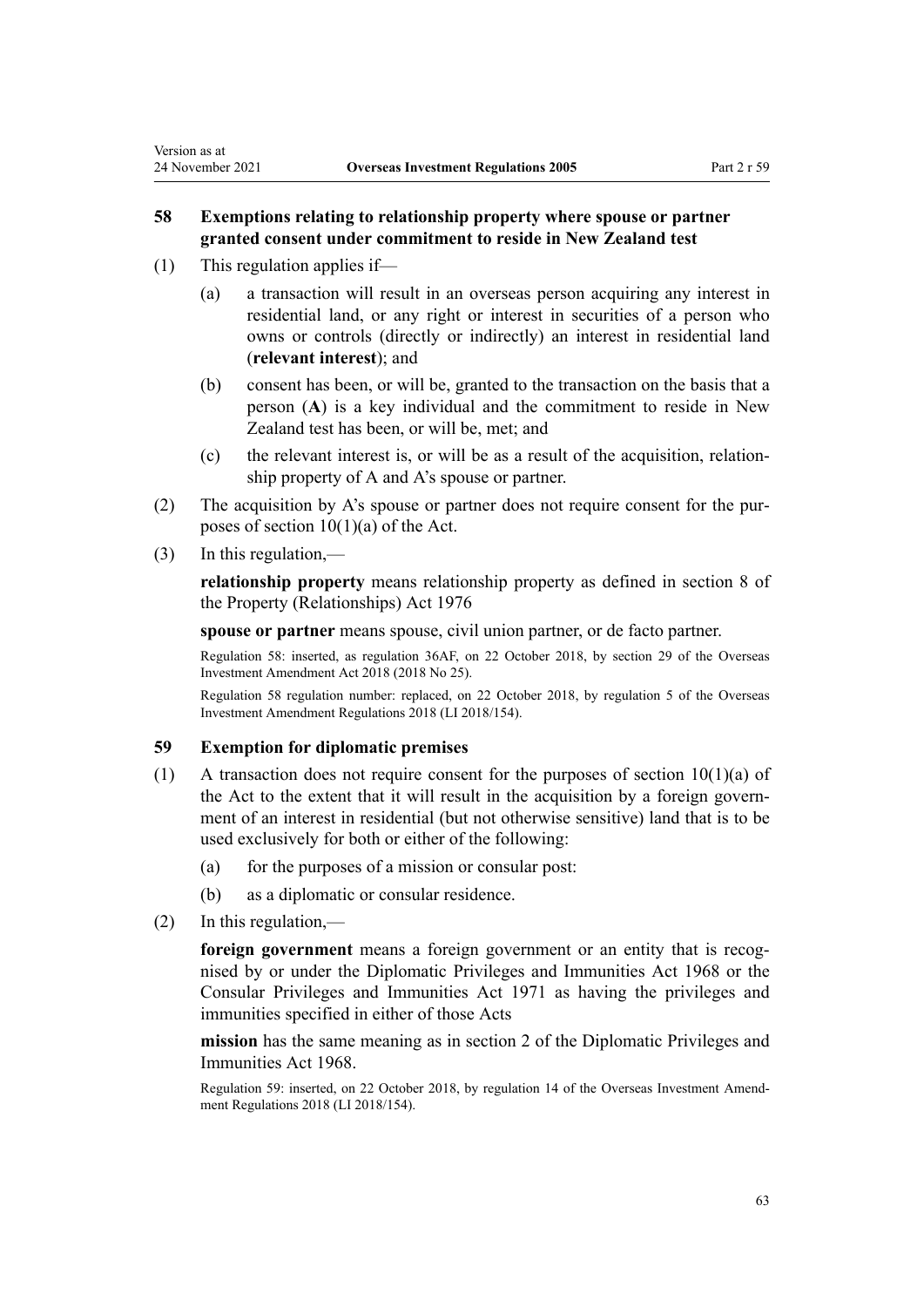## **60 Exemption for charitable entities**

A transaction does not require consent for the purposes of section  $10(1)(a)$  of the Act to the extent that it will result in the acquisition of an interest in residential (but not otherwise sensitive) land by a person—

- (a) that is registered as a charitable entity under the [Charities Act 2005;](http://legislation.govt.nz/pdflink.aspx?id=DLM344367) and
- (b) that is described in [section LD 3\(2\)](http://legislation.govt.nz/pdflink.aspx?id=DLM1518022) of the Income Tax Act 2007; and
- (c) that is not listed in [Schedule 32](http://legislation.govt.nz/pdflink.aspx?id=DLM1523393) of that Act.

Regulation 60: inserted, on 22 October 2018, by [regulation 14](http://legislation.govt.nz/pdflink.aspx?id=LMS77096) of the Overseas Investment Amend‐ ment Regulations 2018 (LI 2018/154).

# *Exemptions for Australian investors from requirement for consent in respect of certain overseas investments in significant business assets*

# *[Revoked]*

Heading: revoked, on 30 December 2018, by [regulation 4](http://legislation.govt.nz/pdflink.aspx?id=LMS119480) of the Overseas Investment (CPTPP) Amendment Regulations 2018 (LI 2018/224).

### **61 Exemptions in Schedule 5 apply**

# *[Revoked]*

Regulation 61: revoked, on 30 December 2018, by [regulation 4](http://legislation.govt.nz/pdflink.aspx?id=LMS119480) of the Overseas Investment (CPTPP) Amendment Regulations 2018 (LI 2018/224).

## *Exemptions from definition of overseas person*

Heading: inserted, on 1 February 2017, by [regulation 6](http://legislation.govt.nz/pdflink.aspx?id=DLM7059275) of the Overseas Investment Amendment Regulations (No 2) 2016 (LI 2016/302).

Heading: amended, on 5 July 2021, by [regulation 21](http://legislation.govt.nz/pdflink.aspx?id=LMS500869) of the Overseas Investment Amendment Regulations 2021 (LI 2021/170).

# **62 Exemption for certain bodies corporate who are overseas persons only because overseas custodians have custodial securities**

- (1) This regulation applies to a body corporate in whom an overseas person who is a custodian has any right or interest in custodial securities, if the body corporate—
	- (a) is an overseas person; but
	- (b) would not be an overseas person (but for this exemption) if, instead of the custodian, the ultimate investor had the right or interest in those custodial securities that the custodian has.
- (2) The body corporate is exempt from the definition of overseas person.
- (3) In this regulation, unless the context otherwise requires,—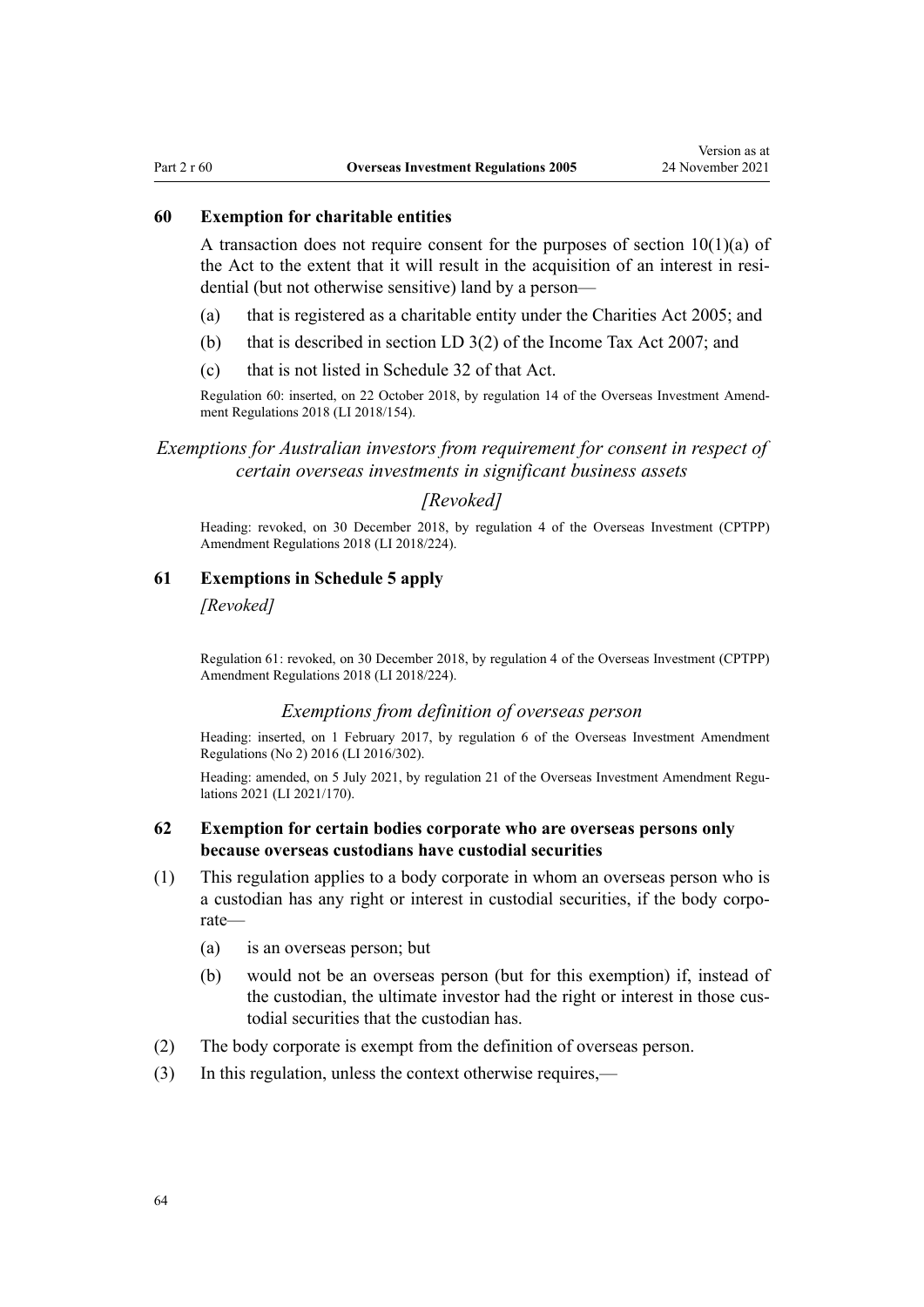**custodial securities** means securities or rights or interests in securities in the body corporate—

- (a) bought or obtained by the custodian on the instructions of another person (the **customer**); and
- (b) in which the custodian holds the right or interest that the custodian acquires (other than any permitted security interest) on trust for, or on behalf of, the customer; and
- (c) in or to which—

Version as at

- (i) the ultimate investor is beneficially interested or entitled; and
- (ii) the custodian acquires no beneficial interest or entitlement other than—
	- (A) a permitted security interest; and
	- (B) if the custodian (**B**) is the customer of another custodian (**A**), any beneficial right or interest acquired that B holds on trust for, or on behalf of, another person who is B's customer and that B acquired in B's capacity as A's customer; and
- (d) in respect of which the custodian makes no decisions, but instead acts on the decisions and instructions of the customer (for example, decisions to sell and decisions on how to exercise any powers or any rights in relation to voting attached to or conferred by those securities)

**custodian** means a person—

- (a) who is in the business of obtaining and holding property for, and on the instructions and decisions of, other people; and
- (b) who is acting in the ordinary course of that business

**permitted security interest** means a beneficial interest or entitlement under a security arrangement (if any) that—

- (a) in substance secures the customer's obligation to pay fees to the custodian for the custodian's services to the customer; and
- (b) is entered into by the custodian and the customer in good faith and in the ordinary course of the custodian's business; and
- (c) requires that the beneficial interest in or entitlement to the custodial securities be retransferred to the customer or extinguished on the payment of those fees

**ultimate investor** means the person who is ultimately entitled to hold or call for the right to hold the right or interest in the custodial securities that the custodian holds for the customer (and who may be the customer or, if the customer is also a custodian, who may be another person).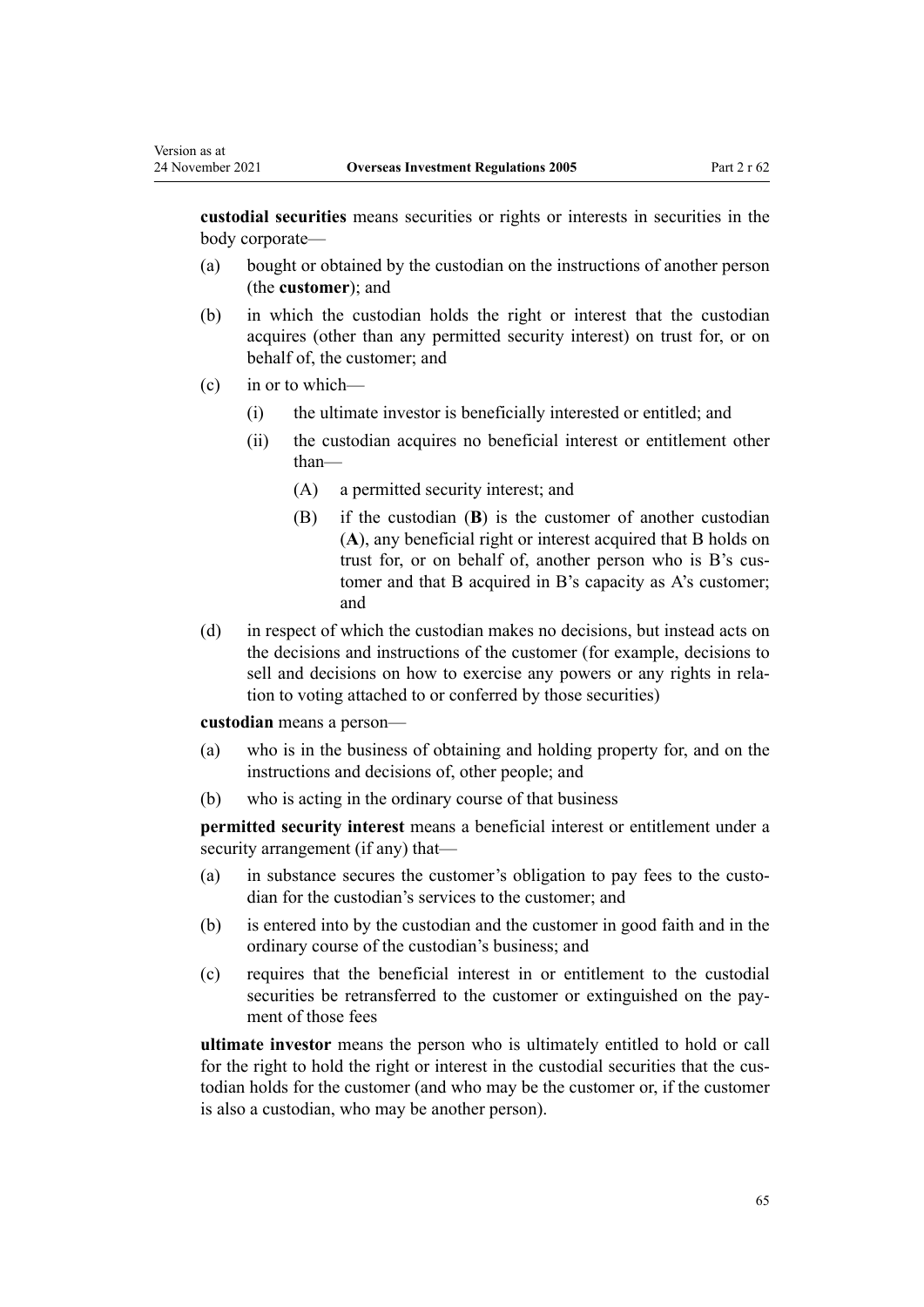#### **Example 1**

Overseas Custodian X (an overseas person) has 30% of a particular class of shares in Company Y as custodial securities.

The ultimate investor in respect of those shares is Overseas Custodian X's customer, Person Z, who is not otherwise an overseas person.

No associates of Person Z who are overseas persons have rights or interests in securities in Company Y (other than Overseas Custodian X).

If there is no reason under the Act why Company Y would be an overseas person other than that Overseas Custodian X has those shares, Company Y will not be an overseas person.

#### **Example 2**

Overseas Custodian A (an overseas person) is looking to obtain the remaining 70% of the shares in a class in Company Y as custodial securities for its customer, Person B.

Person B is also a custodian. Person B is looking to obtain half of those shares as custodial securities for its customer, Person C, and the other half as custodial securities for its customer, Person D.

Both Persons C and D will be the ultimate investors in respect of their shares, ie, each will be the ultimate investor for 35% of the class of shares.

Person C is not an overseas person and no associates of Person C who are overseas persons have rights or interests in securities in Company Y (other than Overseas Custodian A).

Person D is an overseas person.

In these circumstances, Company Y would be an overseas person because of Person D's beneficial interest in the shares.

So, after the acquisition by Overseas Custodian A of the remaining 70% of shares, Company Y would no longer be eligible for the exemption under regulation 62.

Regulation 62: inserted, as regulation 36B, on 1 February 2017, by [regulation 6](http://legislation.govt.nz/pdflink.aspx?id=DLM7059275) of the Overseas Investment Amendment Regulations (No 2) 2016 (LI 2016/302).

Regulation 62 regulation number: replaced, on 22 October 2018, by [regulation 5](http://legislation.govt.nz/pdflink.aspx?id=LMS76980) of the Overseas Investment Amendment Regulations 2018 (LI 2018/154).

Regulation 62(3) example 2: amended, on 22 October 2018, by [regulation 5](http://legislation.govt.nz/pdflink.aspx?id=LMS76980) of the Overseas Investment Amendment Regulations 2018 (LI 2018/154).

Regulation 62(3) example 2: amended, on 22 October 2018, by [regulation 15](http://legislation.govt.nz/pdflink.aspx?id=LMS77098) of the Overseas Investment Amendment Regulations 2018 (LI 2018/154).

## **63 Further exemption for retirement schemes**

- (1) This regulation applies to a retirement scheme (within the meaning of [section](http://legislation.govt.nz/pdflink.aspx?id=DLM4090590) [6\(1\)](http://legislation.govt.nz/pdflink.aspx?id=DLM4090590) of the Financial Markets Conduct Act 2013) if—
	- (a) the investment of all of the assets of the scheme is for the benefit of members at least 75% of whom are New Zealand citizens or persons ordinarily resident in New Zealand; and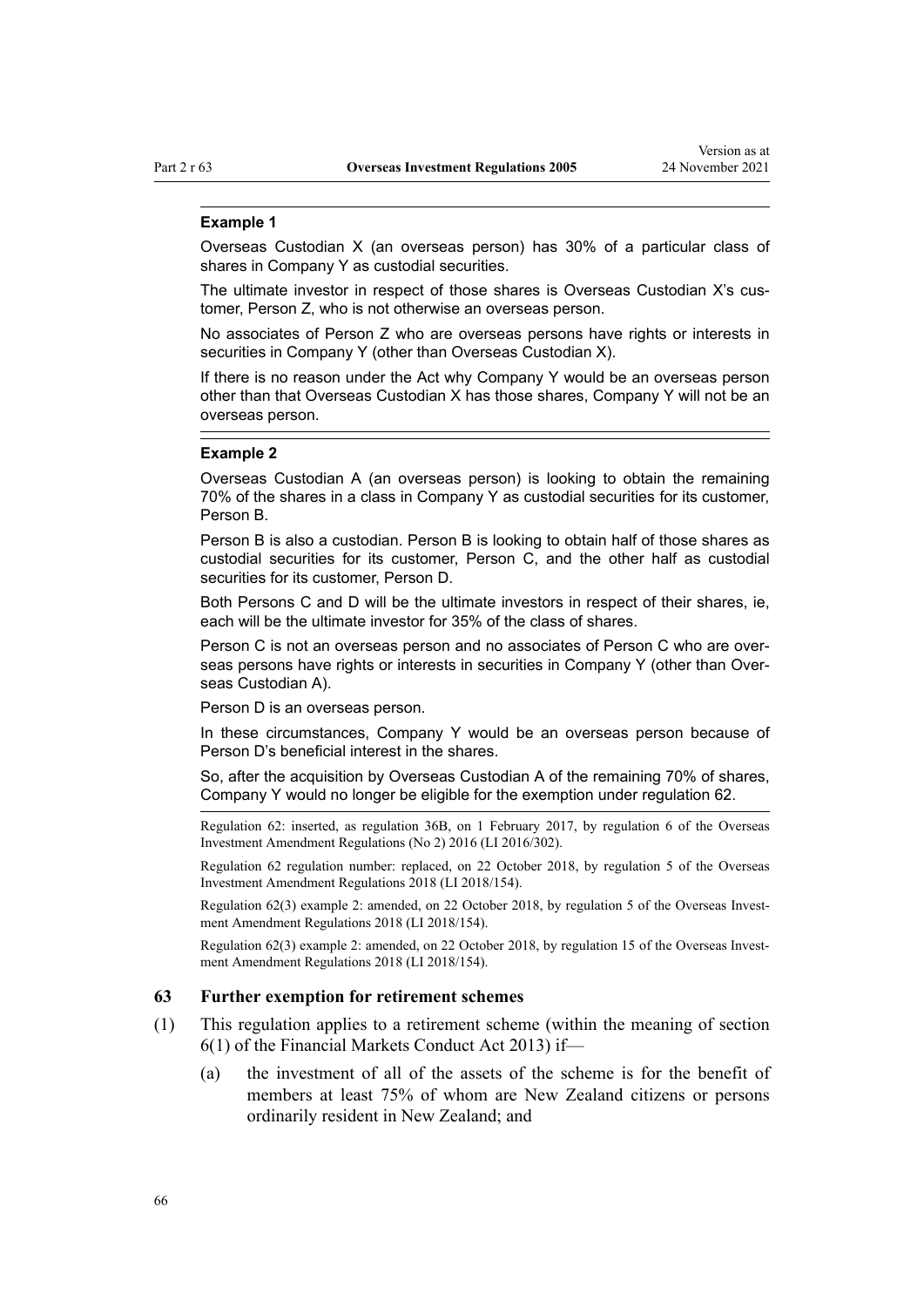- (b) but for this regulation, the retirement scheme would be an overseas person (for example, because its supervisor or manager (within the meaning of [section 6\(1\)](http://legislation.govt.nz/pdflink.aspx?id=DLM4090590) of the Financial Markets Conduct Act 2013) is an over‐ seas person).
- (2) The retirement scheme is exempt from the definition of overseas person. Regulation 63: inserted, on 28 July 2020, by [regulation 8](http://legislation.govt.nz/pdflink.aspx?id=LMS353128) of the Overseas Investment Amendment Regulations (No 2) 2020 (LI 2020/162).

# **63A Further exemption for redeemable preference shares**

- (1) This regulation applies to an entity incorporated in New Zealand if—
	- (a) the entity issues redeemable preference shares that are redeemable only in cash and that do not entitle the holder to exercise voting rights (except if payment of a dividend is in arrears); and
	- (b) but for this regulation, the entity would be an overseas person as a result only of the ownership or control of those redeemable preference shares.
- (2) The entity is exempt from the definition of overseas person.

Regulation 63A: inserted, on 5 July 2021, by [regulation 22](http://legislation.govt.nz/pdflink.aspx?id=LMS500871) of the Overseas Investment Amendment Regulations 2021 (LI 2021/170).

# *Applications for exemptions*

## **37 Application for exemption**

# *[Revoked]*

Version as at

Regulation 37: revoked, on 22 October 2018, by [section 29](http://legislation.govt.nz/pdflink.aspx?id=LMS40766) of the Overseas Investment Amendment Act 2018 (2018 No 25).

# **64 Requirements for application for exemption**

- (1) An application for an exemption under [section 61D](http://legislation.govt.nz/pdflink.aspx?id=LMS112019) of the Act (Minister may grant individual exemptions) must—
	- (a) be in writing; and
	- (b) be signed by each applicant; and
	- (c) contain the information specified by the Minister by notice in the *Gaz‐ ette*; and
	- (d) be accompanied by a statutory declaration verifying that the information contained in the application is true and correct, unless the regulator waives this requirement; and
	- (e) be sent to the regulator; and
	- (f) be accompanied by the relevant fee, unless this has already been paid.
- (2) The statutory declaration must be made by each applicant or, if an applicant is a body corporate, by an officer of that applicant.
- (3) For the purpose of considering the application, the regulator may, by notice in writing, require the applicant or any other person with information relevant to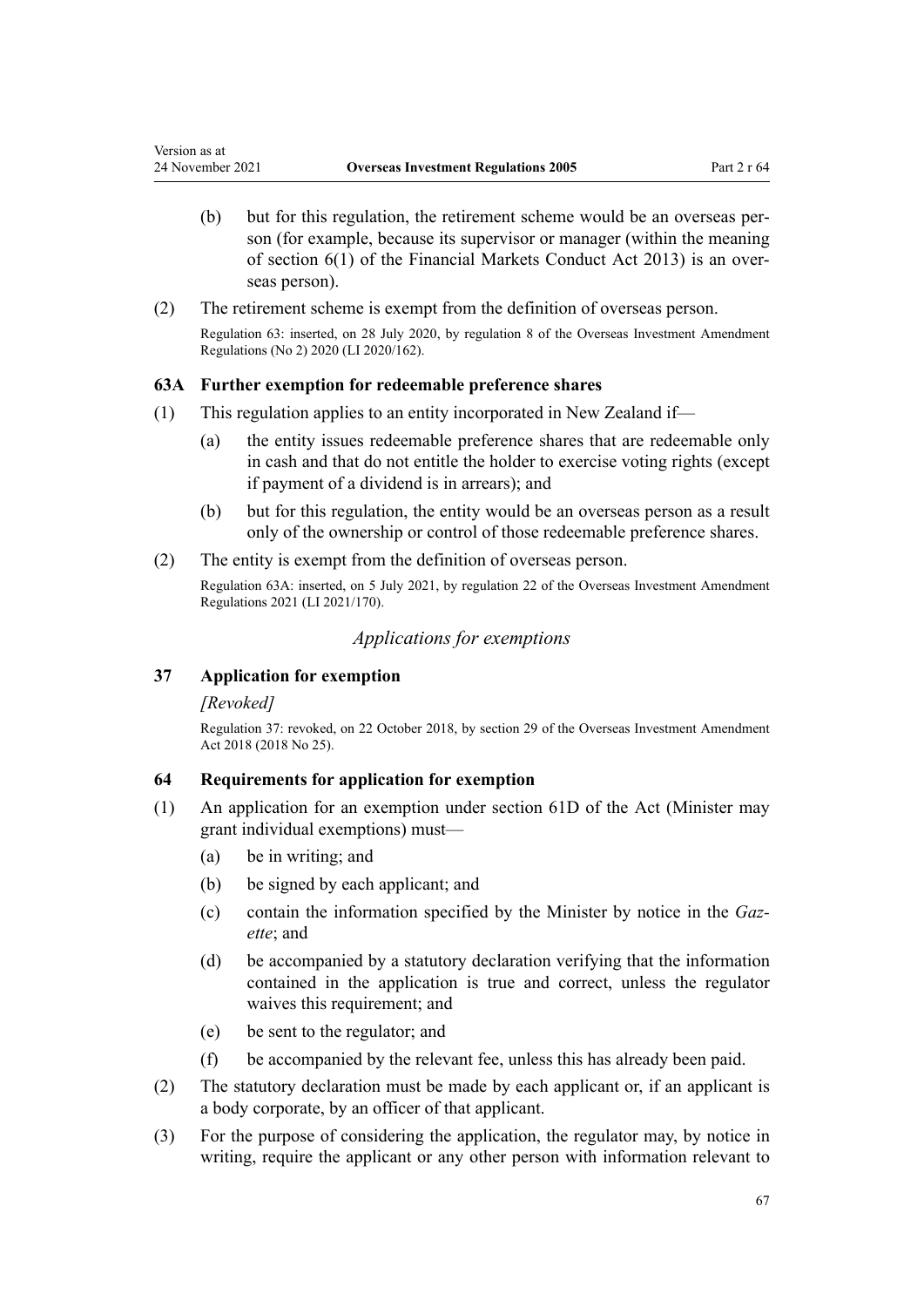the application to provide the information specified in the notice and in the form specified by the notice.

Regulation 64: replaced, on 22 October 2018 (immediately after being amended by [section 29](http://legislation.govt.nz/pdflink.aspx?id=LMS40766) of the Overseas Investment Amendment Act 2018 (2018 No 25)), by [regulation 16](http://legislation.govt.nz/pdflink.aspx?id=LMS77100) of the Overseas Investment Amendment Regulations 2018 (LI 2018/154).

Regulation 64 regulation number: replaced, on 22 October 2018, by [regulation 16](http://legislation.govt.nz/pdflink.aspx?id=LMS77100) of the Overseas Investment Amendment Regulations 2018 (LI 2018/154).

# **Part 2A**

# **National security and public order risks management regime**

Part 2A: inserted, on 16 June 2020, by [regulation 6](http://legislation.govt.nz/pdflink.aspx?id=LMS345212) of the Overseas Investment Amendment Regulations 2020 (LI 2020/110).

## **64A Overseas investment covered by the emergency notification regime**

#### *[Revoked]*

Regulation 64A: revoked, on 7 June 2021, by regulation 64A(3).

## **64B Exemption from requirements under call-in regime**

The requirements under the call-in regime do not apply in relation to a call-in transaction if—

- (a) the transaction—
	- (i) is a transaction that requires consent; and
	- (ii) is exempt from that requirement under—
		- (A) [Schedule 3](http://legislation.govt.nz/pdflink.aspx?id=LMS111248) of the Act; or
		- (B) a provision of [Part 2](#page-35-0) or [4](#page-77-0); or
		- (C) any other regulation made under [section 61C](http://legislation.govt.nz/pdflink.aspx?id=LMS112018) of the Act; or
		- (D) any exemption granted under [section 61D](http://legislation.govt.nz/pdflink.aspx?id=LMS112019) of the Act; or
- (b) the transaction—
	- (i) would be a transaction that requires consent if it met the monetary thresholds under [section 13](http://legislation.govt.nz/pdflink.aspx?id=DLM358019) of the Act; and
	- (ii) would then be exempt from that requirement under a provision referred to in paragraph  $(a)(ii)(A)$ ,  $(B)$ , or  $(C)$ ; or
- (c) the transaction does not require consent because it relates to the acquisition of an estate or interest in land that is an exempted interest.

Regulation 64B: inserted, on 16 June 2020, by [regulation 6](http://legislation.govt.nz/pdflink.aspx?id=LMS345212) of the Overseas Investment Amendment Regulations 2020 (LI 2020/110).

Regulation 64B heading: amended, on 7 June 2021, by [regulation 7\(1\)](http://legislation.govt.nz/pdflink.aspx?id=LMS495283) of the Overseas Investment (Commencement of Permanent Call-in Regime) Amendment Regulations 2021 (LI 2021/116).

Regulation 64B: amended, on 7 June 2021, by [regulation 7\(2\)](http://legislation.govt.nz/pdflink.aspx?id=LMS495283) of the Overseas Investment (Com‐ mencement of Permanent Call-in Regime) Amendment Regulations 2021 (LI 2021/116).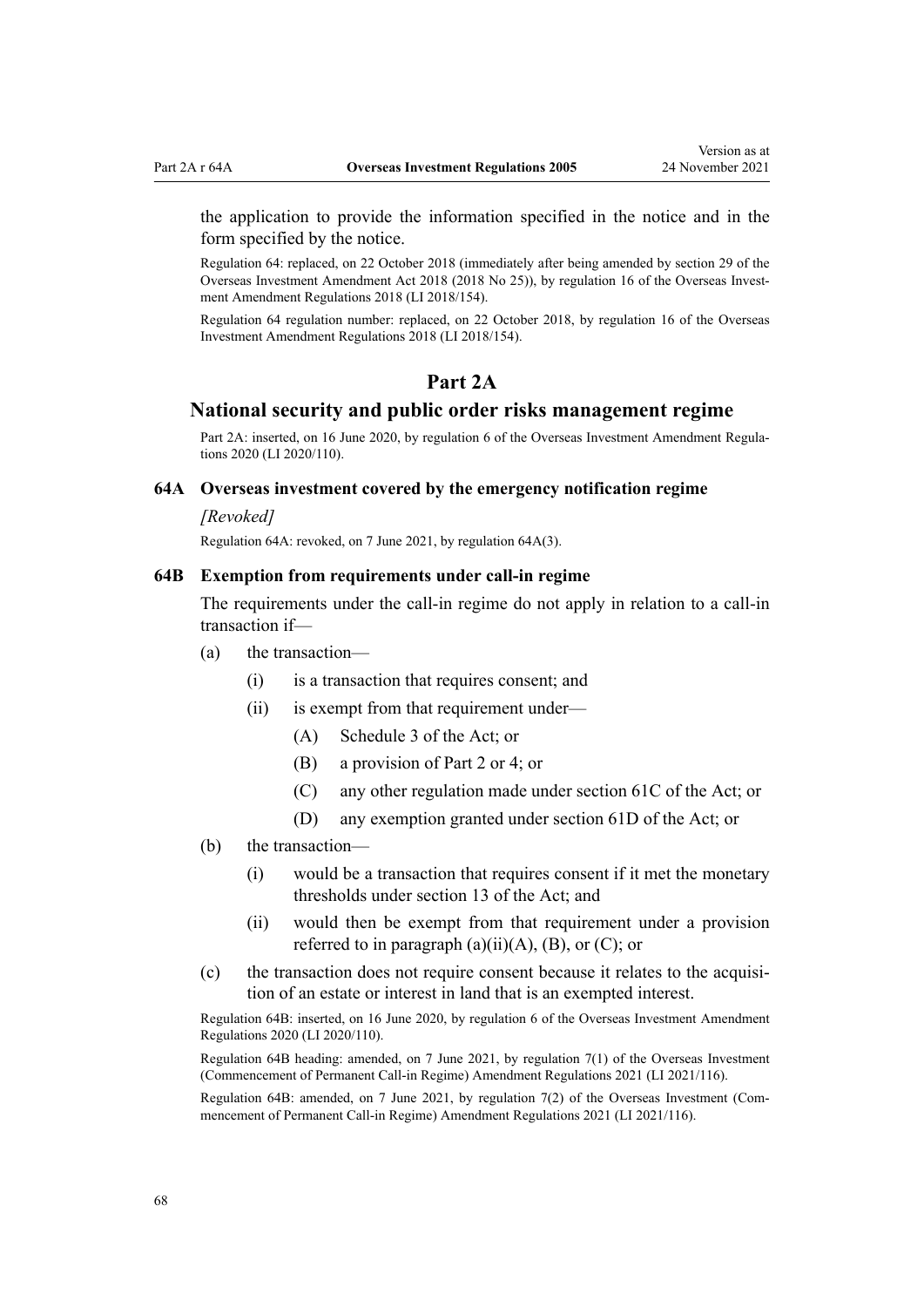#### **64C Interim direction orders**

Version as at

- (1) For the purposes of section  $91(4)(a)$  of the Act, the specified date is the last day of the period (specified in [regulation 69A\)](#page-73-0) within which the Minister must take a risk management action in the relation to the transaction.
- (2) Subclauses (3) to (5) apply to an interim direction order that is given to a rele‐ vant acquirer in relation to a transaction—
	- (a) that has not been notified under [section 85](http://legislation.govt.nz/pdflink.aspx?id=LMS358555) or [86](http://legislation.govt.nz/pdflink.aspx?id=LMS358557) of the Act; and
	- (b) that the Minister has decided to review under [section 84\(3\)](http://legislation.govt.nz/pdflink.aspx?id=LMS358551) of the Act.
- (3) The date specified for the purpose of [section 91\(4\)\(a\)](http://legislation.govt.nz/pdflink.aspx?id=LMS358773) of the Act is the close of the 55th working day after the interim direction order is given to the relevant acquirer.
- (4) The Minister may extend that date once, for a further period of up to 30 work‐ ing days.
- (5) The Minister must give notice of the extension to the relevant acquirer before the initial time limit expires.

Regulation 64C: inserted, on 16 June 2020, by [regulation 6](http://legislation.govt.nz/pdflink.aspx?id=LMS345212) of the Overseas Investment Amendment Regulations 2020 (LI 2020/110).

Regulation 64C(2): inserted, on 7 June 2021, by [regulation 8](http://legislation.govt.nz/pdflink.aspx?id=LMS495284) of the Overseas Investment (Com‐ mencement of Permanent Call-in Regime) Amendment Regulations 2021 (LI 2021/116).

Regulation 64C(3): inserted, on 7 June 2021, by [regulation 8](http://legislation.govt.nz/pdflink.aspx?id=LMS495284) of the Overseas Investment (Com‐ mencement of Permanent Call-in Regime) Amendment Regulations 2021 (LI 2021/116).

Regulation 64C(4): inserted, on 7 June 2021, by [regulation 8](http://legislation.govt.nz/pdflink.aspx?id=LMS495284) of the Overseas Investment (Com‐ mencement of Permanent Call-in Regime) Amendment Regulations 2021 (LI 2021/116).

Regulation 64C(5): inserted, on 7 June 2021, by [regulation 8](http://legislation.govt.nz/pdflink.aspx?id=LMS495284) of the Overseas Investment (Commencement of Permanent Call-in Regime) Amendment Regulations 2021 (LI 2021/116).

*Exemptions for transactions that are transactions of national interest*

Heading: inserted, on 5 July 2021, by [regulation 23](http://legislation.govt.nz/pdflink.aspx?id=LMS500876) of the Overseas Investment Amendment Regulations 2021 (LI 2021/170).

#### **64D Criteria for section 20AA exemptions**

- $(1)$  This regulation prescribes the criteria relating to control and influence by government that relevant government enterprises must meet for the purpose of an exemption under [section 20AA](http://legislation.govt.nz/pdflink.aspx?id=LMS518903) of the Act (which allows for exemptions for transactions that are transactions of national interest only because the relevant estate or interest in land, property, or fishing quota is acquired by a relevant government enterprise).
- (2) The criteria that a relevant government enterprise (**R**) must meet for the pur‐ pose of [section 20AA\(2\)\(a\)](http://legislation.govt.nz/pdflink.aspx?id=LMS518903) of the Act are as follows:
	- (a) the government of any 1 country must not have the right to exercise or control the exercise of more than 25% of the voting power at a meeting of R; and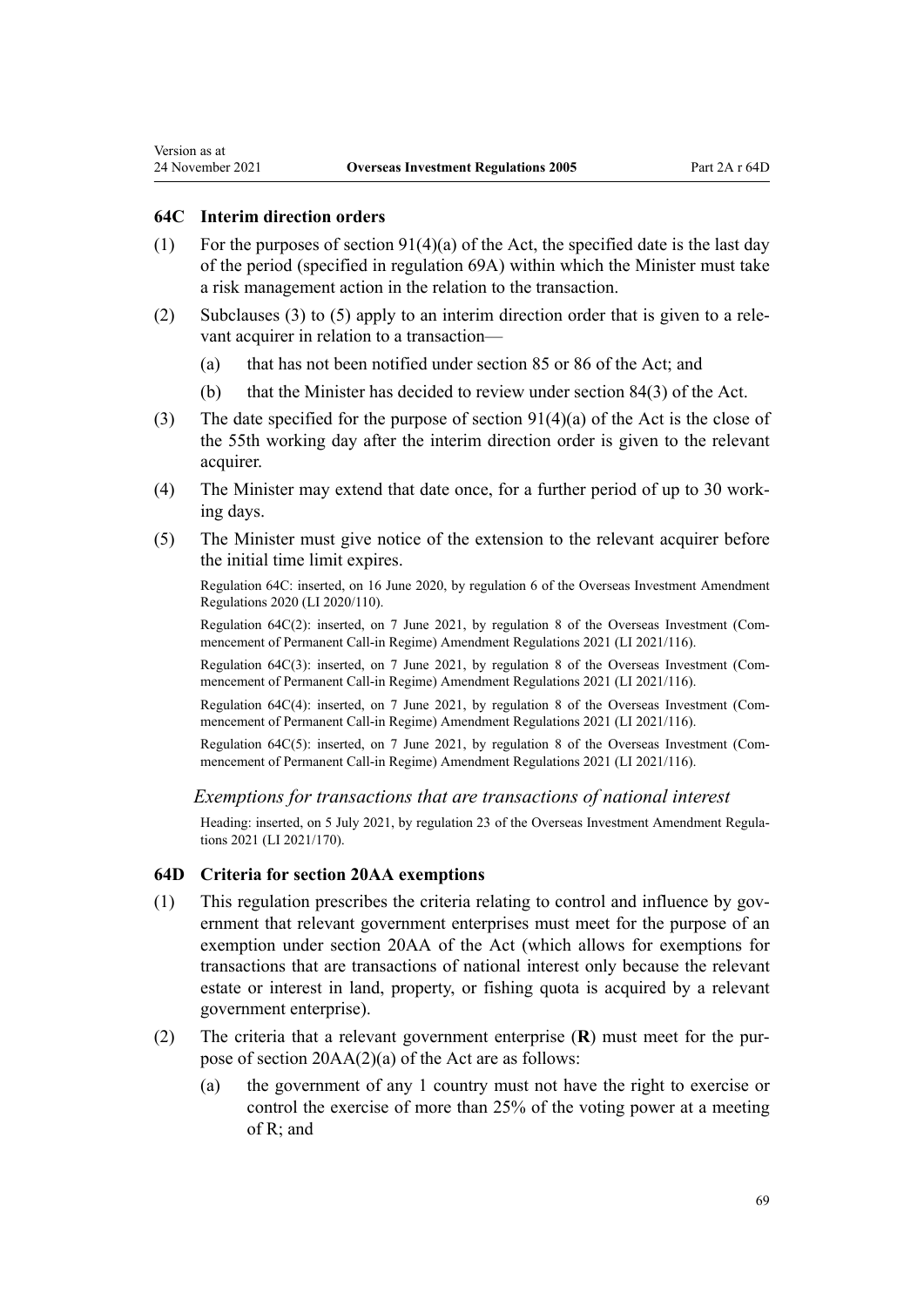Version as at

- <span id="page-69-0"></span>(b) there must be appropriate limitations on any government's ability to control or influence R's investment or management decisions that ensure that no government is able to influence any individual investment deci‐ sions, or the management of any individual investments, other than on a commercial basis; and
- (c) any earlier use of influence by a government (for example, any previous strategic directives to R, or to any member of R's governing body) was not contrary to New Zealand's national interest (for example, the direc‐ tives were only to pursue environmental objectives that were shared by New Zealand).
- (3) In this regulation, **government** means all of the following:
	- (a) the government or any part of the government (including regional or local government) of a country or territory, or a part of a country or territory, other than New Zealand:
	- (b) a person who is acting as an agent, a trustee, or a representative of a per‐ son described in paragraph (a):
	- (c) a person who is acting in any way on behalf of a person described in paragraph (a):
	- (d) a person who is acting subject to the direction, control, or influence of a person described in paragraph (a).

Regulation 64D: inserted, on 5 July 2021, by [regulation 23](http://legislation.govt.nz/pdflink.aspx?id=LMS500876) of the Overseas Investment Amendment Regulations 2021 (LI 2021/170).

# **Part 3**

# **Miscellaneous**

Part 3: inserted, on 22 October 2018, by [regulation 18](http://legislation.govt.nz/pdflink.aspx?id=LMS77223) of the Overseas Investment Amendment Regulations 2018 (LI 2018/154).

# Subpart 1—When person who relies on exemption to acquire property becomes subject to existing consent or exemption conditions

Part 3 subpart 1: inserted, on 22 October 2018, by [regulation 18](http://legislation.govt.nz/pdflink.aspx?id=LMS77223) of the Overseas Investment Amendment Regulations 2018 (LI 2018/154).

# **65 Application of, and interpretation for, subpart**

- (1) This subpart prescribes matters for the purposes of [section 61G](http://legislation.govt.nz/pdflink.aspx?id=LMS112026) of the Act and applies if—
	- (a) a person (**B**) acquires property (the **relevant property**) in reliance on an exemption listed in subclause (2); and
	- (b) existing conditions apply in connection with the relevant property (whether or not they also apply in connection with other property).
- (2) The listed exemptions are as follows: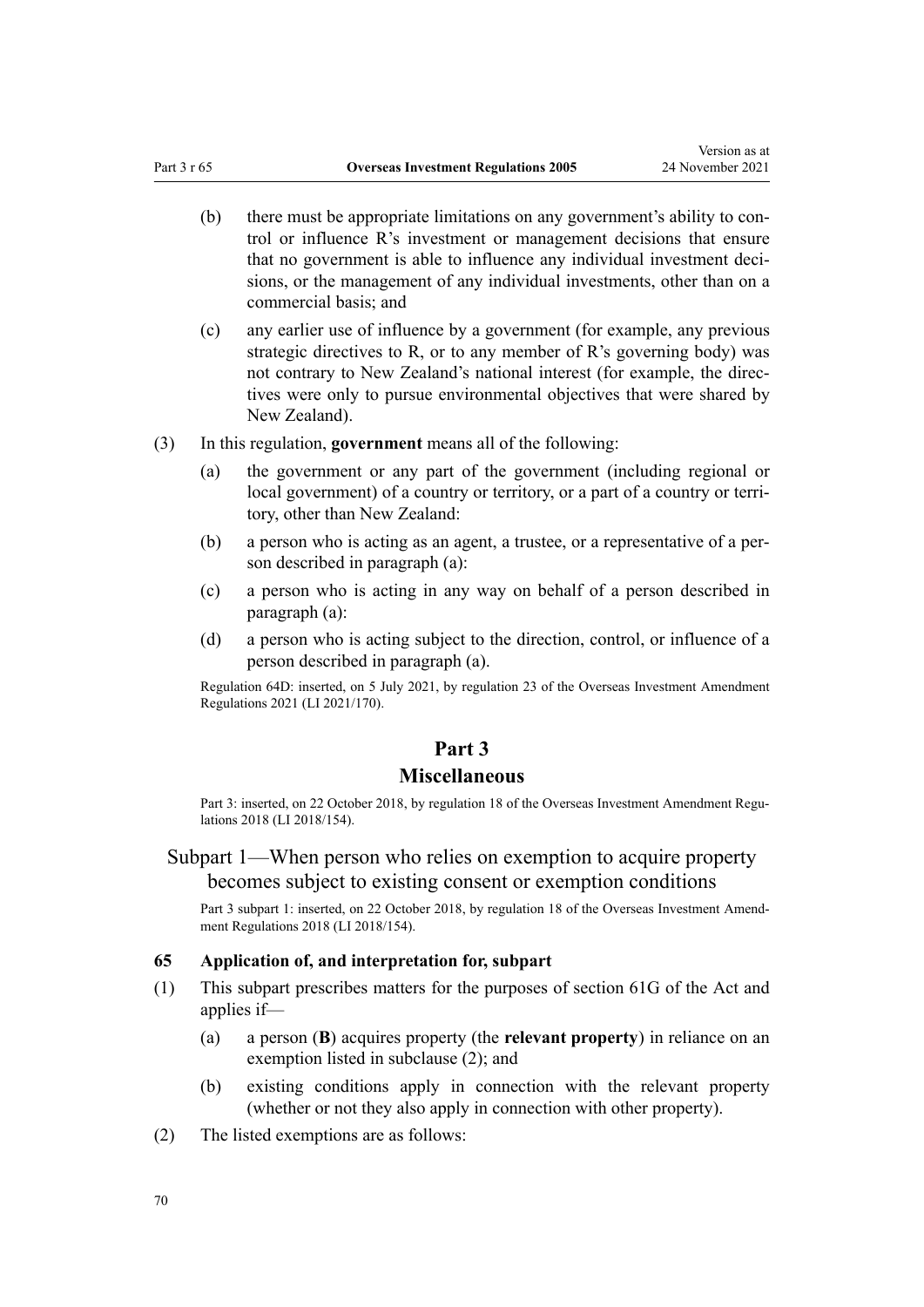- (a) regulation  $37(1)(a)$  (which relates to transactions within a group where 1 overseas person owns 95% of the group):
- (b) regulation  $37(1)(b)$  and (ba) (which relates to acquisitions if no increase in ultimate ownership and control by overseas persons):
- (c) regulation  $37(1)(d)$  (which relates to amalgamations):
- (d) regulation  $40(1)(a)$  (which relates to changes of trustees):
- (e) regulation  $40(1)(aa)$  and (b) (which relates to estates of deceased persons):
- (f) regulation  $40(1)(c)$  (which relates to transfers by trusts to an overseas person who is a beneficiary).

## **Example**

New trustees (**B1**) are appointed to a trust.

They acquire trust property in reliance on the exemption in regulation 40(1)(a). Existing conditions of consent apply in connection with the trust property. So this subpart applies.

- (3) In this subpart, **existing conditions** means any of the following:
	- (a) conditions of consent:
	- (b) conditions of an exemption in the Act or in these regulations:
	- (c) conditions to which, because of the previous operation of [section 61G](http://legislation.govt.nz/pdflink.aspx?id=LMS112026) of the Act, a person is treated as being subject.
- (4) In this subpart, unless the context otherwise requires,—

**A** means a person A in [section 61G\(1\)\(a\)](http://legislation.govt.nz/pdflink.aspx?id=LMS112026) of the Act

**B** means the person who acquires the relevant property as described in sub‐ clause (1)

**continuing condition** has the meaning given to it by regulation 66(2)

**listed exemptions** means the exemptions listed, for the purpose of [section 61G](http://legislation.govt.nz/pdflink.aspx?id=LMS112026) of the Act, in subclause (2)

**relevant property** means the property acquired by B as described in subclause (1).

Regulation 65: inserted, on 22 October 2018, by [regulation 18](http://legislation.govt.nz/pdflink.aspx?id=LMS77223) of the Overseas Investment Amend‐ ment Regulations 2018 (LI 2018/154).

Regulation 65(2)(b): amended, on 5 July 2021, by [regulation 24\(1\)](http://legislation.govt.nz/pdflink.aspx?id=LMS500877) of the Overseas Investment Amendment Regulations 2021 (LI 2021/170).

Regulation 65(2)(e): amended, on 5 July 2021, by [regulation 24\(2\)](http://legislation.govt.nz/pdflink.aspx?id=LMS500877) of the Overseas Investment Amendment Regulations 2021 (LI 2021/170).

# **66 B treated as subject to existing conditions that are continuing conditions**

(1) In addition to the conditions (if any) of the listed exemption relied on by B, B is treated under [section 61G](http://legislation.govt.nz/pdflink.aspx?id=LMS112026) of the Act as being subject to all existing condi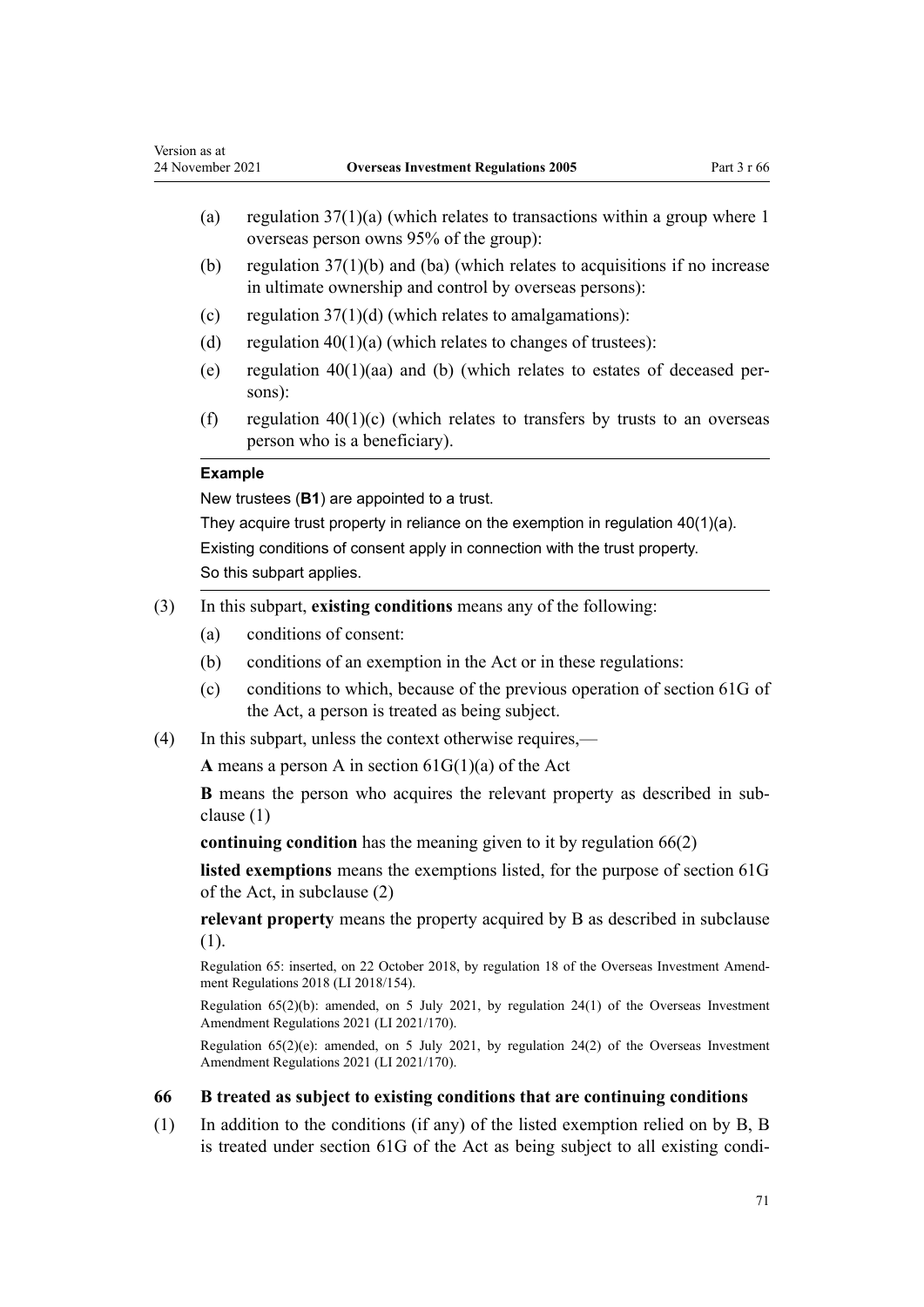tions that apply in connection with the relevant property (if any) that are con‐ tinuing conditions.

### **Example (continued)**

The previous trustees (**A**) are the consent holders in relation to the trust property that is acquired by B1 (the new trustees), without consent, in reliance on the exemption in regulation 40(1)(a) (a listed exemption).

So B1 is treated as subject to all conditions of A's consent that are continuing conditions.

# **Example (continued)**

The trustees change again. The new trustees (**B2**) acquire the trust property from B1 in reliance on the exemption in regulation 40(1)(a).

 $B1$ <sub>-</sub>

- because of the previous operation of section 61G of the Act, is treated as subject to all conditions of A's consent that are continuing conditions; and
- relied on an exemption in these regulations to acquire the trust property (the exemption in regulation 40(1)(a)).

So B2 becomes subject to all conditions of A's consent, and all conditions of the exemption that B1 relied on (if any), that are continuing conditions.

(2) For the purposes of this subpart, every existing condition is a **continuing con‐ dition**, except to the extent that it has been met at the date that B acquires the relevant property and is not ongoing.

#### **Example (continued)**

The conditions of A's consent include—

| <b>Condition</b> | <b>Details</b>                                                                                                             | <b>Required date</b>                  |
|------------------|----------------------------------------------------------------------------------------------------------------------------|---------------------------------------|
| 1                | A must acquire the property by 1 January 2018                                                                              | 1 January 2018                        |
| $\mathcal{P}$    | A must tell the regulator in writing that A has<br>acquired the property                                                   | Within 2 months of<br>settlement      |
| 3                | The individuals who control the trust must<br>continue to meet certain good character and<br>Immigration Act 2009 criteria | Ongoing                               |
| 4                | A must allow the regulator to visit the property<br>that is land to monitor compliance with<br>conditions                  | Ongoing                               |
| 5                | A must tell the regulator if A disposes of the<br>property or any part of it.                                              | Within 20 working<br>days of disposal |

Condition 1 is not a continuing condition.

Condition 2 is not a continuing condition if the required date is in the past and A met the condition.

Conditions 3 to 5 are continuing conditions.

(3) Subclause (1) specifies the class of conditions to which [section 61G\(3\)](http://legislation.govt.nz/pdflink.aspx?id=LMS112026) of the Act applies.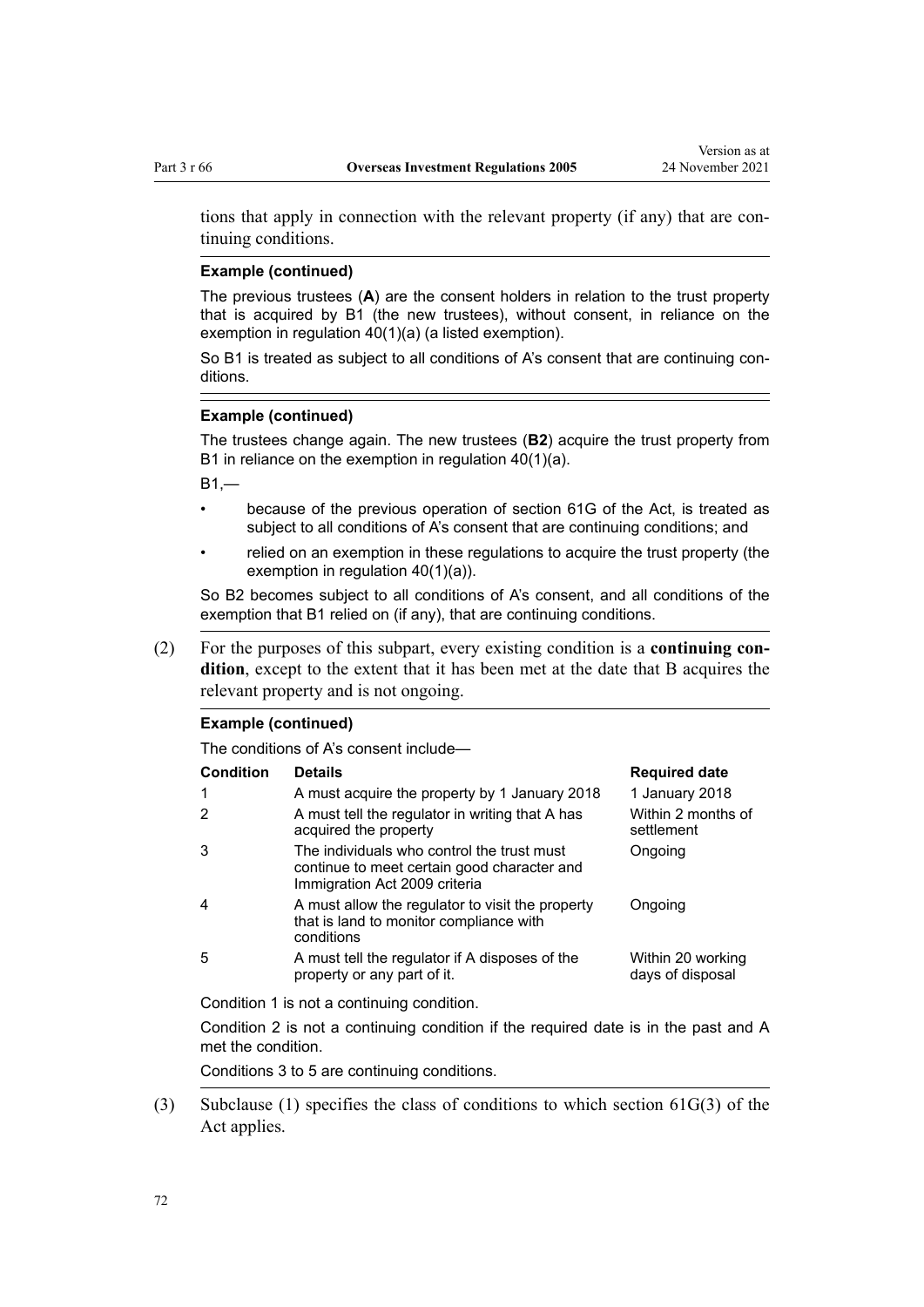(4) *See* also [section 61G\(4\)](http://legislation.govt.nz/pdflink.aspx?id=LMS112026) of the Act for when B is treated as a consent holder in respect of continuing conditions.

Regulation 66: inserted, on 22 October 2018, by [regulation 18](http://legislation.govt.nz/pdflink.aspx?id=LMS77223) of the Overseas Investment Amend‐ ment Regulations 2018 (LI 2018/154).

#### **67 A ceases to be subject to existing conditions to extent B becomes subject**

- (1) A ceases to be subject to existing conditions to the extent that (including on and from the date that) B is treated as subject to the conditions.
- (2) However, subclause (1) does not release A from liability for performance of, or any breach of, a condition before the date that B becomes treated as subject to the condition.

#### **New example**

Version as at<br>24 November 2021

The trustee (**A**) of a trust that is an overseas person transfers to an overseas person who is a beneficiary (**B**) interests in securities under that trust. The acquisition of the interests in securities was previously consented to under the Act and the transfer is not contrary to any conditions of A's consent. B relies on the exemption in regulation 40(1)(c) to acquire the interests in securities.

A's consent also relates to other interests in securities.

| A's consent<br>relates to:   | <b>B</b> acquires<br>from A:                         | <b>B</b> treated as<br>subject to:                                                                                                                   |                                | A is subject to:                                                                                                                                                                                |
|------------------------------|------------------------------------------------------|------------------------------------------------------------------------------------------------------------------------------------------------------|--------------------------------|-------------------------------------------------------------------------------------------------------------------------------------------------------------------------------------------------|
| 100 shares in<br>Company Ltd | 50 shares in<br>Company Ltd,<br>on 1 January<br>2019 | Conditions of A's<br>consent that apply<br>in connection with<br>the 50 shares and<br>are continuing<br>conditions, on and<br>from 1 January<br>2019 | $\bullet$<br>2019<br>$\bullet$ | All conditions of A's<br>consent up to 1 January<br>On and from 1 January<br>2019, all conditions of<br>A's consent to the extent<br>that B is not treated as<br>subject to those<br>conditions |

Regulation 67: inserted, on 22 October 2018, by [regulation 18](http://legislation.govt.nz/pdflink.aspx?id=LMS77223) of the Overseas Investment Amend‐ ment Regulations 2018 (LI 2018/154).

# Subpart 2—Notices

Part 3 subpart 2: inserted, on 22 October 2018, by [regulation 18](http://legislation.govt.nz/pdflink.aspx?id=LMS77223) of the Overseas Investment Amendment Regulations 2018 (LI 2018/154).

#### *Notices*

Heading: inserted, on 22 October 2018, by [regulation 18](http://legislation.govt.nz/pdflink.aspx?id=LMS77223) of the Overseas Investment Amendment Regulations 2018 (LI 2018/154).

# **68 Relevant Minister or Ministers or regulator may give notice of exercise of powers**

- (1) The relevant Minister or Ministers or the regulator may give notice of the exer‐ cise of any powers under the Act or these regulations.
- (2) A notice under subclause (1) may be given—
	- (a) in the *Gazette*: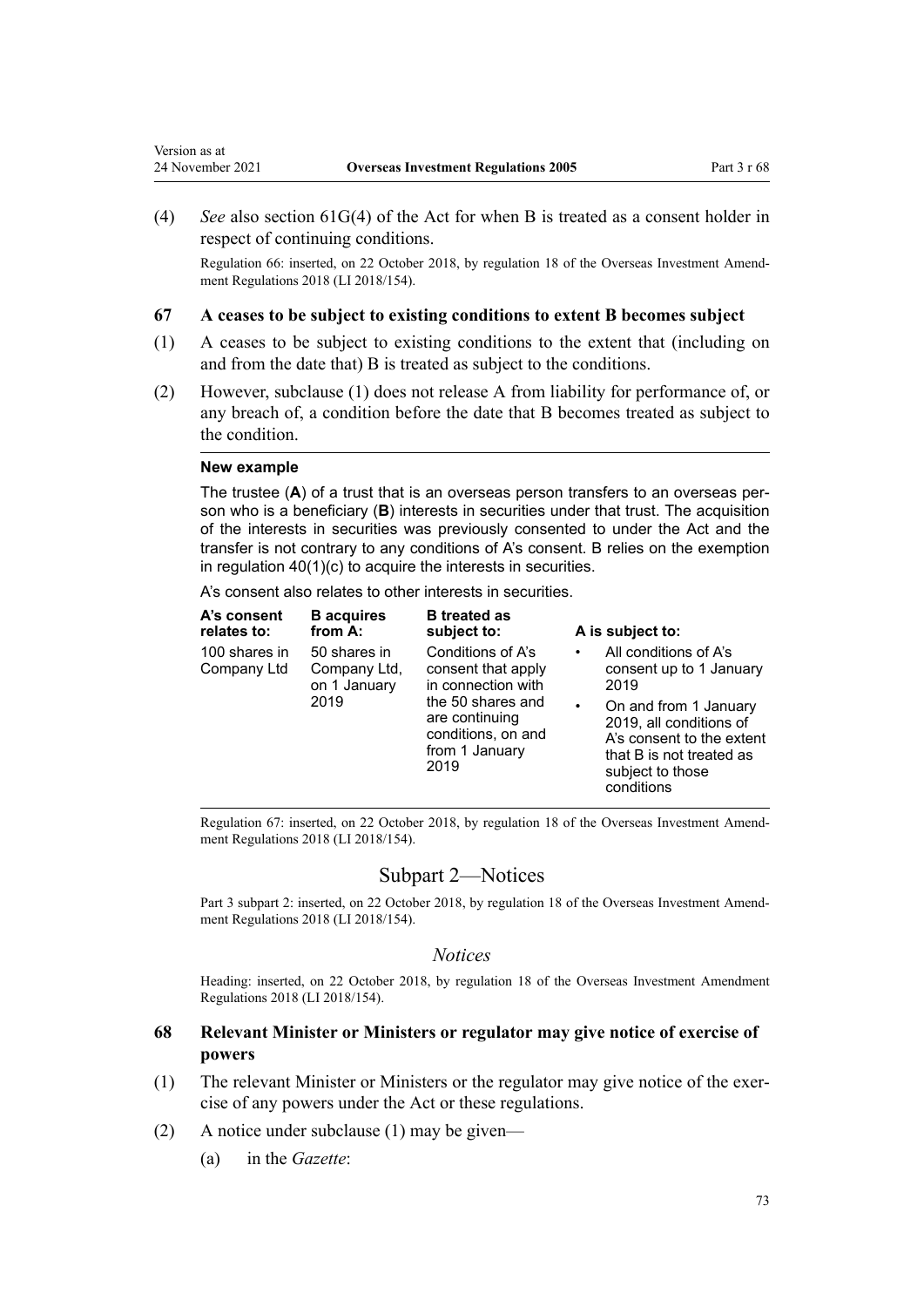- (b) to a particular person.
- (3) Every person is bound by a notice given under subclause (1).
- (4) A notice under subclause (1) may at any time be amended or revoked.

Regulation 68: inserted, on 22 October 2018, by [regulation 18](http://legislation.govt.nz/pdflink.aspx?id=LMS77223) of the Overseas Investment Amend‐ ment Regulations 2018 (LI 2018/154).

### *Service of notices*

Heading: inserted, on 22 October 2018, by [regulation 18](http://legislation.govt.nz/pdflink.aspx?id=LMS77223) of the Overseas Investment Amendment Regulations 2018 (LI 2018/154).

#### **69 Service of notices**

*See* [sections 54 to 55A](http://legislation.govt.nz/pdflink.aspx?id=DLM358075) of the Act.

Regulation 69: inserted, on 22 October 2018, by [regulation 18](http://legislation.govt.nz/pdflink.aspx?id=LMS77223) of the Overseas Investment Amend‐ ment Regulations 2018 (LI 2018/154).

# Subpart 3—Miscellaneous provisions

Part 3 subpart 3: inserted, on 16 June 2020, by [regulation 7](http://legislation.govt.nz/pdflink.aspx?id=LMS345222) of the Overseas Investment Amendment Regulations 2020 (LI 2020/110).

### **69AAA Time within which notification may be notified**

- (1) This regulation applies for the purpose of [section 86\(2\)](http://legislation.govt.nz/pdflink.aspx?id=LMS358557) of the Act, which pro‐ vides that any overseas person or associate making the overseas investment in SIB assets may notify the regulator of a call-in transaction at any time before the date set out in regulations.
- (2) That date is 6 months after the transaction is given effect to. Regulation 69AAA: inserted, on 7 June 2021, by [regulation 9](http://legislation.govt.nz/pdflink.aspx?id=LMS495286) of the Overseas Investment (Com‐ mencement of Permanent Call-in Regime) Amendment Regulations 2021 (LI 2021/116).

### **69A Time frame for taking risk management action**

- (1) This regulation sets time frames under section  $37B(1)(a)$  of the Act for the purposes of [section 84](http://legislation.govt.nz/pdflink.aspx?id=LMS358551).
- (2) The Minister must take a risk management action in relation to a transaction notified to the regulator under [section 85](http://legislation.govt.nz/pdflink.aspx?id=LMS358555) or [86](http://legislation.govt.nz/pdflink.aspx?id=LMS358557) no later than 55 working days after the regulator receives the notification.
- (3) The Minister may extend the time limit under subclause (2), once, for a further period of up to 30 working days.
- (4) The Minister may only do so if satisfied that the extension is necessary in order to adequately consider which risk management action should be taken.
- (5) The Minister must give notice of the extension to the person who gave the noti‐ fication before the initial time limit expires.

Regulation 69A: inserted, on 16 June 2020, by [regulation 7](http://legislation.govt.nz/pdflink.aspx?id=LMS345222) of the Overseas Investment Amendment Regulations 2020 (LI 2020/110).

Regulation 69A(2): replaced, on 7 June 2021, by [regulation 10](http://legislation.govt.nz/pdflink.aspx?id=LMS495287) of the Overseas Investment (Commencement of Permanent Call-in Regime) Amendment Regulations 2021 (LI 2021/116).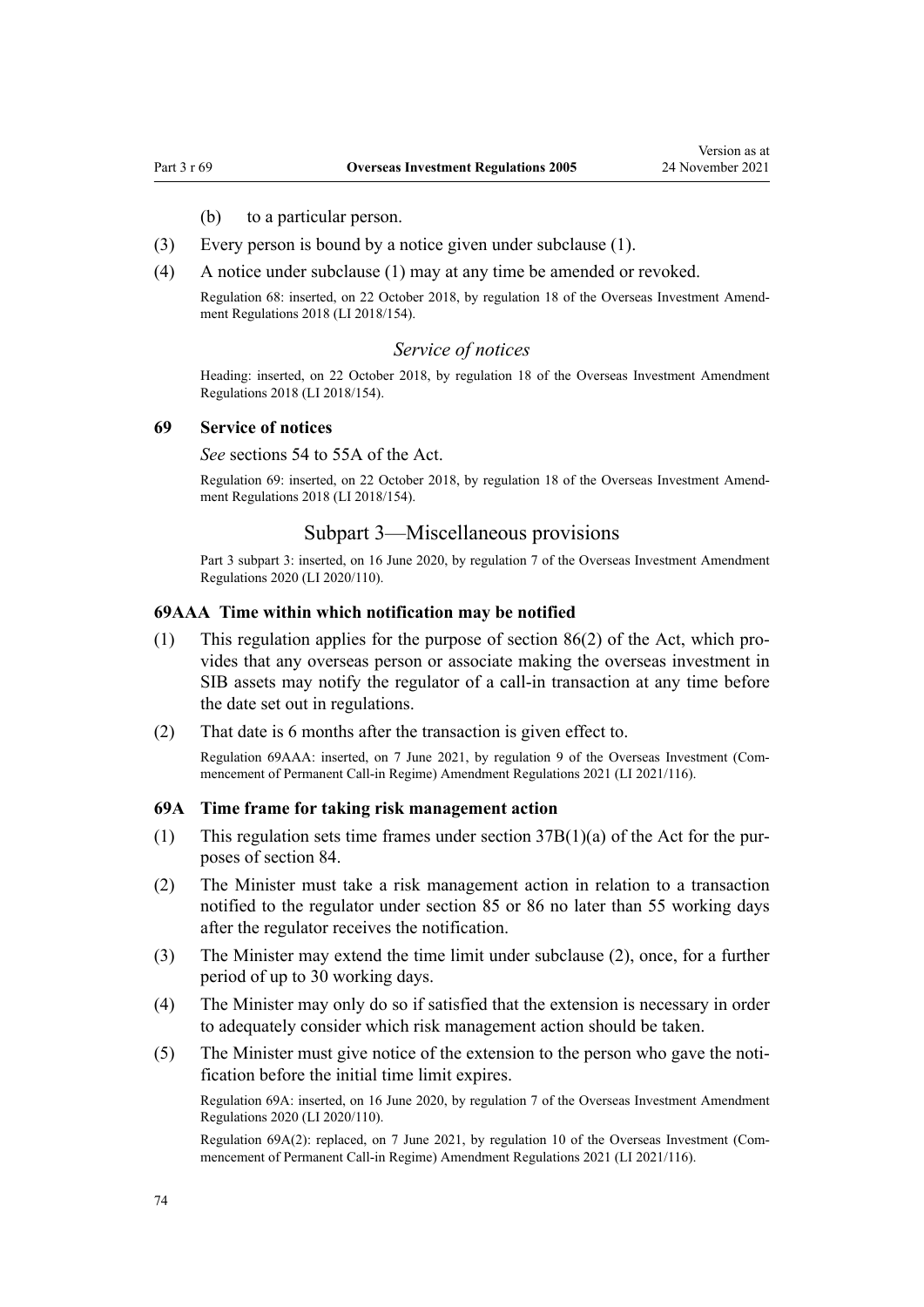# <span id="page-74-0"></span>**69B Land owned or managed by governance entity of collective group of Māori**

(1) This regulation prescribes enactments for the purposes of table 2 in [Part 1](http://legislation.govt.nz/pdflink.aspx?id=DLM358553) of Schedule 1 of the Act.

*Land owned by governance entity of collective group of Māori under specified enactments*

- (2) The following enactments are specified for the purposes of row 10 of table 2:
	- (a) [Maori Purposes Act 1931](http://legislation.govt.nz/pdflink.aspx?id=DLM210308):
	- (b) [Maori Purposes Act 1934](http://legislation.govt.nz/pdflink.aspx?id=DLM217510):
	- (c) [Mauao Historic Reserve Vesting Act 2008:](http://legislation.govt.nz/pdflink.aspx?id=DLM1037700)
	- (d) [Ngā Mana Whenua o Tāmaki Makaurau Collective Redress Act 2014:](http://legislation.govt.nz/pdflink.aspx?id=DLM5322300)
	- (e) [Ngāi Tahu \(Tūtaepatu Lagoon Vesting\) Act 1998:](http://legislation.govt.nz/pdflink.aspx?id=DLM425352)
	- (f) [Reserves and Other Lands Disposal Act 1956:](http://legislation.govt.nz/pdflink.aspx?id=DLM304358)
	- (g) [Reserves and Other Lands Disposal Act 1970:](http://legislation.govt.nz/pdflink.aspx?id=DLM396126)
	- (h) [Tutae-Ka-Wetoweto Forest Act 2001](http://legislation.govt.nz/pdflink.aspx?id=DLM99419):
	- (i) [Whakarewarewa and Roto-a-Tamaheke Vesting Act 2009.](http://legislation.govt.nz/pdflink.aspx?id=DLM1569900)

*Reserves managed by governance entity of collective group of Māori under specified enactments*

- (3) The following enactments are specified for the purposes of row 11 of table 2:
	- (a) [Maori Purposes Act 1934](http://legislation.govt.nz/pdflink.aspx?id=DLM217510):
	- (b) [Maori Purposes Act 1931](http://legislation.govt.nz/pdflink.aspx?id=DLM210308):
	- (c) [Mauao Historic Reserve Vesting Act 2008:](http://legislation.govt.nz/pdflink.aspx?id=DLM1037700)
	- (d) [Ngā Mana Whenua o Tāmaki Makaurau Collective Redress Act 2014:](http://legislation.govt.nz/pdflink.aspx?id=DLM5322300)
	- (e) [Ngāi Tahu \(Tūtaepatu Lagoon Vesting\) Act 1998:](http://legislation.govt.nz/pdflink.aspx?id=DLM425352)
	- (f) [Reserves and Other Lands Disposal Act 1970:](http://legislation.govt.nz/pdflink.aspx?id=DLM396126)
	- (g) [Reserves and Other Lands Disposal Act 1956:](http://legislation.govt.nz/pdflink.aspx?id=DLM304358)
	- (h) [Tutae-Ka-Wetoweto Forest Act 2001](http://legislation.govt.nz/pdflink.aspx?id=DLM99419):
	- (i) [Whakarewarewa and Roto-a-Tamaheke Vesting Act 2009.](http://legislation.govt.nz/pdflink.aspx?id=DLM1569900)

Regulation 69B: inserted, on 16 June 2020, by [regulation 7](http://legislation.govt.nz/pdflink.aspx?id=LMS345222) of the Overseas Investment Amendment Regulations 2020 (LI 2020/110).

Regulation 69B(1): replaced, on 5 July 2021, by [regulation 25](http://legislation.govt.nz/pdflink.aspx?id=LMS500879) of the Overseas Investment Amend‐ ment Regulations 2021 (LI 2021/170).

### Subpart 4—Information for tax purposes

Subpart 4: inserted, on 5 July 2021, by [regulation 26](http://legislation.govt.nz/pdflink.aspx?id=LMS500885) of the Overseas Investment Amendment Regulations 2021 (LI 2021/170).

# **69C Requirements imposed if overseas investment in significant business assets**

(1) This regulation applies for the purpose of [section 38A](http://legislation.govt.nz/pdflink.aspx?id=LMS519035) of the Act.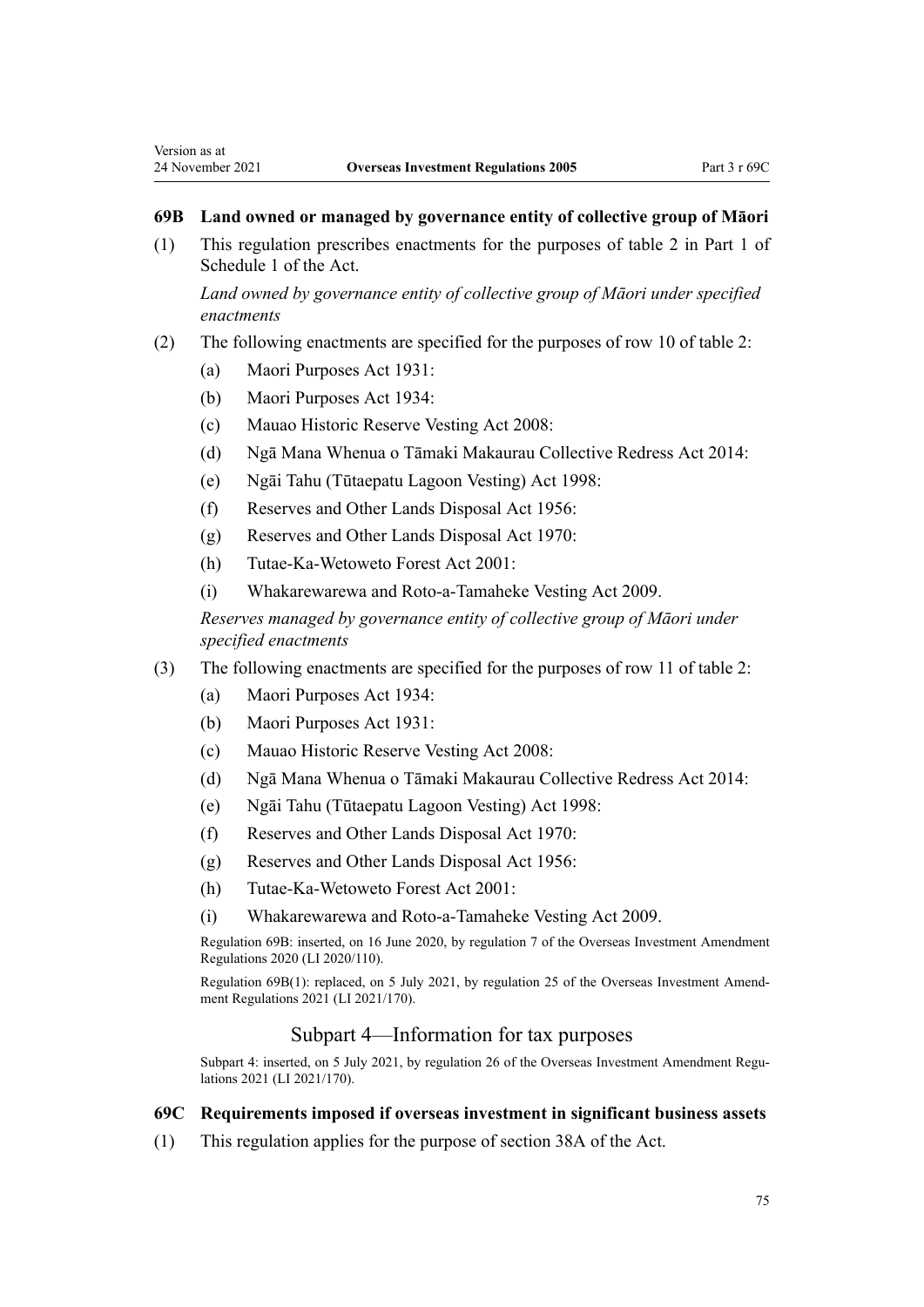- <span id="page-75-0"></span>(2) Every person that must apply for consent to make an overseas investment in significant business assets under [section 10\(1\)\(b\)](http://legislation.govt.nz/pdflink.aspx?id=DLM358014) of the Act (an **investor**) must provide to the regulator the information listed in regulation 69D (**tax informa‐ tion**).
- (3) The tax information must be accurate at the time it is provided.
- (4) The tax information must be provided as a separate tax section of the application for consent, at the time the application is made.
- (5) Without limiting [subpart 2](http://legislation.govt.nz/pdflink.aspx?id=DLM358032) of Part 2 of the Act, the tax information must be accompanied by a signed statement by the investor or their duly authorised rep‐ resentative verifying that, to the best of their knowledge, the tax information provided is accurate.

Regulation 69C: inserted, on 5 July 2021, by [regulation 26](http://legislation.govt.nz/pdflink.aspx?id=LMS500885) of the Overseas Investment Amendment Regulations 2021 (LI 2021/170).

#### **69D What tax information must be provided**

(1) The tax information that must be provided under [regulation 69C](#page-74-0) is all of the following:

# *Description of activities*

- (a) a short description of the investor's plan for the significant business assets over the 3-year period that starts when the investment will be given effect to, including details of any significant capital expenditure likely to be made or required over that period:
- (b) the tax residence of the investor:
- (c) if relevant, the tax residence of the investor's holding company and any ultimate holding company:

#### *Capital structure for investment*

- (d) the likely level of equity funding for the investment:
- (e) the likely level of debt funding for the investment:
- (f) whether the investment is likely to involve the use of a hybrid arrange‐ ment or entity covered by [subpart FH](http://legislation.govt.nz/pdflink.aspx?id=LMS65879) of the Income Tax Act 2007:

#### *Transfer pricing arrangements*

- (g) the likely nature and extent of any arrangements likely to be covered by the rules relating to transfer pricing arrangement in [sections GC 6 to GC](http://legislation.govt.nz/pdflink.aspx?id=DLM1517090) [14](http://legislation.govt.nz/pdflink.aspx?id=DLM1517090) of the Income Tax Act 2007, including—
	- (i) any likely transfer pricing arrangements that are likely to involve a supply by a New Zealand tax resident to a non-New Zealand tax resident:
	- (ii) any likely transfer pricing arrangements that are likely to involve an acquisition by a New Zealand tax resident from a non-New Zealand tax resident: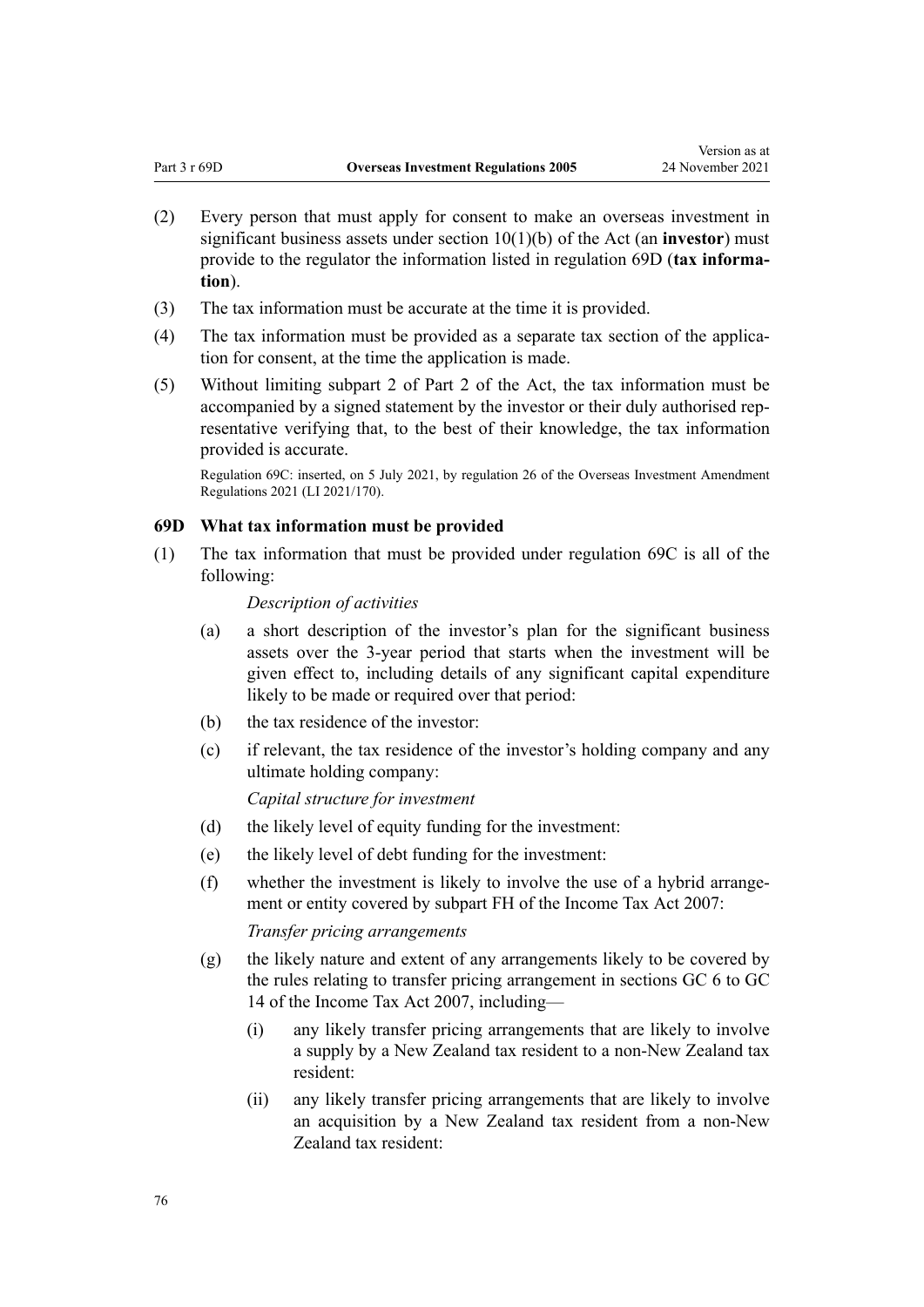*Other*

Version as at

- (h) any relevant double tax agreements:
- (i) whether an application is likely to be made to the Commissioner of Inland Revenue for a ruling or advance pricing agreement in respect of any aspect of the investment.
- (2) Unless the context otherwise requires, terms used in this regulation have the same meanings as in the Inland Revenue Acts (within the meaning of [section](http://legislation.govt.nz/pdflink.aspx?id=DLM348353) [3\(1\)](http://legislation.govt.nz/pdflink.aspx?id=DLM348353) of the Tax Administration Act 1994).

Regulation 69D: inserted, on 5 July 2021, by [regulation 26](http://legislation.govt.nz/pdflink.aspx?id=LMS500885) of the Overseas Investment Amendment Regulations 2021 (LI 2021/170).

# Subpart 5—Other time frames and information requirements

Subpart 5: inserted, on 24 November 2021, by [regulation 7](http://legislation.govt.nz/pdflink.aspx?id=LMS572200) of the Overseas Investment (Fresh or Seawater Areas and Time Frames) Amendment Regulations 2021 (LI 2021/330).

#### **69E Time frames relating to applications**

*See* [Schedule 5](#page-130-0) for certain time frames relating to applications.

Regulation 69E: inserted, on 24 November 2021, by [regulation 7](http://legislation.govt.nz/pdflink.aspx?id=LMS572200) of the Overseas Investment (Fresh or Seawater Areas and Time Frames) Amendment Regulations 2021 (LI 2021/330).

#### **69F Information required in applications for consent**

- (1) For the purpose of section  $23(1)(c)$  of the Act, an application for consent must contain the following information (unless the information is not relevant to the relevant application or it is not practicable for the applicant to provide the information):
	- (a) details of the investor as follows:
		- (i) full ownership details, including information relating to all direct and indirect beneficial owners:
		- (ii) full control details, including decision-making delegations and formal or informal management arrangements:
	- (b) details of the investment as follows:
		- (i) full details of the transaction or transactions for which consent is sought:
		- (ii) advice commissioned by the applicant and prepared by third par‐ ties relating to the proposed application:
		- (iii) vendor information, including the current operations and state of the investment:
	- (c) details of the land (if relevant) as follows:
		- (i) information relating to any fresh or seawater areas present on or adjacent to the relevant land:
		- (ii) a description of the relevant sensitivities of the land: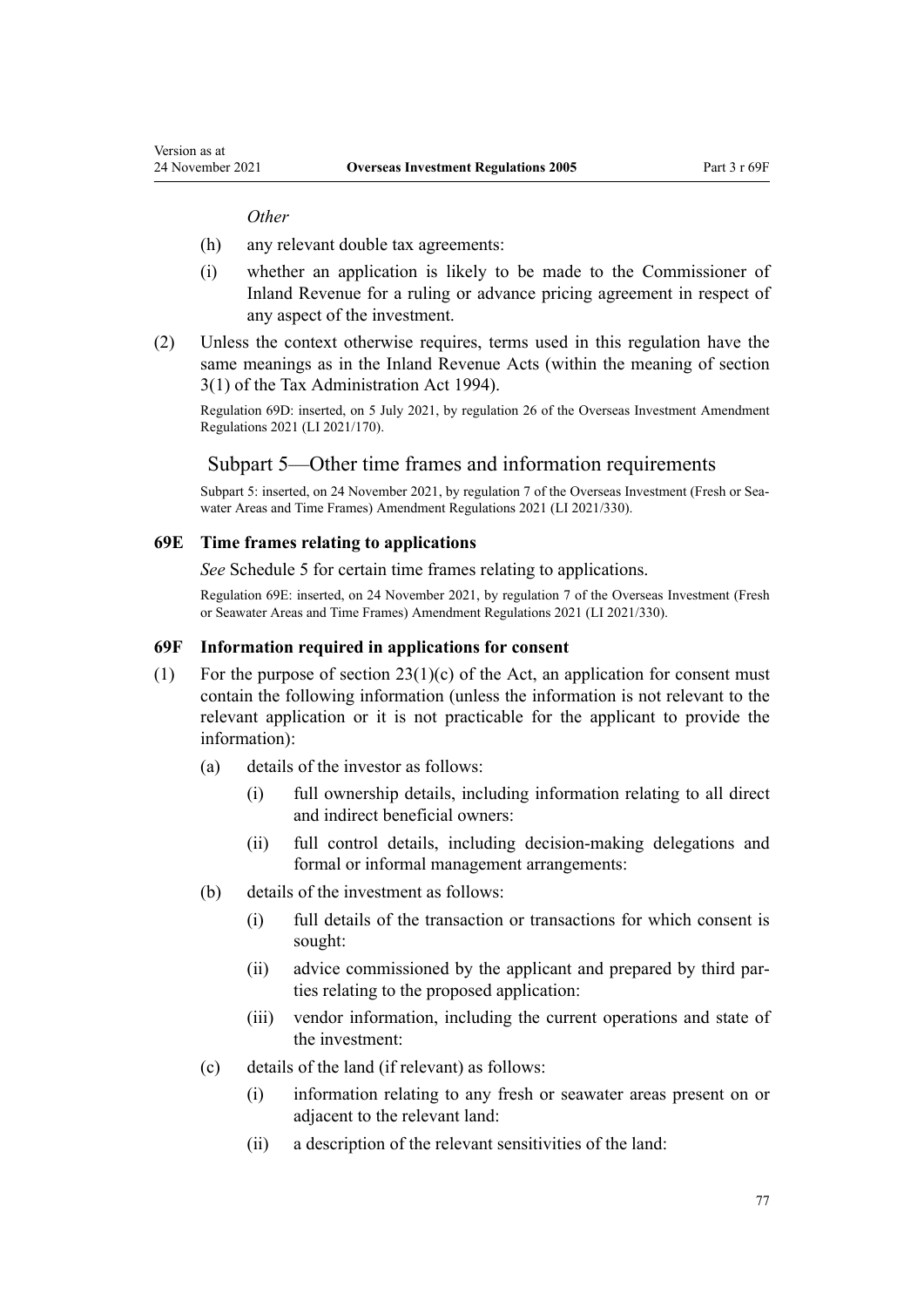(iii) a legal description of the relevant land:

- <span id="page-77-0"></span>(d) submissions addressing all of the relevant criteria of consent:
- (e) the tax information prescribed in [regulation 69D](#page-75-0).
- (2) *See also* [regulation 13](#page-16-0) (which relates to fresh or seawater areas) and [regulation](#page-75-0) [69D](#page-75-0) (which relates to tax).
- (3) *See also* [regulation 34\(2\)](#page-33-0) if an application is made but rejected. Regulation 69F: inserted, on 24 November 2021, by [regulation 7](http://legislation.govt.nz/pdflink.aspx?id=LMS572200) of the Overseas Investment (Fresh or Seawater Areas and Time Frames) Amendment Regulations 2021 (LI 2021/330).

# **Part 4**

# **Exemptions in respect of overseas investments in sensitive land to implement obligations under international agreements**

Part 4: inserted, on 22 October 2018, by [regulation 18](http://legislation.govt.nz/pdflink.aspx?id=LMS77223) of the Overseas Investment Amendment Regulations 2018 (LI 2018/154).

# Subpart 1—Introduction and definitions

Part 4 subpart 1: inserted, on 22 October 2018, by [regulation 18](http://legislation.govt.nz/pdflink.aspx?id=LMS77223) of the Overseas Investment Amendment Regulations 2018 (LI 2018/154).

#### **70 Introduction to this Part**

- (1) This Part, which is made under [section 61\(1\)\(i\)](http://legislation.govt.nz/pdflink.aspx?id=DLM358084) of the Act, is for the purpose of implementing obligations that have entered into force for New Zealand under certain international agreements to which New Zealand is a party and that relate to overseas investments in sensitive land.
- (2) [Subpart 2](#page-81-0) relates to the Protocol on Investment to the New Zealand–Australia Closer Economic Relations Trade Agreement done at Wellington on 16 Febru‐ ary 2011 (the **Australian CER Investment Protocol**).
- (3) [Subpart 3](#page-84-0) relates to the Agreement between New Zealand and Singapore on a Closer Economic Partnership done at Singapore on 14 November 2000 (the **Singapore CEP**).

Regulation 70: inserted, on 22 October 2018, by [regulation 18](http://legislation.govt.nz/pdflink.aspx?id=LMS77223) of the Overseas Investment Amendment Regulations 2018 (LI 2018/154).

#### **71 Definitions**

(1) In this Part, unless the context otherwise requires,—

**Australian CER Investment Protocol** is to be read in accordance with regula‐ tion 70(2)

**Australian individual** is to be read in accordance with [regulation 74](#page-81-0)

**Australian investor** is to be read in accordance with [regulation 78](#page-83-0)

**enterprise** means any of the following, whether acting for profit or not:

(a) a body corporate: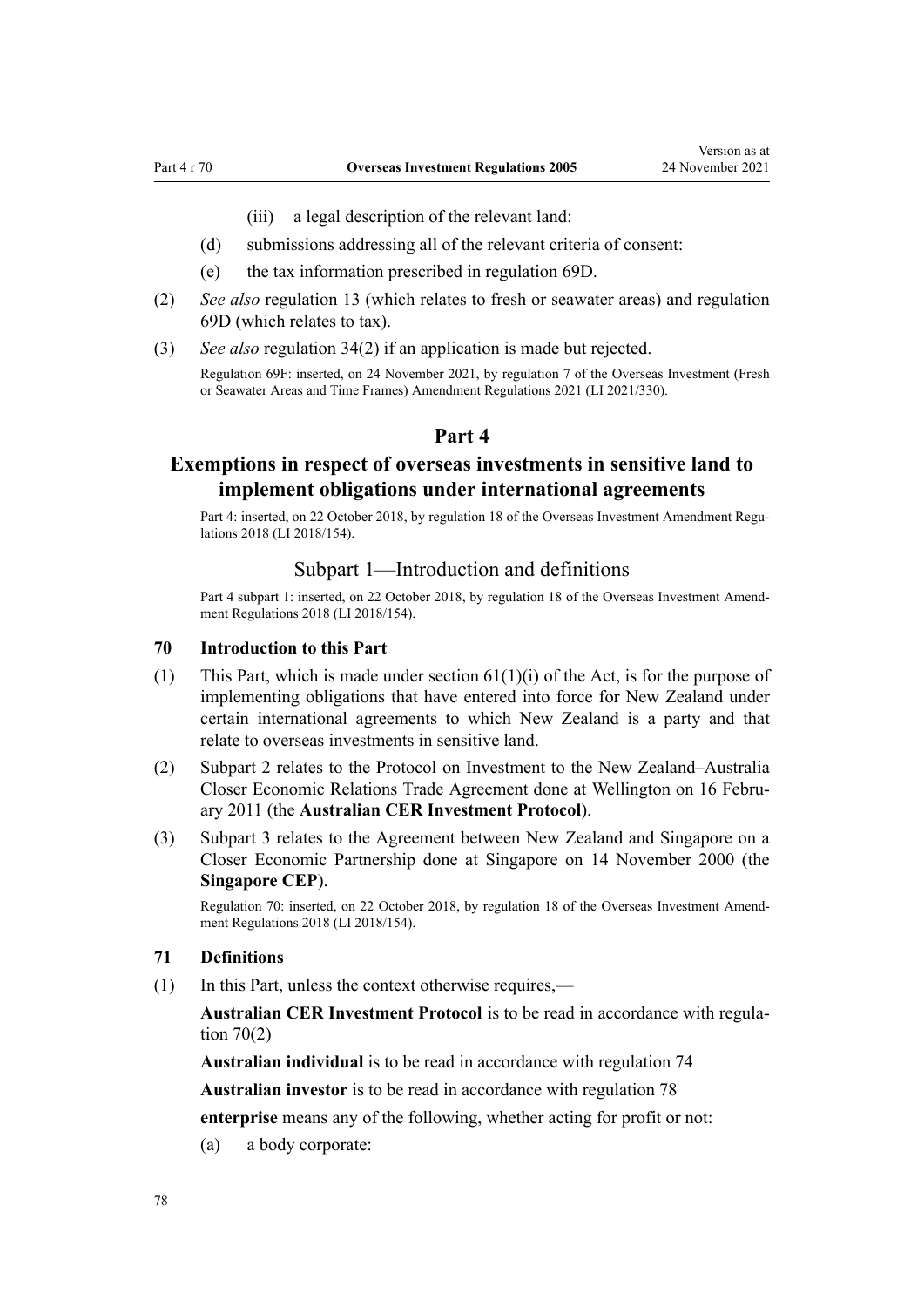- (b) a trust (including a unit trust):
- (c) a partnership:
- (d) a sole proprietorship:
- (e) a joint venture:
- (f) any other unincorporated body of persons

**non-NZ enterprise** means an enterprise that is neither constituted nor organ‐ ised under the law of New Zealand

**NZ branch** means a branch of an enterprise if the branch is located in New Zealand

**NZ individual** means—

- (a) a New Zealand citizen; or
- (b) a natural person who is ordinarily resident in New Zealand

**ordinarily resident in New Zealand** has the relevant meaning in [section](http://legislation.govt.nz/pdflink.aspx?id=DLM356891)  $6(2)(a)$  or (b) of the Act, as the case requires, except that the requirement to hold a residence class visa granted under the [Immigration Act 2009](http://legislation.govt.nz/pdflink.aspx?id=DLM1440300) does not apply

**ownership and control test** is to be read in accordance with [regulation 72](#page-79-0)

**relevant investor**, in relation to a transaction, means—

- (a) an overseas person if, as a result of the transaction and either alone or with any other person, the overseas person—
	- (i) acquires an interest in land referred to in [section 12\(a\)](http://legislation.govt.nz/pdflink.aspx?id=DLM358017) of the Act; or
	- (ii) acquires rights or interests in securities of a person (**A**) if A owns or controls (directly or indirectly) an interest in land described in [section 12\(a\)](http://legislation.govt.nz/pdflink.aspx?id=DLM358017) of the Act; or
- (b) an associate of an overseas person if, as a result of the transaction and either alone or with any other person, the associate—
	- (i) acquires an interest in land referred to in [section 12\(a\)](http://legislation.govt.nz/pdflink.aspx?id=DLM358017) of the Act; or
	- (ii) acquires rights or interests in securities of a person (**A**) if A owns or controls (directly or indirectly) an interest in land described in [section 12\(a\)](http://legislation.govt.nz/pdflink.aspx?id=DLM358017) of the Act

**Singapore CEP** is to be read in accordance with [regulation 70\(3\)](#page-77-0)

**Singaporean individual** is to be read in accordance with [regulation 80](#page-84-0)

**Singaporean investor** is to be read in accordance with [regulation 83.](#page-86-0)

- (2) *See* [regulation 74](#page-81-0) for further definitions that apply in [subpart 2](#page-81-0).
- (3) *See* [regulation 80](#page-84-0) for further definitions that apply in [subpart 3](#page-84-0).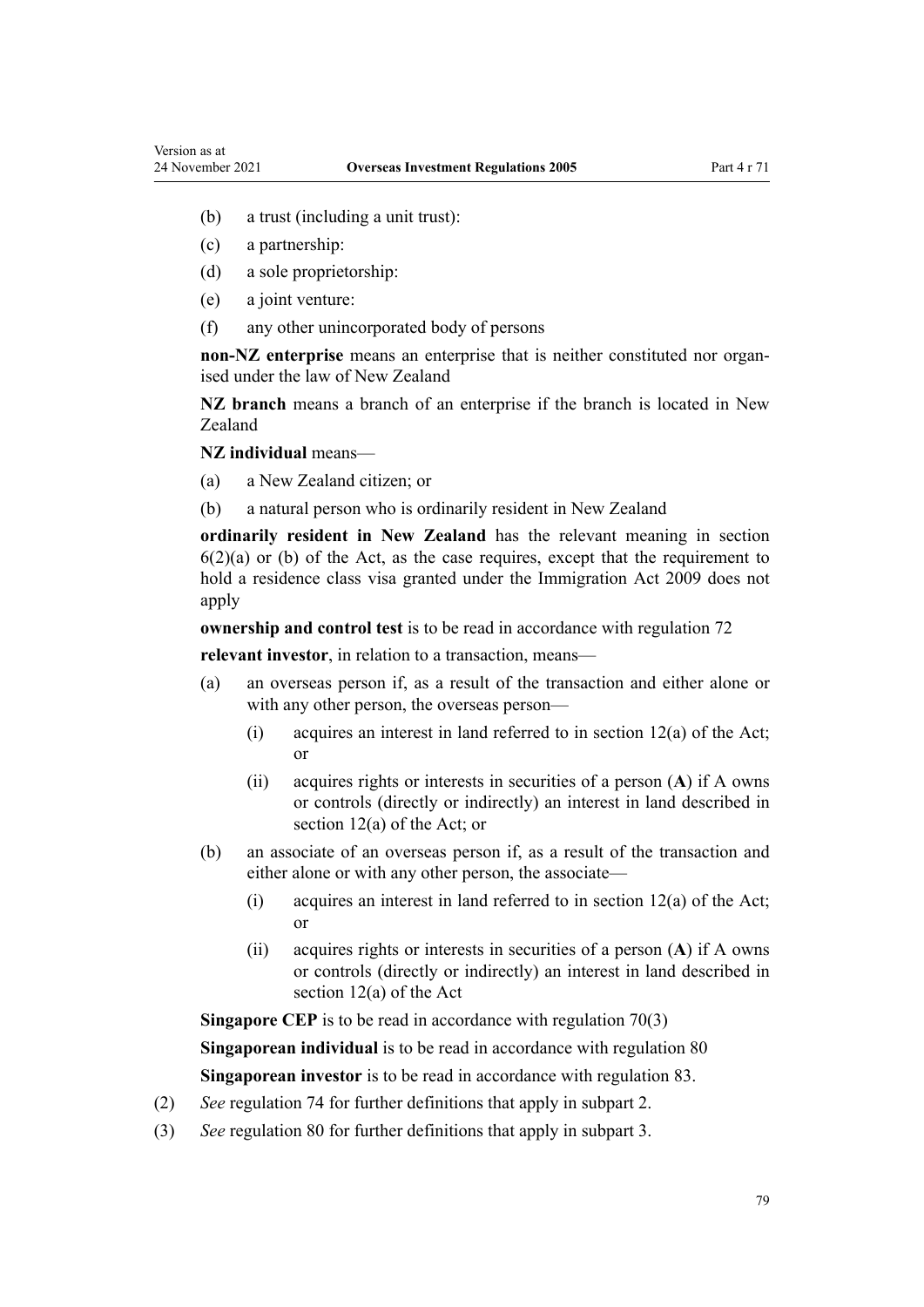<span id="page-79-0"></span>Regulation 71: inserted, on 22 October 2018, by [regulation 18](http://legislation.govt.nz/pdflink.aspx?id=LMS77223) of the Overseas Investment Amend‐ ment Regulations 2018 (LI 2018/154).

### **72 Definition of ownership and control test**

- (1) For the purposes of this Part, an enterprise meets the **ownership and control test** (subject to subclauses (3) to (5)) if—
	- (a) the enterprise is a body corporate (**S**) and a qualifying person or persons have, directly or indirectly,—
		- (i) a beneficial entitlement to, or a beneficial interest in, more than 75% of S's securities; and
		- (ii) the power to control the composition of more than 75% of S's governing body; and
		- (iii) the right to exercise, or to control the exercise of, more than 75% of the voting power at a meeting of S; or
	- (b) the enterprise is a trust (**T**) that is not a unit trust and—
		- (i) more than 75% of T's governing body are qualifying persons; and
		- (ii) a qualifying person or persons have, directly or indirectly, a bene‐ ficial entitlement to, or a beneficial interest in, more than 75% of T's trust property; and
		- (iii) more than 75% of the persons having, directly or indirectly, the right to amend, or to control the amendment of, T's trust deed are qualifying persons; and
		- (iv) more than 75% of the persons having, directly or indirectly, the right to control the composition of T's governing body are qualifying persons; or
	- (c) the enterprise is a unit trust (**U**) and—
		- (i) the manager or trustee (or both) is a qualifying person; and
		- (ii) a qualifying person or persons have, directly or indirectly, a bene‐ ficial entitlement to, or a beneficial interest in, more than 75% of U's trust property; or
	- (d) the enterprise is a partnership, an unincorporated joint venture, or any other unincorporated body of persons (**V**) that is not a trust and—
		- (i) more than 75% of V's partners or members are qualifying per‐ sons; and
		- (ii) a qualifying person or persons have, directly or indirectly,—
			- (A) a beneficial entitlement to, or a beneficial interest in, more than 75% of V's profits or assets (including on V's winding up); and
			- (B) the right to exercise, or to control the exercise of, more than 75% of the voting power at a meeting of V.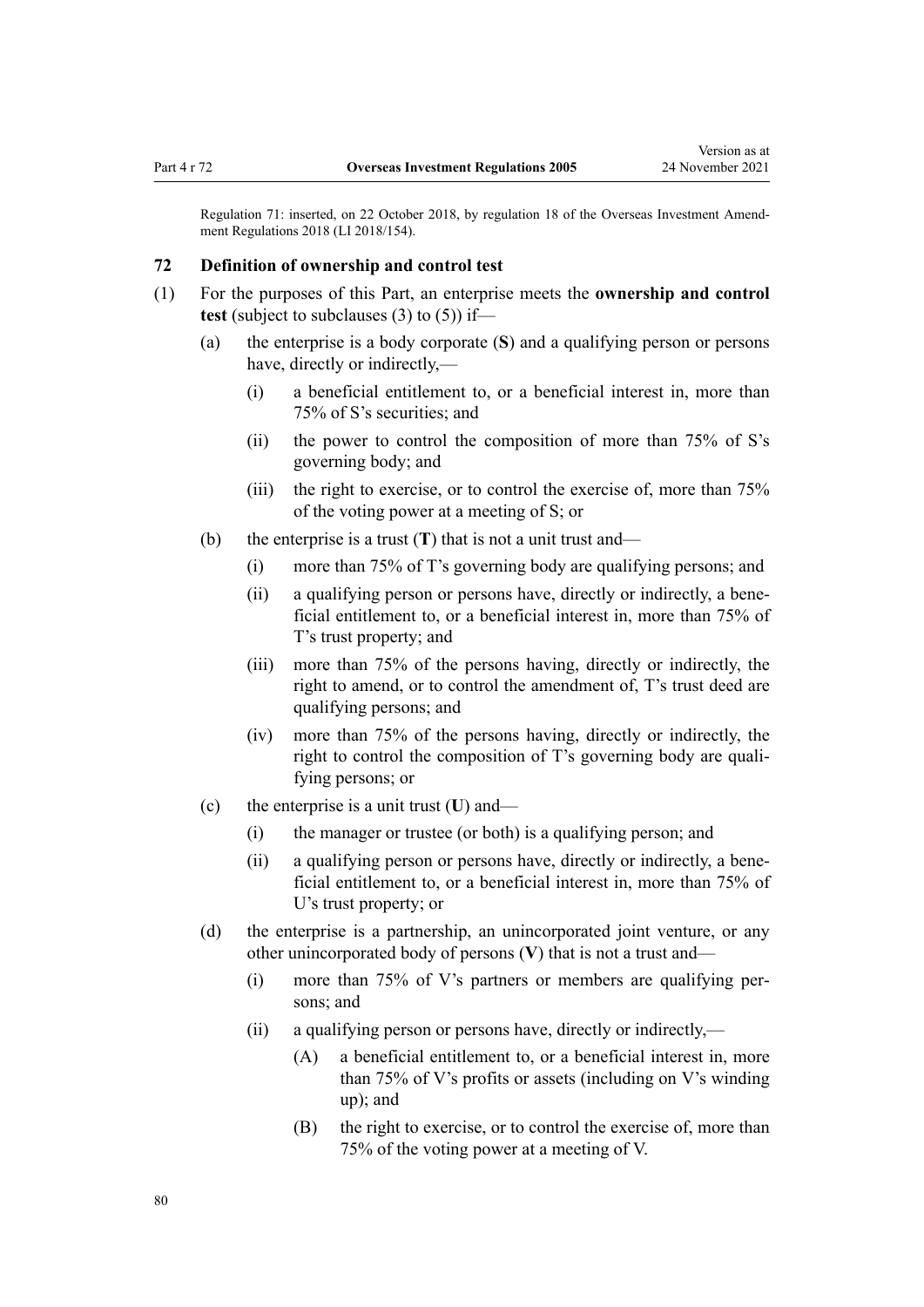## (2) In subclause (1), **qualifying person** means—

- (a) an NZ individual or an Australian individual, if this regulation is being applied for the purposes of [subpart 2;](#page-81-0) or
- (b) an NZ individual or a Singaporean individual, if this regulation is being applied for the purposes of [subpart 3.](#page-84-0)
- (3) If this regulation is being applied for the purpose of [subpart 2](#page-81-0), an enterprise cannot meet the **ownership and control test** in relation to a transaction if, in relation to the transaction, the enterprise—
	- (a) is an agent, a trustee, or a representative of an overseas person who is not an Australian investor; or
	- (b) acts in any way on behalf of an overseas person who is not an Australian investor; or
	- (c) is subject to the direction, control, or influence of an overseas person who is not an Australian investor.

#### **Example**

Version as at

A company is constituted under Australian law. It does not have substantive business operations in Australia so, in order to be an Australian investor under regulation 78, it must meet the ownership and control test.

It is entering into a transaction to acquire the freehold estate in residential (but not otherwise sensitive) land.

Only New Zealand individuals and Australian individuals are shareholders of the company, and they have all the beneficial entitlement to and interest in the company's securities, the power to control the composition of all of the company's governing body, and the right to exercise all of the voting power at a meeting of the company.

However, in relation to the transaction, the company is acquiring the land as trustee for a overseas person who is not an Australian investor. The ownership and control test is not met in relation to the transaction and the company cannot rely on the exemption in regulation 75.

In addition, the beneficiary would also be a relevant investor under paragraph (b) of the definition of relevant investor in regulation 71, and is an overseas person who is not an Australian investor. That is another reason why the exemption in regulation 75 could not be relied upon.

- (4) If this regulation is being applied for the purpose of [subpart 3](#page-84-0), an enterprise cannot meet the **ownership and control test** in relation to a transaction if, in relation to the transaction, the enterprise—
	- (a) is an agent, a trustee, or a representative of an overseas person who is not a Singaporean investor; or
	- (b) acts in any way on behalf of an overseas person who is not a Singapor‐ ean investor; or
	- (c) is subject to the direction, control, or influence of an overseas person who is not a Singaporean investor.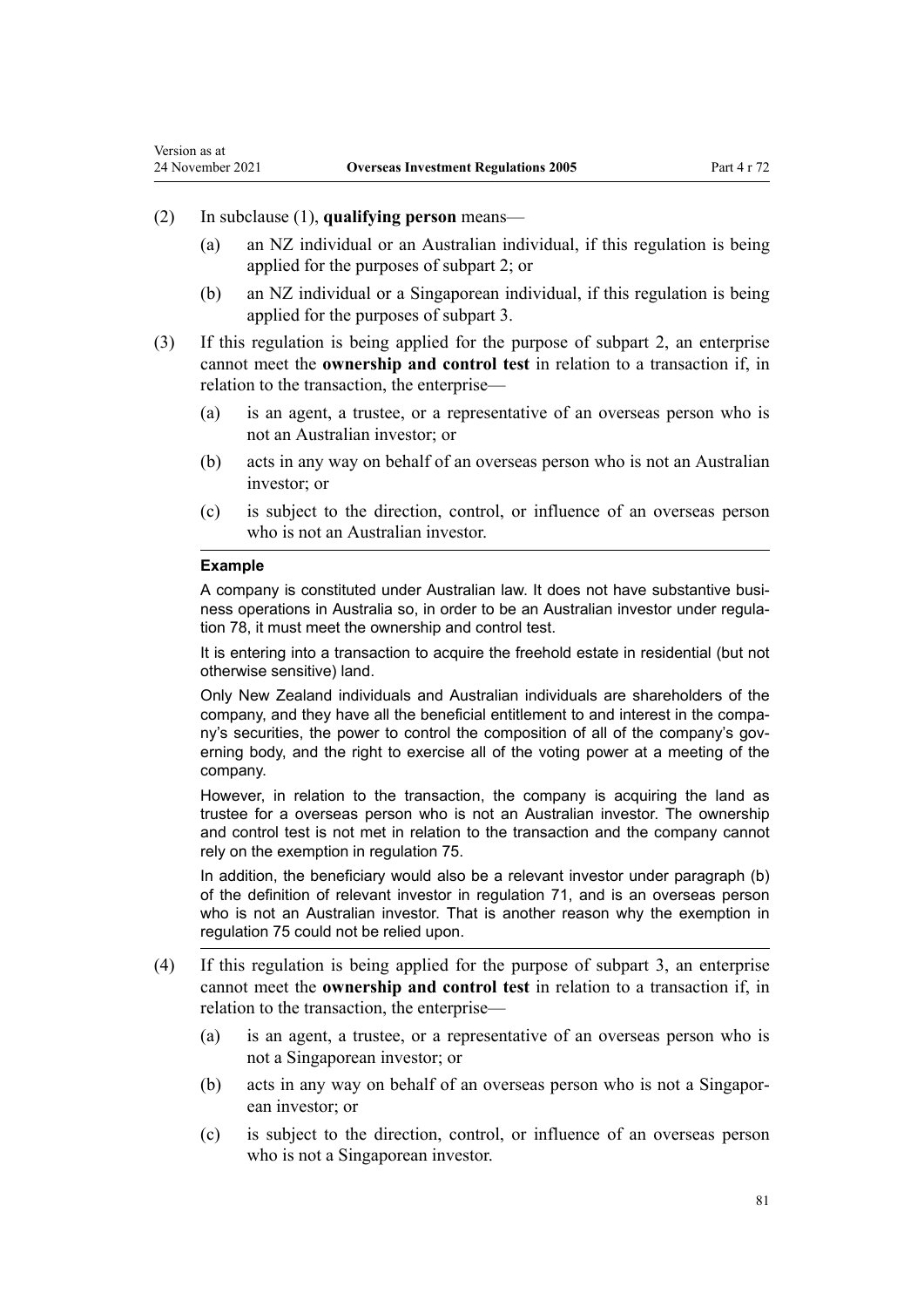- <span id="page-81-0"></span>
- (5) In subclauses (3) and (4), references to the enterprise include, if the enterprise is a trust, the trustees of the trust.

Regulation 72: inserted, on 22 October 2018, by [regulation 18](http://legislation.govt.nz/pdflink.aspx?id=LMS77223) of the Overseas Investment Amend‐ ment Regulations 2018 (LI 2018/154).

# Subpart 2—Implementation of Australian CER Investment Protocol

Part 4 subpart 2: inserted, on 22 October 2018, by [regulation 18](http://legislation.govt.nz/pdflink.aspx?id=LMS77223) of the Overseas Investment Amendment Regulations 2018 (LI 2018/154).

### *Introduction and definitions*

Heading: inserted, on 22 October 2018, by [regulation 18](http://legislation.govt.nz/pdflink.aspx?id=LMS77223) of the Overseas Investment Amendment Regulations 2018 (LI 2018/154).

#### **73 Introduction to subpart 2**

The purpose of this subpart is to implement obligations in the Australian CER Investment Protocol in relation to overseas investments in sensitive land where—

- (a) the relevant land is residential (but not otherwise sensitive) land; or
- (b) the interest in land described in [section 12\(a\)](http://legislation.govt.nz/pdflink.aspx?id=DLM358017) of the Act is a regulated *profit à prendre*.

Regulation 73: inserted, on 22 October 2018, by [regulation 18](http://legislation.govt.nz/pdflink.aspx?id=LMS77223) of the Overseas Investment Amend‐ ment Regulations 2018 (LI 2018/154).

### **74 Definitions for subpart 2**

In this subpart, unless the context otherwise requires,—

**Australia** does not include its external territories

**Australian branch** means a branch of an enterprise if the branch—

- (a) is located in Australia; and
- (b) is carrying out business activities in Australia

**Australian enterprise** means an enterprise that is constituted or organised under Australian law

**Australian Government** includes—

- (a) the Crown in right of Australia; and
- (b) an Australian State or territory; and
- (c) Australian regional or local government

**Australian individual** means a natural person who is—

- (a) an Australian citizen under Australian law; or
- (b) a permanent resident of Australia under Australian law and who is ordin‐ arily resident in New Zealand

**Australian investor** is to be read in accordance with [regulation 78](#page-83-0).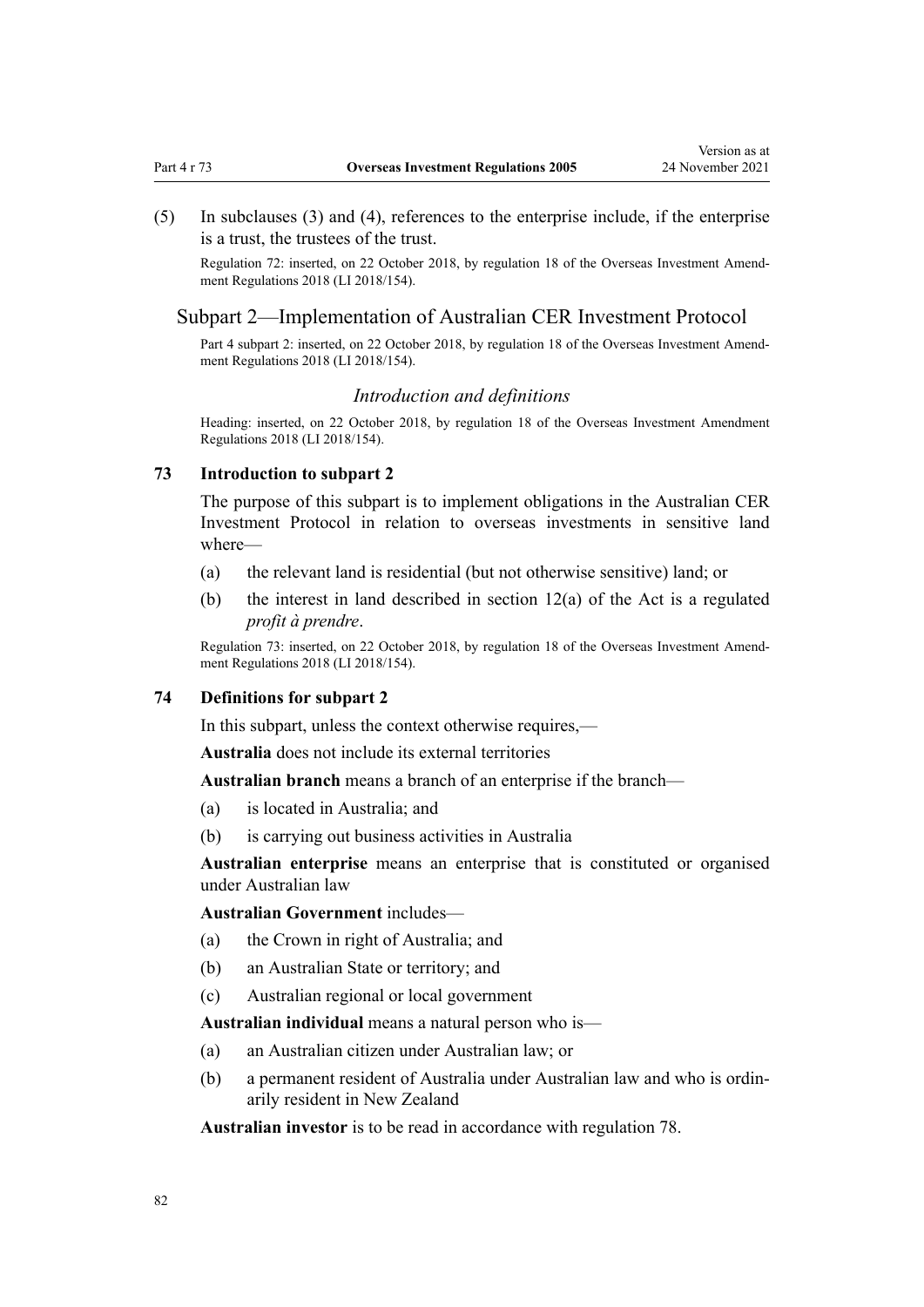<span id="page-82-0"></span>Regulation 74: inserted, on 22 October 2018, by [regulation 18](http://legislation.govt.nz/pdflink.aspx?id=LMS77223) of the Overseas Investment Amend‐ ment Regulations 2018 (LI 2018/154).

### *Exemptions for Australian investors*

Heading: inserted, on 22 October 2018, by [regulation 18](http://legislation.govt.nz/pdflink.aspx?id=LMS77223) of the Overseas Investment Amendment Regulations 2018 (LI 2018/154).

# **75 Exemption for Australian investors in respect of residential (but not otherwise sensitive) land**

A transaction does not require consent for the purposes of section  $10(1)(a)$  of the Act to the extent that—

- (a) it will result in an overseas investment in sensitive land where the rele‐ vant land is residential (but not otherwise sensitive) land; and
- (b) every relevant investor either is an Australian investor or is not an over‐ seas person.

#### **Example 1**

A New Zealand citizen acquires the freehold estate in residential (but not otherwise sensitive) land as the agent for an Australian citizen, such that the New Zealand citizen is a relevant investor under paragraph (b) of the definition of relevant investor in regulation 71, and the Australian citizen is a relevant investor under paragraph (a) of that definition. There are no other associates.

The exemption can be relied upon because the New Zealand citizen is not an overseas person (see section  $7(2)(a)$  of the Act) and the Australian citizen is an Australian investor.

### **Example 2**

A trust is organised under Australian law. The trustees, who are all Australian individuals, are entering into a transaction to acquire the freehold estate in residential (but not otherwise sensitive) land. The trustees will hold the land on trust for an overseas person who is not an Australian investor. That beneficiary's equitable interest in the land is enough to make that beneficiary a relevant investor under paragraph (a) of the definition of relevant investor in regulation 71. As not all of the relevant investors are Australian investors, the exemption cannot be relied upon.

This is the case regardless of whether (and why) the trust is an Australian investor under regulation 78 (ie, regardless of whether it has substantive business operations in Australia or meets the ownership and control test under regulation 72).

Regulation 75: inserted, on 22 October 2018, by [regulation 18](http://legislation.govt.nz/pdflink.aspx?id=LMS77223) of the Overseas Investment Amend‐ ment Regulations 2018 (LI 2018/154).

### **76 Exemption for Australian investors in respect of regulated** *profit à prendre*

A transaction does not require consent for the purposes of section  $10(1)(a)$  of the Act to the extent that—

(a) it will result in an overseas investment in sensitive land where the inter‐ est in land described in [section 12\(a\)](http://legislation.govt.nz/pdflink.aspx?id=DLM358017) of the Act is a regulated *profit à prendre*; and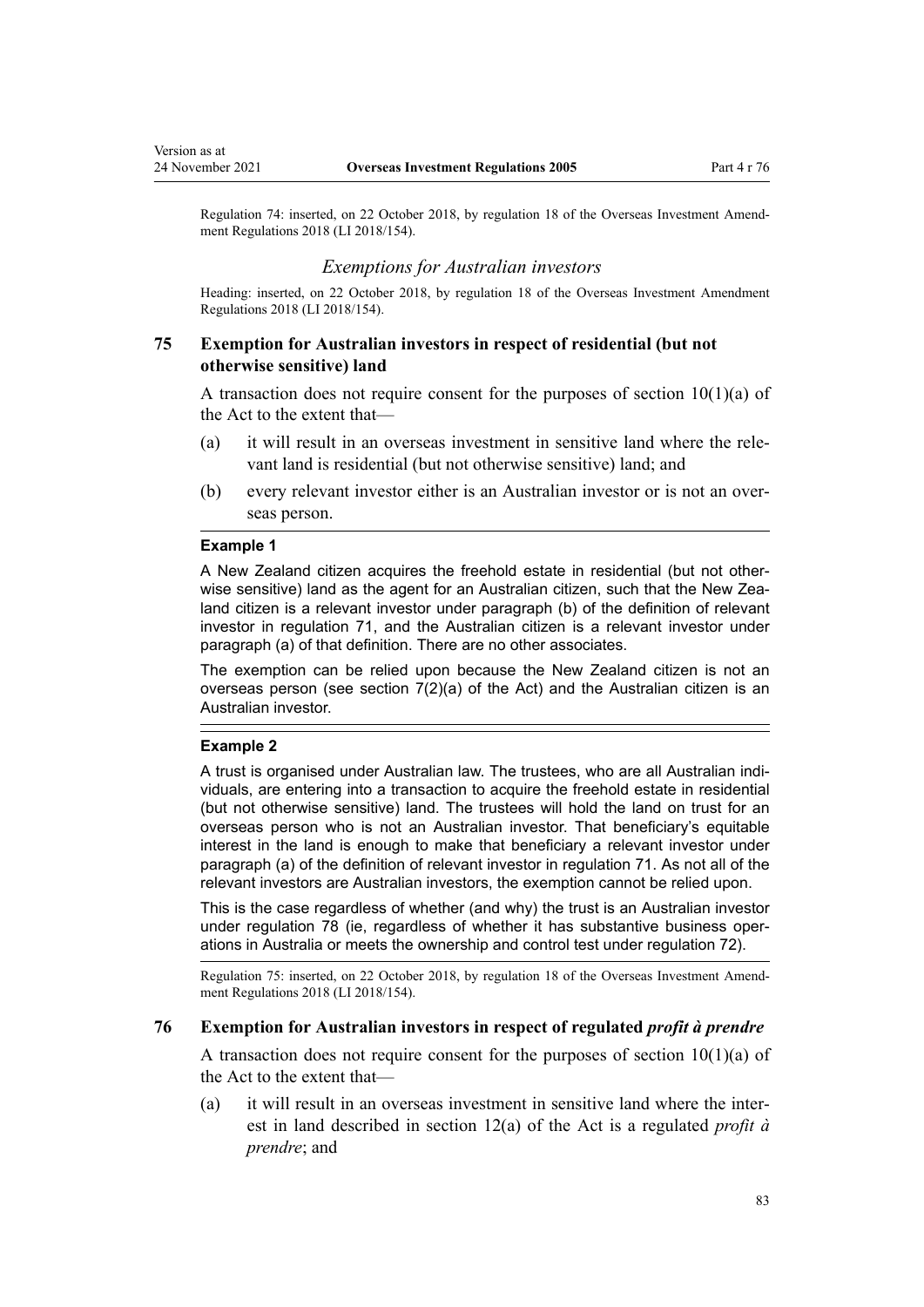<span id="page-83-0"></span>(b) every relevant investor either is an Australian investor or is not an over‐ seas person.

Regulation 76: inserted, on 22 October 2018, by [regulation 18](http://legislation.govt.nz/pdflink.aspx?id=LMS77223) of the Overseas Investment Amend‐ ment Regulations 2018 (LI 2018/154).

### **77 Exemption for Australian investors in respect of relationship property**

- (1) A transaction does not require consent for the purposes of [section 10\(1\)\(a\)](http://legislation.govt.nz/pdflink.aspx?id=DLM358014) of the Act to the extent that-
	- (a) the transaction will result in an overseas investment in sensitive land where the relevant land is residential (but not otherwise sensitive) land or where the interest in land described in [section 12\(a\)](http://legislation.govt.nz/pdflink.aspx?id=DLM358017) of the Act is a regulated *profit à prendre* or both (the **exempted land**); and
	- (b) the transaction will result in either of the following:
		- (i) the acquisition by an overseas person of exempted land if—
			- $(A)$  the exempted land is, or will be as a result of the acquisition, relationship property of the overseas person and the overseas person's spouse or partner; and
			- (B) the overseas person's spouse or partner is an Australian individual:
		- (ii) the acquisition by a company incorporated in New Zealand (**A Co**) of exempted land if—
			- (A) all of the securities in A Co are wholly owned as relationship property by a person (**B**) and B's spouse or partner; and
			- (B) B is an Australian individual.
- (2) In this regulation,—

**relationship property** means relationship property as defined in [section 8](http://legislation.govt.nz/pdflink.aspx?id=DLM441170) of the Property (Relationships) Act 1976

**spouse or partner** means spouse, civil union partner, or de facto partner.

Regulation 77: inserted, on 22 October 2018, by [regulation 18](http://legislation.govt.nz/pdflink.aspx?id=LMS77223) of the Overseas Investment Amendment Regulations 2018 (LI 2018/154).

### **78 Definition of Australian investor**

In this subpart, **Australian investor**—

- (a) means—
	- (i) an Australian individual; or
	- (ii) the Australian Government; or
	- (iii) an Australian enterprise, if the enterprise—
		- (A) carries on substantive business operations in Australia; or
		- (B) meets the ownership and control test; or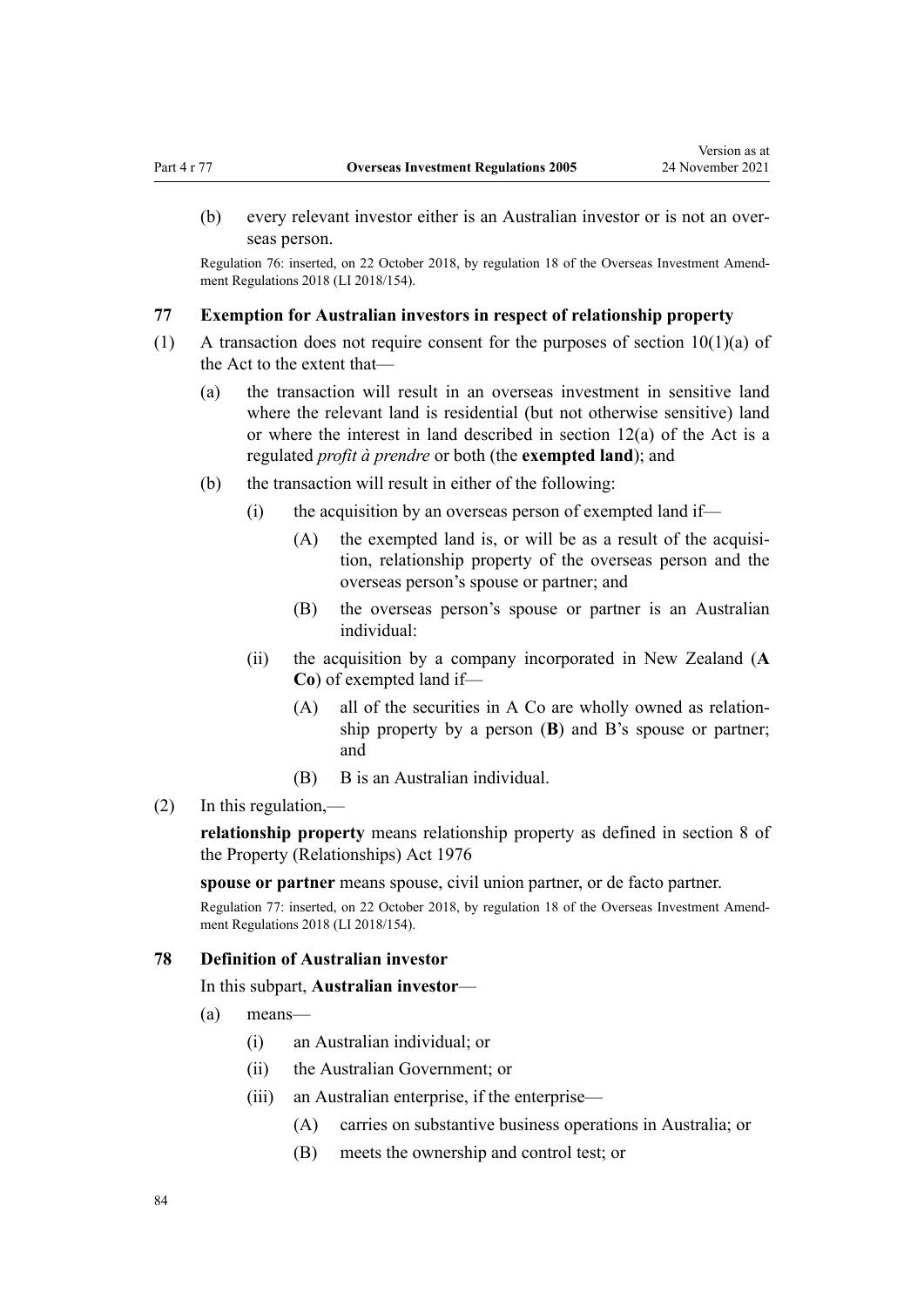- <span id="page-84-0"></span>(iv) a non-NZ enterprise that is acting through an Australian branch of the enterprise if—
	- (A) the branch carries on substantive business operations in Australia; or
	- (B) the enterprise meets the ownership and control test; but
- (b) does not include an enterprise that is acting through an NZ branch of the enterprise.

Regulation 78: inserted, on 22 October 2018, by [regulation 18](http://legislation.govt.nz/pdflink.aspx?id=LMS77223) of the Overseas Investment Amend‐ ment Regulations 2018 (LI 2018/154).

# Subpart 3—Implementation of Singapore CEP

Part 4 subpart 3: inserted, on 22 October 2018, by [regulation 18](http://legislation.govt.nz/pdflink.aspx?id=LMS77223) of the Overseas Investment Amendment Regulations 2018 (LI 2018/154).

#### *Introduction and definitions*

Heading: inserted, on 22 October 2018, by [regulation 18](http://legislation.govt.nz/pdflink.aspx?id=LMS77223) of the Overseas Investment Amendment Regulations 2018 (LI 2018/154).

### **79 Introduction to subpart 3**

The purpose of this subpart is to implement obligations in the Singapore CEP in relation to overseas investments in sensitive land where the relevant land is residential (but not otherwise sensitive) land.

Regulation 79: inserted, on 22 October 2018, by [regulation 18](http://legislation.govt.nz/pdflink.aspx?id=LMS77223) of the Overseas Investment Amend‐ ment Regulations 2018 (LI 2018/154).

### **80 Definitions for subpart 3**

In this subpart, unless the context otherwise requires,—

**Singaporean branch** means a branch of an enterprise if the branch—

- (a) is located in Singapore; and
- (b) is carrying out business activities in Singapore

**Singaporean enterprise** means an enterprise that is constituted or organised under Singaporean law

**Singaporean individual** means a natural person who is—

- (a) a national of Singapore under Singaporean law; or
- (b) a permanent resident of Singapore under Singaporean law and who is ordinarily resident in New Zealand

**Singaporean investor** is to be read in accordance with [regulation 83.](#page-86-0)

Regulation 80: inserted, on 22 October 2018, by [regulation 18](http://legislation.govt.nz/pdflink.aspx?id=LMS77223) of the Overseas Investment Amend‐ ment Regulations 2018 (LI 2018/154).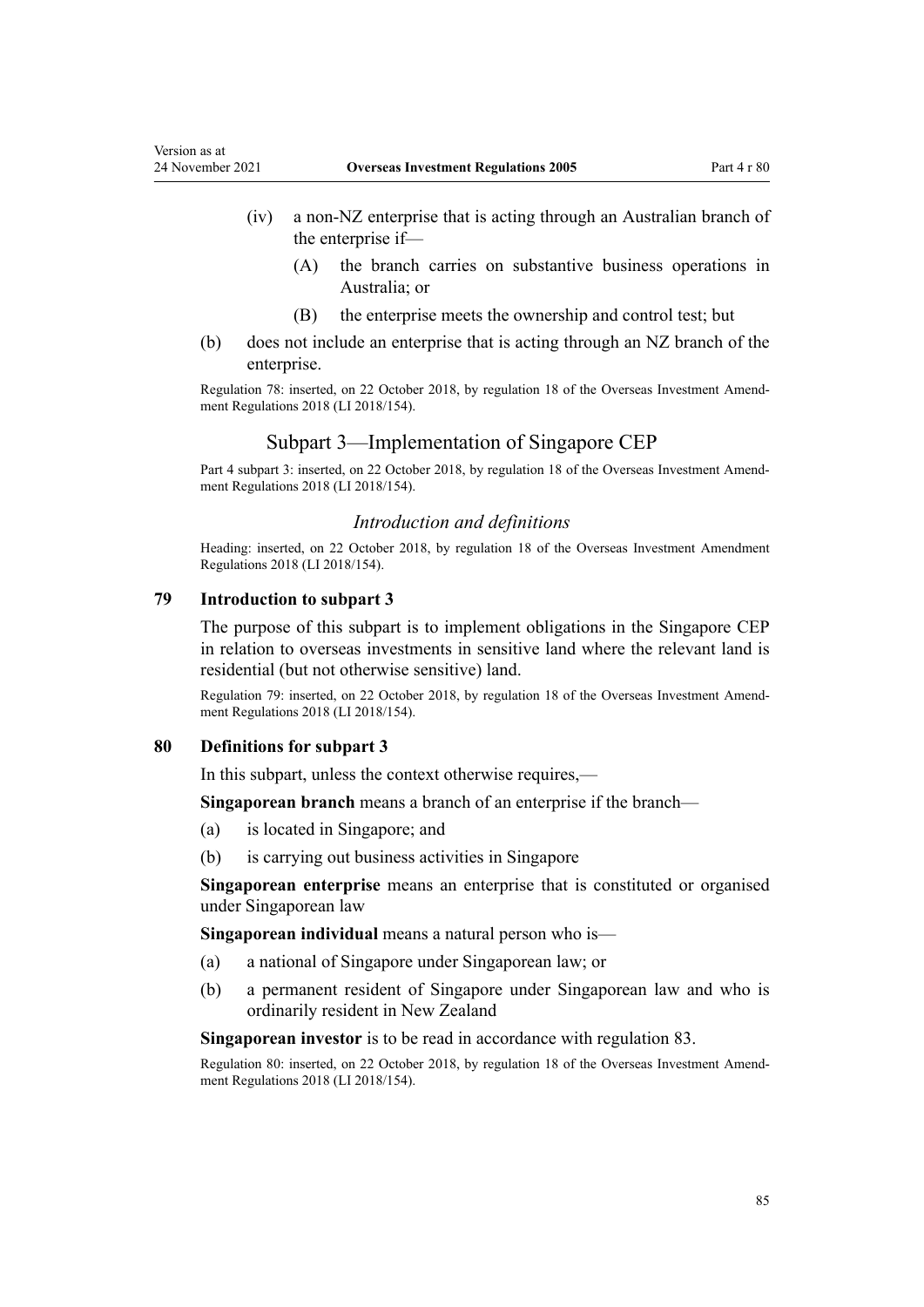#### *Exemptions for Singaporean investors*

Heading: inserted, on 22 October 2018, by [regulation 18](http://legislation.govt.nz/pdflink.aspx?id=LMS77223) of the Overseas Investment Amendment Regulations 2018 (LI 2018/154).

# **81 Exemption for Singaporean investors in respect of residential (but not otherwise sensitive) land**

A transaction does not require consent for the purposes of section  $10(1)(a)$  of the Act to the extent that—

- (a) the transaction will result in an overseas investment in sensitive land where the relevant land is residential (but not otherwise sensitive) land; and
- (b) every relevant investor either is a Singaporean investor or is not an over‐ seas person.

Regulation 81: inserted, on 22 October 2018, by [regulation 18](http://legislation.govt.nz/pdflink.aspx?id=LMS77223) of the Overseas Investment Amend‐ ment Regulations 2018 (LI 2018/154).

#### **82 Exemption for Singaporean investors in respect of relationship property**

- (1) A transaction does not require consent for the purposes of section  $10(1)(a)$  of the Act to the extent that—
	- (a) the transaction will result in an overseas investment in sensitive land where the relevant land is residential (but not otherwise sensitive) land (the **exempted land**); and
	- (b) the transaction will result in either of the following:
		- $(i)$  the acquisition by an overseas person of exempted land if—
			- $(A)$  the exempted land is, or will be as a result of the acquisition, relationship property of the overseas person and the overseas person's spouse or partner; and
			- (B) the overseas person's spouse or partner is a Singaporean individual:
		- (ii) the acquisition by a company incorporated in New Zealand (**A Co**) of exempted land if—
			- (A) all of the securities in A Co are wholly owned as relationship property by a person (**B**) and B's spouse or partner; and
			- (B) B is a Singaporean individual.
- (2) In this regulation,—

**relationship property** means relationship property as defined in [section 8](http://legislation.govt.nz/pdflink.aspx?id=DLM441170) of the Property (Relationships) Act 1976

**spouse or partner** means spouse, civil union partner, or de facto partner.

Regulation 82: inserted, on 22 October 2018, by [regulation 18](http://legislation.govt.nz/pdflink.aspx?id=LMS77223) of the Overseas Investment Amend‐ ment Regulations 2018 (LI 2018/154).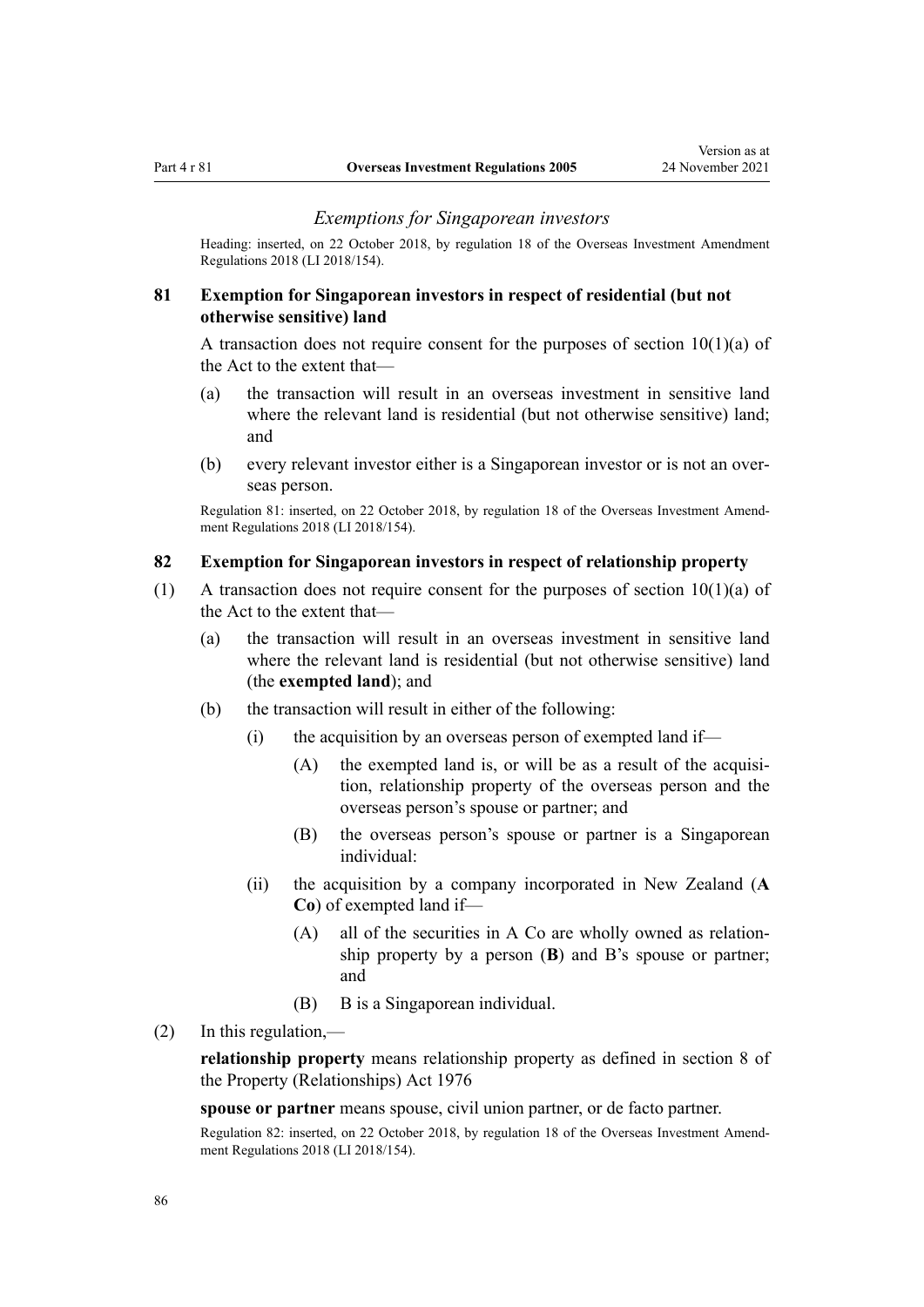### **83 Definition of Singaporean investor**

In this subpart, **Singaporean investor**—

(a) means—

<span id="page-86-0"></span>Version as at

- (i) a Singaporean individual; or
- (ii) a Singaporean enterprise, if the enterprise—
	- (A) carries on substantive business operations in Singapore; or
	- (B) meets the ownership and control test; or
- (iii) a non-NZ enterprise that is acting through a Singaporean branch of the enterprise if—
	- (A) the branch carries on substantive business operations in Singapore; or
	- (B) the enterprise meets the ownership and control test; but
- (b) does not include an enterprise that is acting through an NZ branch of the enterprise.

Regulation 83: inserted, on 22 October 2018, by [regulation 18](http://legislation.govt.nz/pdflink.aspx?id=LMS77223) of the Overseas Investment Amend‐ ment Regulations 2018 (LI 2018/154).

# **Part 5**

# **Alternative monetary thresholds for overseas investments in significant business assets**

Part 5: inserted, on 30 December 2018, by [regulation 5](http://legislation.govt.nz/pdflink.aspx?id=LMS119666) of the Overseas Investment (CPTPP) Amendment Regulations 2018 (LI 2018/224).

# Subpart 1—Introduction and definitions

Subpart 1: inserted, on 30 December 2018, by [regulation 5](http://legislation.govt.nz/pdflink.aspx?id=LMS119666) of the Overseas Investment (CPTPP) Amendment Regulations 2018 (LI 2018/224).

### **84 Introduction to Part 5**

- (1) This Part, which is made under [section 61A](http://legislation.govt.nz/pdflink.aspx?id=LMS152218) of the Act, provides for alternative monetary thresholds under [section 13](http://legislation.govt.nz/pdflink.aspx?id=DLM358019) of the Act (overseas investments in significant business assets).
- (2) The details of the alternative monetary thresholds are in [subparts 2](#page-93-0) and [3.](#page-100-0)
- (3) [Subpart 2](#page-93-0) relates to the following:
	- (a) the Comprehensive and Progressive Agreement for Trans-Pacific Part‐ nership done at Santiago on 8 March 2018 (the **CPTPP Agreement**):
	- (b) the Free Trade Agreement between New Zealand and the Republic of Korea done at Seoul on 23 March 2015 (the **Korea FTA**):
	- (c) the Agreement between New Zealand and the Separate Customs Terri‐ tory of Taiwan, Penghu, Kinmen, and Matsu on Economic Cooperation done at Wellington on 10 July 2013 (**ANZTEC**):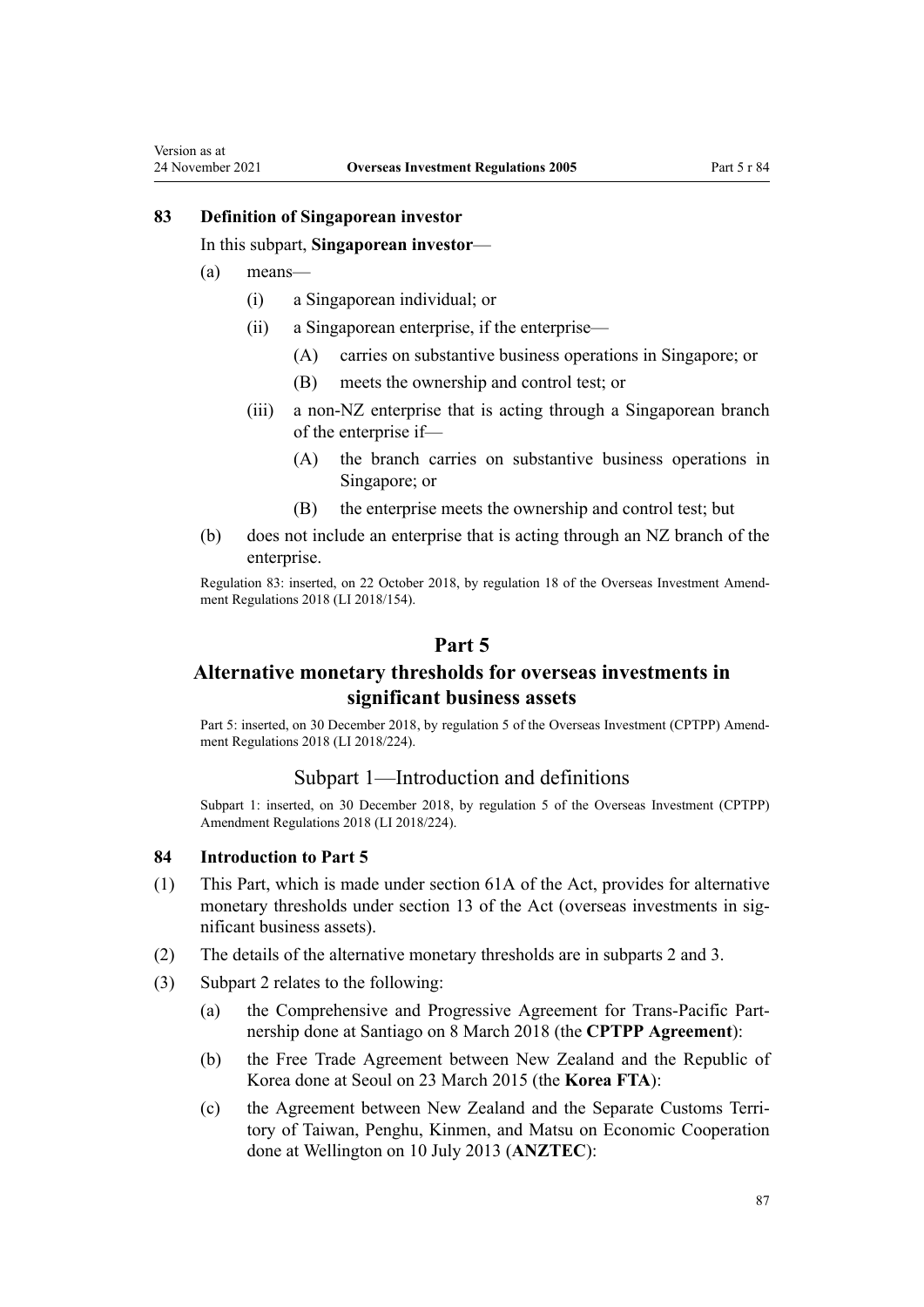- (d) the New Zealand–Hong Kong, China Closer Economic Partnership Agreement done at Hong Kong on 29 March 2010 (the **Hong Kong CEP**):
- (e) the Free Trade Agreement between the Government of New Zealand and the Government of the People's Republic of China done at Beijing on 7 April 2008 (the **China FTA**):
- (f) the Trans-Pacific Strategic Economic Partnership Agreement done at Wellington on 18 July 2005 (the **P4 Agreement**).
- (4) [Subpart 3](#page-100-0) relates to the Protocol on Investment to the New Zealand–Australia Closer Economic Relations Trade Agreement done at Wellington on 16 Febru‐ ary 2011 (the **Australian CER Investment Protocol**).

Regulation 84: inserted, on 30 December 2018, by [regulation 5](http://legislation.govt.nz/pdflink.aspx?id=LMS119666) of the Overseas Investment (CPTPP) Amendment Regulations 2018 (LI 2018/224).

# **85 Definitions**

(1) In this Part, unless the context otherwise requires,—

**ANZTEC** is to be read in accordance with [regulation 84\(3\)\(c\)](#page-86-0)

**Australian CER Investment Protocol** is to be read in accordance with [regula‐](#page-86-0) [tion 84\(4\)](#page-86-0)

**Brunei branch** means a branch of an enterprise if the branch—

- (a) is located in the Brunei territory; and
- (b) is carrying out business activities in the Brunei territory

**Brunei enterprise** means an enterprise constituted or organised under the law of Brunei Darussalam

**Brunei individual** means a natural person who is a national of Brunei Darussa‐ lam under its laws

**Brunei territory** means the territory of Brunei Darussalam as defined by the definition of territory in Annex 2.A of the P4 Agreement

**Chile branch** means a branch of an enterprise if the branch—

- (a) is located in the Chile territory; and
- (b) is carrying out business activities in the Chile territory

**Chile enterprise** means an enterprise constituted or organised under the law of the Republic of Chile

**Chile individual** means a natural person who is a national of the Republic of Chile as defined under Article 10 of the Constitución Política de la República de Chile

**Chile territory** means the territory of the Republic of Chile as defined by the definition of territory in Annex 2.A of the P4 Agreement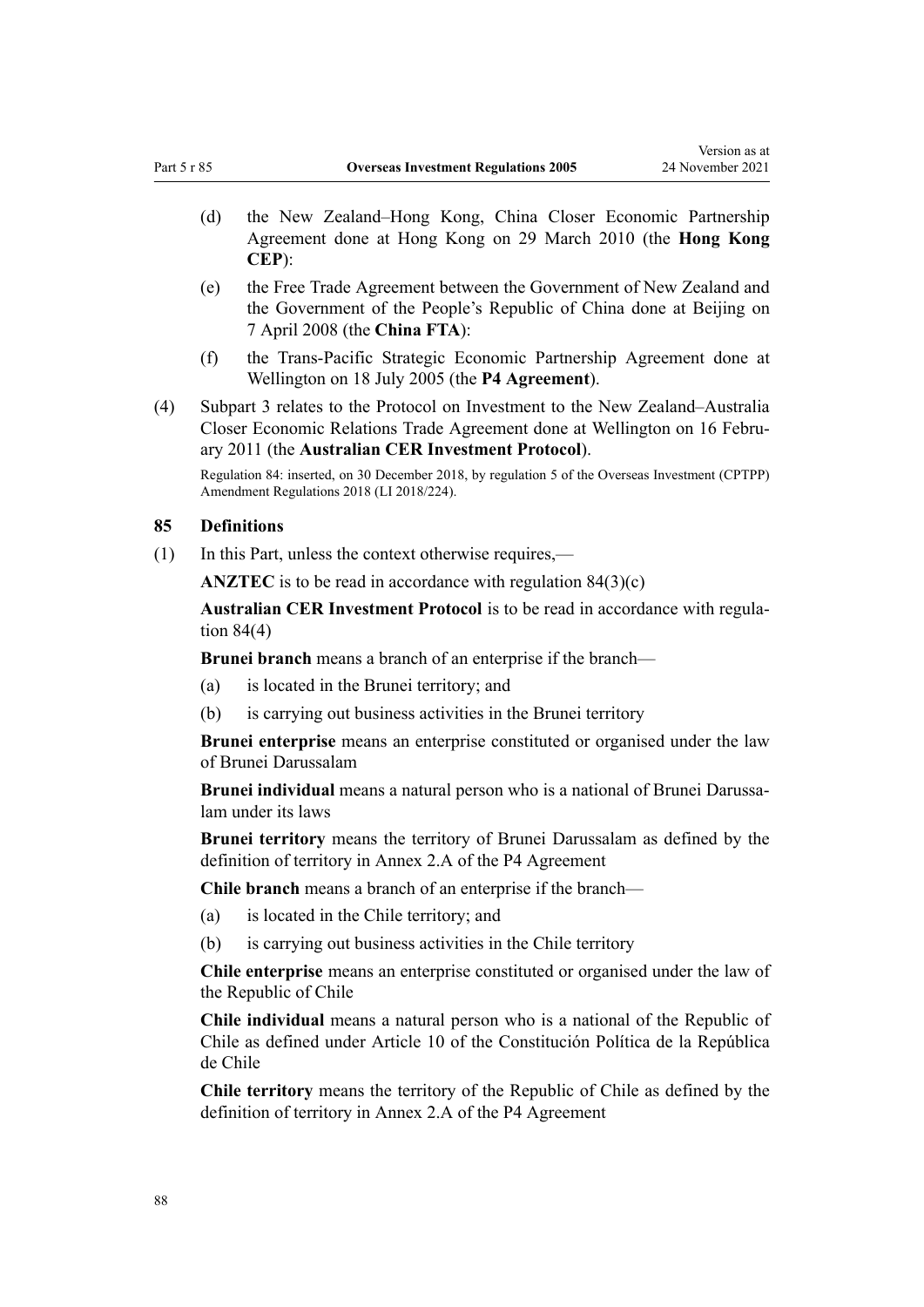**China branch** means a branch of an enterprise if the branch—

- (a) is located in the China customs territory; and
- (b) is carrying out business activities in the China customs territory

**China customs territory** means the entire customs territory of the People's Republic of China

**China enterprise** means an enterprise that is constituted or organised under the law of the People's Republic of China

**China FTA** is to be read in accordance with regulation  $84(3)(e)$ 

**China individual** means a natural person who is a national or permanent resi‐ dent of the People's Republic of China under its laws

**CPTPP Agreement** is to be read in accordance with [regulation 84\(3\)\(a\)](#page-86-0)

**enterprise** means any of the following, whether acting for profit or not:

- (a) a body corporate:
- (b) a trust (including a unit trust):
- (c) a partnership:
- (d) a sole proprietorship:
- (e) a joint venture:
- (f) any other unincorporated body of persons

**Hong Kong area** means the Hong Kong Special Administrative Region of the People's Republic of China, together with the Shenzhen Bay Port Hong Kong Port Area

**Hong Kong branch** means a branch of an enterprise if the branch—

- (a) is located in the Hong Kong area; and
- (b) is carrying out business activities in the Hong Kong area

**Hong Kong CEP** is to be read in accordance with [regulation 84\(3\)\(d\)](#page-86-0)

**Hong Kong enterprise** means an enterprise that is constituted or organised under the law of the Hong Kong Special Administrative Region of the People's Republic of China

**Hong Kong individual** means a natural person who is a permanent resident of the Hong Kong Special Administrative Region of the People's Republic of China under its domestic law

**Korea FTA** is to be read in accordance with [regulation 84\(3\)\(b\)](#page-86-0)

**non-NZ** enterprise means an enterprise that is neither constituted nor organised under the law of New Zealand

**NZ branch** means a branch of an enterprise if the branch is located in New Zealand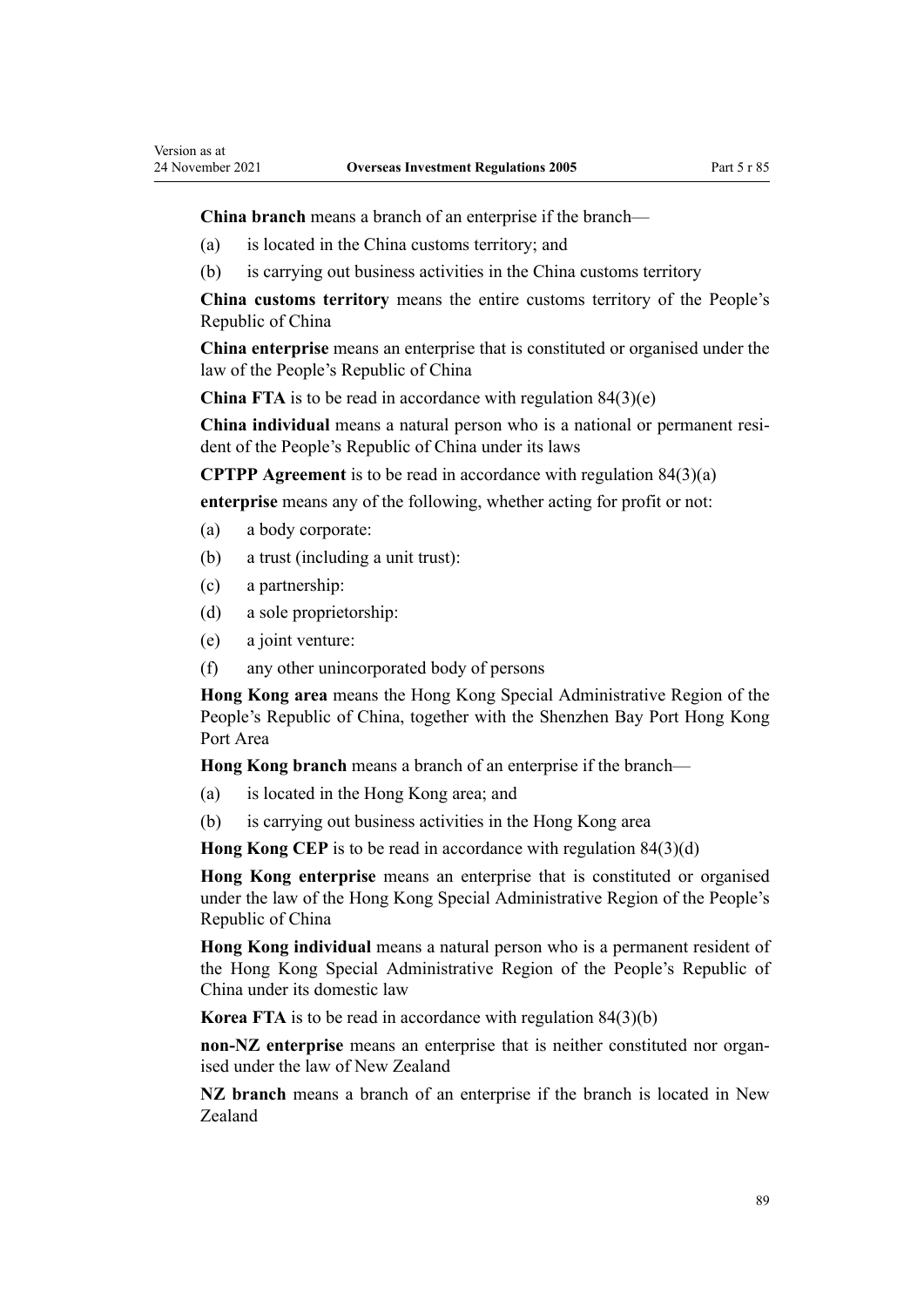## **NZ individual** means—

- (a) a New Zealand citizen; or
- (b) a natural person who is ordinarily resident in New Zealand

**ownership and control test** is to be read in accordance with regulation 86

**P4 Agreement** is to be read in accordance with [regulation 84\(3\)\(f\)](#page-86-0)

**relevant investor**, in relation to a transaction, means—

- (a) an overseas person if, as a result of the transaction and either alone or with any other person, the overseas person—
	- (i) acquires rights or interests in securities of a person; or
	- (ii) establishes a business in New Zealand; or
	- (iii) acquires property (including goodwill and other intangible assets) in New Zealand used in carrying on business in New Zealand (whether by 1 transaction or a series of related or linked transac‐ tions); or
- (b) an associate of an overseas person if, as a result of the transaction and either alone or with any other person, the associate—
	- (i) acquires rights or interests in securities of a person; or
	- (ii) establishes a business in New Zealand; or
	- (iii) acquires property (including goodwill and other intangible assets) in New Zealand used in carrying on business in New Zealand (whether by 1 transaction or a series of related or linked transac‐ tions)

**type 1 investor** is to be read in accordance with [regulation 90](#page-94-0)

**type 2 investor** is to be read in accordance with [regulation 92\(1\)](#page-96-0)

**type 3 investor** is to be read in accordance with [regulation 94\(1\)](#page-97-0)

**type 4 investor** is to be read in accordance with [regulation 96\(1\)](#page-99-0)

**type A branch** means a branch of an enterprise if the branch—

- (a) is located in a type A territory; and
- (b) is carrying out business activities in that type A territory

**type A enterprise** means an enterprise that is constituted or organised under the law of any of the following:

- (a) any of the following parties to the CPTPP Agreement:
	- (i) Australia:
	- (ii) Canada:
	- (iii) Japan:
	- (iv) Mexico:
	- (iva) Peru: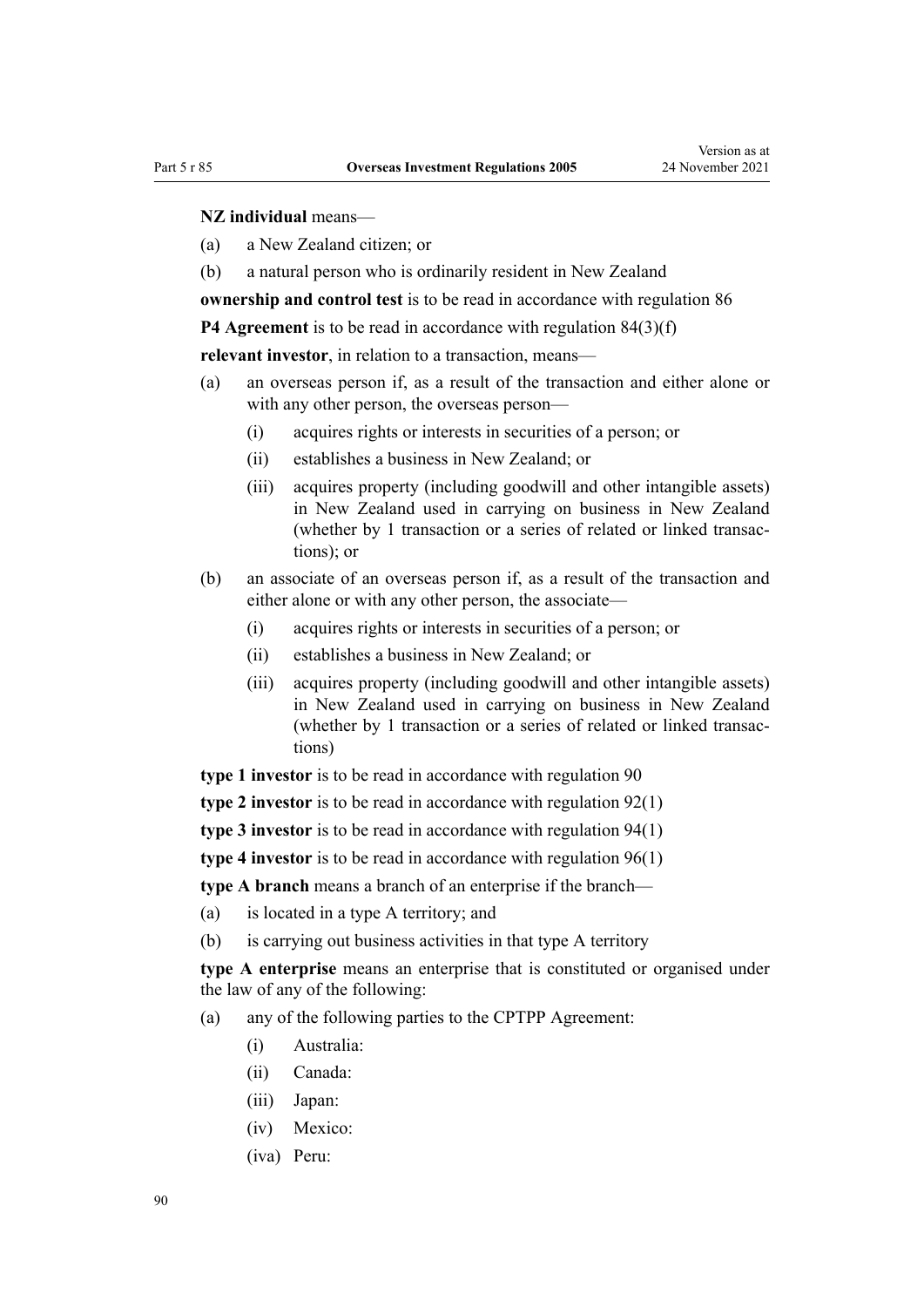- (v) Singapore:
- (vi) Viet Nam:
- (b) the Separate Customs Territory of Taiwan, Penghu, Kinmen, and Matsu:
- (c) the Republic of Korea

**type A individual** means a natural person who is any of the following:

- (a) a national of any of the following parties to the CPTPP Agreement as defined by the definition of natural person who has the nationality of a Party in Annex 1-A of the Trans-Pacific Partnership Agreement (done at Auckland on 4 February 2016) as incorporated into the CPTPP Agree‐ ment by Article 1.1 of that agreement:
	- (i) Australia:
	- (ii) Canada:
	- (iii) Japan:
	- (iv) Mexico:
	- (iva) Peru:
	- (v) Singapore:
	- (vi) Viet Nam:
- (b) a person who is a permanent resident of a party to the CPTPP Agree‐ ment listed in paragraph (a):
- (c) a person who is a citizen or permanent resident under the laws of the Separate Customs Territory of Taiwan, Penghu, Kinmen, and Matsu:
- (d) a national of the Republic of Korea as defined by paragraph (a) of the definition of national in Article 1.5 of the Korea FTA

**type A territory** means any of the following:

- (a) the territory for any of the following parties to the CPTPP Agreement as defined by the definition of territory in Annex 1-A of the Trans-Pacific Partnership Agreement (done at Auckland on 4 February 2016) as incorporated into the CPTPP Agreement by Article 1.1 of that agreement:
	- (i) Australia:
	- (ii) Canada:
	- (iii) Japan:
	- (iv) Mexico:
	- (iva) Peru:
	- (v) Singapore:
	- (vi) Viet Nam:
- (b) the Separate Customs Territory of Taiwan, Penghu, Kinmen, and Matsu: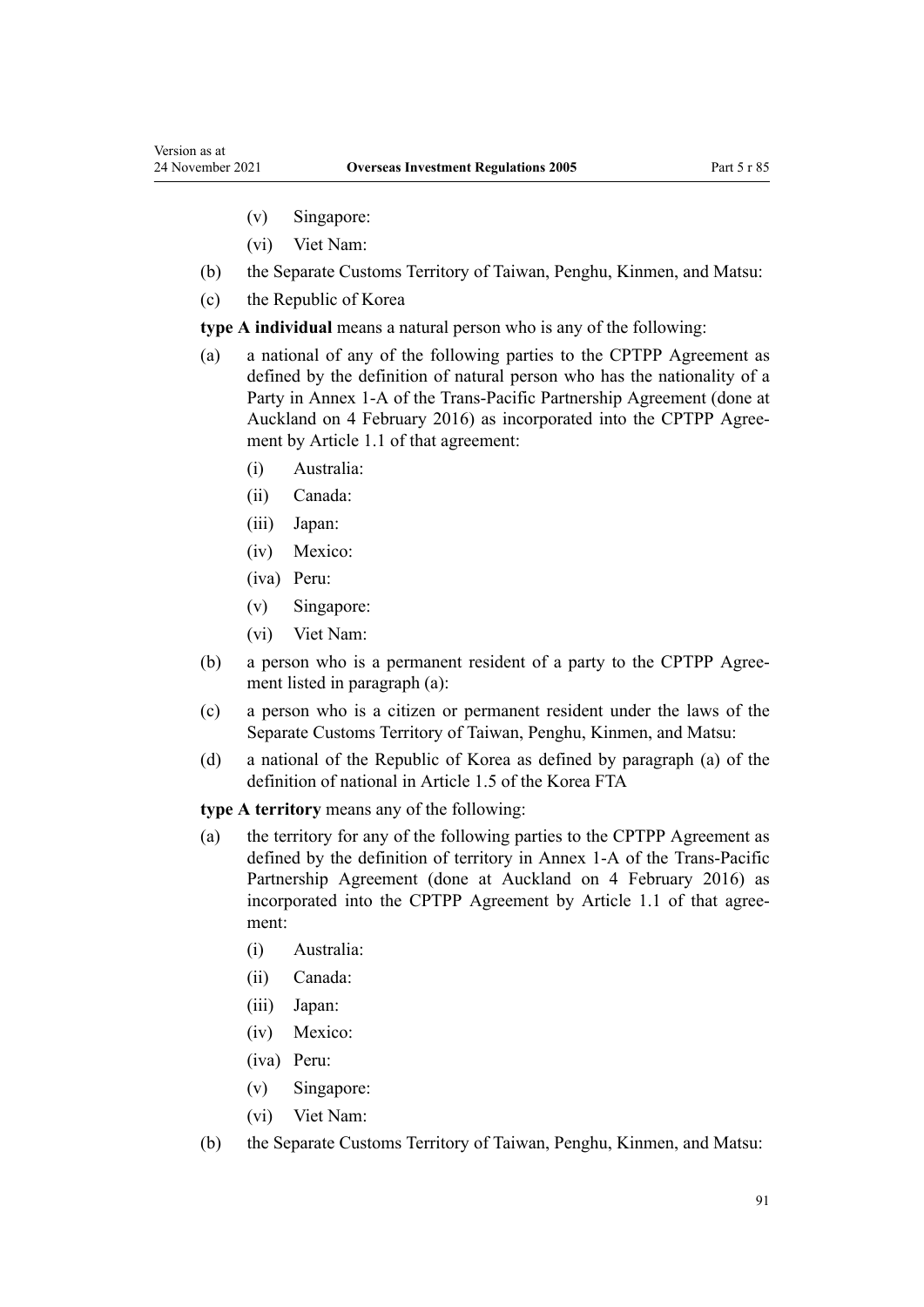- (c) the territory for the Republic of Korea as defined by paragraph (a) of the definition of territory in Article 1.5 of the Korea FTA.
- (2) *See* [regulation 98](#page-100-0) for further definitions that apply in [subpart 3](#page-100-0).

Regulation 85: inserted, on 30 December 2018, by [regulation 5](http://legislation.govt.nz/pdflink.aspx?id=LMS119666) of the Overseas Investment (CPTPP) Amendment Regulations 2018 (LI 2018/224).

Regulation 85(1) **non-NZ government investor**: revoked, on 16 June 2020, by [regulation 8](http://legislation.govt.nz/pdflink.aspx?id=LMS345215) of the Overseas Investment Amendment Regulations 2020 (LI 2020/110).

Regulation 85(1) **relevant government enterprise**: revoked, on 16 June 2020, by [regulation 8](http://legislation.govt.nz/pdflink.aspx?id=LMS345215) of the Overseas Investment Amendment Regulations 2020 (LI 2020/110).

Regulation 85(1) **type A enterprise** paragraph (a)(iva): inserted, on 19 September 2021, by [regula‐](http://legislation.govt.nz/pdflink.aspx?id=LMS533129) [tion 4\(1\)](http://legislation.govt.nz/pdflink.aspx?id=LMS533129) of the Overseas Investment (CPTPP—Peru) Amendment Regulations 2021 (LI 2021/218).

Regulation 85(1) **type A enterprise** paragraph (a)(vi): inserted, on 14 January 2019, by [regulation](http://legislation.govt.nz/pdflink.aspx?id=LMS140744) [4\(1\)](http://legislation.govt.nz/pdflink.aspx?id=LMS140744) of the Overseas Investment (CPTPP–Viet Nam) Amendment Regulations 2018 (LI 2018/252).

Regulation 85(1) **type A individual** paragraph (a)(iva): inserted, on 19 September 2021, by regula[tion 4\(2\)](http://legislation.govt.nz/pdflink.aspx?id=LMS533129) of the Overseas Investment (CPTPP—Peru) Amendment Regulations 2021 (LI 2021/218).

Regulation 85(1) **type A individual** paragraph (a)(vi): inserted, on 14 January 2019, by [regulation](http://legislation.govt.nz/pdflink.aspx?id=LMS140744) [4\(2\)](http://legislation.govt.nz/pdflink.aspx?id=LMS140744) of the Overseas Investment (CPTPP–Viet Nam) Amendment Regulations 2018 (LI 2018/252).

Regulation 85(1) **type A territory** paragraph (a)(iva): inserted, on 19 September 2021, by [regulation](http://legislation.govt.nz/pdflink.aspx?id=LMS533129) [4\(3\)](http://legislation.govt.nz/pdflink.aspx?id=LMS533129) of the Overseas Investment (CPTPP—Peru) Amendment Regulations 2021 (LI 2021/218).

Regulation 85(1) **type A territory** paragraph (a)(vi): inserted, on 14 January 2019, by [regulation 4\(3\)](http://legislation.govt.nz/pdflink.aspx?id=LMS140744) of the Overseas Investment (CPTPP–Viet Nam) Amendment Regulations 2018 (LI 2018/252).

#### **86 Definition of ownership and control test**

- (1) For the purposes of this Part, an enterprise meets the **ownership and control test** (subject to subclauses (3) to (5)) if—
	- (a) the enterprise is a body corporate (**S**) and a qualifying individual or indi‐ viduals have, directly or indirectly,—
		- (i) a beneficial entitlement to, or a beneficial interest in, more than 75% of S's securities; and
		- (ii) the power to control the composition of more than 75% of S's governing body; and
		- (iii) the right to exercise, or to control the exercise of, more than 75% of the voting power at a meeting of S; or
	- (b) the enterprise is a trust (**T**) that is not a unit trust and—
		- (i) more than 75% of T's governing body are qualifying individuals; and
		- (ii) a qualifying individual or individuals have, directly or indirectly, a beneficial entitlement to, or a beneficial interest in, more than 75% of T's trust property; and
		- (iii) more than 75% of the persons having, directly or indirectly, the right to amend, or to control the amendment of, T's trust deed are qualifying individuals; and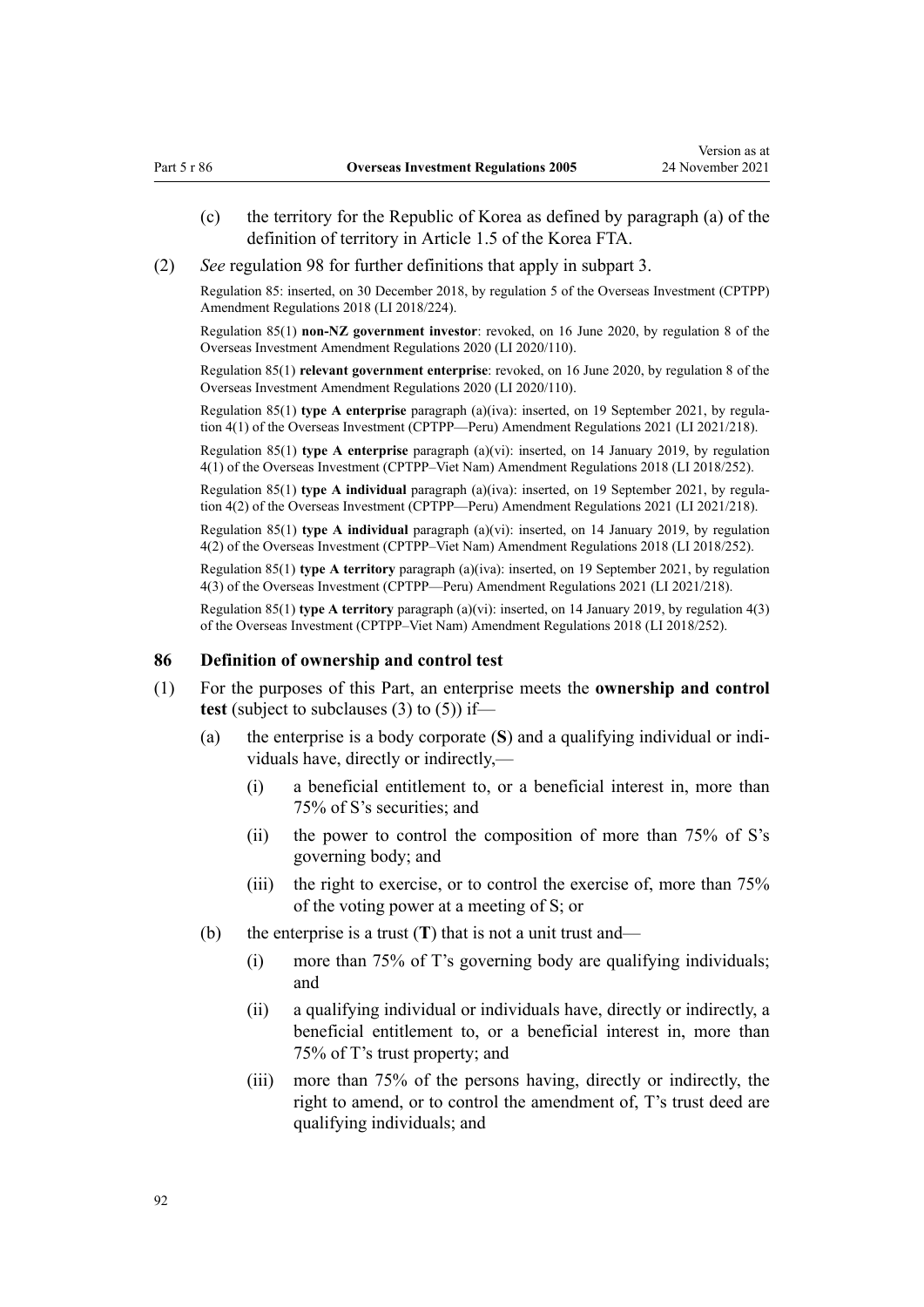- (iv) more than 75% of the persons having, directly or indirectly, the right to control the composition of T's governing body are qualifying individuals; or
- (c) the enterprise is a unit trust (**U**) and—
	- (i) the manager or trustee (or both) is a qualifying individual; and
	- (ii) a qualifying individual or individuals have, directly or indirectly, a beneficial entitlement to, or a beneficial interest in, more than 75% of U's trust property; or
- (d) the enterprise is a partnership, an unincorporated joint venture, or any other unincorporated body of persons (**V**) that is not a trust and—
	- (i) more than  $75\%$  of V's partners or members are qualifying individuals; and
	- (ii) a qualifying individual or individuals have, directly or indi‐ rectly,—
		- (A) a beneficial entitlement to, or a beneficial interest in, more than 75% of V's profits or assets (including on V's winding up); and
		- (B) the right to exercise, or to control the exercise of, more than 75% of the voting power at a meeting of V.
- (2) In subclause (1), **qualifying individual** means—
	- (a) an NZ individual or a type A individual, if this regulation is being applied for the purposes of regulation  $90(a)(ii)(B)$  or  $(iii)(B)$ ; or
	- (b) an NZ individual, a type A individual, a Hong Kong individual, a Brunei individual, or a Chile individual, if this regulation is being applied for the purposes of regulation  $92(1)(a)(ii)(B)$  or  $(iii)(B)$ ; or
	- (c) an NZ individual, a type A individual, a Hong Kong individual, a China individual, a Brunei individual, or a Chile individual, if this regulation is being applied for the purposes of regulation  $94(1)(a)(ii)(B)$  or  $(iii)(B)$ ; or
	- (d) an NZ individual, a type A individual, or a China individual, if this regulation is being applied for the purposes of regulation  $96(1)(a)(ii)(B)$  or  $(iii)(B)$ ; or
	- (e) an NZ individual or an Australian individual (as defined in [regulation](#page-100-0) [98\(1\)](#page-100-0)), if this regulation is being applied for the purposes of [regulation](#page-102-0)  $100(a)(ii)(B)$  or  $(iii)(B)$ .
- (3) An enterprise cannot meet the **ownership and control test** in relation to a transaction if, in relation to the transaction, the enterprise—
	- (a) is an agent, a trustee, or a representative of an overseas person who is not a qualifying investor; or
	- (b) acts in any way on behalf of an overseas person who is not a qualifying investor; or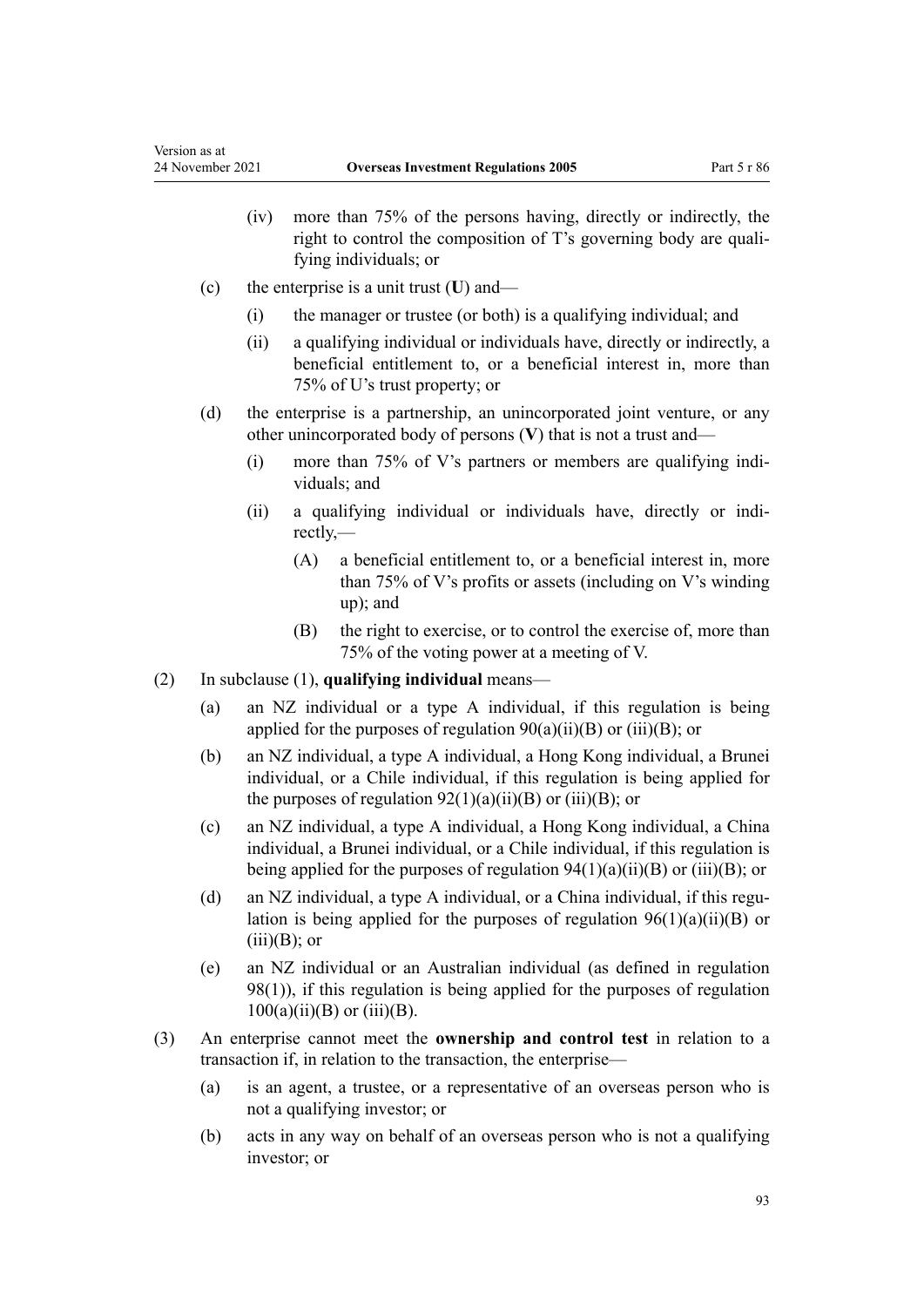- <span id="page-93-0"></span>(c) is subject to the direction, control, or influence of an overseas person who is not a qualifying investor.
- (4) In subclause (3), references to an enterprise include, if the enterprise is a trust, the trustees of the trust.
- (5) In subclause (3), **qualifying investor** means—
	- (a) a type 1 investor, if this regulation is being applied for the purposes of regulation  $90(a)(ii)(B)$  or  $(iii)(B)$ ; or
	- (b) a type 2 investor, if this regulation is being applied for the purposes of regulation  $92(1)(a)(ii)(B)$  or (iii)(B); or
	- (c) a type 3 investor, if this regulation is being applied for the purposes of regulation  $94(1)(a)(ii)(B)$  or  $(iii)(B)$ ; or
	- (d) a type 4 investor, if this regulation is being applied for the purposes of regulation  $96(1)(a)(ii)(B)$  or (iii)(B); or
	- (e) an Australian non-government investor (as defined in [regulation 98\(1\)](#page-100-0)), if this regulation is being applied for the purposes of [regulation](#page-102-0)  $100(a)(ii)(B)$  or  $(iii)(B)$ .
- (6) *See* the example in [regulation 72\(3\)](#page-79-0).

Regulation 86: inserted, on 30 December 2018, by [regulation 5](http://legislation.govt.nz/pdflink.aspx?id=LMS119666) of the Overseas Investment (CPTPP) Amendment Regulations 2018 (LI 2018/224).

#### **87 Definition of relevant government enterprise**

#### *[Revoked]*

Regulation 87: revoked, on 16 June 2020, by [regulation 9](http://legislation.govt.nz/pdflink.aspx?id=LMS345216) of the Overseas Investment Amendment Regulations 2020 (LI 2020/110).

# Subpart 2—Implementation of CPTPP Agreement, Korea FTA, ANZTEC, Hong Kong CEP, China FTA, and P4 Agreement

Subpart 2: inserted, on 30 December 2018, by [regulation 5](http://legislation.govt.nz/pdflink.aspx?id=LMS119666) of the Overseas Investment (CPTPP) Amendment Regulations 2018 (LI 2018/224).

# **88 Introduction to subpart 2 and interaction between regulations in Part 5**

- (1) The purpose of this subpart is to implement obligations in the CPTPP Agree‐ ment, the Korea FTA, ANZTEC, the Hong Kong CEP, the China FTA, and the P4 Agreement.
- (2) For that purpose, this subpart is to be applied subject to the exclusions con‐ tained in the following provisions:
	- (a) Article 9.12.6 of the Trans-Pacific Partnership Agreement (done at Auckland on 4 February 2016) as incorporated into the CPTPP Agree‐ ment by Article 1.1 of that agreement:
	- (b) Articles 10.3.3 and 10.15.5 of the Korea FTA:
	- (c) Articles 3.3 and 9.5 of Chapter 12 of ANZTEC: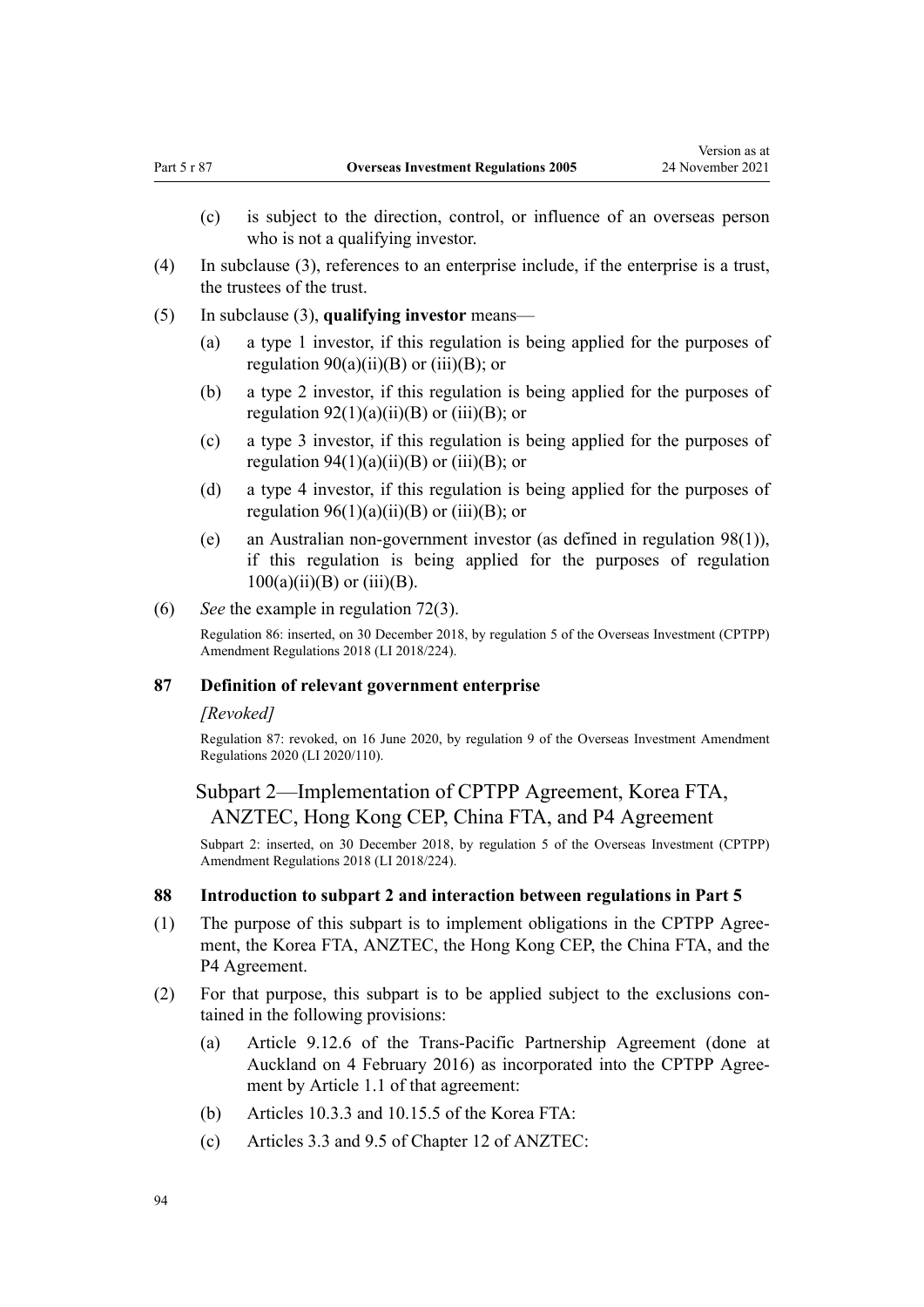<span id="page-94-0"></span>Version as at

- (d) Article 2 of Chapter 13 of the Hong Kong CEP:
- (e) Articles 105 and 137.5 of the China FTA:
- (f) Article 12.3 of the P4 Agreement.
- (3) This subpart is subject to [regulation 97\(2\) and \(3\)](#page-100-0) (which deals with the inter‐ action between this subpart and [subpart 3\)](#page-100-0).

Regulation 88: inserted, on 30 December 2018, by [regulation 5](http://legislation.govt.nz/pdflink.aspx?id=LMS119666) of the Overseas Investment (CPTPP) Amendment Regulations 2018 (LI 2018/224).

# *Type 1 investors*

Heading: inserted, on 30 December 2018, by [regulation 5](http://legislation.govt.nz/pdflink.aspx?id=LMS119666) of the Overseas Investment (CPTPP) Amendment Regulations 2018 (LI 2018/224).

# **89 Alternative monetary thresholds for overseas investments in significant business assets by type 1 investors**

- (1) This regulation applies to a transaction if every relevant investor either is a type 1 investor or is not an overseas person.
- (2) In applying [section 13](http://legislation.govt.nz/pdflink.aspx?id=DLM358019) of the Act (overseas investments in significant business assets) to the transaction,—
	- (a) an alternative monetary threshold of \$200 million applies in subsection  $(1)(a)(ii)$ , subject to subclause (3); and
	- (b) an alternative monetary threshold of \$200 million applies in subsection  $(1)(b)(ii)$  and  $(c)$ .
- (3) Subclause (2)(a) does not apply to the acquisition by a type 1 investor (**Z**) of rights or interests in securities of a person (**A**) if—
	- (a) an associate of Z has—
		- (i) a beneficial entitlement to, or a beneficial interest in, any of A's securities; or
		- (ii) the power to control (otherwise than indirectly through Z) the composition of A's governing body to any extent; or
		- (iii) a right to exercise, or to control the exercise of, any voting power (other than voting power of Z) at a meeting of A; and
	- (b) that associate is an overseas person and is not a type 1 investor.
- (4) *See* the examples in [regulation 75](#page-82-0).

Regulation 89: inserted, on 30 December 2018, by [regulation 5](http://legislation.govt.nz/pdflink.aspx?id=LMS119666) of the Overseas Investment (CPTPP) Amendment Regulations 2018 (LI 2018/224).

### **90 Definition of type 1 investor**

In this Part, **type 1 investor**—

- (a) means—
	- (i) a type A individual; or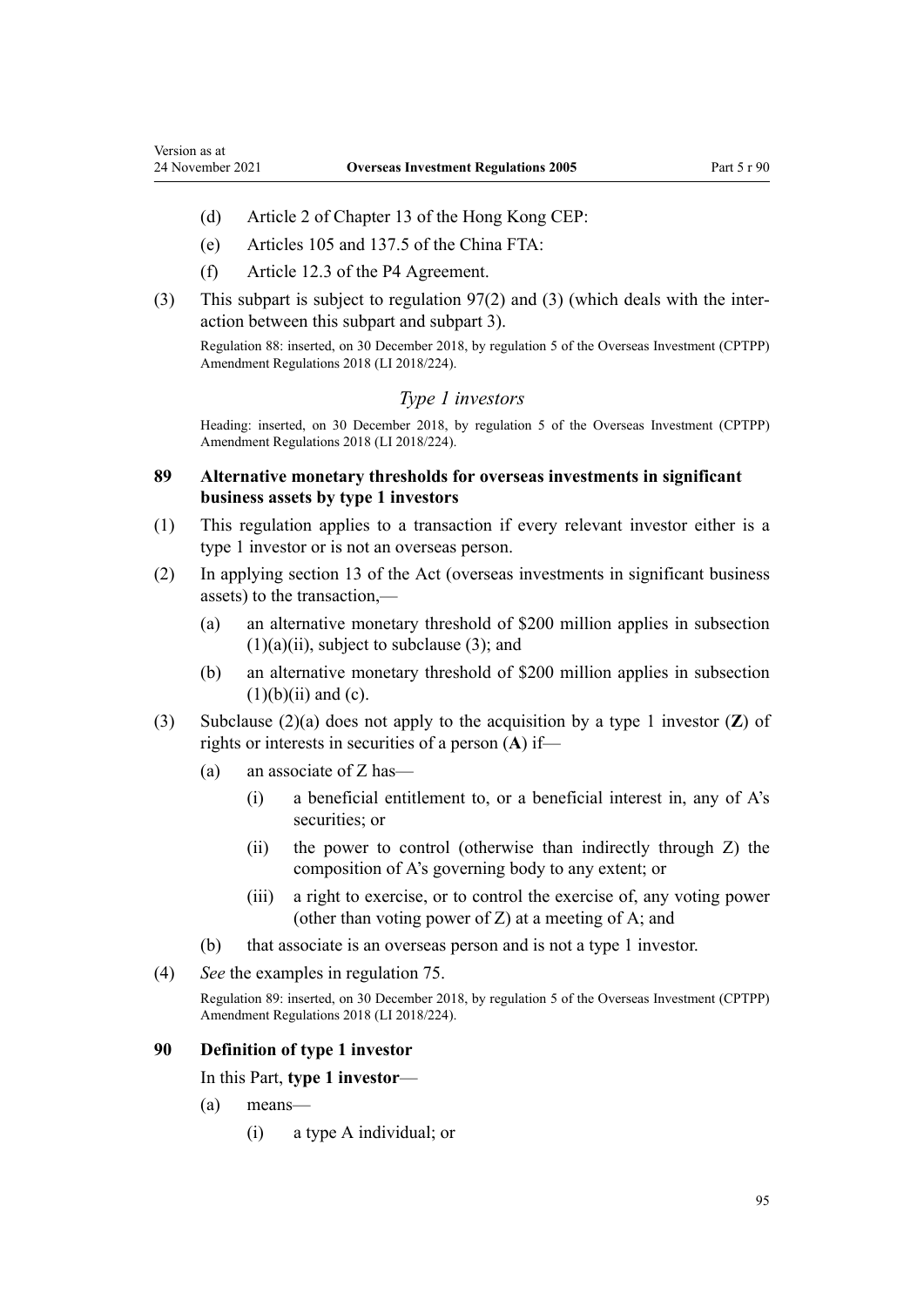- (ii) a type A enterprise, if the enterprise—
	- (A) has substantial business activities in a type A territory; or
	- (B) meets the ownership and control test; or
- (iii) a non-NZ enterprise that is acting through a type A branch of the enterprise if—
	- (A) the branch has substantial business activities in a type A territory; or
	- (B) the enterprise meets the ownership and control test; but
- (b) does not include—
	- (i) a non-NZ government investor; or
	- (ii) an enterprise that is acting through an NZ branch of the enterprise.

Regulation 90: inserted, on 30 December 2018, by [regulation 5](http://legislation.govt.nz/pdflink.aspx?id=LMS119666) of the Overseas Investment (CPTPP) Amendment Regulations 2018 (LI 2018/224).

# *Type 2 investors*

Heading: inserted, on 30 December 2018, by [regulation 5](http://legislation.govt.nz/pdflink.aspx?id=LMS119666) of the Overseas Investment (CPTPP) Amendment Regulations 2018 (LI 2018/224).

# **91 Alternative monetary thresholds for overseas investments in significant business assets by type 2 investors**

- (1) This regulation applies to a transaction if every relevant investor either is a type 2 investor or is not an overseas person.
- (2) In applying [section 13](http://legislation.govt.nz/pdflink.aspx?id=DLM358019) of the Act (overseas investments in significant business assets) to the transaction,—
	- (a) an alternative monetary threshold of \$200 million applies in subsection  $(1)(a)(ii)$ , subject to subclause (3); and
	- (b) an alternative monetary threshold of \$200 million applies in subsection  $(1)(b)(ii)$  and  $(c)$ .
- (3) Subclause (2)(a) does not apply to the acquisition by a type 2 investor (**Z**) of rights or interests in securities of a person (**A**) if—
	- (a) an associate of Z has—
		- (i) a beneficial entitlement to, or a beneficial interest in, any of A's securities; or
		- (ii) the power to control (otherwise than indirectly through Z) the composition of A's governing body to any extent; or
		- (iii) a right to exercise, or to control the exercise of, any voting power (other than voting power of Z) at a meeting of A; and
	- (b) that associate is an overseas person and is not a type 2 investor.

Regulation 91: inserted, on 30 December 2018, by [regulation 5](http://legislation.govt.nz/pdflink.aspx?id=LMS119666) of the Overseas Investment (CPTPP) Amendment Regulations 2018 (LI 2018/224).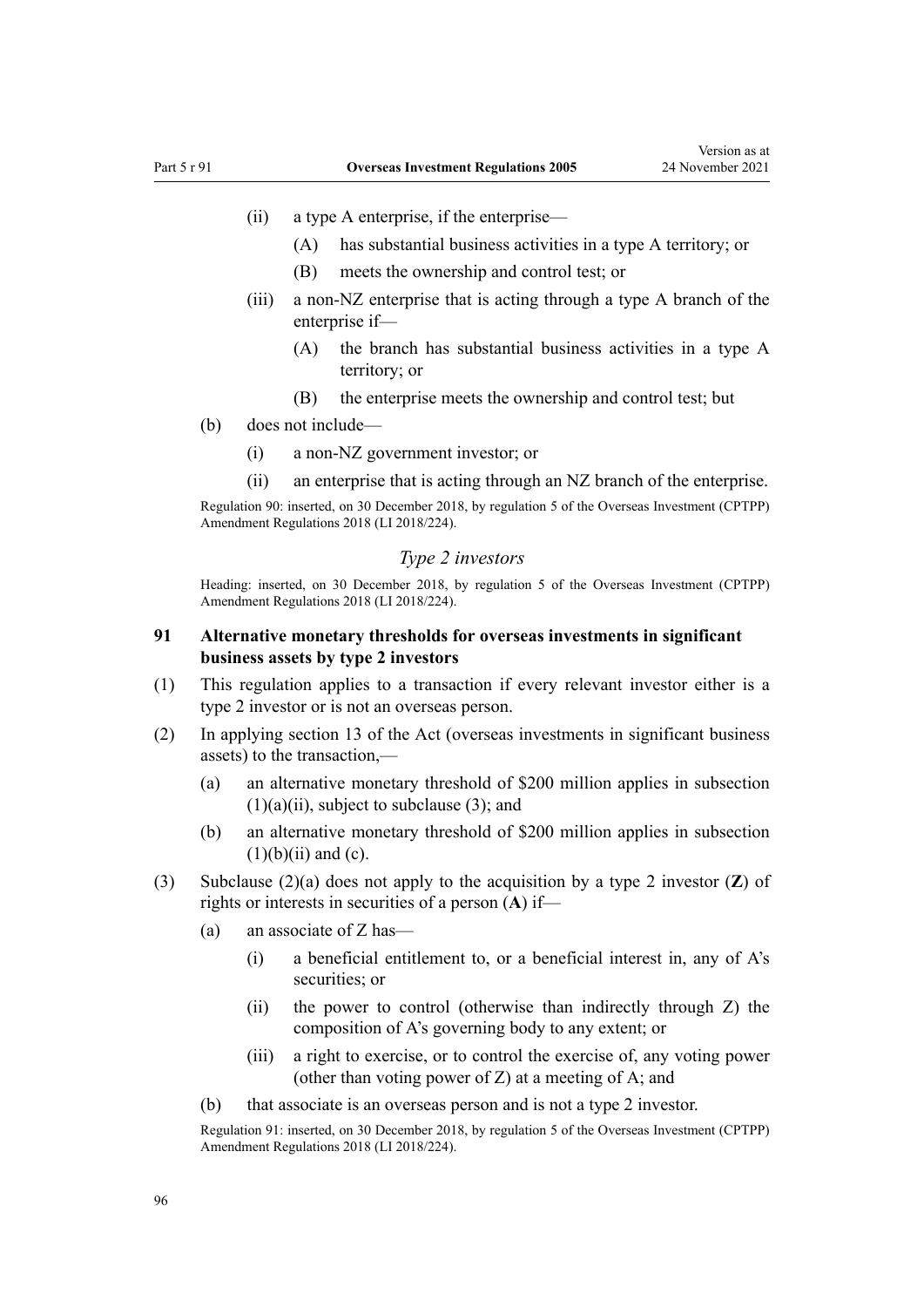<span id="page-96-0"></span>Version as at

# **92 Definition of type 2 investor**

#### (1) In this Part, **type 2 investor**—

- (a) means any of the following who is also a type 2 service supplier:
	- (i) a type A individual or a Hong Kong individual or a Brunei indi‐ vidual or a Chile individual:
	- (ii) a type A enterprise or a Hong Kong enterprise or a Brunei enter‐ prise or a Chile enterprise if the enterprise—
		- (A) has substantial business activities in a type A territory or the Hong Kong area or the Brunei territory or the Chile territory; or
		- (B) meets the ownership and control test:
	- (iii) a non-NZ enterprise that is acting through a type A branch or a Hong Kong branch or a Brunei branch or a Chile branch of the enterprise if—
		- (A) the branch has substantial business activities in a type A territory or the Hong Kong area or the Brunei territory or the Chile territory; or
		- (B) the enterprise meets the ownership and control test; but
- (b) does not include—
	- (i) a non-NZ government investor; or
	- (ii) an enterprise that is acting through an NZ branch of the enterprise.
- (2) In subclause (1)(a), **type 2 service supplier** means a person who—
	- (a) is supplying, or seeking to supply, a service in New Zealand; and
	- (b) for the purpose of doing that,—
		- (i) is investing to establish in New Zealand a commercial presence through which the person will supply the service; or
		- (ii) is investing in a commercial presence that the person has already established in New Zealand and through which the person is sup‐ plying, or will supply, the service.
- (3) In subclause  $(2)$ ,—

**commercial presence** means any type of business or professional establish‐ ment, including through the constitution, acquisition, or maintenance of an enterprise, including a representative office within the Hong Kong area, the Brunei territory, or the Chile territory for the purpose of supplying a service

supply, in relation to a service, includes the production, distribution, marketing, sale, and delivery of a service.

Regulation 92: inserted, on 30 December 2018, by [regulation 5](http://legislation.govt.nz/pdflink.aspx?id=LMS119666) of the Overseas Investment (CPTPP) Amendment Regulations 2018 (LI 2018/224).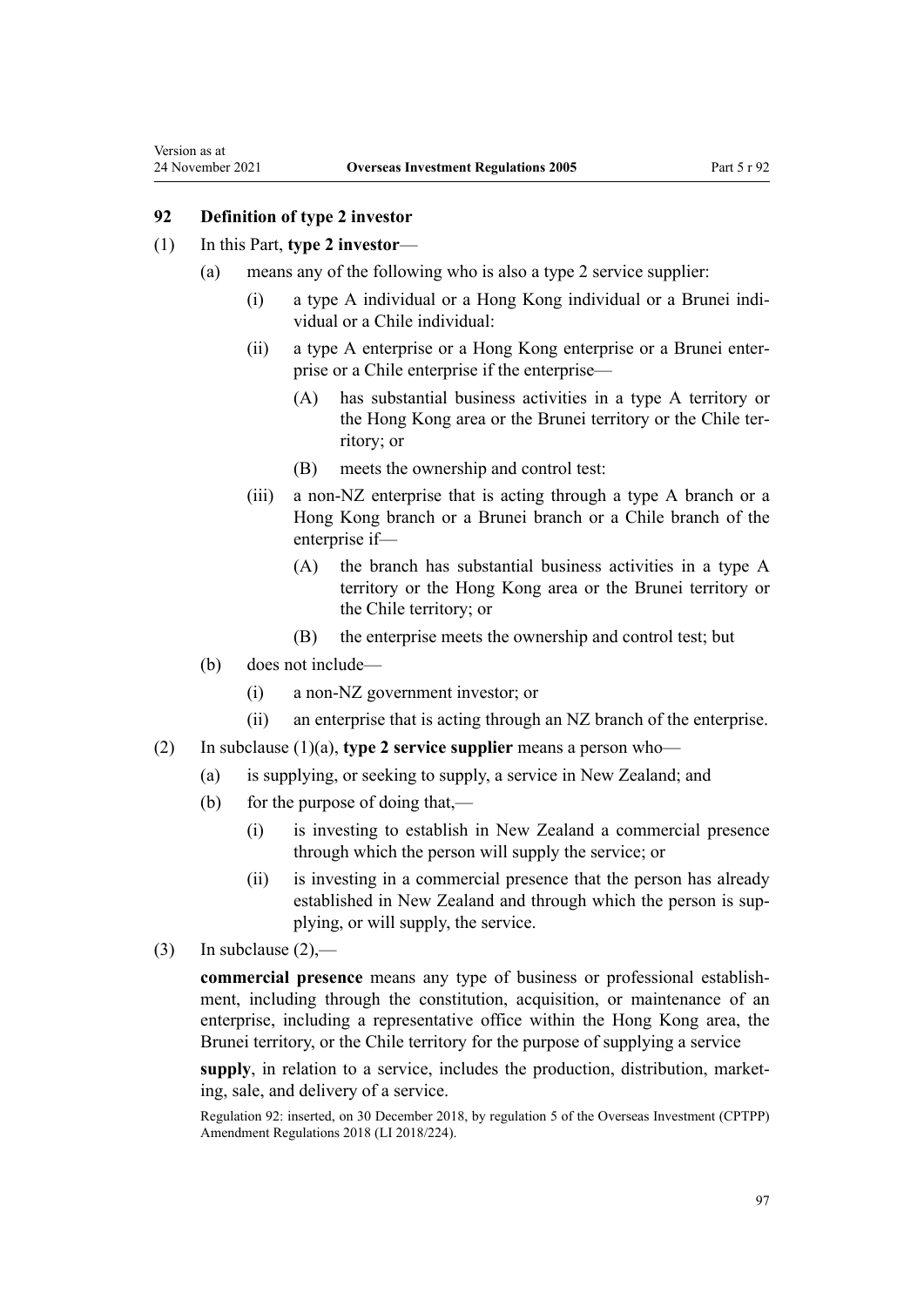#### *Type 3 investors*

<span id="page-97-0"></span>Heading: inserted, on 30 December 2018, by [regulation 5](http://legislation.govt.nz/pdflink.aspx?id=LMS119666) of the Overseas Investment (CPTPP) Amendment Regulations 2018 (LI 2018/224).

# **93 Alternative monetary thresholds for overseas investments in significant business assets by type 3 investors**

- (1) This regulation applies to a transaction if every relevant investor either is a type 3 investor or is not an overseas person.
- (2) In applying [section 13](http://legislation.govt.nz/pdflink.aspx?id=DLM358019) of the Act (overseas investments in significant business assets) to the transaction,—
	- (a) an alternative monetary threshold of \$200 million applies in subsection  $(1)(a)(ii)$ , subject to subclause (3); and
	- (b) an alternative monetary threshold of \$200 million applies in subsection  $(1)(b)(ii)$  and  $(c)$ .
- (3) Subclause (2)(a) does not apply to the acquisition by a type 3 investor (**Z**) of rights or interests in securities of a person (**A**) if—
	- (a) an associate of Z has—
		- (i) a beneficial entitlement to, or a beneficial interest in, any of A's securities; or
		- (ii) the power to control (otherwise than indirectly through Z) the composition of A's governing body to any extent; or
		- (iii) a right to exercise, or to control the exercise of, any voting power (other than voting power of Z) at a meeting of A; and
	- (b) that associate is an overseas person and is not a type 3 investor.

Regulation 93: inserted, on 30 December 2018, by [regulation 5](http://legislation.govt.nz/pdflink.aspx?id=LMS119666) of the Overseas Investment (CPTPP) Amendment Regulations 2018 (LI 2018/224).

# **94 Definition of type 3 investor**

- (1) In this Part, **type 3 investor**
	- (a) means any of the following who is also a type 3 service supplier:
		- (i) a type A individual, a Hong Kong individual, a China individual, a Brunei individual, or a Chile individual:
		- (ii) a type A enterprise, a Hong Kong enterprise, a China enterprise, a Brunei enterprise, or a Chile enterprise if the enterprise—
			- (A) has substantial business activities in a type A territory, the Hong Kong area, the China customs territory, the Brunei territory, or the Chile territory; or
			- (B) meets the ownership and control test: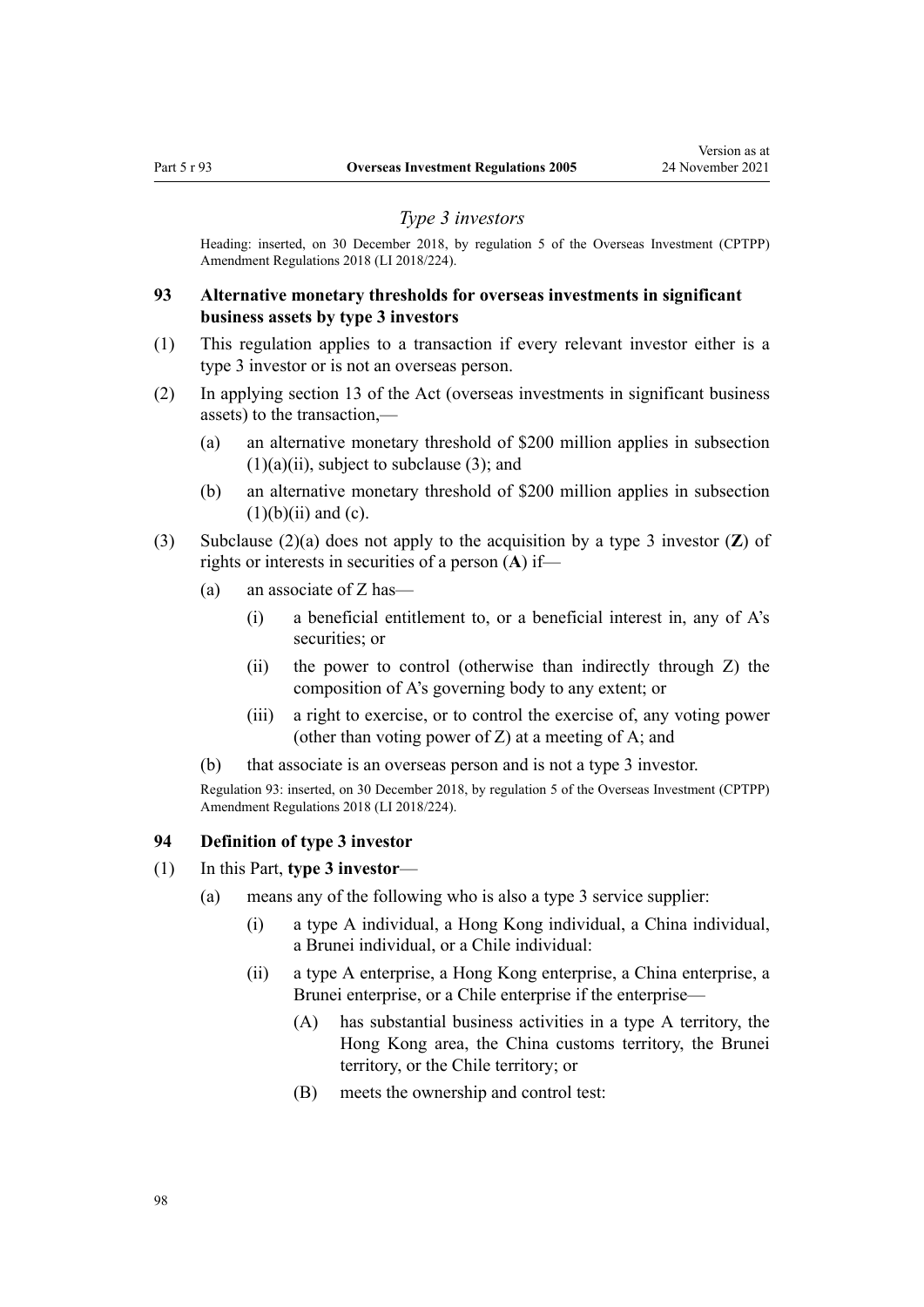- (iii) a non-NZ enterprise that is acting through a type A branch, a Hong Kong branch, a China branch, a Brunei branch, or a Chile branch of the enterprise if—
	- (A) the branch has substantial business activities in a type A territory, the Hong Kong area, the China customs territory, the Brunei territory, or the Chile territory; or
	- (B) the enterprise meets the ownership and control test; but
- (b) does not include—
	- (i) a non-NZ government investor; or
	- (ii) an enterprise that is acting through an NZ branch of the enterprise.
- (2) In subclause (1)(a), **type 3 service supplier** means a person who—
	- (a) is supplying, or seeking to supply, an Annex 9 service in New Zealand; and
	- (b) for the purpose of doing that,—
		- (i) is investing to establish in New Zealand a commercial presence through which the person will supply the Annex 9 service; or
		- (ii) is investing in a commercial presence that the person has already established in New Zealand and through which the person is supplying, or will supply, the Annex 9 service.
- (3) In subclause  $(2)$ ,—

**Annex 9 service** means a service within a sector set out in the column titled "Sector" in Annex 9 of the China FTA (which relates to trade in services)

**commercial presence** is to be read in accordance with the definition of that term in Article 103 of the China FTA (which relates to trade in services)

**supply**, in relation to a service, is to be read in accordance with the definition of supply of a service in Article 103 of the China FTA.

Regulation 94: inserted, on 30 December 2018, by [regulation 5](http://legislation.govt.nz/pdflink.aspx?id=LMS119666) of the Overseas Investment (CPTPP) Amendment Regulations 2018 (LI 2018/224).

# *Type 4 investors*

Heading: inserted, on 30 December 2018, by [regulation 5](http://legislation.govt.nz/pdflink.aspx?id=LMS119666) of the Overseas Investment (CPTPP) Amendment Regulations 2018 (LI 2018/224).

# **95 Alternative monetary thresholds for overseas investments in significant business assets by type 4 investors**

- (1) This regulation applies to a transaction if every relevant investor either is a type 4 investor or is not an overseas person.
- (2) In applying [section 13](http://legislation.govt.nz/pdflink.aspx?id=DLM358019) of the Act (overseas investments in significant business assets) to the transaction,—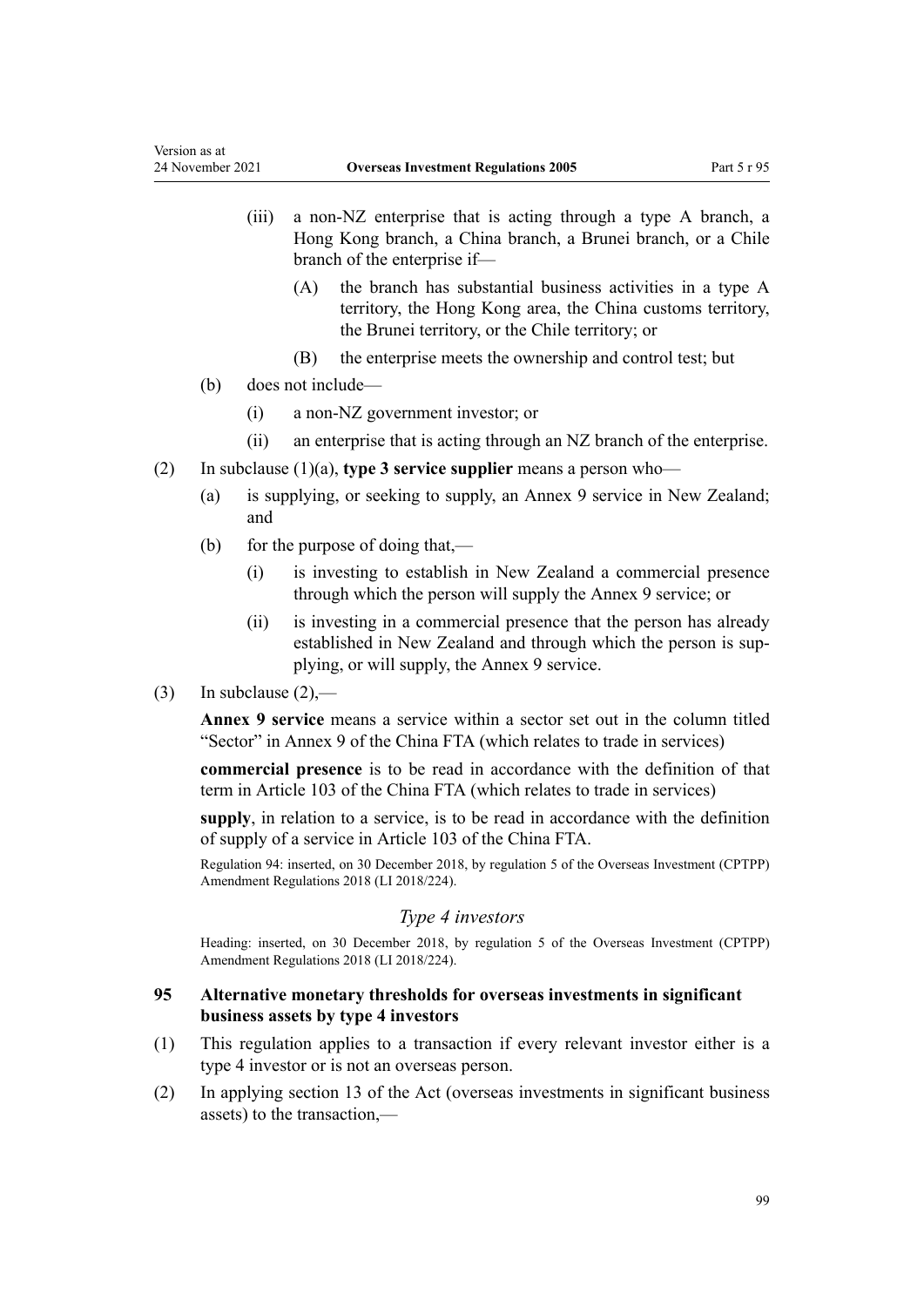- <span id="page-99-0"></span>(a) an alternative monetary threshold of \$200 million applies in subsection  $(1)(a)(ii)$ , subject to subclause (3); and
- (b) an alternative monetary threshold of \$200 million applies in subsection  $(1)(b)(ii)$  and  $(c)$ .
- (3) Subclause (2)(a) does not apply to the acquisition by a type 4 investor (**Z**) of rights or interests in securities of a person (**A**) if—
	- (a) an associate of Z has—
		- (i) a beneficial entitlement to, or a beneficial interest in, any of A's securities; or
		- (ii) the power to control (otherwise than indirectly through Z) the composition of A's governing body to any extent; or
		- (iii) a right to exercise, or to control the exercise of, any voting power (other than voting power of Z) at a meeting of A; and
	- (b) that associate is an overseas person and is not a type 4 investor.

Regulation 95: inserted, on 30 December 2018, by [regulation 5](http://legislation.govt.nz/pdflink.aspx?id=LMS119666) of the Overseas Investment (CPTPP) Amendment Regulations 2018 (LI 2018/224).

### **96 Definition of type 4 investor**

- (1) In this Part, **type 4 investor**
	- (a) means—
		- (i) a type A individual or a China individual; or
		- (ii) a type A enterprise or a China enterprise, if the enterprise—
			- (A) has substantial business activities in a type A territory or the China customs territory; or
			- (B) meets the ownership and control test; or
		- (iii) a non-NZ enterprise that is acting through a type A branch, or a China branch, of the enterprise if—
			- (A) the branch has substantial business activities in a type A territory or the China customs territory; or
			- (B) the enterprise meets the ownership and control test; but
	- (b) does not include—
		- (i) a person who is acting for the purpose of supplying, or seeking to supply, a service in New Zealand; or
		- (ii) a non-NZ government investor; or
		- (iii) an enterprise that is acting through an NZ branch of the enterprise.
- (2) In subclause  $(1)(b)(i)$ , supply, in relation to a service, is to be read in accordance with the definition of supply of a service in Article 103 of the China FTA (which relates to trade in services).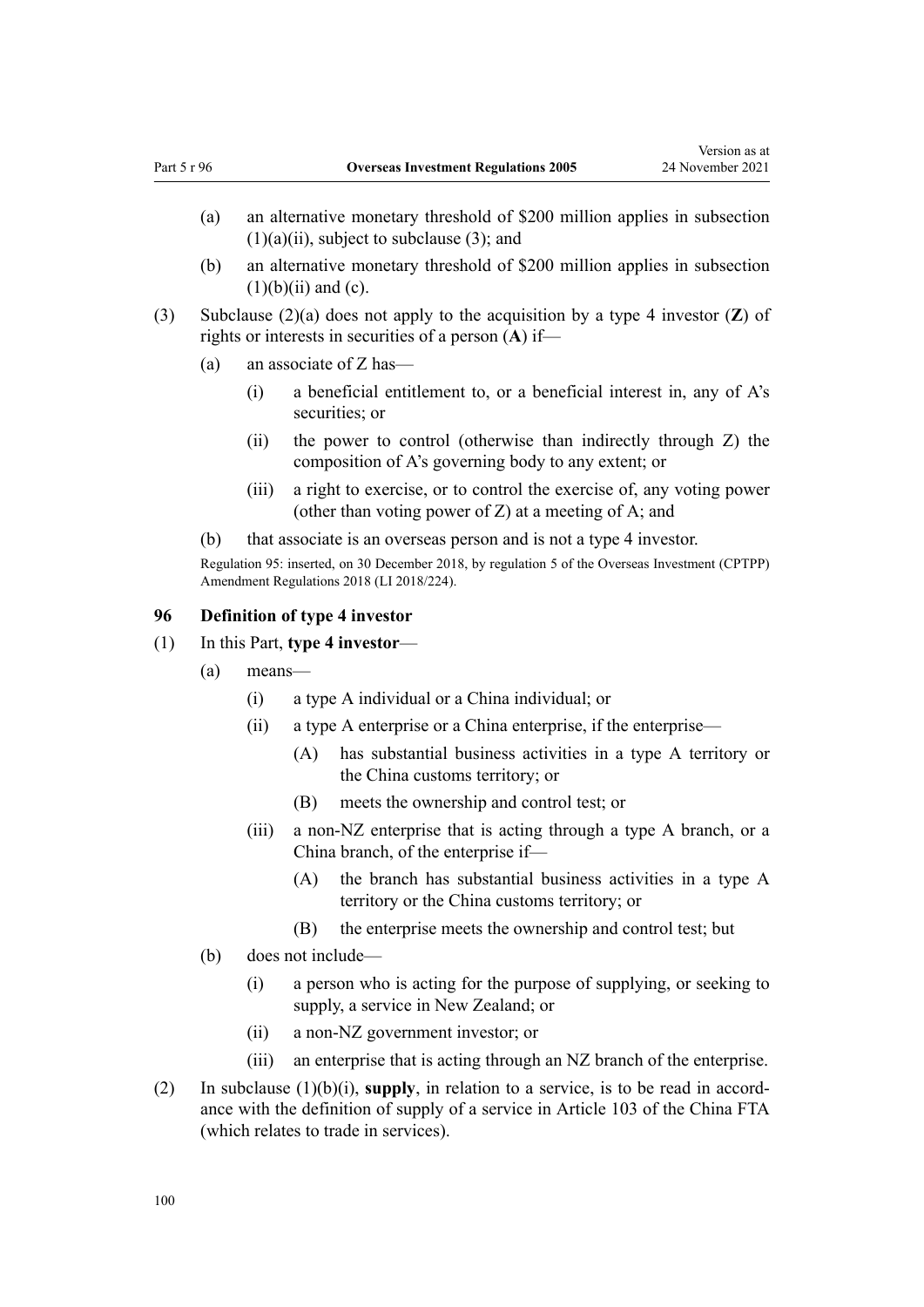<span id="page-100-0"></span>Regulation 96: inserted, on 30 December 2018, by [regulation 5](http://legislation.govt.nz/pdflink.aspx?id=LMS119666) of the Overseas Investment (CPTPP) Amendment Regulations 2018 (LI 2018/224).

## Subpart 3—Implementation of Australian CER Investment Protocol

Subpart 3: inserted, on 30 December 2018, by [regulation 5](http://legislation.govt.nz/pdflink.aspx?id=LMS119666) of the Overseas Investment (CPTPP) Amendment Regulations 2018 (LI 2018/224).

### **97 Introduction to subpart 3 and interaction between regulations in Part 5**

- (1) The purpose of this subpart is to implement obligations in the Australian CER Investment Protocol.
- (2) Subclause (3) applies if more than 1 regulation in this Part applies to a transaction.
- (3) [Regulation 99](#page-101-0) overrides [subpart 2](#page-93-0) and [regulation 101](#page-103-0) if, or to the extent to which, it gives an alternative monetary threshold for the transaction.

Regulation 97: inserted, on 30 December 2018, by [regulation 5](http://legislation.govt.nz/pdflink.aspx?id=LMS119666) of the Overseas Investment (CPTPP) Amendment Regulations 2018 (LI 2018/224).

# **98 Definitions for subpart 3**

(1) In this subpart, unless the context otherwise requires,—

**Australia** does not include its external territories

**Australian branch** means a branch of an enterprise if the branch—

- (a) is located in Australia; and
- (b) is carrying out business activities in Australia

**Australian enterprise** means an enterprise that is constituted or organised under Australian law

**Australian government investor** is to be read in accordance with [regulation](#page-104-0) [102\(1\)](#page-104-0)

**Australian individual** means a natural person who is, under Australian law,—

- (a) an Australian citizen; or
- (b) a permanent resident of Australia

**Australian non-government investor** is to be read in accordance with [regula‐](#page-102-0) [tion 100](#page-102-0)

**GDP implicit price deflator index value** is to be read in accordance with [regulation 103\(1\)](#page-104-0)

**March 2012 value** is to be read in accordance with [regulation 103\(2\)](#page-104-0)

**non-ANZ government investor** means—

- (a) the government, or any part of the government (including regional or local government), of—
	- (i) a territory other than Australia or New Zealand; or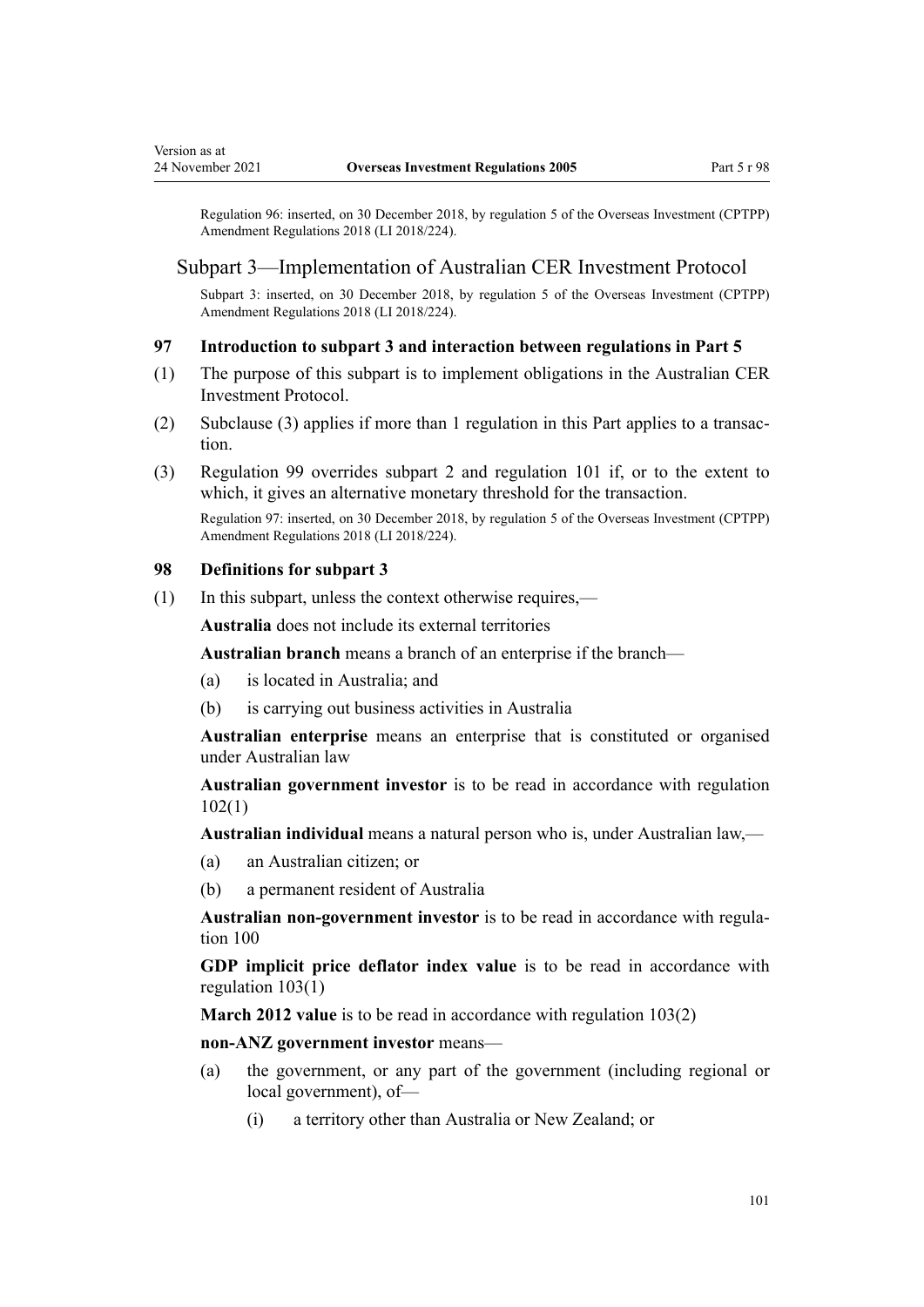- <span id="page-101-0"></span>(ii) a part of a territory other than a part of Australia or New Zealand; or
- (b) a relevant government enterprise; or
- (c) a person who is acting—
	- (i) as an agent, a trustee, or a representative of a non-ANZ govern‐ ment investor; or
	- (ii) in any way on behalf of a non-ANZ government investor; or
	- (iii) subject to the direction, control, or influence of a non-ANZ government investor.
- (2) In applying [regulation 87\(1\)](#page-93-0) for the purposes of paragraph (b) of the definition of non-ANZ government investor in subclause (1), **relevant government investor** means a non-ANZ government investor or an associate of a non-ANZ government investor.

Regulation 98: inserted, on 30 December 2018, by [regulation 5](http://legislation.govt.nz/pdflink.aspx?id=LMS119666) of the Overseas Investment (CPTPP) Amendment Regulations 2018 (LI 2018/224).

#### *Australian non-government investors*

Heading: inserted, on 30 December 2018, by [regulation 5](http://legislation.govt.nz/pdflink.aspx?id=LMS119666) of the Overseas Investment (CPTPP) Amendment Regulations 2018 (LI 2018/224).

## **99 Alternative monetary thresholds for overseas investments in significant business assets by Australian non-government investors**

- (1) This regulation applies to a transaction if every relevant investor either is an Australian non-government investor or is not an overseas person.
- (2) In applying [section 13](http://legislation.govt.nz/pdflink.aspx?id=DLM358019) of the Act (overseas investments in significant business assets) to the transaction,—
	- (a) an alternative monetary threshold of the amount given by subclause (3) applies in subsection  $(1)(a)(ii)$ , subject to subclause (5); and
	- (b) an alternative monetary threshold of the amount given by subclause (3) applies in subsection  $(1)(b)(ii)$  and  $(c)$ .
- (3) The amount to be used under subclause  $(2)(a)$  and (b) is determined on the following basis:
	- (a) the amount is \$477 million for 2013:
	- (b) for each subsequent year starting with 1 January, the amount is the higher of the following:
		- (i) the amount given by the formula in subclause (4) (rounded to the nearest \$1 million):
		- (ii) the amount for the previous year.
- (4) The formula is—

(\$477 million  $\times$  GDP implicit price deflator index value)  $\div$  March 2012 value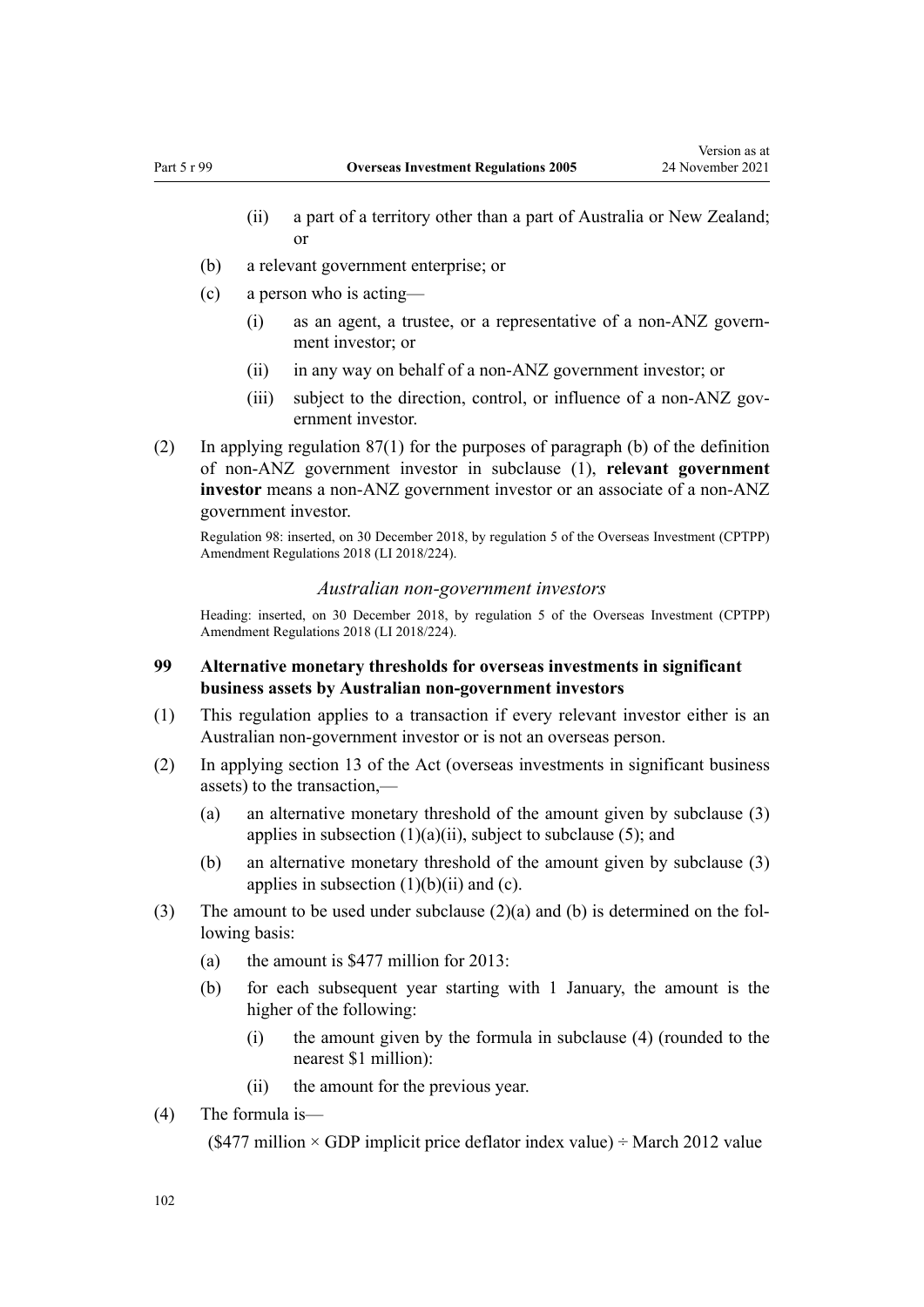- $(5)$  Subclause  $(2)(a)$  does not apply to the acquisition by an Australian non-government investor (**Z**) of rights or interests in securities of a person (**A**) if—
	- (a) an associate of Z has—

<span id="page-102-0"></span>Version as at

- (i) a beneficial entitlement to, or a beneficial interest in, any of A's securities; or
- (ii) the power to control (otherwise than indirectly through Z) the composition of A's governing body to any extent; or
- (iii) a right to exercise, or to control the exercise of, any voting power (other than voting power of Z) at a meeting of A; and
- (b) that associate is an overseas person and is not an Australian non-govern‐ ment investor.

Regulation 99: inserted, on 30 December 2018, by [regulation 5](http://legislation.govt.nz/pdflink.aspx?id=LMS119666) of the Overseas Investment (CPTPP) Amendment Regulations 2018 (LI 2018/224).

#### **100 Definition of Australian non-government investor**

#### In this subpart, **Australian non-government investor**—

- (a) means—
	- (i) an Australian individual; or
	- (ii) an Australian enterprise, if the enterprise—
		- (A) carries on substantive business operations in Australia; or
		- (B) meets the ownership and control test; or
	- (iii) a non-NZ enterprise that is acting through an Australian branch of the enterprise if—
		- (A) the branch carries on substantive business operations in Australia; or
		- (B) the enterprise meets the ownership and control test; but
- (b) does not include—
	- (i) an Australian government investor; or
	- (ii) a non-ANZ government investor; or
	- (iii) an enterprise that is acting through an NZ branch of the enterprise.

Regulation 100: inserted, on 30 December 2018, by [regulation 5](http://legislation.govt.nz/pdflink.aspx?id=LMS119666) of the Overseas Investment (CPTPP) Amendment Regulations 2018 (LI 2018/224).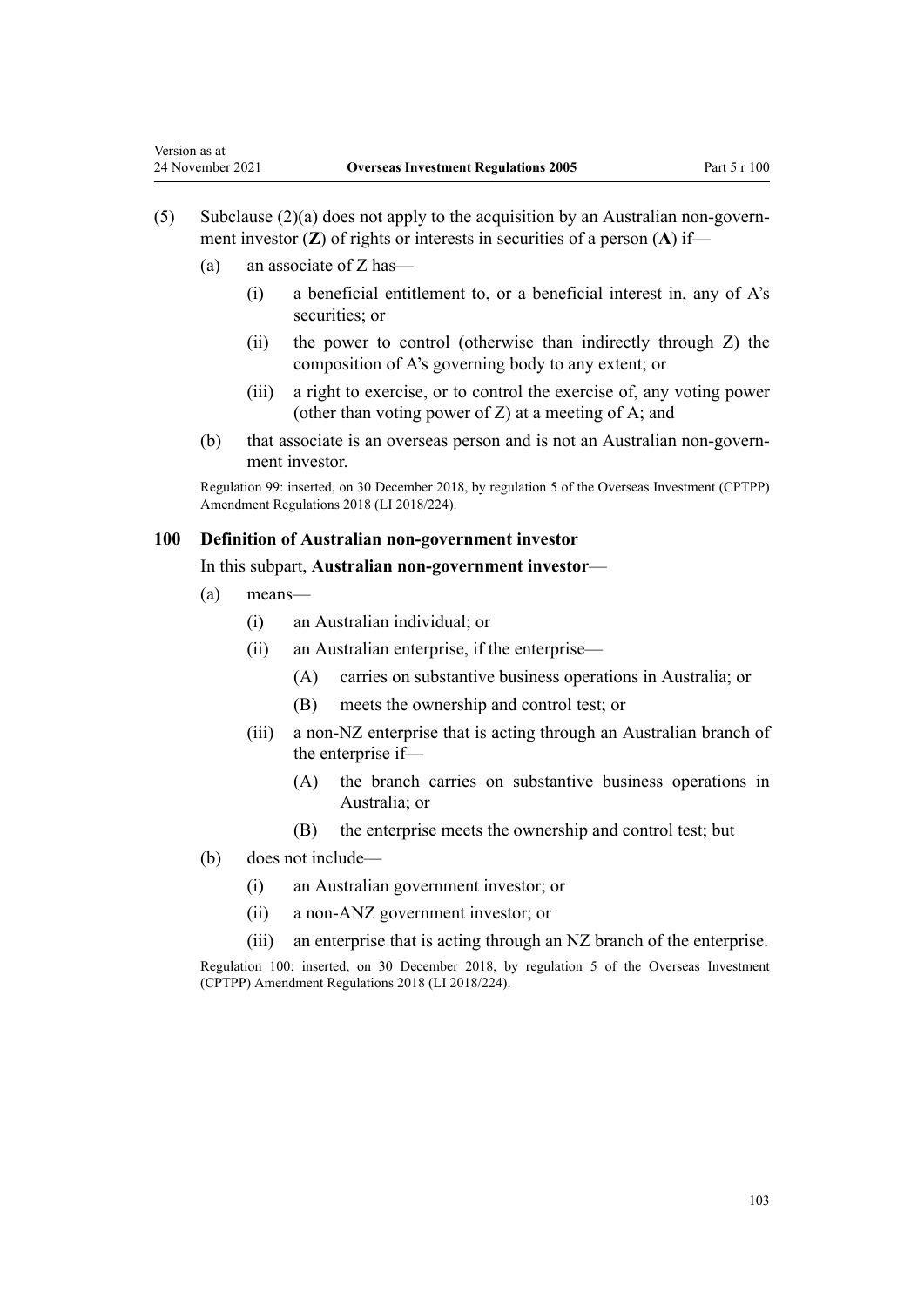#### *Australian government investors*

<span id="page-103-0"></span>Heading: inserted, on 30 December 2018, by [regulation 5](http://legislation.govt.nz/pdflink.aspx?id=LMS119666) of the Overseas Investment (CPTPP) Amendment Regulations 2018 (LI 2018/224).

# **101 Alternative monetary thresholds for overseas investments in significant business assets by Australian government investors**

- (1) This regulation applies to a transaction if every relevant investor is 1 of the fol‐ lowing:
	- (a) an Australian government investor:
	- (b) an Australian non-government investor:
	- (c) not an overseas person.
- (2) In applying [section 13](http://legislation.govt.nz/pdflink.aspx?id=DLM358019) of the Act (overseas investments in significant business assets) to the transaction,—
	- (a) an alternative monetary threshold of the amount given by subclause (3) applies in subsection  $(1)(a)(ii)$ , subject to subclause (5); and
	- (b) an alternative monetary threshold of the amount given by subclause (3) applies in subsection  $(1)(b)(ii)$  and  $(c)$ .
- (3) The amount to be used under subclause  $(2)(a)$  and (b) is determined on the following basis:
	- (a) the amount is \$100 million for 2013:
	- (b) for each subsequent year starting with 1 January, the amount is the higher of the following:
		- (i) the amount given by the formula in subclause (4) (rounded to the nearest \$1 million):
		- (ii) the amount for the previous year.
- (4) The formula is—

(\$100 million  $\times$  GDP implicit price deflator index value)  $\div$  March 2012 value

- (5) Subclause  $(2)(a)$  does not apply to the acquisition by an Australian non-government investor or an Australian government investor (**Z**) of rights or interests in securities of a person (**A**) if—
	- (a) an associate of Z has—
		- (i) a beneficial entitlement to, or a beneficial interest in, any of A's securities; or
		- (ii) the power to control (otherwise than indirectly through Z) the composition of A's governing body to any extent; or
		- (iii) a right to exercise, or to control the exercise of, any voting power (other than voting power of Z) at a meeting of A; and
	- (b) that associate is an overseas person and is neither an Australian non-government investor nor an Australian government investor.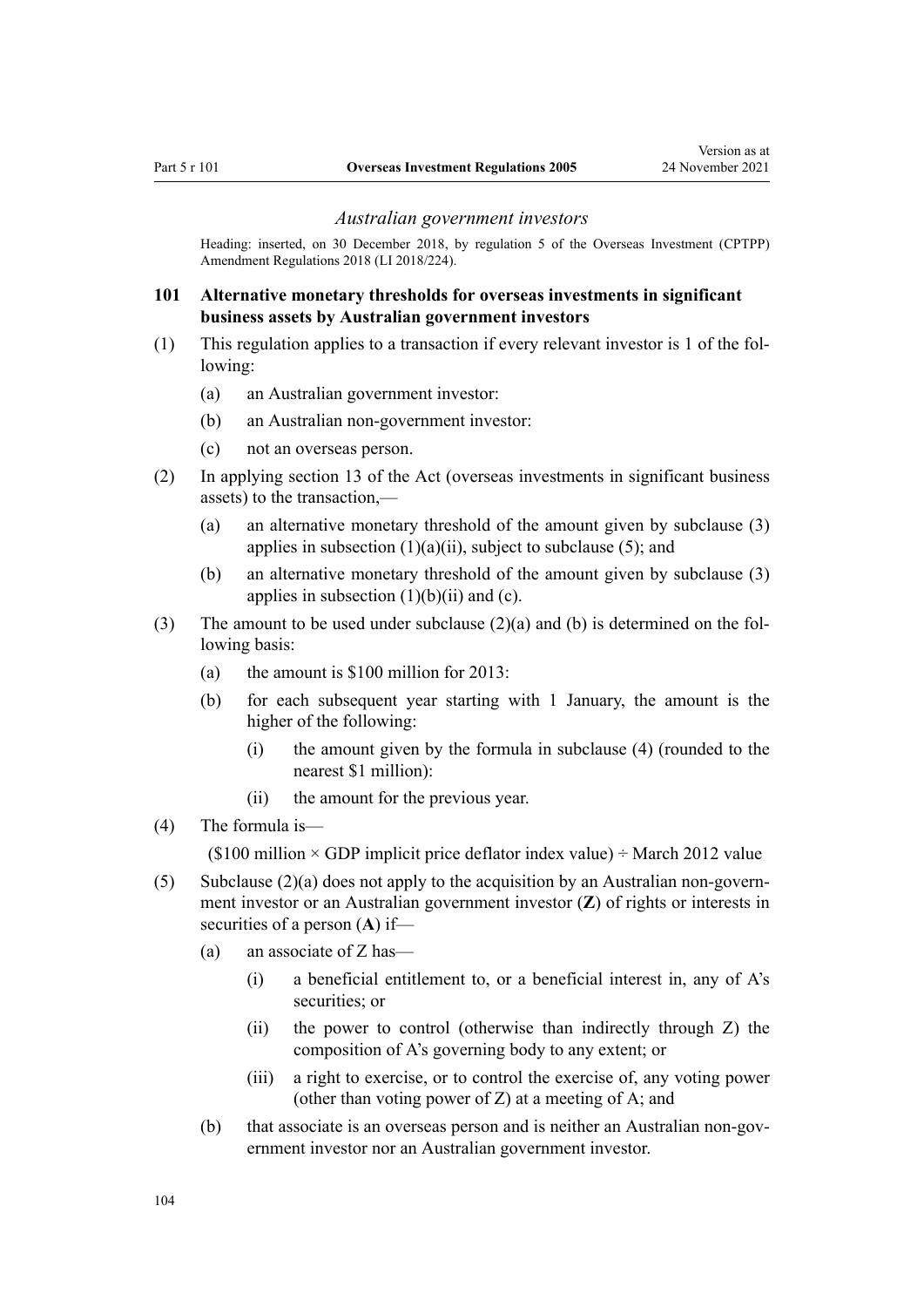<span id="page-104-0"></span>Regulation 101: inserted, on 30 December 2018, by [regulation 5](http://legislation.govt.nz/pdflink.aspx?id=LMS119666) of the Overseas Investment (CPTPP) Amendment Regulations 2018 (LI 2018/224).

#### **102 Definition of Australian government investor**

- (1) In this subpart, **Australian government investor**
	- (a) means—
		- (i) the Australian Government; or
		- (ii) an Australian enterprise in which the Australian Government has a 25% or more ownership or control interest; or
		- (iii) a non-NZ enterprise that is acting through an Australian branch of the enterprise, if the Australian Government has a 25% or more ownership or control interest in the enterprise; but
	- (b) does not include—
		- (i) a non-ANZ government investor; or
		- (ii) an enterprise that is acting through an NZ branch of the enterprise.
- (2) In subclause (1)(a), **Australian Government** includes—
	- (a) the Crown in right of Australia; and
	- (b) an Australian State or territory; and
	- (c) Australian regional or local government.

Regulation 102: inserted, on 30 December 2018, by [regulation 5](http://legislation.govt.nz/pdflink.aspx?id=LMS119666) of the Overseas Investment (CPTPP) Amendment Regulations 2018 (LI 2018/224).

#### *Supplementary provision*

Heading: inserted, on 30 December 2018, by [regulation 5](http://legislation.govt.nz/pdflink.aspx?id=LMS119666) of the Overseas Investment (CPTPP) Amendment Regulations 2018 (LI 2018/224).

### **103 Supplementary provision relating to Australian investments**

- (1) The **GDP implicit price deflator index value** to be used in the calculations in [regulations 99\(4\)](#page-101-0) and [101\(4\)](#page-103-0) is the first value published by Statistics New Zealand in the implicit price deflator table in the quarterly gross domestic product release for the most recent year ended on 31 March.
- (2) For the purposes of [regulations 99\(4\)](#page-101-0) and [101\(4\)](#page-103-0), **March 2012 value** means the latest version of the GDP implicit price deflator index value for the year ended on 31 March 2012 as published by Statistics New Zealand.
- (3) The regulator must, each year,—
	- (a) publish the amounts given by regulations  $99(3)$  and  $101(3)$  for that year on an Internet site maintained by or on behalf of the regulator; and
	- (b) notify those amounts in the *Gazette*.

Regulation 103: inserted, on 30 December 2018, by [regulation 5](http://legislation.govt.nz/pdflink.aspx?id=LMS119666) of the Overseas Investment (CPTPP) Amendment Regulations 2018 (LI 2018/224).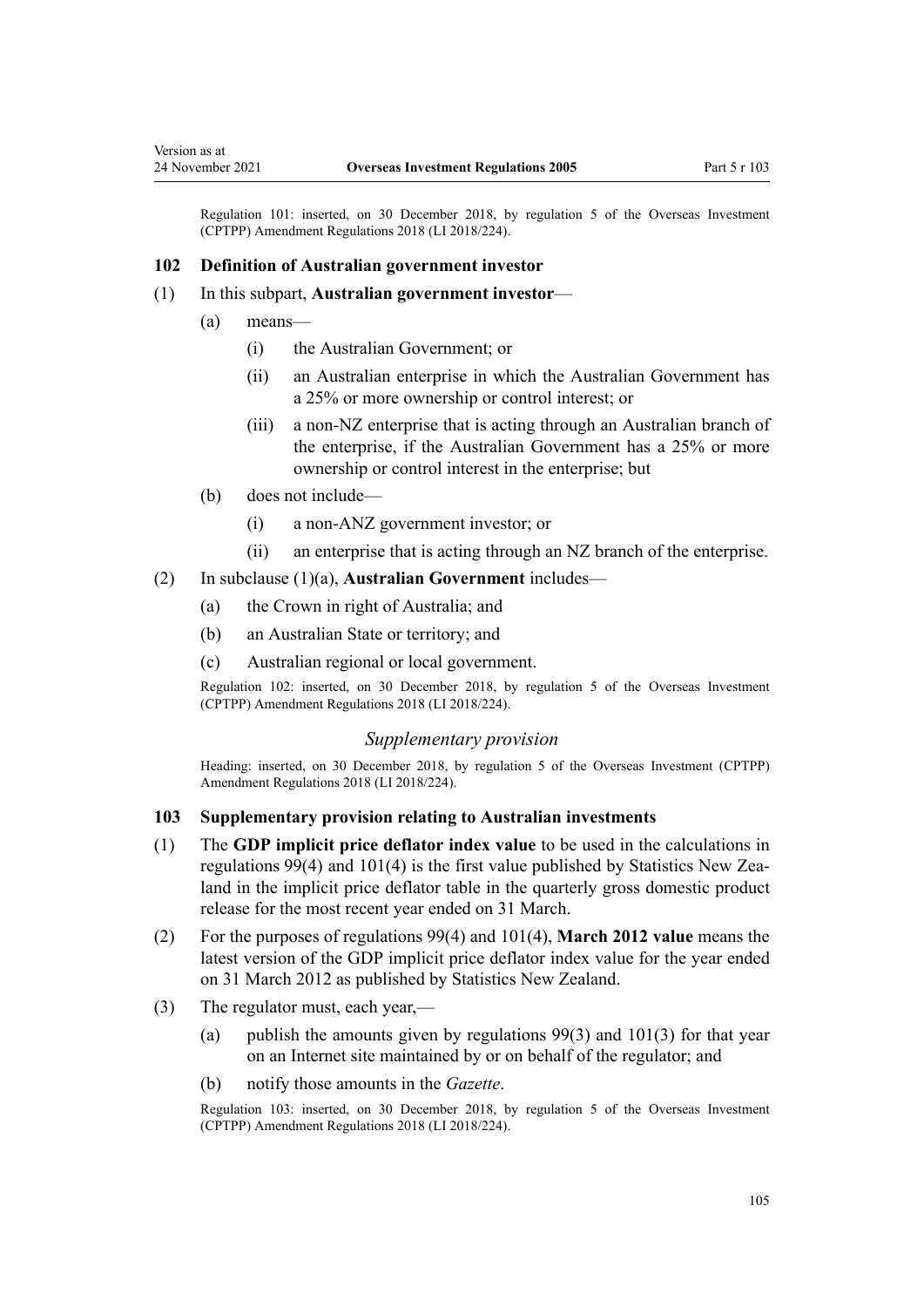# **Part 3**

# **Miscellaneous**

# *[Revoked]*

Part 3: revoked, on 22 October 2018, by [regulation 17](http://legislation.govt.nz/pdflink.aspx?id=LMS77102) of the Overseas Investment Amendment Regulations 2018 (LI 2018/154)

#### *Notices*

### *[Revoked]*

Heading: revoked, on 22 October 2018, by [regulation 17](http://legislation.govt.nz/pdflink.aspx?id=LMS77102) of the Overseas Investment Amendment Regulations 2018 (LI 2018/154)

# **39 Relevant Minister or Ministers may give notice of exercise of powers**

### *[Revoked]*

Regulation 39: revoked, on 22 October 2018, by [regulation 17](http://legislation.govt.nz/pdflink.aspx?id=LMS77102) of the Overseas Investment Amend‐ ment Regulations 2018 (LI 2018/154)

# *Service of notices*

# *[Revoked]*

Heading: revoked, on 22 October 2018, by [regulation 17](http://legislation.govt.nz/pdflink.aspx?id=LMS77102) of the Overseas Investment Amendment Regulations 2018 (LI 2018/154)

### **40 Service of notices**

#### *[Revoked]*

Regulation 40: revoked, on 22 October 2018, by [regulation 17](http://legislation.govt.nz/pdflink.aspx?id=LMS77102) of the Overseas Investment Amendment Regulations 2018 (LI 2018/154)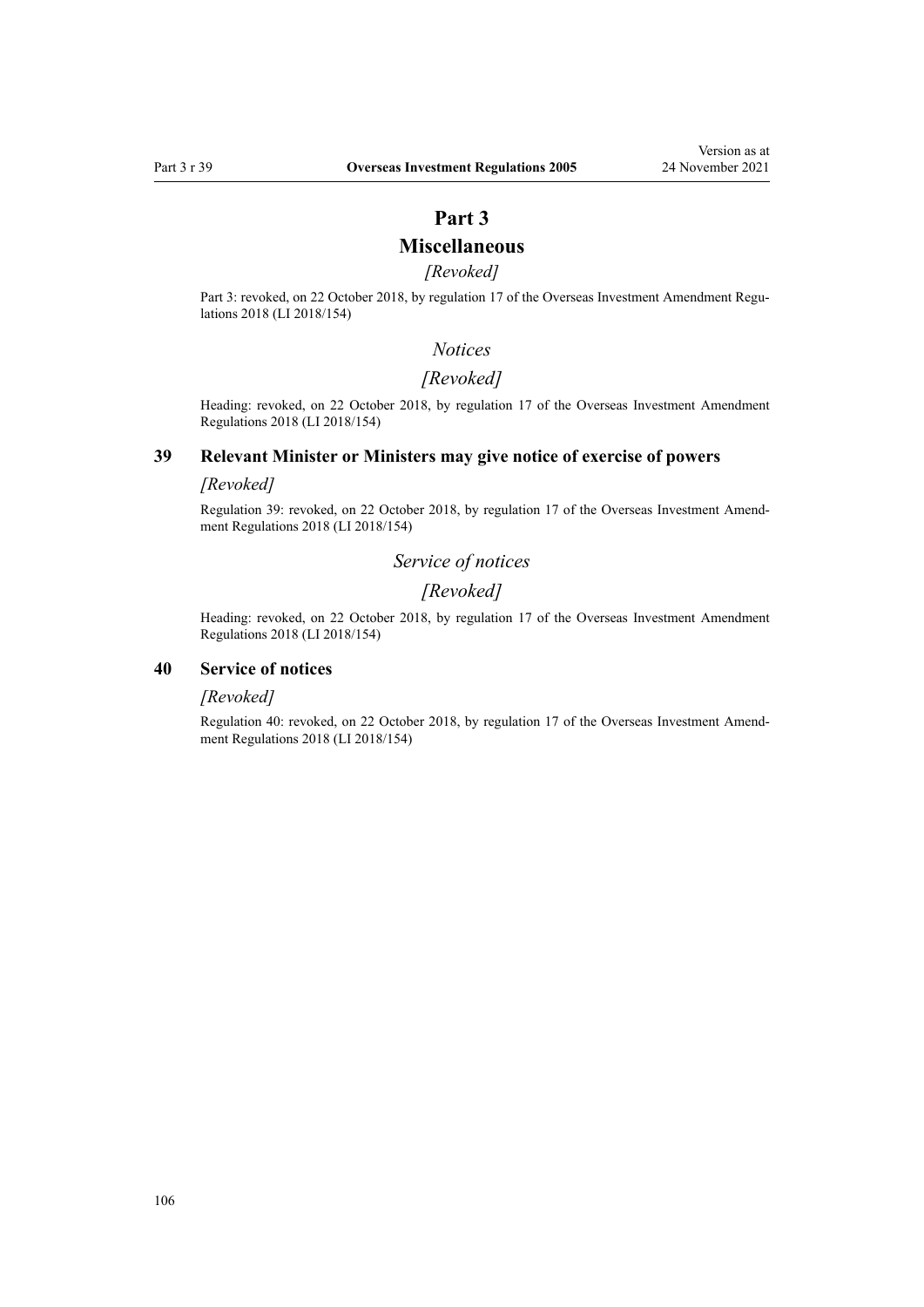# **Schedule 1AA Transitional, savings, and related provisions**

[r 3A](#page-9-0)

Schedule 1AA: inserted, on 4 July 2016, by [regulation 10](http://legislation.govt.nz/pdflink.aspx?id=DLM6845738) of the Overseas Investment Amendment Regulations 2016 (LI 2016/101).

# **Part 1**

# **Provisions relating to Overseas Investment Amendment Regulations 2016**

# **1 Transitional provision for certain applications and requests**

- (1) The old fees and charges continue to apply to applications and requests made before 4 July 2016.
- (2) However, despite the date on which an application for exemption by addition to [Schedule 3](#page-125-0) or [Schedule 4](#page-126-0) was or is made, the new fees and charges apply to the monitoring of compliance with the conditions of that exemption that is performed on or after 4 July 2016.
- (3) To avoid doubt, if an application is sent to the regulator in the period starting on the date that these regulations are made and ending on 3 July 2016, and that application is returned by the regulator on the basis that it cannot be decided (for example, because it does not meet the requirements for the application set out in the Act or these regulations), the new fees and charges will apply to any new application made in respect of the same matter (unless that application is made before 4 July 2016, and again subject to this subclause).
- (4) In this clause,—

**new fees and charges** means the fees and charges set out in [Schedule 2](#page-118-0) as replaced by the [Overseas Investment Amendment Regulations 2016](http://legislation.govt.nz/pdflink.aspx?id=DLM6845748)

**old fees and charges** means the fees and charges set out in Schedule 2 as in force immediately before 4 July 2016.

Schedule 1AA clause 1(2): amended, on 22 October 2018, by [regulation 19\(1\)](http://legislation.govt.nz/pdflink.aspx?id=LMS77228) of the Overseas Investment Amendment Regulations 2018 (LI 2018/154).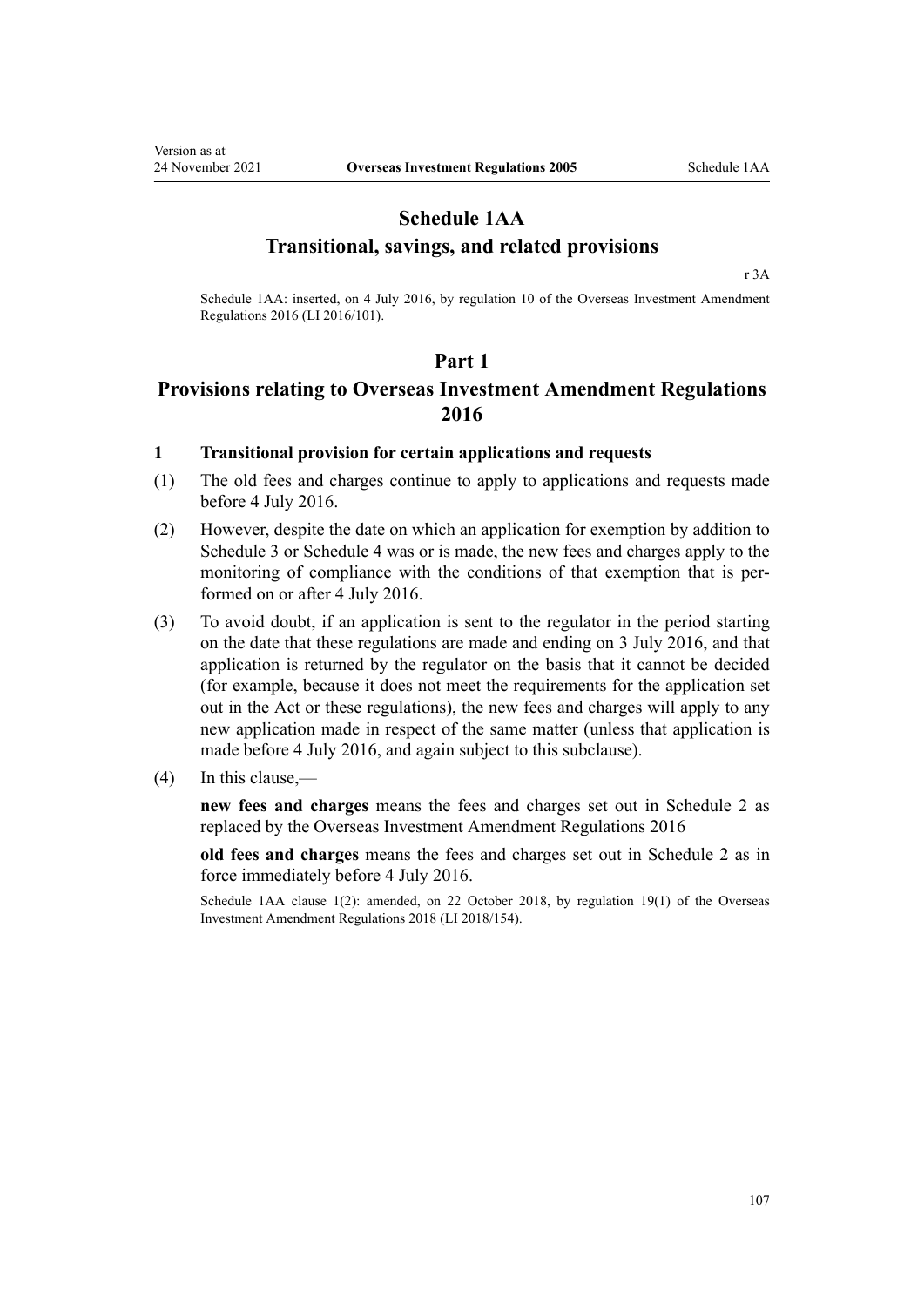# **Part 2**

# **Provisions relating to Overseas Investment Amendment Regulations (No 2) 2016**

Schedule 1AA Part 2: inserted, on 1 February 2017, by [regulation 7](http://legislation.govt.nz/pdflink.aspx?id=DLM7059206) of the Overseas Investment Amendment Regulations (No 2) 2016 (LI 2016/302).

# **2 Transitional provision relating to application**

- (1) [Regulations 47](#page-43-0) and [51 to 53,](#page-46-0) as inserted by [regulations 4](http://legislation.govt.nz/pdflink.aspx?id=DLM7059225) and [5](http://legislation.govt.nz/pdflink.aspx?id=DLM7059238) of the Overseas Investment Amendment Regulations (No 2) 2016, apply only to transactions entered into or occurring on or after 1 February 2017.
- (2) [Regulation 62,](#page-63-0) as inserted by [regulation 6](http://legislation.govt.nz/pdflink.aspx?id=DLM7059275) of the Overseas Investment Amend‐ ment Regulations (No 2) 2016, does not apply to a body corporate to the extent that it would have the effect of exempting from the requirement for consent a transaction entered into or occurring before 1 February 2017.

Schedule 1AA clause 2(1): amended, on 22 October 2018, by [regulation 19\(2\)](http://legislation.govt.nz/pdflink.aspx?id=LMS77228) of the Overseas Investment Amendment Regulations 2018 (LI 2018/154).

Schedule 1AA clause 2(2): amended, on 22 October 2018, by [regulation 19\(3\)](http://legislation.govt.nz/pdflink.aspx?id=LMS77228) of the Overseas Investment Amendment Regulations 2018 (LI 2018/154).

# **Part 3**

# **Provisions relating to Overseas Investment Amendment Regulations 2018**

Schedule 1AA Part 3: inserted, on 22 October 2018, by [regulation 19\(4\)](http://legislation.govt.nz/pdflink.aspx?id=LMS77228) of the Overseas Investment Amendment Regulations 2018 (LI 2018/154).

#### **3 Existing transactions and applications not affected**

- (1) The amendments to these regulations made by the [Overseas Investment](http://legislation.govt.nz/pdflink.aspx?id=LMS76969) [Amendment Regulations 2018](http://legislation.govt.nz/pdflink.aspx?id=LMS76969) apply only to transactions entered into on or after commencement.
- (2) In particular, these regulations, as in force immediately before commencement, continue to apply to the following as if the [Overseas Investment Amendment](http://legislation.govt.nz/pdflink.aspx?id=LMS76969) [Regulations 2018](http://legislation.govt.nz/pdflink.aspx?id=LMS76969) had not been made:
	- (a) any transaction entered into before commencement:
	- (b) any application for consent that is made before commencement and that relates to a transaction entered into before commencement:
	- (c) any application for consent that is made after commencement and that relates to a transaction entered into before commencement.
- (3) Subclause (2) does not limit subclause (1).
- (4) [Clause 1\(4\) and \(5\)](http://legislation.govt.nz/pdflink.aspx?id=LMS111964) of Schedule 1AA of the Act applies for the purposes of this clause with any necessary modifications.
- (5) In this clause, **commencement** means the commencement of this clause.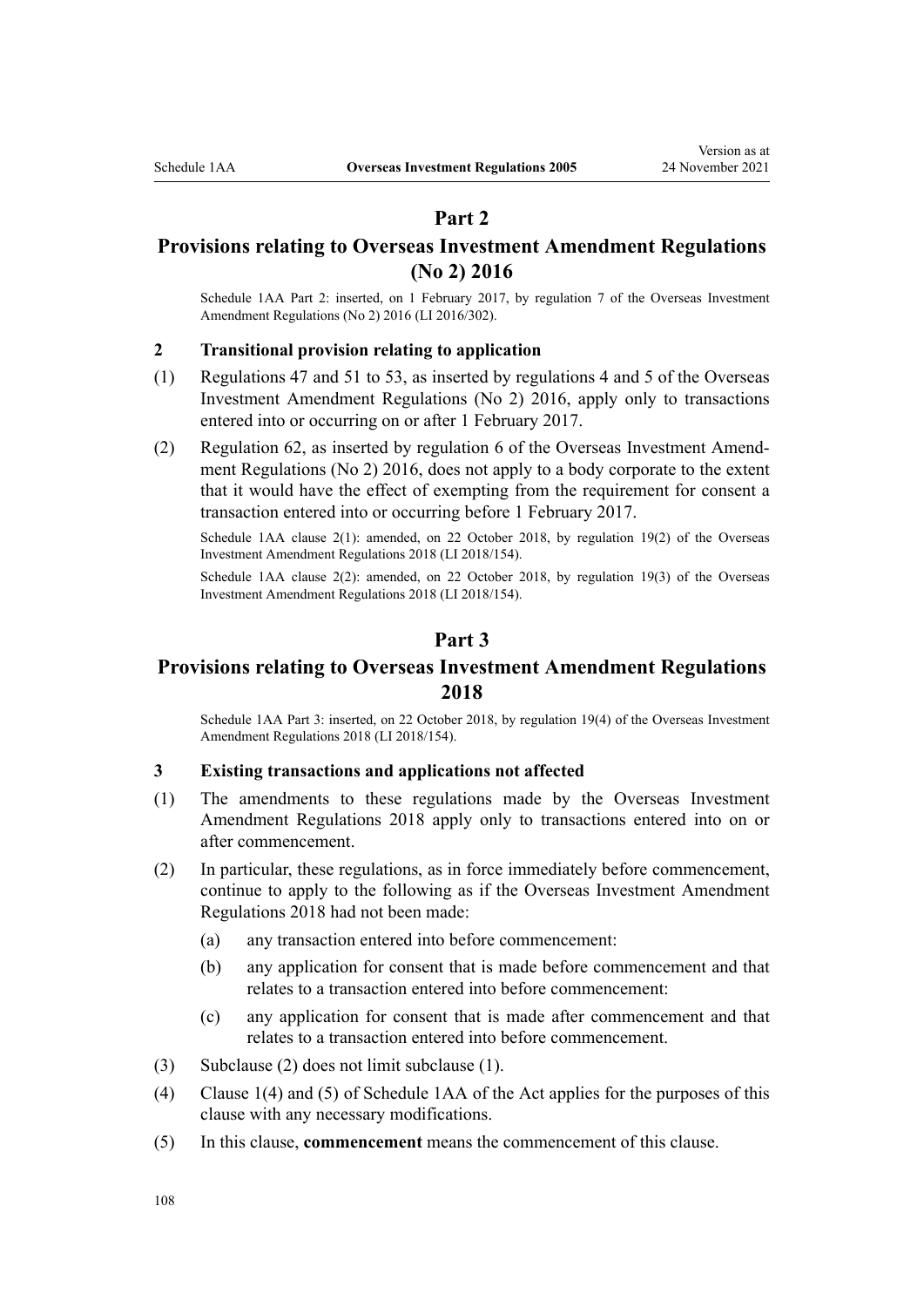## **4 Existing transactions: benefit to New Zealand test relating to sensitive land that will be used for forestry activities**

Despite [clause 3](#page-107-0), these regulations, as amended by the [Overseas Investment](http://legislation.govt.nz/pdflink.aspx?id=LMS76969) [Amendment Regulations 2018,](http://legislation.govt.nz/pdflink.aspx?id=LMS76969) apply to an application that is to be considered under the benefit to New Zealand test applying [section 16A\(3\)](http://legislation.govt.nz/pdflink.aspx?id=LMS110592) of the Act, or in accordance with section 16A(4) of the Act, under [clause 2](http://legislation.govt.nz/pdflink.aspx?id=LMS111965) of Schedule 1AA of the Act.

## **Part 4**

## **Provision relating to Overseas Investment (CPTPP) Amendment Regulations 2018**

Schedule 1AA Part 4: inserted, on 30 December 2018, by [regulation 6](http://legislation.govt.nz/pdflink.aspx?id=LMS119669) of the Overseas Investment (CPTPP) Amendment Regulations 2018 (LI 2018/224).

#### **5 Transitional provision relating to application**

The amendments to these regulations made by the [Overseas Investment](http://legislation.govt.nz/pdflink.aspx?id=LMS119473) [\(CPTPP\) Amendment Regulations 2018](http://legislation.govt.nz/pdflink.aspx?id=LMS119473) apply only to the acquisition of rights or interests in securities or of other property, or the establishment of any business, after the commencement of those regulations.

## **Part 5**

## **Provisions relating to Overseas Investment (Urgent Measures) Amendment Act 2020**

Schedule 1AA Part 5: inserted, on 16 June 2020, by [regulation 4](http://legislation.govt.nz/pdflink.aspx?id=LMS356168) of the Overseas Investment (Transitional Matters) Amendment Regulations 2020 (LI 2020/117).

#### **6 Clause 15(2) of Schedule 1AA of the Act applies with additions**

#### *[Revoked]*

<span id="page-108-0"></span>Version as at

Schedule 1AA clause 6: revoked, on the close of 16 June 2021, by Schedule 1AA clause 6(4).

#### **7 Fees for transactions of national interest**

A fee or charge in Part 6A of Schedule 2 is not payable in relation to an appli‐ cation made before the commencement of the Overseas Investment Amend[ment Regulations \(No 2\) 2020](http://legislation.govt.nz/pdflink.aspx?id=LMS353098) (even if the Minister notifies the applicant under [section 20A\(2\)](http://legislation.govt.nz/pdflink.aspx?id=LMS357515) or [20B\(1\)](http://legislation.govt.nz/pdflink.aspx?id=LMS357519) of the Act after that date).

Schedule 1AA clause 7: inserted, on 28 July 2020, by [regulation 9](http://legislation.govt.nz/pdflink.aspx?id=LMS353539) of the Overseas Investment Amendment Regulations (No 2) 2020 (LI 2020/162).

#### **8 Refund of fees in certain cases when new standing consent applies**

- (1) This clause applies in relation to a transaction if—
	- (a) the transaction involves an overseas investment in residential (but not otherwise sensitive) land; and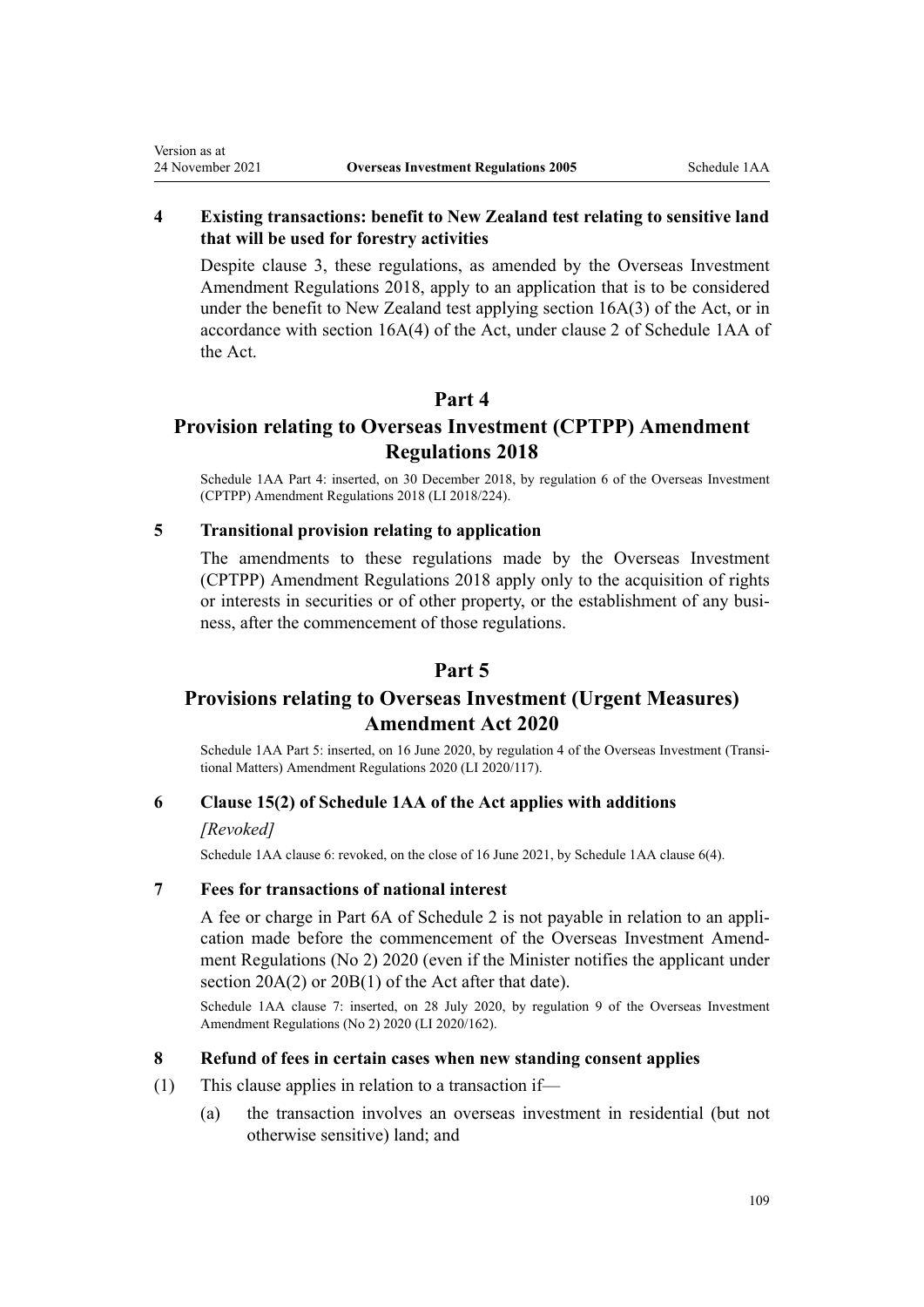- (b) before commencement,—
	- (i) residential standing consent had been granted for the transaction; or
	- (ii) an application for residential standing consent for the transaction had been made and consent had not been declined; and
- (c) as at commencement, the transaction had not been given effect to; and
- (d) consent for the transaction is now granted by [clause 31](http://legislation.govt.nz/pdflink.aspx?id=LMS360397) of Schedule 1AA of the Act.
- (2) The regulator may refund to the consent holder or applicant all or part of the fee paid under item 11(b) of [Schedule 2](#page-118-0) for the application for the consent.
- (3) In this clause,—

**commencement** means the commencement of [clause 31](http://legislation.govt.nz/pdflink.aspx?id=LMS360397) of Schedule 1AA of the Act

**residential standing consent** means standing consent for a transaction under [clause 2](http://legislation.govt.nz/pdflink.aspx?id=LMS111203) of Schedule 4 of the Act.

Schedule 1AA clause 8: inserted, on 28 July 2020, by [regulation 9](http://legislation.govt.nz/pdflink.aspx?id=LMS353539) of the Overseas Investment Amendment Regulations (No 2) 2020 (LI 2020/162).

#### **9 Existing transactions, applications, consents, etc**

- (1) After commencement, for the purpose of determining whether consent for a transaction is required, the new exemptions apply—
	- (a) regardless of when the transaction is entered into and when the application for consent is made; and
	- (b) even if, under [clause 15](http://legislation.govt.nz/pdflink.aspx?id=LMS360210) of Schedule 1AA of the Act, the old Act applies to the transaction.
- (2) However, the new exemptions do not apply if—
	- (a) the transaction was entered into, and given effect to, before commence‐ ment (even if an application for consent is made, or consent is given, after commencement); or
	- (b) consent for the transaction was given before commencement (even if it is entered into, or given effect to, after commencement).
- (3) If, before commencement, person A under regulation 38 had received consent for the acquisition by A (alone or with its associates) of 25% of a class of B's securities, the exemption in new [regulations 38](#page-37-0) and [38A](#page-38-0) (as replaced by the 2020 (No 2) Regulations) applies as if A's control limit were 50%.
- (4) In this clause,—

**2020 (No 2) Regulations** means the [Overseas Investment Amendment Regula‐](http://legislation.govt.nz/pdflink.aspx?id=LMS353098) [tions \(No 2\) 2020](http://legislation.govt.nz/pdflink.aspx?id=LMS353098)

**commencement** means commencement of the 2020 (No 2) Regulations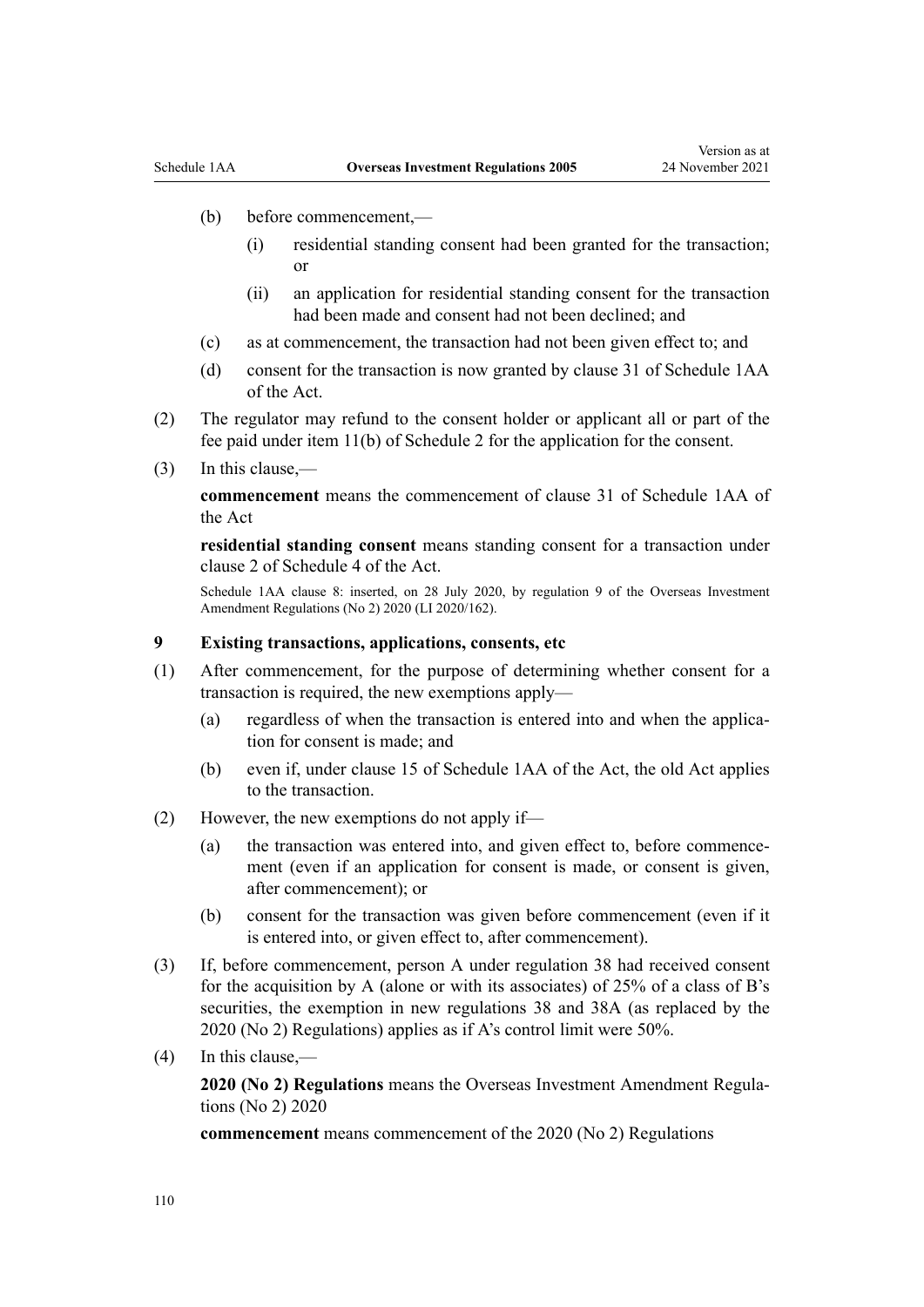#### **new exemption** means any of the following:

- (a) the exemption in [regulation 38](#page-37-0) (as replaced by the  $2020$  (No 2) Regulations) for a transaction that would not have been exempt under that regulation before commencement:
- (b) the exemption in regulation  $38A$  (as inserted by the 2020 (No 2) Regulations):
- (c) the exemption in [regulation 42](#page-39-0) (as amended by the  $2020$  (No 2) Regulations) for a transaction that would not have been exempt under that regulation before commencement:
- (d) the exemption in [regulation 63](#page-65-0) (as inserted by the 2020 (No 2) Regulations).

Schedule 1AA clause 9: inserted, on 28 July 2020, by [regulation 9](http://legislation.govt.nz/pdflink.aspx?id=LMS353539) of the Overseas Investment Amendment Regulations (No 2) 2020 (LI 2020/162).

## **Part 6**

## **Provisions relating to Overseas Investment (Commencement of Permanent Call-in Regime) Amendment Regulations 2021**

Schedule 1AA Part 6: inserted, on 7 June 2021, by [regulation 11\(a\)](http://legislation.govt.nz/pdflink.aspx?id=LMS495288) of the Overseas Investment (Commencement of Permanent Call-in Regime) Amendment Regulations 2021 (LI 2021/116).

#### **10 Commencement of permanent call-in regime: transactions entered into before 7 June 2021**

- (1) This clause applies, for the purposes of [Part 3](http://legislation.govt.nz/pdflink.aspx?id=LMS358413) of the Act, to transactions entered into before the commencement of [section 53](http://legislation.govt.nz/pdflink.aspx?id=LMS342569) of the Overseas Investment (Urgent Measures) Amendment Act 2020.
- (2) The following provisions continue to apply:
	- (a) the provisions of the Act that are amended by that [section 53](http://legislation.govt.nz/pdflink.aspx?id=LMS342569), as they exist immediately before that amendment; and
	- (b) Parts 1AA and 2A, and subpart 3 of Part 3, of these regulations, as they exist immediately before the commencement of the [Overseas Investment](http://legislation.govt.nz/pdflink.aspx?id=LMS495270) [\(Commencement of Permanent Call-in Regime\) Amendment Regula‐](http://legislation.govt.nz/pdflink.aspx?id=LMS495270) [tions 2021](http://legislation.govt.nz/pdflink.aspx?id=LMS495270).
- (3) *See* [clause 24](http://legislation.govt.nz/pdflink.aspx?id=LMS360235) of Schedule 1AA of the Act, which provides that the call-in regime enacted by [section 53](http://legislation.govt.nz/pdflink.aspx?id=LMS342569) does not apply.

Schedule 1AA clause 10: inserted, on 7 June 2021, by [regulation 11\(a\)](http://legislation.govt.nz/pdflink.aspx?id=LMS495288) of the Overseas Investment (Commencement of Permanent Call-in Regime) Amendment Regulations 2021 (LI 2021/116).

#### **11 Time frame for notifying unpublished critical direct supplier call-in transactions during transitional period**

(1) This clause applies if an overseas person or associate invests in an unpublished CDS on or after 7 June 2021 and before the changes to [section 85](http://legislation.govt.nz/pdflink.aspx?id=LMS358555) of the Act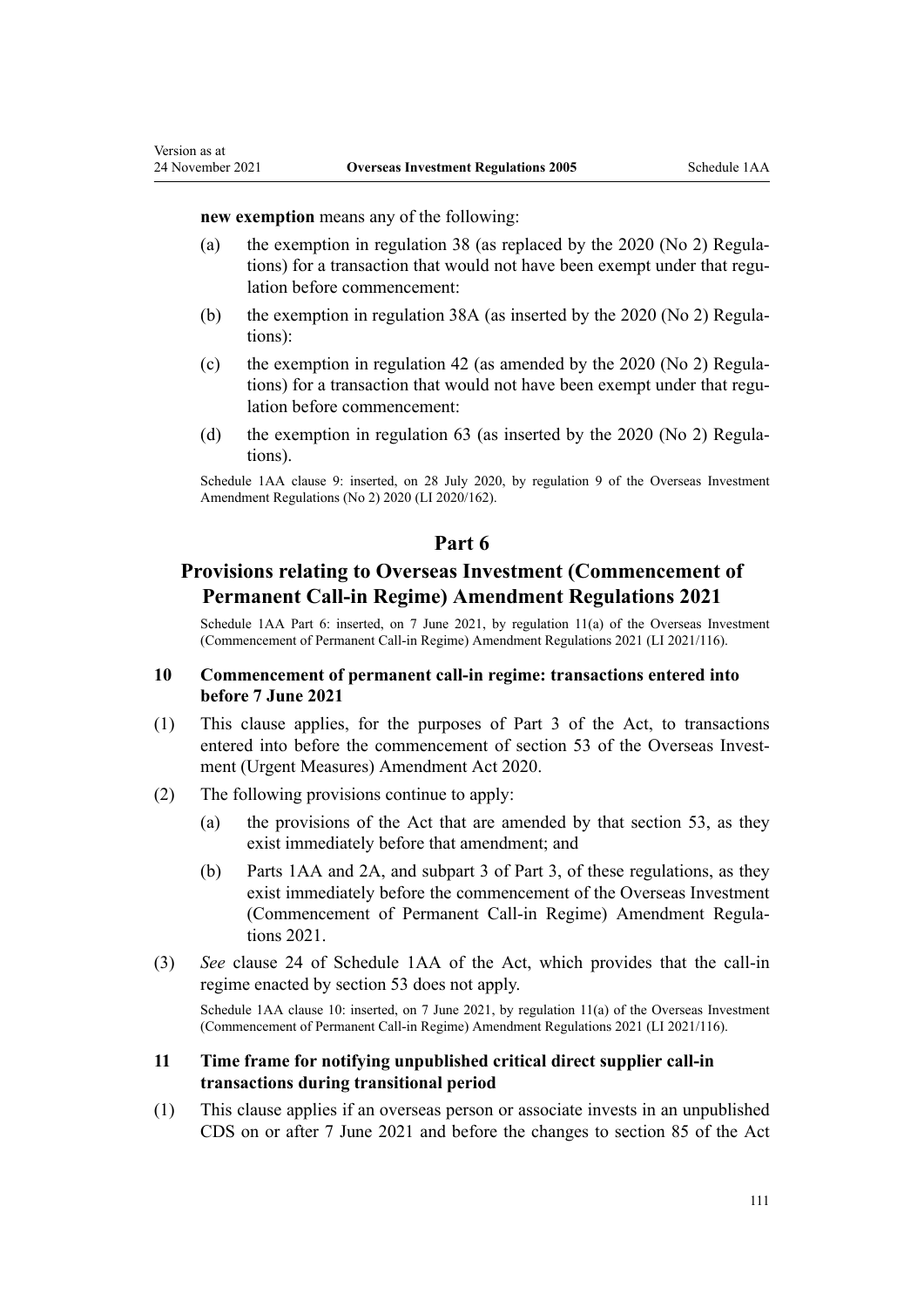that are made by the [Overseas Investment Amendment Act 2021](http://legislation.govt.nz/pdflink.aspx?id=LMS342654) come into force.

(2) For the purpose of section  $85(4)(a)$  of the Act, the later date by which a notice under section 85(2) must be given is the date that is as soon as is reasonably practicable after the investor receives a notice under [section 20E\(2\)](http://legislation.govt.nz/pdflink.aspx?id=LMS357525) of the Act.

Schedule 1AA clause 11: inserted, on 7 June 2021, by [regulation 11\(a\)](http://legislation.govt.nz/pdflink.aspx?id=LMS495288) of the Overseas Investment (Commencement of Permanent Call-in Regime) Amendment Regulations 2021 (LI 2021/116).

## **Part 7**

## **Provisions relating to Overseas Investment Amendment Regulations 2021**

Schedule 1AA Part 7: inserted, on 5 July 2021, by [regulation 27\(a\)](http://legislation.govt.nz/pdflink.aspx?id=LMS500886) of the Overseas Investment Amendment Regulations 2021 (LI 2021/170).

#### **12 Application of new exemptions**

- (1) On and after 5 July 2021, for the purpose of determining whether consent for a transaction is required, the new exemptions apply—
	- (a) regardless of when the transaction is entered into and when the applica‐ tion for consent is made; and
	- (b) even if, under [clause 36](http://legislation.govt.nz/pdflink.aspx?id=LMS360409) of Schedule 1AA of the Act, the old Act applies to the transaction.
- (2) However, the new exemptions do not apply if—
	- (a) the transaction was entered into, and given effect to, before 5 July 2021 (even if an application for consent is made, or consent is given, after that date); or
	- (b) consent for the transaction was given before 5 July 2021 (even if it is entered into, or given effect to, after that date).
- (3) In this clause,—

**new exemption** means an exemption provided under these regulations as amended by the [Overseas Investment Amendment Regulations 2021](http://legislation.govt.nz/pdflink.aspx?id=LMS500816), for a transaction that would not have been exempt before 5 July 2021

**old Act** means the Act immediately before 5 July 2021.

Schedule 1AA clause 12: inserted, on 5 July 2021, by [regulation 27\(a\)](http://legislation.govt.nz/pdflink.aspx?id=LMS500886) of the Overseas Investment Amendment Regulations 2021 (LI 2021/170).

#### **13 Change to classes of strategically important business: registered banks and financial market infrastructure**

[Clause 36](http://legislation.govt.nz/pdflink.aspx?id=LMS360409) of Schedule 1AA of the Act applies, with necessary modifications, for the purposes of determining whether an overseas investment transaction is a transaction of national interest under [section 20A](http://legislation.govt.nz/pdflink.aspx?id=LMS357515) of the Act, in relation to the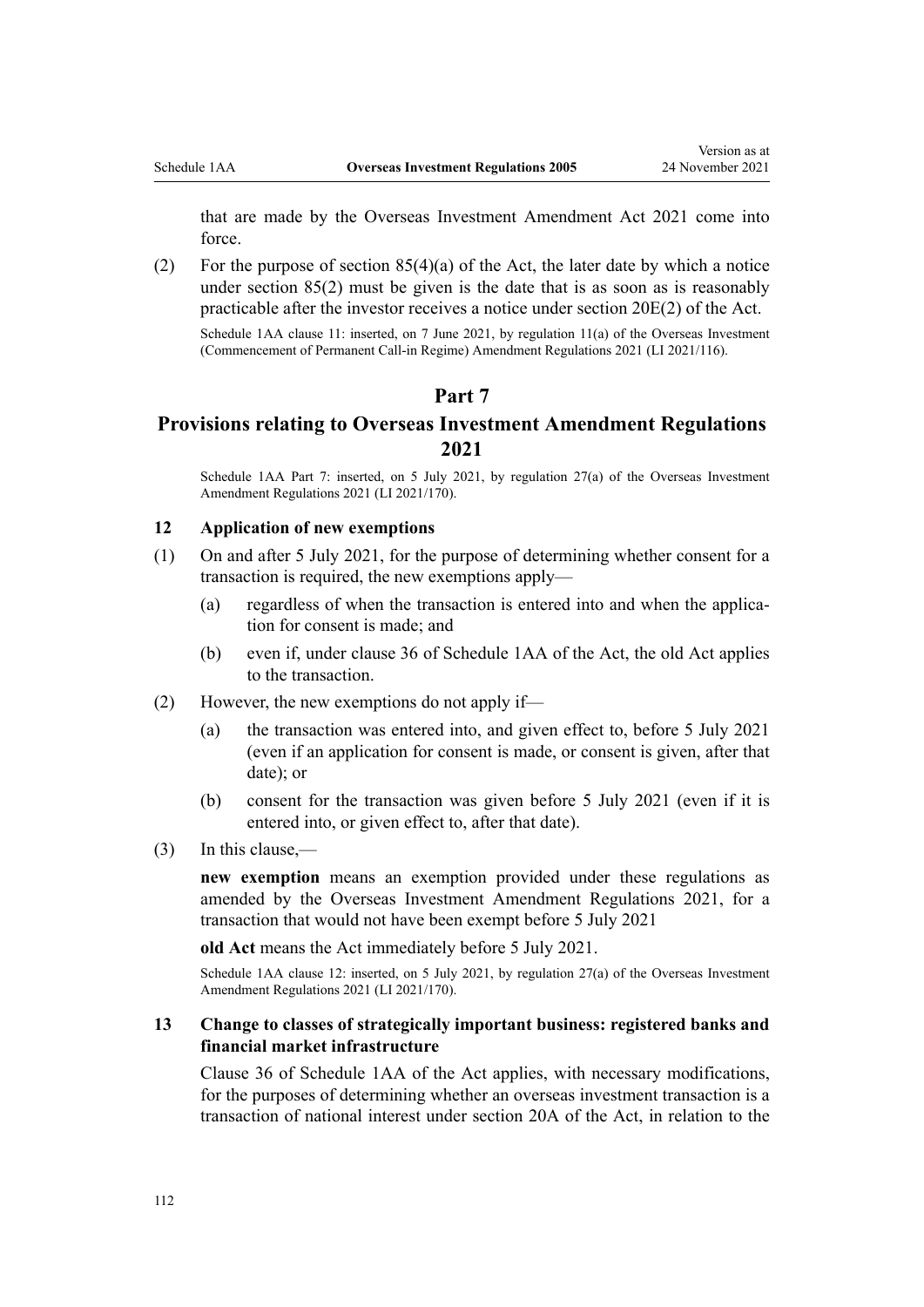commencement of [regulation 5](http://legislation.govt.nz/pdflink.aspx?id=LMS500825) (strategically important businesses) of the Overseas Investment Amendment Regulations 2021.

Schedule 1AA clause 13: inserted, on 5 July 2021, by [regulation 27\(a\)](http://legislation.govt.nz/pdflink.aspx?id=LMS500886) of the Overseas Investment Amendment Regulations 2021 (LI 2021/170).

#### **14 Permanent call-in regime: transactions entered into before commencement**

- (1) The purpose of this clause is to apply amendments to the call-in regime made by the [Overseas Investment Amendment Act 2021](http://legislation.govt.nz/pdflink.aspx?id=LMS342654) and the Overseas Invest[ment Amendment Regulations 2021](http://legislation.govt.nz/pdflink.aspx?id=LMS500816) to transactions entered into on or after commencement.
- (2) For the purposes of [Part 3](http://legislation.govt.nz/pdflink.aspx?id=LMS358413) of the Act, the following provisions continue to apply to transactions entered into before commencement:
	- (a) the Act as it exists immediately before commencement; and
	- (b) these regulations as they exist immediately before commencement.
- (3) In the case of transactions entered into on or after commencement, the new provisions apply.
- (4) In this clause,—

**commencement** means commencement of the relevant provision

**new provisions** means the provisions immediately after the amendments referred to in subclause (1) are made.

Schedule 1AA clause 14: inserted, on 5 July 2021, by [regulation 27\(a\)](http://legislation.govt.nz/pdflink.aspx?id=LMS500886) of the Overseas Investment Amendment Regulations 2021 (LI 2021/170).

#### **Part 8**

## **Provisions relating to Overseas Investment (Fresh or Seawater Areas and Time Frames) Amendment Regulations 2021**

Schedule 1AA Part 8: inserted, on 24 November 2021, by [regulation 8\(a\)](http://legislation.govt.nz/pdflink.aspx?id=LMS572201) of the Overseas Investment (Fresh or Seawater Areas and Time Frames) Amendment Regulations 2021 (LI 2021/330).

#### **15 Definitions for this Part**

In this Part,—

**amendments** means the amendments made to these regulations by [regulation 5](http://legislation.govt.nz/pdflink.aspx?id=LMS572195) of the Overseas Investment (Fresh or Seawater Areas and Time Frames) Amendment Regulations 2021

**owner** has the meaning given in [clause 1\(2\)](http://legislation.govt.nz/pdflink.aspx?id=LMS623456) of Schedule 5 of the Act

**transitional provision in the Act** means [clause 38](http://legislation.govt.nz/pdflink.aspx?id=LMS519813) of Schedule 1AA of the Act.

Schedule 1AA clause 15: inserted, on 24 November 2021, by [regulation 8\(a\)](http://legislation.govt.nz/pdflink.aspx?id=LMS572201) of the Overseas Investment (Fresh or Seawater Areas and Time Frames) Amendment Regulations 2021 (LI 2021/330).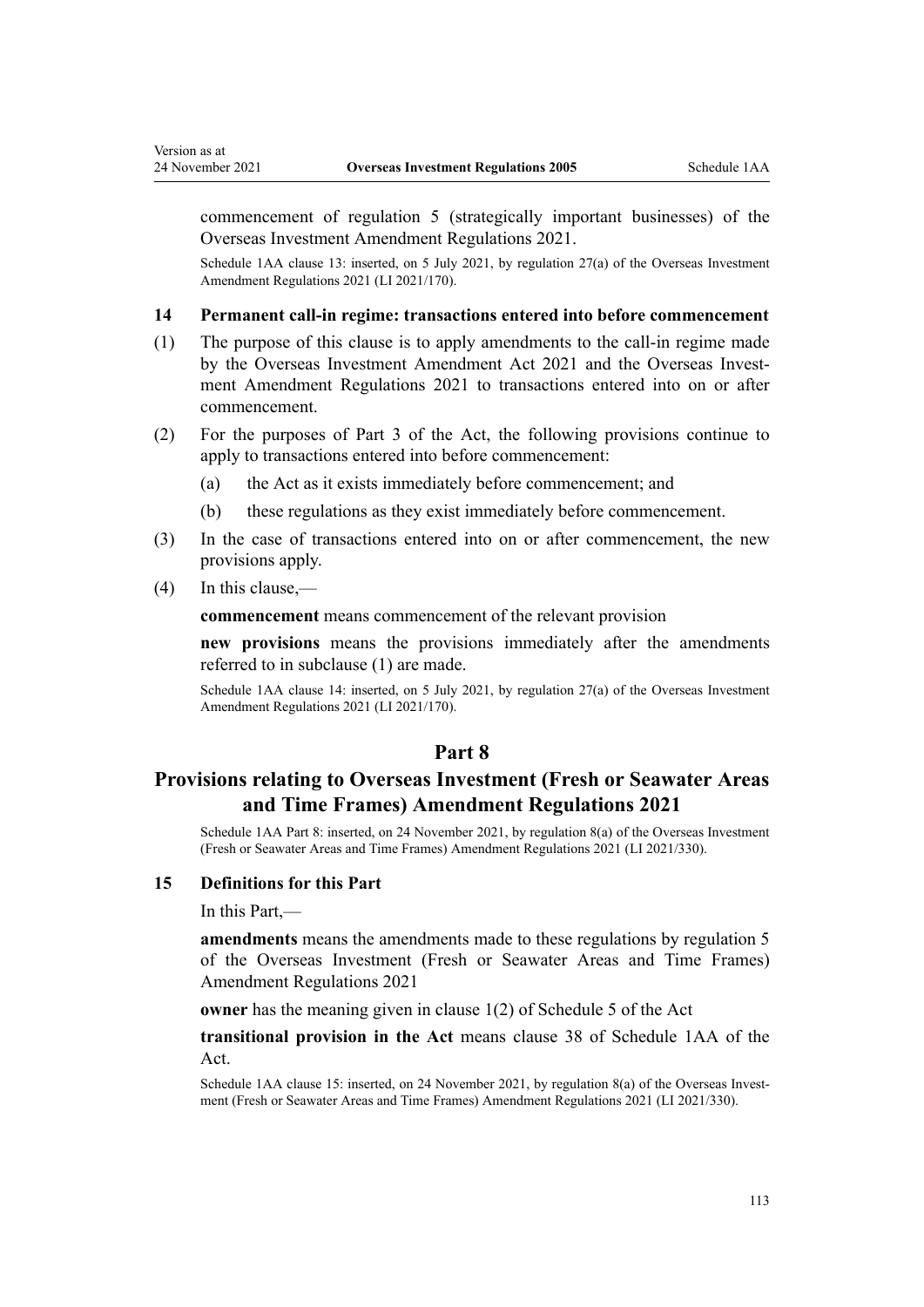## **16 Regulation 13 applies only to applications related to Schedule 5 of Act**

[Regulation 13](#page-16-0) (information that must be contained in application for consent related to [Schedule 5](http://legislation.govt.nz/pdflink.aspx?id=LMS623503) of Act) as inserted by the amendments applies only to applications for consent that, if that consent is obtained by the overseas person or their associate, will result in the application of Schedule 5 of the Act (in accordance with [section 25D](http://legislation.govt.nz/pdflink.aspx?id=LMS623448) of the Act).

Schedule 1AA clause 16: inserted, on 24 November 2021, by [regulation 8\(a\)](http://legislation.govt.nz/pdflink.aspx?id=LMS572201) of the Overseas Investment (Fresh or Seawater Areas and Time Frames) Amendment Regulations 2021 (LI 2021/330).

### **17 Other amendments apply only to owners to whom Schedule 5 of Act applies**

The rest of the amendments apply only to owners to whom [Schedule 5](http://legislation.govt.nz/pdflink.aspx?id=LMS623503) of the Act applies under the transitional provision in the Act.

Schedule 1AA clause 17: inserted, on 24 November 2021, by [regulation 8\(a\)](http://legislation.govt.nz/pdflink.aspx?id=LMS572201) of the Overseas Investment (Fresh or Seawater Areas and Time Frames) Amendment Regulations 2021 (LI 2021/330).

#### **18 Application of time frames**

The time frames set out in [Schedule 5](#page-127-0) apply to applications received by the regulator on or after 24 November 2021 (regardless of when the transaction is or was entered into or whether it has been given effect to).

Schedule 1AA clause 18: inserted, on 24 November 2021, by [regulation 8\(a\)](http://legislation.govt.nz/pdflink.aspx?id=LMS572201) of the Overseas Investment (Fresh or Seawater Areas and Time Frames) Amendment Regulations 2021 (LI 2021/330).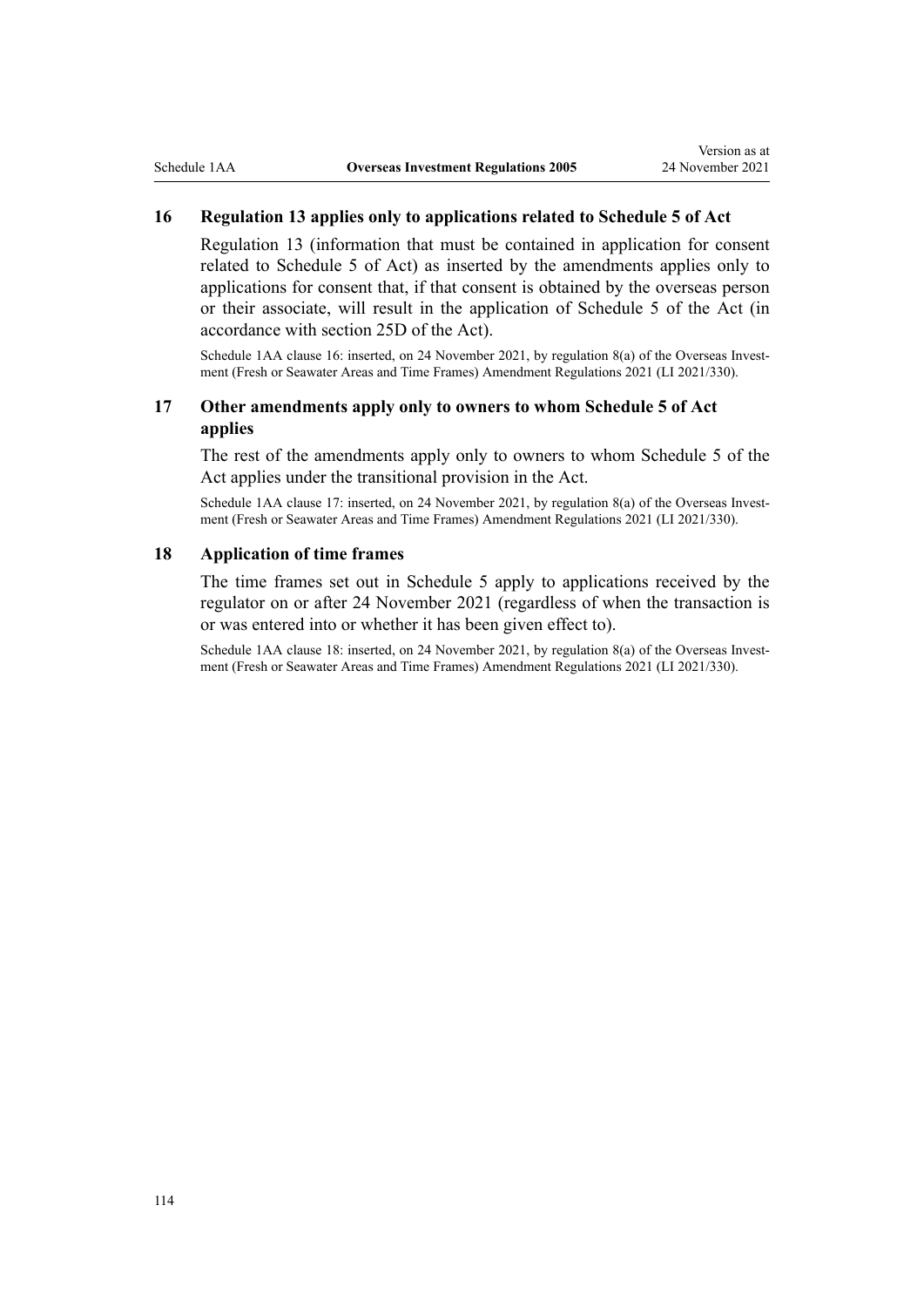## **Schedule 1**

## **Prescribed terms of acquisition of fresh or seawater area, and prescribed terms and form of water areas covenant**

[rr 19, 20](#page-21-0)

Schedule 1: inserted, on 24 November 2021, by [regulation 9](http://legislation.govt.nz/pdflink.aspx?id=LMS572202) of the Overseas Investment (Fresh or Seawater Areas and Time Frames) Amendment Regulations 2021 (LI 2021/330).

## **Part 1**

## **Prescribed terms: vesting of fresh or seawater area**

- (1) The owner must not wilfully or negligently damage the fresh or seawater area.
- (2) The owner and its successors in title may not require the Crown or its successors in title to contribute towards the cost of work on a fence between the fresh or seawater area and adjoining land, and the owner must on request grant the Crown and its successors in title a registrable fencing agreement (under [section](http://legislation.govt.nz/pdflink.aspx?id=DLM21851) [5](http://legislation.govt.nz/pdflink.aspx?id=DLM21851) of the Fencing Act 1978) recording that covenant, in a form acceptable to the Crown.
- (3) The owner will allow the Crown to have access across the owner's land to and from the fresh or seawater area, at all reasonable times on reasonable notice, for the purpose of inspecting or maintaining the fresh or seawater area, or meeting the requirements of clause  $7(2)$  of Schedule 5 of the Overseas Investment Act 2005.
- (4) The owner may apply to the Crown for continued access over, or use of, the fresh or seawater area or structures on that area following acquisition by the Crown. The Crown may grant that access or use, where practicable, in a form and on terms acceptable to the Crown, if the access or use is reasonably necessary for the owner's continued use of the adjacent land.
- (5) The owner will remain responsible for all rates, charges, levies, assessments, duties, impositions, and fees payable to any local or other authority from time to time in respect of the fresh or seawater area, incurred before the fresh or seawater area is acquired by the Crown.
- (6) The Crown and the owner will each meet their own costs in relation to the acquisition of the fresh or seawater interest by the Crown, except as otherwise provided in the [Overseas Investment Act 2005](http://legislation.govt.nz/pdflink.aspx?id=DLM356880) or Overseas Investment Regulations 2005.
- (7) The owner will indemnify the Crown against any liability in relation to any act or omission by the owner on, or in relation to, the fresh or sea water area.
- (8) The owner must promptly notify the Crown in writing if the owner becomes aware of anything on the fresh or seawater area that may be dangerous to people or property, or if the owner receives a notice issued by a regulator under the [Health and Safety at Work Act 2015](http://legislation.govt.nz/pdflink.aspx?id=DLM5976602).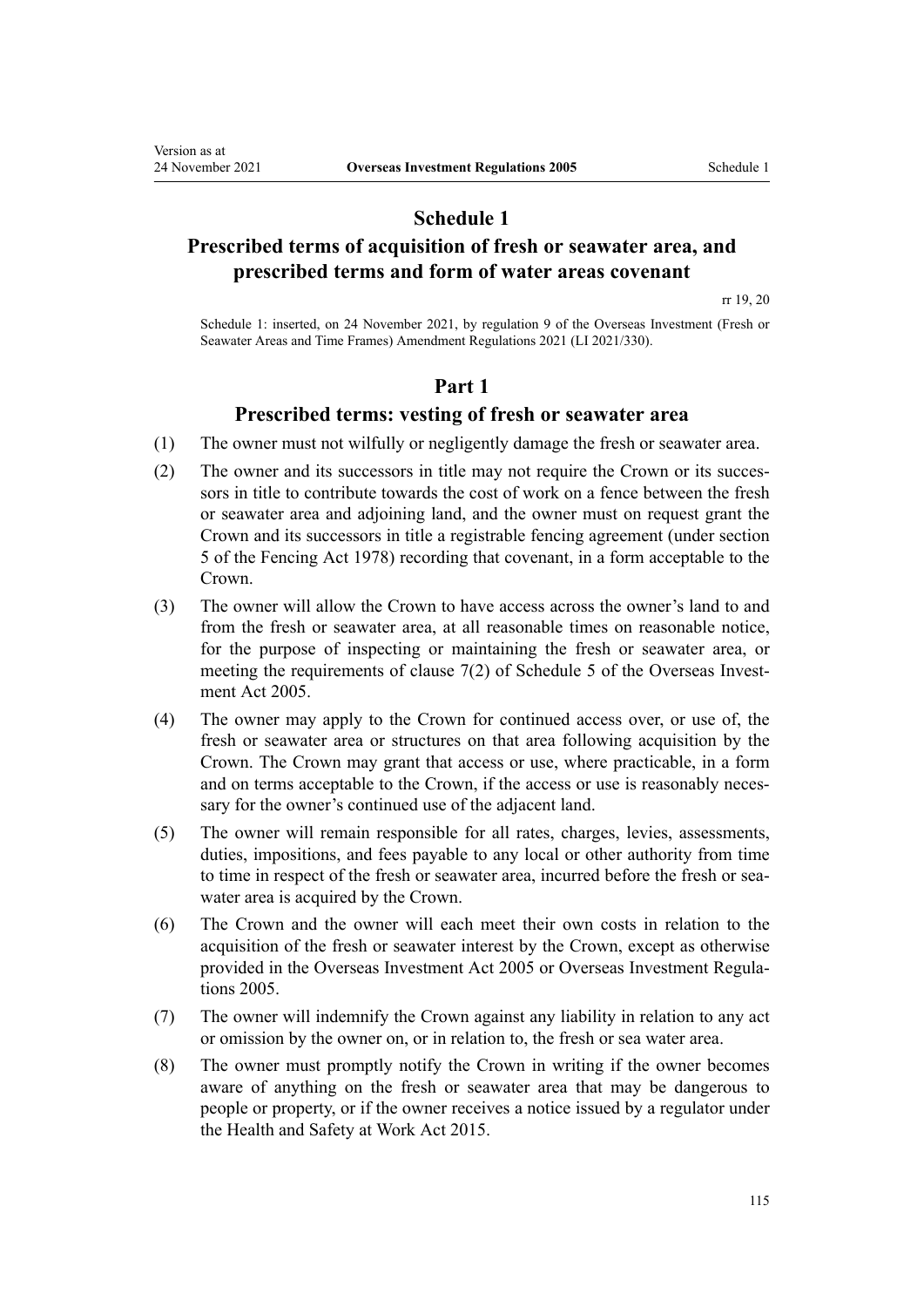(9) The owner will co-operate with the Crown to enable the Crown to remove, so far as it is reasonably practicable for the Crown to do so, any hazard to the health and safety of people that the Crown is aware of and that emanates from the fresh or seawater area.

## **Part 2**

## **Prescribed terms: granting of water areas covenant**

- (1) The owner must not wilfully or negligently damage the fresh or seawater area.
- (2) The owner will allow the Crown to have access across the owner's land to and from the fresh or seawater area, at all reasonable times on reasonable notice, for the purpose of inspecting or maintaining the fresh or seawater area, or meeting the requirements of [clause 20\(3\)](http://legislation.govt.nz/pdflink.aspx?id=LMS623499) of Schedule 5 of the Overseas Investment Act 2005.
- (3) The owner may apply to the Crown for continued access over, or use of, the fresh or seawater area or structures on that area following acquisition by the Crown. The Crown may grant that access or use, where practicable, in a form and on terms acceptable to the Crown, if the access or use is reasonably necessary for the owner's continued use of the adjacent land.
- (4) The owner will remain responsible for all rates, charges, levies, assessments, duties, impositions, and fees payable to any local or other authority from time to time in respect of the fresh or seawater area, incurred before the fresh or seawater area is acquired by the Crown.
- (5) The Crown and the owner will each meet their own costs in relation to the acquisition of the fresh or seawater interest by the Crown, except as otherwise provided in the [Overseas Investment Act 2005](http://legislation.govt.nz/pdflink.aspx?id=DLM356880) or Overseas Investment Regulations 2005.
- (6) The owner will indemnify the Crown against any liability in relation to any act or omission by the owner on, or in relation to, the fresh or sea water area.
- (7) The owner must promptly notify the Crown in writing if the owner becomes aware of anything on the fresh or seawater area that may be dangerous to people or property, or if the owner receives a notice issued by a regulator under the [Health and Safety at Work Act 2015](http://legislation.govt.nz/pdflink.aspx?id=DLM5976602).
- (8) The owner will co-operate with the Crown to enable the Crown to remove, so far as it is reasonably practicable for the Crown to do so, any hazard to the health and safety of people that the Crown is aware of and that emanates from the fresh or seawater area.
- (9) Before selling any part of the section 12 interest (as defined in [section 12\(1\)](http://legislation.govt.nz/pdflink.aspx?id=DLM358017) of the Overseas Investment Act 2005) that is or includes the fresh or seawater interest, the owner must give the purchaser notice in writing of the Crown's right to acquire the fresh or seawater interest.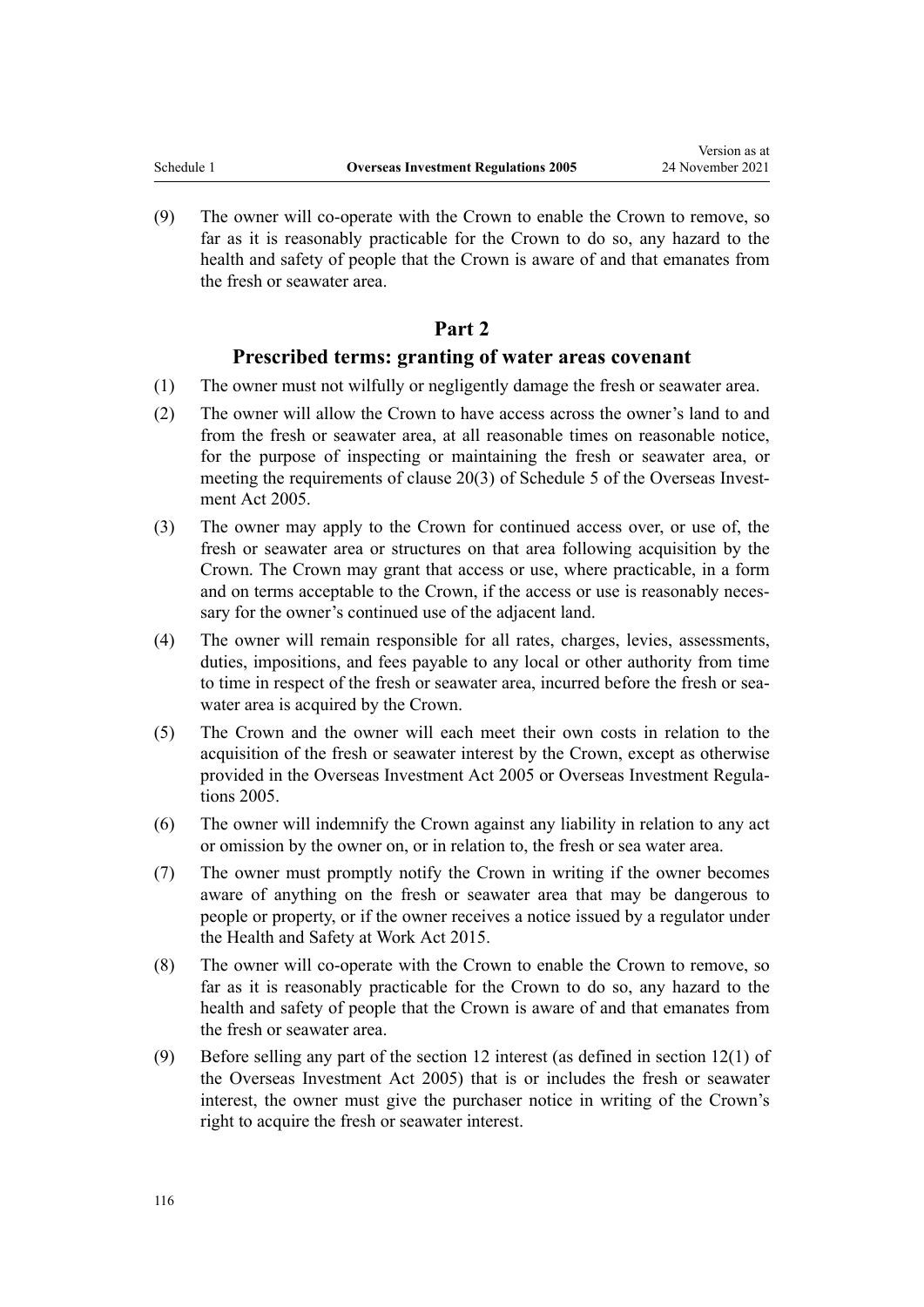## **Part 3**

## **Terms and form of water areas covenant**

### *Terms*

- (1) The common law presumption of usque ad medium filum aquae to the fresh or seawater area has been rebutted and the owner agrees not to exercise its right under that presumption (if any) in respect of the fresh and seawater area.
- (2) This water areas covenant does not otherwise affect any rights that the owner may have in respect of the water on or flowing through the fresh or seawater area.
- (3) The owner will indemnify the Crown against any liability in relation to any act or omission by the owner on, or in relation to, the fresh or sea water area.
- (4) The owner may not require the Crown or its successors in title to contribute towards the cost of work on a fence between the fresh or seawater area and adjoining land.
- (5) Unless this water areas covenant is registered against the adjacent land, before selling the relevant land, the owner must first arrange for the purchaser to grant a water areas covenant to the Crown, on materially the same terms as this covenant (including the requirement in this clause).

#### *Form*

- (6) The information that a water areas covenant lodged for registration (under [clause 20\(4\)](http://legislation.govt.nz/pdflink.aspx?id=LMS623499) of Schedule 5 of the Overseas Investment Act 2005 and [regulation](#page-21-0) [20\(2\)](#page-21-0) of the Overseas Investment Regulations 2005) must contain is as follows:
	- (a) that the type of instrument is a water areas covenant; and
	- (b) that it is lodged under [regulation 20\(2\)](#page-21-0) of the Overseas Investment Regulations 2005; and
	- (c) the land registration district for the land; and
	- (d) the record of title for the land affected by the instrument (which will be the adjacent title); and
	- (e) that the covenant is binding on the owner's successors in title.
- (7) The information and terms that all water areas covenants (both registered and unregistered) must contain are as follows:
	- (a) the full name of the owner; and
	- (b) a description of the relevant fresh or seawater area; and
	- (c) the terms specified in clauses  $(1)$  to  $(5)$ , subject to, and with, any additions, deletions, or amendments to them agreed between the Crown and the owner, before the covenant is granted.
- (8) The covenant must be executed by the owner as a deed.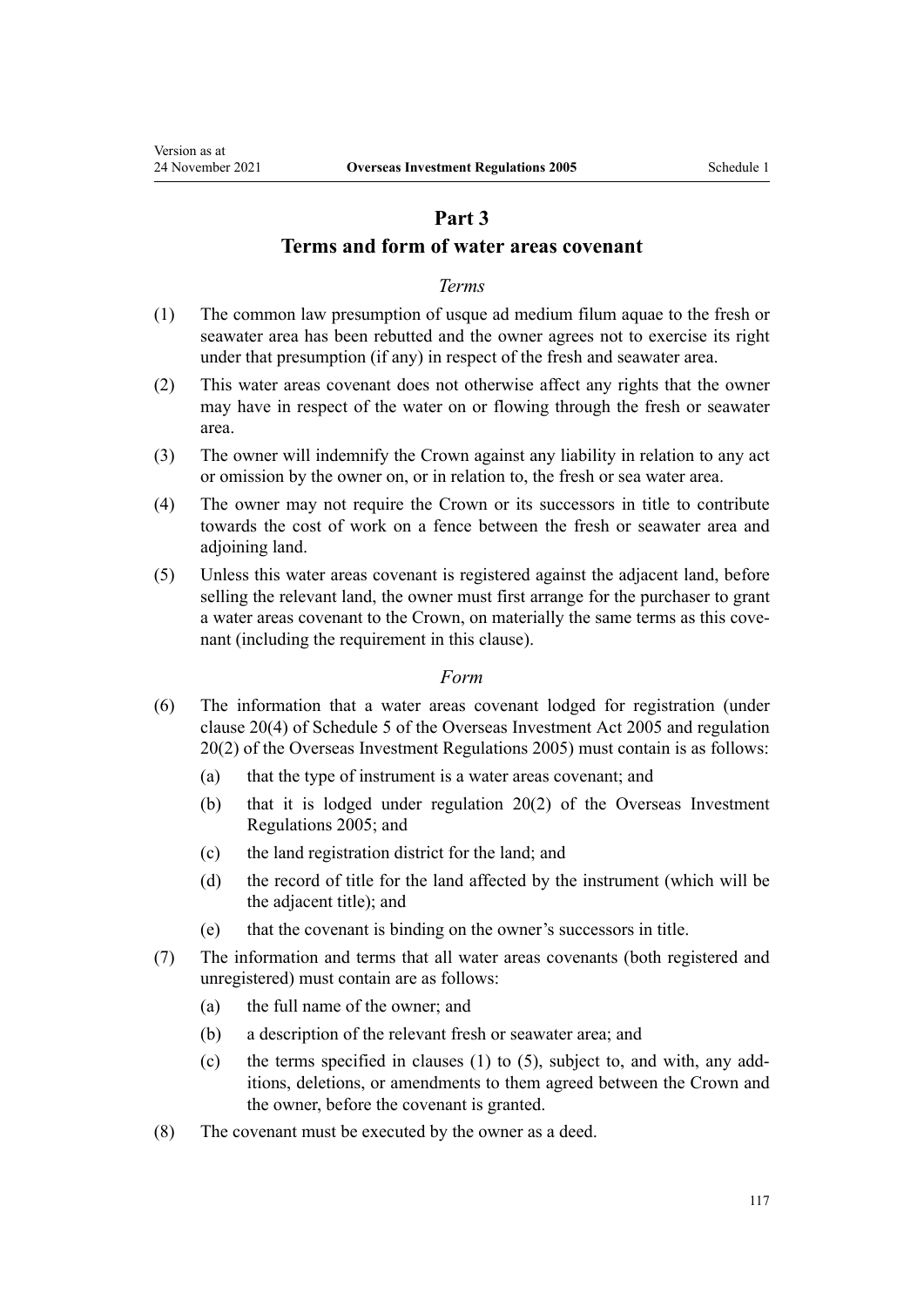## **Schedule 1 Form of advertisement**

*[Revoked]*

[r 8](#page-14-0)

Schedule 1: revoked, on 24 November 2021, by [regulation 28](http://legislation.govt.nz/pdflink.aspx?id=LMS500887) of the Overseas Investment Amendment Regulations 2021 (LI 2021/170).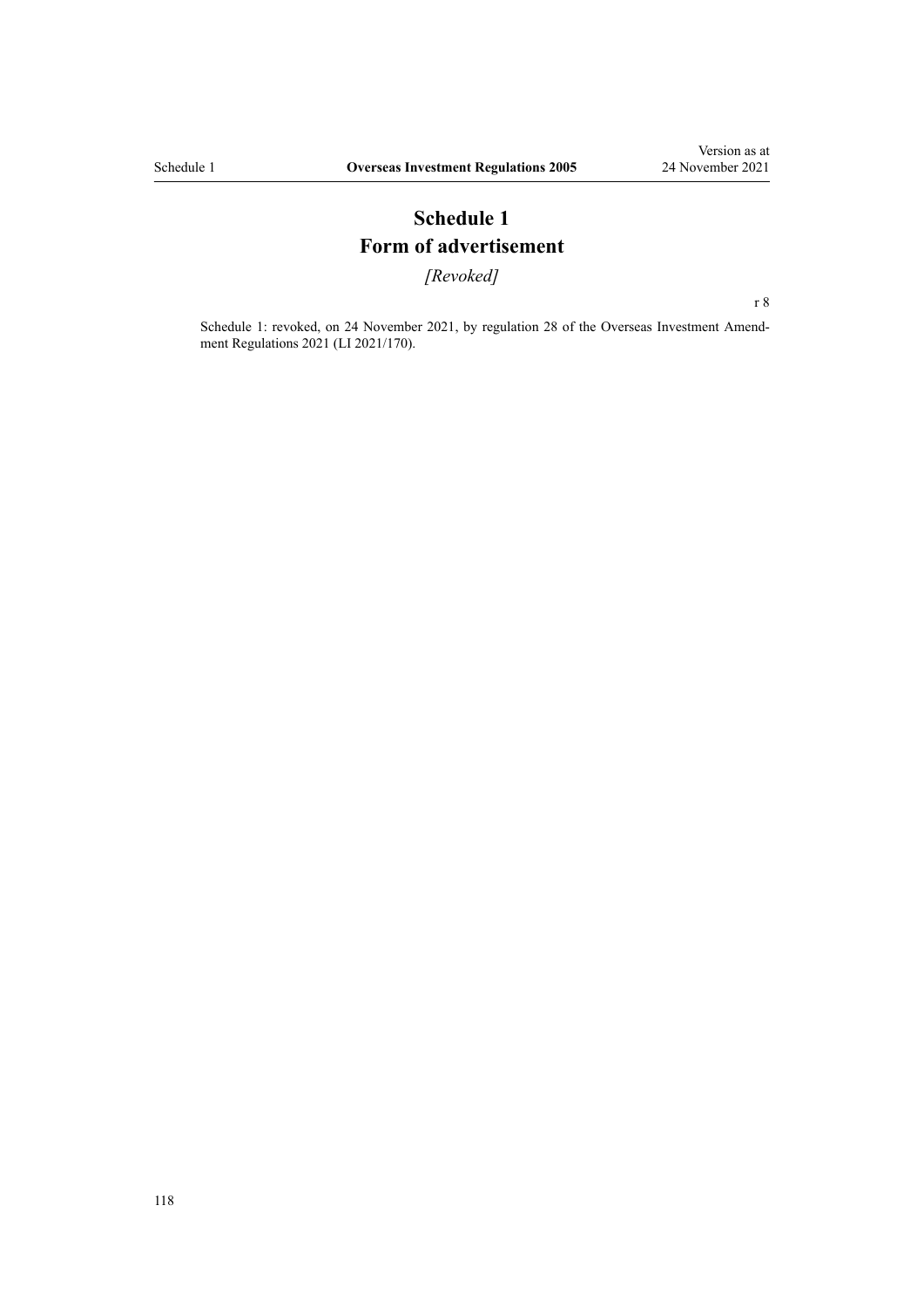## **Schedule 2 Fees and charges**

[r 33](#page-32-0)

<span id="page-118-0"></span>Schedule 2: replaced, on 13 September 2021, by [regulation 6](http://legislation.govt.nz/pdflink.aspx?id=LMS528052) of the Overseas Investment (Fees) Amendment Regulations 2021 (LI 2021/206).

#### **Part 1**

## **Applications relating to transaction in category of overseas investment in sensitive land only—residential land**

Schedule 2 Part 1: replaced, on 13 September 2021, by [regulation 6](http://legislation.govt.nz/pdflink.aspx?id=LMS528052) of the Overseas Investment (Fees) Amendment Regulations 2021 (LI 2021/206).

The fees and charges in this Part apply to applications relating to transactions that will result in an overseas investment in sensitive land only, where all of the relevant land is residential land.

|              | Matter for which fee or charge payable and when and how payable |                                                                                                                                                                                                                                                                                                                                                                                                                       | (S)          |
|--------------|-----------------------------------------------------------------|-----------------------------------------------------------------------------------------------------------------------------------------------------------------------------------------------------------------------------------------------------------------------------------------------------------------------------------------------------------------------------------------------------------------------|--------------|
| $\mathbf{1}$ |                                                                 | For consent, or a standing consent, for a transaction involving a land decision only,<br>on the basis of section $16(1)(b)(i)(A)$ of the Act (the commitment to reside in New<br>Zealand test) or clause 1 of Schedule 4 of the Act (residential land: commitment to<br>reside in New Zealand standing consents), where the land is residential (but not<br>otherwise sensitive) land, payable on making application— |              |
|              | (a)                                                             | if the applicant is 1 or more individuals                                                                                                                                                                                                                                                                                                                                                                             | 2,040        |
|              | (b)                                                             | if the applicant is a company, trust, limited partnership, or any person<br>other than 1 or more individuals                                                                                                                                                                                                                                                                                                          | 5,800        |
| 2            |                                                                 | For consent, or a standing consent, for a transaction involving a land decision only,<br>on the basis of section $16(1)(d)(i)$ of the Act (the commitment to reside in New<br>Zealand test) or clause 1 of Schedule 4 of the Act (residential land: commitment to<br>reside in New Zealand standing consents), where the land is or includes both<br>residential, and otherwise sensitive, land—                      |              |
|              | (a)                                                             | payable on making application                                                                                                                                                                                                                                                                                                                                                                                         | $\mathbf{0}$ |
|              | (b)                                                             | payable after acceptance of application                                                                                                                                                                                                                                                                                                                                                                               | 8,100        |
|              | (c)                                                             | payable for monitoring compliance                                                                                                                                                                                                                                                                                                                                                                                     | 8,800        |
| 3            |                                                                 | For consent for a transaction involving a land decision only, on the basis of section<br>$16(1)(b)(i)(B)$ of the Act (the increased housing test), if the investor test does not<br>apply to the overseas investment because circumstance 2 in section $16(3)(b)$ of the<br>Act applies, payable on making application                                                                                                | 2,040        |
| 4            |                                                                 | For a waiver relating to a trigger event under clause 8 of Schedule 2 of the Act,<br>payable on making application                                                                                                                                                                                                                                                                                                    | 3,400        |
| 5            | application                                                     | For an exemption certificate under clause $4(2)$ of Schedule 3 (dwellings in large<br>apartment developments that are purchased off plans), payable on making                                                                                                                                                                                                                                                         | 14,200       |
| 6            |                                                                 | For consent for a transaction involving a land decision only, on the basis of 1 or<br>more of the tests in section $16(1)(b)(i)$ of the Act (the commitment to reside in<br>New Zealand test, the increased housing test, the non-residential use test, and the<br>incidental residential use test), other than where any of items 1 or 3 of this<br>Schedule apply,—                                                 |              |
|              | (a)                                                             | payable on making application                                                                                                                                                                                                                                                                                                                                                                                         | 13,300       |
|              | (b)                                                             | payable after acceptance of application                                                                                                                                                                                                                                                                                                                                                                               | 16,800       |
|              | (c)                                                             | payable for monitoring compliance                                                                                                                                                                                                                                                                                                                                                                                     | 4,900        |
|              |                                                                 |                                                                                                                                                                                                                                                                                                                                                                                                                       |              |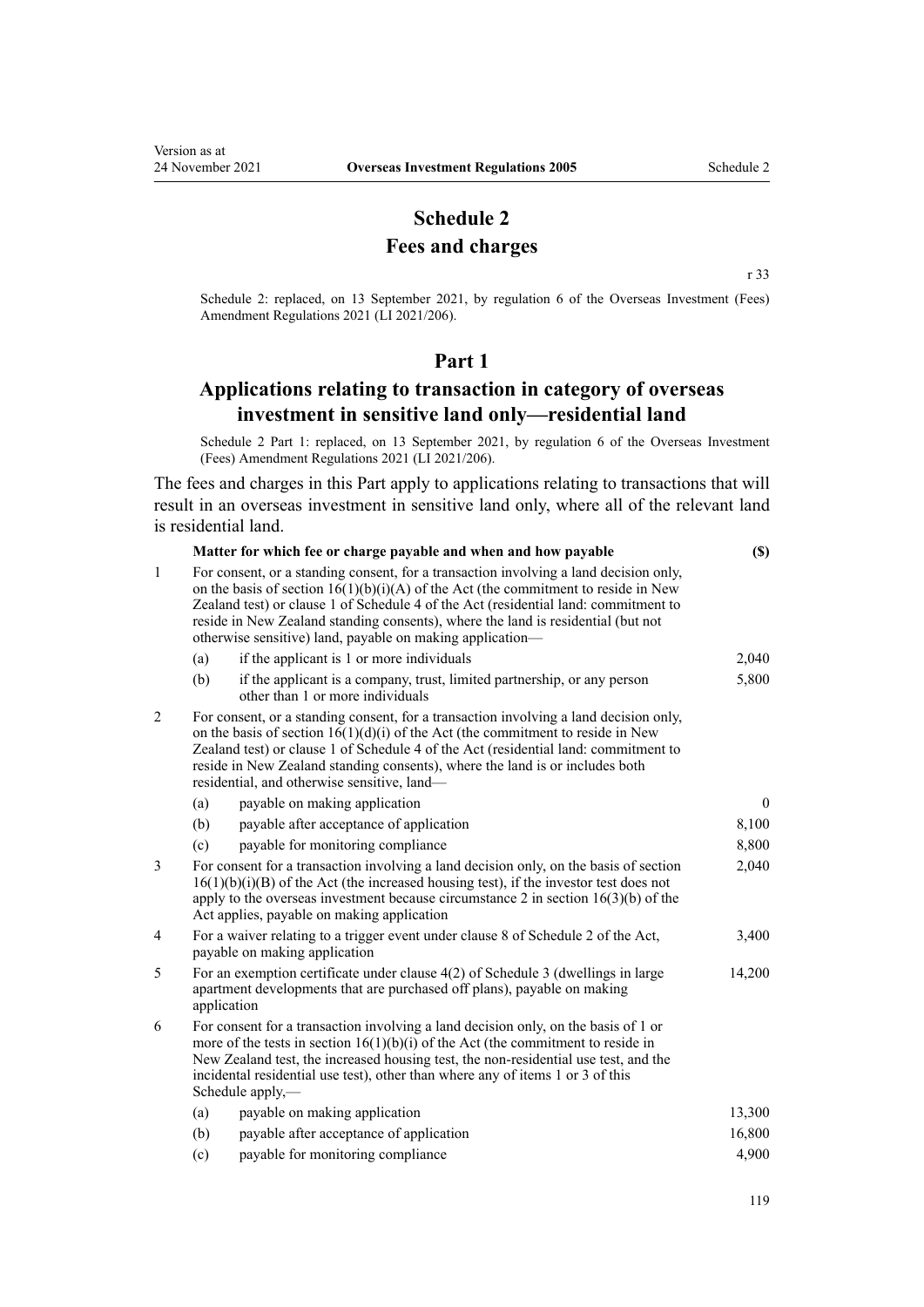<span id="page-119-0"></span>

|   | Schedule 2 | <b>Overseas Investment Regulations 2005</b>                                                                                                                                                 | Version as at<br>24 November 2021 |
|---|------------|---------------------------------------------------------------------------------------------------------------------------------------------------------------------------------------------|-----------------------------------|
|   |            | Matter for which fee or charge payable and when and how payable                                                                                                                             | (S)                               |
| 7 |            | For a standing consent under clause 2 of Schedule 4 of the Act (the increased<br>housing test, the non-residential use test, or the incidental residential use test),—                      |                                   |
|   | (a)        | payable on making application                                                                                                                                                               | 13,300                            |
|   | (b)        | payable after acceptance of application                                                                                                                                                     | 40,700                            |
|   | (c)        | payable for monitoring compliance                                                                                                                                                           | 3,500                             |
|   | (d)        | for each transaction of which the regulator must be notified under a<br>condition imposed under clause $2(3)(c)$ of Schedule 4 of the Act, payable<br>when the transaction must be notified | 16,800                            |

Schedule 2 Part 1 item 6: amended, on 28 October 2021, by [regulation 10](http://legislation.govt.nz/pdflink.aspx?id=LMS572203) of the Overseas Investment (Fresh or Seawater Areas and Time Frames) Amendment Regulations 2021 (LI 2021/330).

#### **Part 2**

## **Applications relating to transaction in category of overseas investment in sensitive land only—forestry activities and** *profits à prendre*

Schedule 2 Part 2: replaced, on 13 September 2021, by [regulation 6](http://legislation.govt.nz/pdflink.aspx?id=LMS528052) of the Overseas Investment (Fees) Amendment Regulations 2021 (LI 2021/206).

The fees and charges in this Part apply to applications relating to transactions that will result in an overseas investment in sensitive land only, where 1 or more of the following applies:

- (a) the modified benefit to New Zealand test in section  $16A(3)$  of the Act applies, for things described in section 16A(2) (forestry activities):
- (b) the special test relating to forestry activities in [section 16A\(4\)](http://legislation.govt.nz/pdflink.aspx?id=LMS110592) of the Act applies:
- (c) the application is for a standing consent on the basis of [clause 3](http://legislation.govt.nz/pdflink.aspx?id=LMS111258) of Schedule 4 of the Act (which relates to forestry activities):
- (d) the [section 12](http://legislation.govt.nz/pdflink.aspx?id=DLM358017) interest is 1 or more regulated *profits à prendre*.

#### **Matter for which fee or charge payable and when and how payable (\$)**

- 8 For consent for a transaction involving a land decision only, on the basis that—
	- (a) [section 16A\(1\)](http://legislation.govt.nz/pdflink.aspx?id=LMS110592) of the Act be applied (the benefit to New Zealand test), where the only section 12 interest is 1 or more regulated *profits à prendre* (other than forestry rights); or
	- (b) [section 16A\(3\)](http://legislation.govt.nz/pdflink.aspx?id=LMS110592) of the Act be applied (the modified benefit to New Zealand test for things described in section 16A(2) of the Act (forestry activities)),—

payable—

|                                                                                                                                                                                      | (c) | on making application                                             | 13,300 |
|--------------------------------------------------------------------------------------------------------------------------------------------------------------------------------------|-----|-------------------------------------------------------------------|--------|
|                                                                                                                                                                                      | (d) | after acceptance of application if the application is complex     | 42,700 |
|                                                                                                                                                                                      | (e) | after acceptance of application if the application is not complex | 17,300 |
|                                                                                                                                                                                      | (f) | for monitoring compliance                                         | 3,000  |
| For consent for a transaction involving a land decision only, on the basis of<br>9<br>section $16A(4)$ of the Act (the special test relating to forestry activities),<br>$payable$ — |     |                                                                   |        |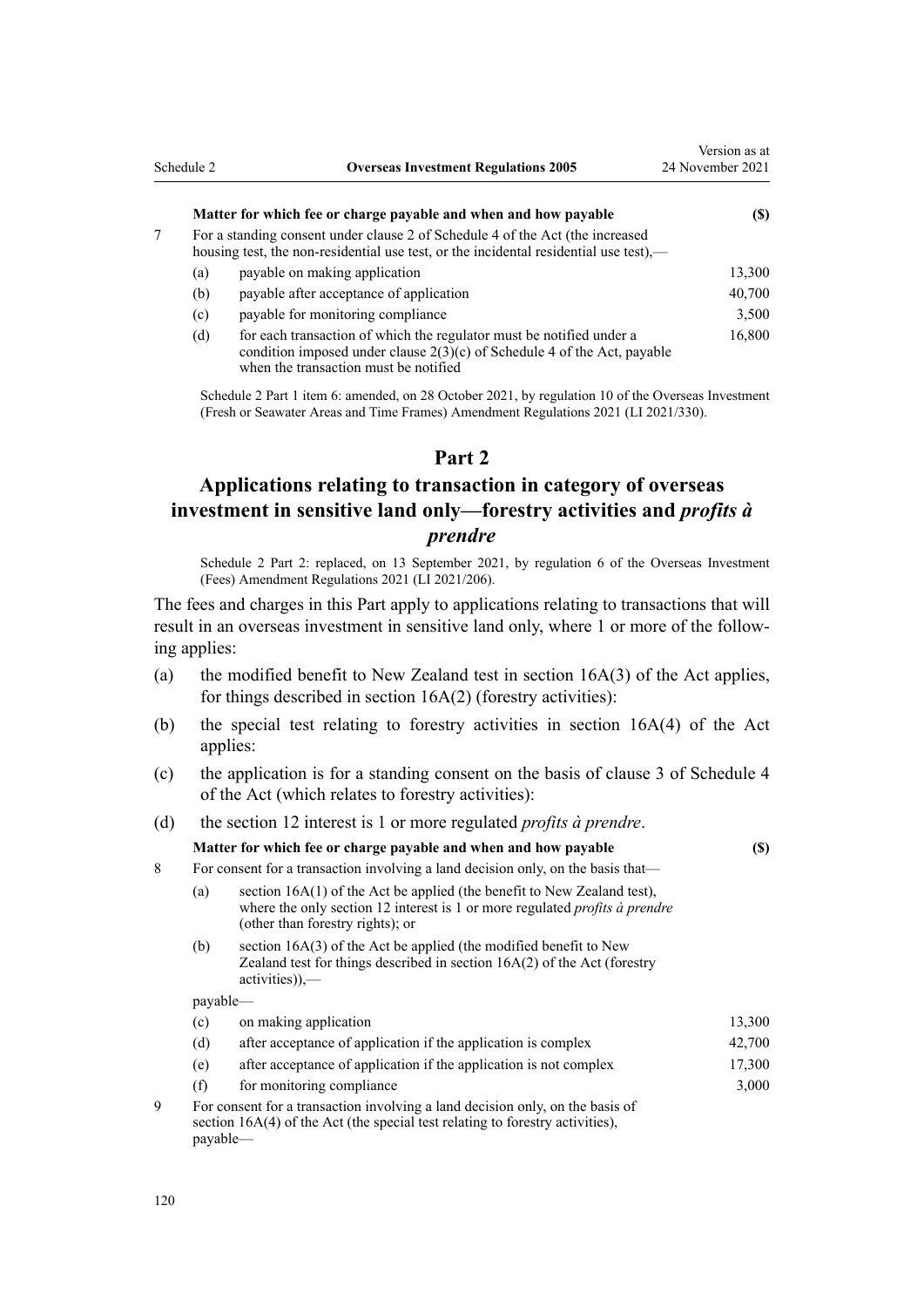| Version as at<br>24 November 2021<br><b>Overseas Investment Regulations 2005</b> |                                                                                                   | Schedule 2                                                                                                                                                                                  |        |
|----------------------------------------------------------------------------------|---------------------------------------------------------------------------------------------------|---------------------------------------------------------------------------------------------------------------------------------------------------------------------------------------------|--------|
|                                                                                  |                                                                                                   | Matter for which fee or charge payable and when and how payable                                                                                                                             | (S)    |
|                                                                                  | (a)                                                                                               | on making application                                                                                                                                                                       | 13,300 |
|                                                                                  | (b)                                                                                               | after acceptance of application                                                                                                                                                             | 17,500 |
|                                                                                  | (c)                                                                                               | for monitoring compliance                                                                                                                                                                   | 3,000  |
| 10                                                                               | For a standing consent under clause 3 of Schedule 4 of the Act (forestry<br>activities), payable— |                                                                                                                                                                                             |        |
|                                                                                  | (a)                                                                                               | on making application                                                                                                                                                                       | 13,300 |
|                                                                                  | (b)                                                                                               | after acceptance of application                                                                                                                                                             | 38,500 |
|                                                                                  | (c)                                                                                               | for monitoring compliance                                                                                                                                                                   | 3,000  |
|                                                                                  | (d)                                                                                               | for each transaction of which the regulator must be notified under a<br>condition imposed under clause $3(3)(c)$ of Schedule 4 of the Act, payable<br>when the transaction must be notified | 11,200 |

## **Part 3**

## **Applications relating to transaction in category of overseas investment in sensitive land only, significant business assets only, or sensitive land and significant business assets only**

Schedule 2 Part 3: replaced, on 13 September 2021, by [regulation 6](http://legislation.govt.nz/pdflink.aspx?id=LMS528052) of the Overseas Investment (Fees) Amendment Regulations 2021 (LI 2021/206).

The fees and charges in this Part apply to applications relating to transactions to which [Part 1](#page-118-0), [2,](#page-119-0) or [4](#page-122-0) do not apply.

In this Part, a matter is on the basis of the **modified benefit test for farm land** if consent for a transaction is sought—

- (a) on the basis of [section 16A\(1C\)](http://legislation.govt.nz/pdflink.aspx?id=LMS110592) of the Act (modified benefit test if relevant land is or includes farm land), as it applies after the commencement of [section](http://legislation.govt.nz/pdflink.aspx?id=LMS342706) [9](http://legislation.govt.nz/pdflink.aspx?id=LMS342706) of the Overseas Investment Amendment Act 2021; or
- (b) on the basis of section  $16A(1)(b)$  of the Act, as it applies before the commencement of [section 9](http://legislation.govt.nz/pdflink.aspx?id=LMS342706) of the Overseas Investment Amendment Act 2021 (if the relevant land is or includes non-urban land that, in area (either alone or together with any associated land) exceeds 5 hectares).

|    |     | Matter for which fee or charge payable and when and how payable                                                                                  | (\$)    |
|----|-----|--------------------------------------------------------------------------------------------------------------------------------------------------|---------|
| 11 |     | For consent for a transaction involving a land decision only, on the basis of<br>section $16(1)(c)(i)$ of the Act, payable—                      |         |
|    | (a) | on making application                                                                                                                            | 13,300  |
|    | (b) | after acceptance of application                                                                                                                  | 29,100  |
|    | (c) | for monitoring compliance                                                                                                                        | 4,900   |
| 12 |     | For consent for a transaction, on the basis of the benefit to New Zealand test<br>(other than where section $16A(3)$ of the Act applies), where— |         |
|    | (a) | the application is not on the basis of the modified benefit test for farm<br>land; and                                                           |         |
|    | (b) | the determination is made by the relevant Ministers—                                                                                             |         |
|    |     | (whether or not the transaction also results in an overseas investment in<br>significant business assets), payable—                              |         |
|    |     | $(a)$ on making application                                                                                                                      | 12.200. |

(c) on making application the contract of the contract of the contract of the contract of the contract of the contract of the contract of the contract of the contract of the contract of the contract of the contract of the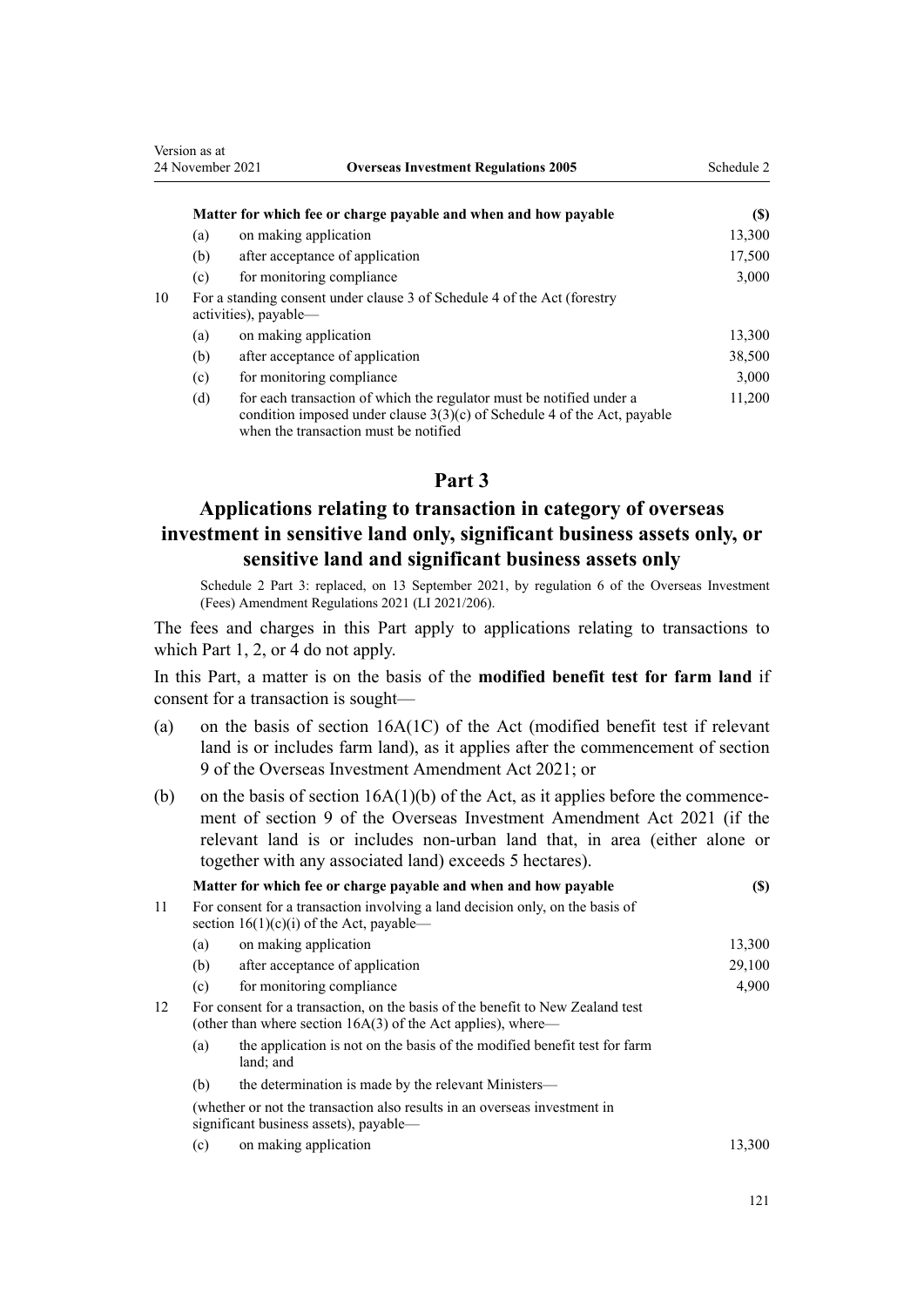|    | Schedule 2 | <b>Overseas Investment Regulations 2005</b>                                                                                                                                                    | Version as at<br>24 November 2021 |
|----|------------|------------------------------------------------------------------------------------------------------------------------------------------------------------------------------------------------|-----------------------------------|
|    |            | Matter for which fee or charge payable and when and how payable                                                                                                                                | (S)                               |
|    | (d)        | after acceptance of application if the application is complex                                                                                                                                  | 114,600                           |
|    | (e)        | after acceptance of application if the application is not complex                                                                                                                              | 49,000                            |
|    | (f)        | for monitoring compliance                                                                                                                                                                      | 11,700                            |
| 13 |            | For consent for a transaction, on the basis of the benefit to New Zealand test<br>(other than where section 16A(3) of the Act applies), where—                                                 |                                   |
|    | (a)        | the application is not on the basis of the modified benefit test for farm<br>land: and                                                                                                         |                                   |
|    | (b)        | the determination is made by the regulator under delegation—                                                                                                                                   |                                   |
|    |            | (whether or not the transaction also results in an overseas investment in<br>significant business assets), payable-                                                                            |                                   |
|    | (c)        | on making application                                                                                                                                                                          | 13,300                            |
|    | (d)        | after acceptance of application if the application is complex                                                                                                                                  | 113,200                           |
|    | (e)        | after acceptance of application if the application is not complex                                                                                                                              | 45,900                            |
|    | (f)        | for monitoring compliance                                                                                                                                                                      | 9,000                             |
| 14 | where—     | For consent for a transaction, on the basis of the benefit to New Zealand test,                                                                                                                |                                   |
|    | (a)        | the application is on the basis of the modified benefit test for farm land;<br>and                                                                                                             |                                   |
|    | (b)        | the determination is made by the relevant Ministers-                                                                                                                                           |                                   |
|    |            | (whether or not the transaction also results in an overseas investment in<br>significant business assets), payable-                                                                            |                                   |
|    | (c)        | on making application                                                                                                                                                                          | 13,300                            |
|    | (d)        | after acceptance of application if the application is complex                                                                                                                                  | 119,600                           |
|    | (e)        | after acceptance of application if the application is not complex                                                                                                                              | 56,100                            |
|    | (f)        | for monitoring compliance                                                                                                                                                                      | 13,300                            |
| 15 | where—     | For consent for a transaction, on the basis of the benefit to New Zealand test,                                                                                                                |                                   |
|    | (a)        | the application is on the basis of the modified benefit test for farm land;<br>and                                                                                                             |                                   |
|    | (b)        | the determination is made by the regulator under delegation—                                                                                                                                   |                                   |
|    |            | (whether or not the transaction also results in an overseas investment in<br>significant business assets), payable-                                                                            |                                   |
|    | (c)        | on making application                                                                                                                                                                          | 13,300                            |
|    | (d)        | after acceptance of application if the application is complex                                                                                                                                  | 119,600                           |
|    | (e)        | after acceptance of application if the application is not complex                                                                                                                              | 51,700                            |
|    | (f)        | for monitoring compliance                                                                                                                                                                      | 9,000                             |
| 16 |            | For consent for a transaction involving-                                                                                                                                                       |                                   |
|    | (a)        | any other land decision on the basis of the benefit to New Zealand test<br>(other than on the basis of section $16A(4)$ of the Act (the special test<br>relating to forestry activities)); and |                                   |
|    | (b)        | a business decision,-                                                                                                                                                                          |                                   |
|    | payable-   |                                                                                                                                                                                                |                                   |
|    | (c)        | on making application                                                                                                                                                                          | 13,300                            |
|    | (d)        | after acceptance of application if the application is complex                                                                                                                                  | 67,900                            |
|    | (e)        | after acceptance of application if the application is not complex                                                                                                                              | 27,900                            |
|    | (f)        | for monitoring compliance                                                                                                                                                                      | 4,400                             |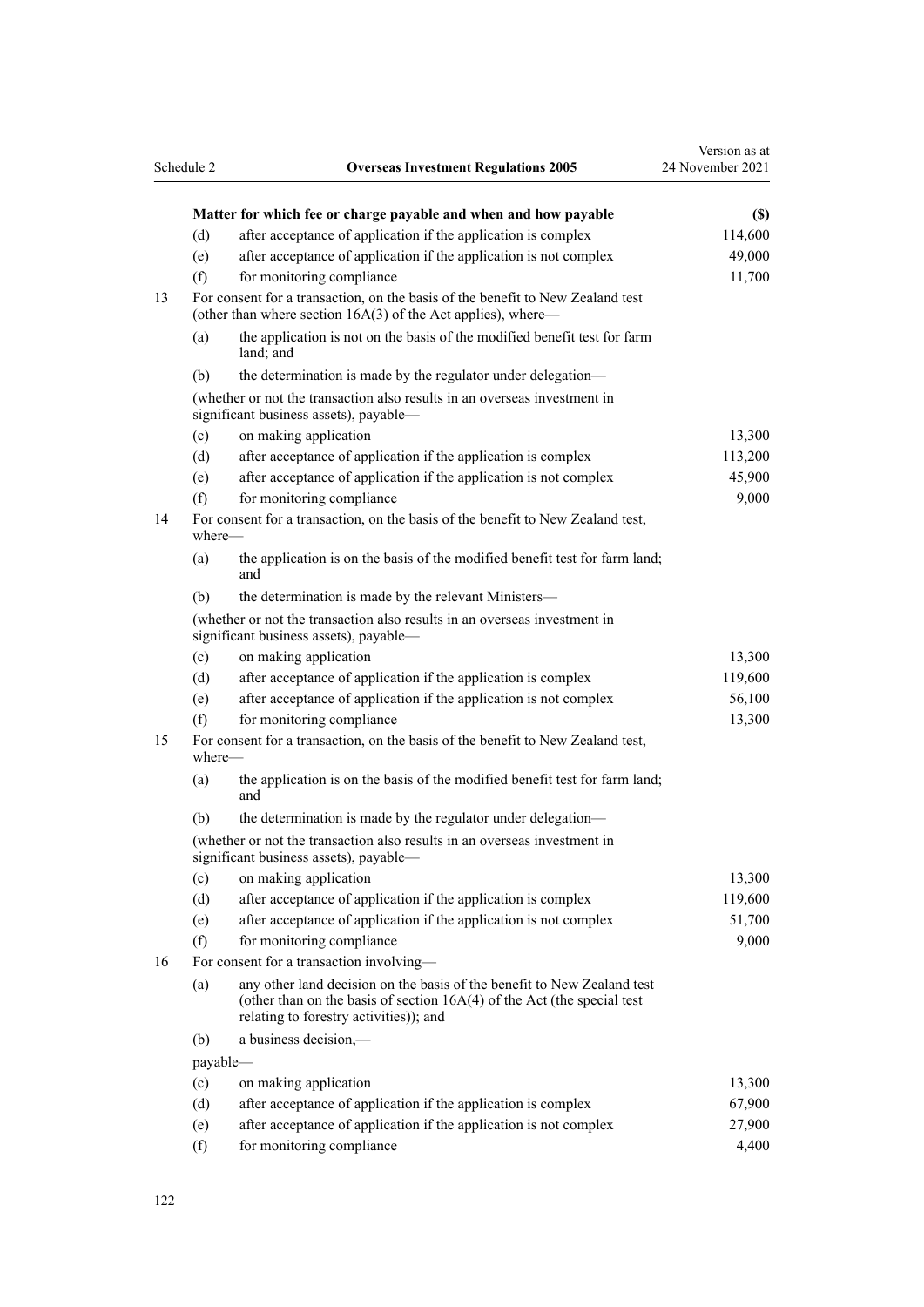|    | 24 November 2021 | <b>Overseas Investment Regulations 2005</b>                                                                                                                                                             | Schedule 2           |
|----|------------------|---------------------------------------------------------------------------------------------------------------------------------------------------------------------------------------------------------|----------------------|
|    |                  | Matter for which fee or charge payable and when and how payable                                                                                                                                         | (S)                  |
| 17 |                  | For consent for a transaction involving-                                                                                                                                                                |                      |
|    | (a)              | any other land decision that is either on the basis of section $16A(4)$ of the<br>Act (the special test relating to forestry activities) or not on the basis of<br>the benefit to New Zealand test; and |                      |
|    | (b)              | a business decision,—                                                                                                                                                                                   |                      |
|    | payable—         |                                                                                                                                                                                                         |                      |
|    | (c)              | on making application                                                                                                                                                                                   | 13,300               |
|    | (d)              | after acceptance of application                                                                                                                                                                         | 27,900               |
|    | (e)              | for monitoring compliance                                                                                                                                                                               | 4,400                |
| 18 |                  | For consent for a transaction involving a business decision only—                                                                                                                                       |                      |
|    | (a)              | on making application                                                                                                                                                                                   | 13,300               |
|    |                  |                                                                                                                                                                                                         | $\sim$ $\sim$ $\sim$ |

<span id="page-122-0"></span>Version as at

(b) after acceptance of application 22,100 (c) for monitoring compliance 3,400

## **Part 4**

## **Applications relating to overseas investment in fishing quota**

Schedule 2 Part 4: replaced, on 13 September 2021, by [regulation 6](http://legislation.govt.nz/pdflink.aspx?id=LMS528052) of the Overseas Investment (Fees) Amendment Regulations 2021 (LI 2021/206).

The fees and charges in this Part apply to applications relating to transactions that will result in an overseas investment in fishing quota, whether or not the transaction also results in an overseas investment in sensitive land or an overseas investment in significant business assets.

|    |                                         | Matter for which fee or charge payable and when and how payable | (\$)    |
|----|-----------------------------------------|-----------------------------------------------------------------|---------|
| 19 | For consent for a transaction, payable— |                                                                 |         |
|    | (a)                                     | on making application                                           | 13.300  |
|    | (b)                                     | after acceptance of application                                 | 119,600 |
|    | (c)                                     | for monitoring compliance                                       | 3.400   |

## **Part 5**

## **Applications relating to transaction of national interest**

Schedule 2 Part 5: replaced, on 13 September 2021, by [regulation 6](http://legislation.govt.nz/pdflink.aspx?id=LMS528052) of the Overseas Investment (Fees) Amendment Regulations 2021 (LI 2021/206).

The fee in this Part is payable in addition to any fee for consent for a transaction set out in any other Part of this schedule.

|    |     | Matter for which fee payable and when and how payable                                                                                              | (\$)   |
|----|-----|----------------------------------------------------------------------------------------------------------------------------------------------------|--------|
| 20 |     | For consent for a transaction of national interest, payable—                                                                                       | 83,700 |
|    | (a) | if the transaction is identified as a transaction of national interest by the<br>applicant in the application, after acceptance of application; or |        |
|    | (b) | if the Minister notifies the applicant under section $20A(2)$ or $20B(1)$ of<br>the $Act$ —                                                        |        |

- (i) on the issue of an invoice by or on behalf of the regulator; and
- (ii) within the time frame specified in the invoice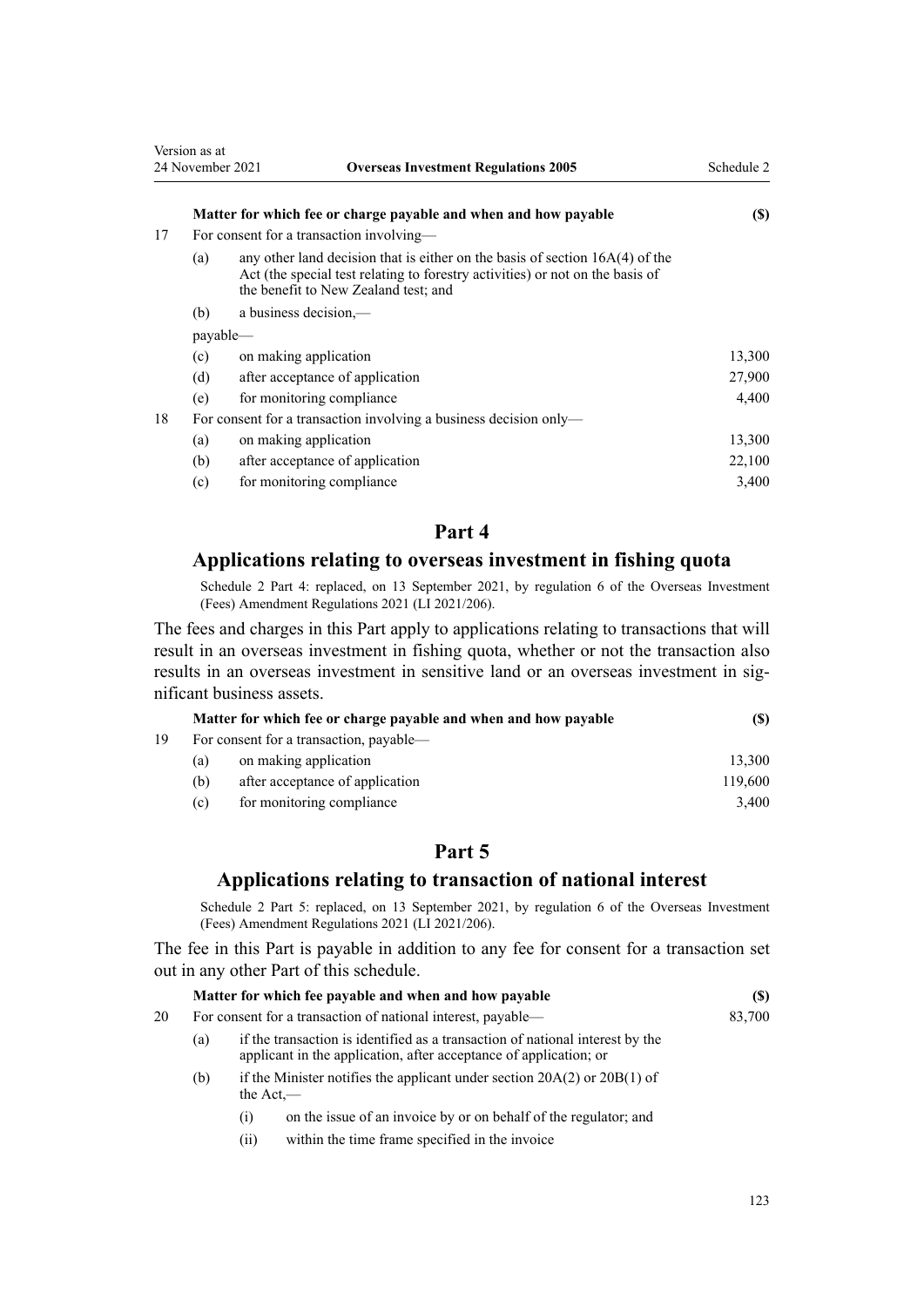## **Part 6**

## **Applications for individual exemption or variation of consent or conditions of consent**

Schedule 2 Part 6: replaced, on 13 September 2021, by [regulation 6](http://legislation.govt.nz/pdflink.aspx?id=LMS528052) of the Overseas Investment (Fees) Amendment Regulations 2021 (LI 2021/206).

|    | Matter for which fee or charge payable and when and how payable                                                                                                                                                                                                                                                                                                                                                                                | $(\$)$                                                                                |
|----|------------------------------------------------------------------------------------------------------------------------------------------------------------------------------------------------------------------------------------------------------------------------------------------------------------------------------------------------------------------------------------------------------------------------------------------------|---------------------------------------------------------------------------------------|
| 21 | For an exemption under section $20AA(3)$ of the Act (exemptions from<br>definition), payable on making application                                                                                                                                                                                                                                                                                                                             | 25,500                                                                                |
| 22 | For an exemption by way of addition to Schedule 3 (which relates to<br>portfolio investors) or Schedule 4 (which relates to New Zealand<br>controlled persons), payable on the issue of an invoice by or on behalf<br>of the regulator and within the time frame specified in the invoice                                                                                                                                                      | \$560 per hour spent<br>considering the<br>application or<br>monitoring<br>compliance |
| 23 | For any other exemption under section 61D of the Act (Minister may<br>grant individual exemptions), payable on making application                                                                                                                                                                                                                                                                                                              | 37,100                                                                                |
| 24 | For a variation of consent or a condition of consent (including addition<br>to and revocation of a condition of consent), where the consent was<br>granted on the basis of section $16(1)(b)(i)(A)$ or section $16(1)(d)(i)$ of<br>the Act (the commitment to reside in New Zealand test), or clause 1 of<br>Schedule 4 of the Act (residential land: commitment to reside in New<br>Zealand standing consents), payable on making application | 3,400                                                                                 |
| 25 | For a variation of consent or a condition of consent, where the only<br>variation is to extend the specified period within which a matter must<br>occur or to extend the use-by-date of the consent and where item 24<br>does not apply, payable on making application                                                                                                                                                                         | 10,400                                                                                |
| 26 | For any other variation of consent or condition of consent (including<br>addition to and revocation of condition of consent), payable on making<br>application                                                                                                                                                                                                                                                                                 | 23,000                                                                                |

## **Part 7**

## **Other applications**

Schedule 2 Part 7: replaced, on 13 September 2021, by [regulation 6](http://legislation.govt.nz/pdflink.aspx?id=LMS528052) of the Overseas Investment (Fees) Amendment Regulations 2021 (LI 2021/206).

A fee or charge under this Part is payable on making the application.

|     |                                                                                                                              | Matter for which fee or charge payable and when and how payable                                                                                                                                                                      | (S)    |
|-----|------------------------------------------------------------------------------------------------------------------------------|--------------------------------------------------------------------------------------------------------------------------------------------------------------------------------------------------------------------------------------|--------|
| 27  | For an exemption under section $20(5)$ of the Act (exemptions from farm land<br>offer criterion)                             |                                                                                                                                                                                                                                      | 13,000 |
| 28. |                                                                                                                              | For an assessment under section $29A(1)$ of the Act if a person or persons (A) have<br>previously met the investor test (whether under section $18A$ or section $29A(1)$ )<br>and the assessment is either or both of the following: | 13,000 |
|     | (a)                                                                                                                          | a reassessment of A because of a change in the extent to which investor<br>test factors were established or not established since the investor test was<br>last met:                                                                 |        |
|     | (b)                                                                                                                          | an assessment of persons that could apply under section 29A(7) with A                                                                                                                                                                |        |
| 29. |                                                                                                                              | For any other assessment under section 29A of the Act                                                                                                                                                                                | 25,500 |
| 30  | Discount to be deducted from the total fees in this schedule relating to an<br>application for consent, for any application— |                                                                                                                                                                                                                                      | 12,500 |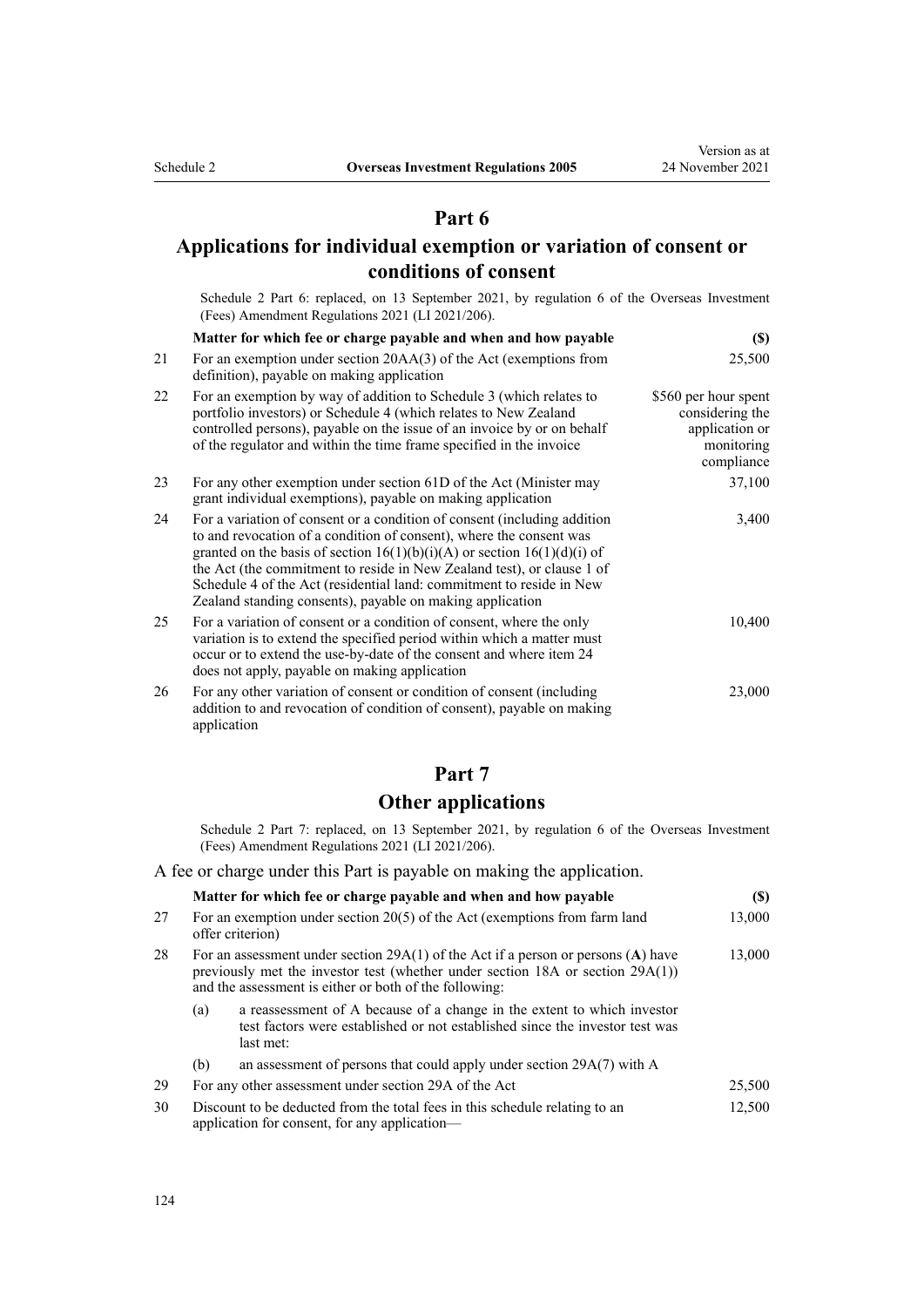#### **Matter for which fee or charge payable and when and how payable (\$)**

- (a) in respect of which all of the persons that are required to meet the investor test in respect of the overseas investment (*see* [section 18A\(2\)](http://legislation.govt.nz/pdflink.aspx?id=LMS468073) of the Act) have previously met the investor test; and
- (b) to which section  $29A(3)$  and (4) of the Act applies

## **Part 8**

## **Information and services**

Schedule 2 Part 8: replaced, on 13 September 2021, by [regulation 6](http://legislation.govt.nz/pdflink.aspx?id=LMS528052) of the Overseas Investment (Fees) Amendment Regulations 2021 (LI 2021/206).

A fee or charge in this Part is payable on the issue of an invoice by or on behalf of the regulator and within the time frame specified in the invoice.

| $(\$\)$ |
|---------|
|         |

31 For each request for provision of information or services \$337 per hour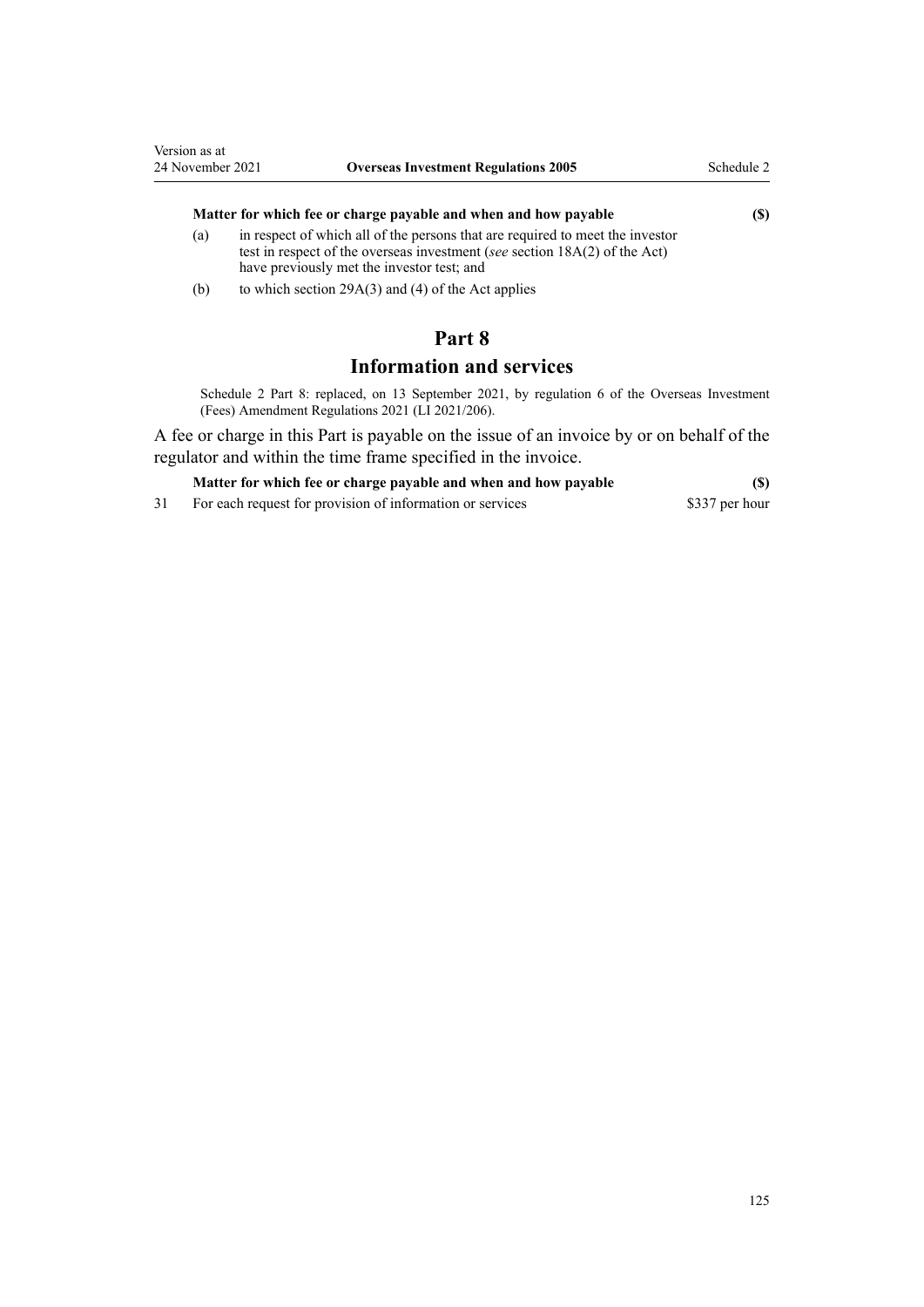## **Schedule 3 Portfolio investors**

[r 48](#page-44-0)

<span id="page-125-0"></span>Schedule 3: amended, on 13 January 2011, by [regulation 6](http://legislation.govt.nz/pdflink.aspx?id=DLM3410109) of the Overseas Investment Amendment Regulations 2010 (SR 2010/455).

Schedule 3 Asteron Retirement Investment Limited: revoked, on 1 September 2006, by [regulation](http://legislation.govt.nz/pdflink.aspx?id=DLM404366) [15\(1\)](http://legislation.govt.nz/pdflink.aspx?id=DLM404366) of the Overseas Investment Amendment Regulations (No 2) 2006 (SR 2006/231).

Schedule 3 Australia Reinsurance Company Limited: revoked, on 1 September 2006, by [regulation](http://legislation.govt.nz/pdflink.aspx?id=DLM404366) [15\(1\)](http://legislation.govt.nz/pdflink.aspx?id=DLM404366) of the Overseas Investment Amendment Regulations (No 2) 2006 (SR 2006/231).

Schedule 3 Citicorp New Zealand Limited: revoked, on 1 September 2006, by [regulation 15\(2\)](http://legislation.govt.nz/pdflink.aspx?id=DLM404366) of the Overseas Investment Amendment Regulations (No 2) 2006 (SR 2006/231).

Schedule 3 Citicorp Services Limited: revoked, on 4 July 2016, by [regulation 12](http://legislation.govt.nz/pdflink.aspx?id=DLM6845764) of the Overseas Investment Amendment Regulations 2016 (LI 2016/101).

Schedule 3 HSBC Nominees (New Zealand) Limited: revoked, on 19 June 2008, by [regulation 4](http://legislation.govt.nz/pdflink.aspx?id=DLM1325807) of the Overseas Investment Amendment Regulations (No 2) 2008 (SR 2008/120).

Schedule 3 J. P. Morgan Securities New Zealand Limited: revoked, on 1 September 2006, by regula[tion 15\(1\)](http://legislation.govt.nz/pdflink.aspx?id=DLM404366) of the Overseas Investment Amendment Regulations (No 2) 2006 (SR 2006/231).

Schedule 3 The Colonial Mutual Life Assurance Society Limited: revoked, on 1 September 2006, by [regulation 15\(1\)](http://legislation.govt.nz/pdflink.aspx?id=DLM404366) of the Overseas Investment Amendment Regulations (No 2) 2006 (SR 2006/231).

Schedule 3 The New Zealand Refining Nominees Limited: revoked, on 1 September 2006, by regula[tion 15\(1\)](http://legislation.govt.nz/pdflink.aspx?id=DLM404366) of the Overseas Investment Amendment Regulations (No 2) 2006 (SR 2006/231).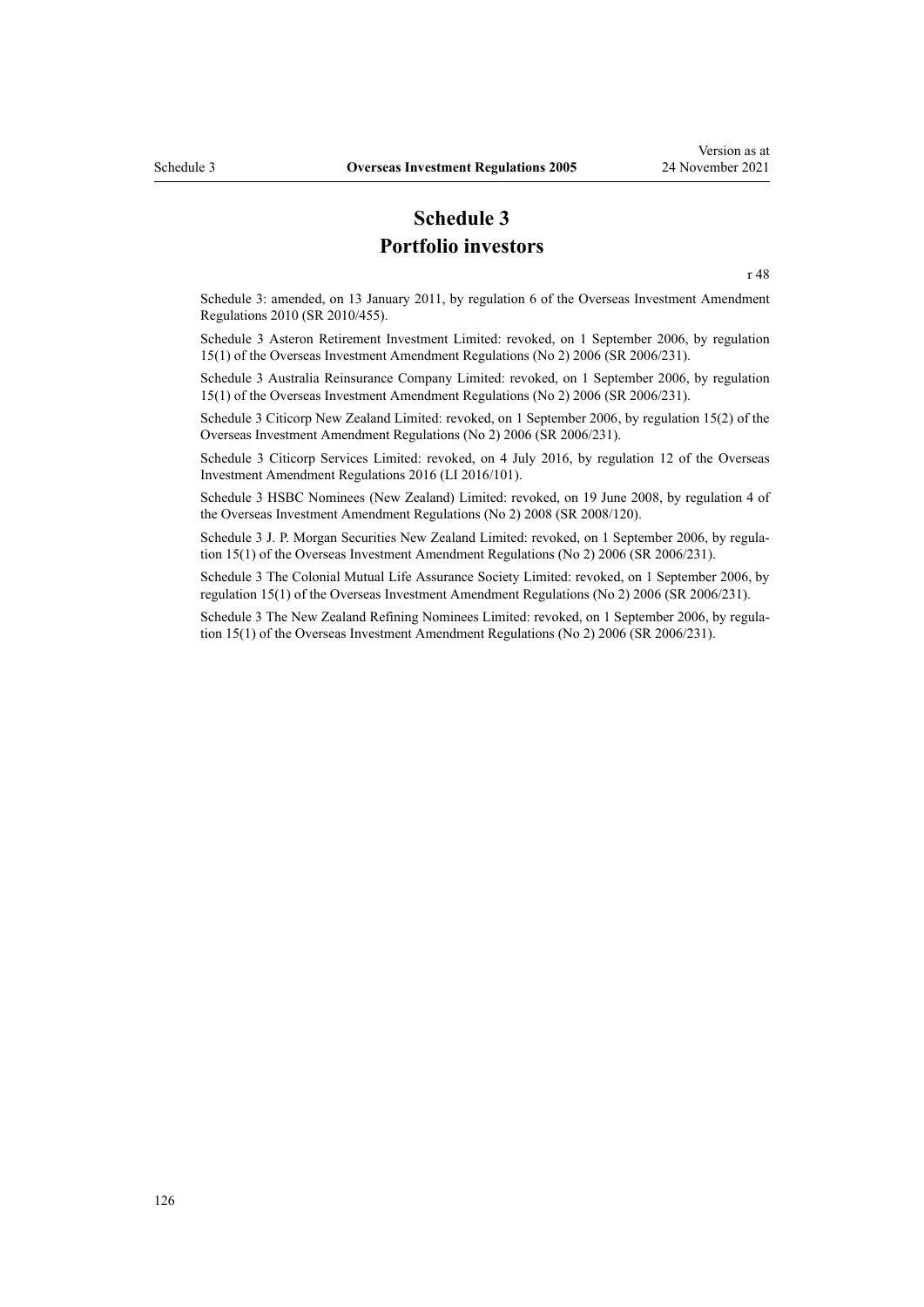## **Schedule 4 New Zealand controlled persons**

[rr 48,](#page-44-0) [49](#page-45-0)

#### <span id="page-126-0"></span>Fulton Hogan Ltd

#### Infratil Limited

Schedule 4 Fisher & Paykel Appliances Holdings Ltd: revoked, on 19 June 2008, by [regulation 5\(1\)](http://legislation.govt.nz/pdflink.aspx?id=DLM1325808) of the Overseas Investment Amendment Regulations (No 2) 2008 (SR 2008/120).

Schedule 4 Guinness Peat Group PLC: revoked, on 4 July 2016, by [regulation 13](http://legislation.govt.nz/pdflink.aspx?id=DLM6845765) of the Overseas Investment Amendment Regulations 2016 (LI 2016/101).

Schedule 4 Infrastructure & Utilities NZ Limited: revoked, on 19 June 2008, by [regulation 5\(2\)](http://legislation.govt.nz/pdflink.aspx?id=DLM1325808) of the Overseas Investment Amendment Regulations (No 2) 2008 (SR 2008/120).

Schedule 4 Infratil Limited: inserted, on 19 June 2008, by [regulation 5\(2\)](http://legislation.govt.nz/pdflink.aspx?id=DLM1325808) of the Overseas Investment Amendment Regulations (No 2) 2008 (SR 2008/120).

Schedule 4 TrustPower Limited: revoked, on 22 October 2018, by [regulation 21](http://legislation.govt.nz/pdflink.aspx?id=LMS77230) of the Overseas Investment Amendment Regulations 2018 (LI 2018/154).

Schedule 4 Waste Management N.Z. Limited: revoked, on 1 September 2006, by [regulation 16](http://legislation.govt.nz/pdflink.aspx?id=DLM404367) of the Overseas Investment Amendment Regulations (No 2) 2006 (SR 2006/231).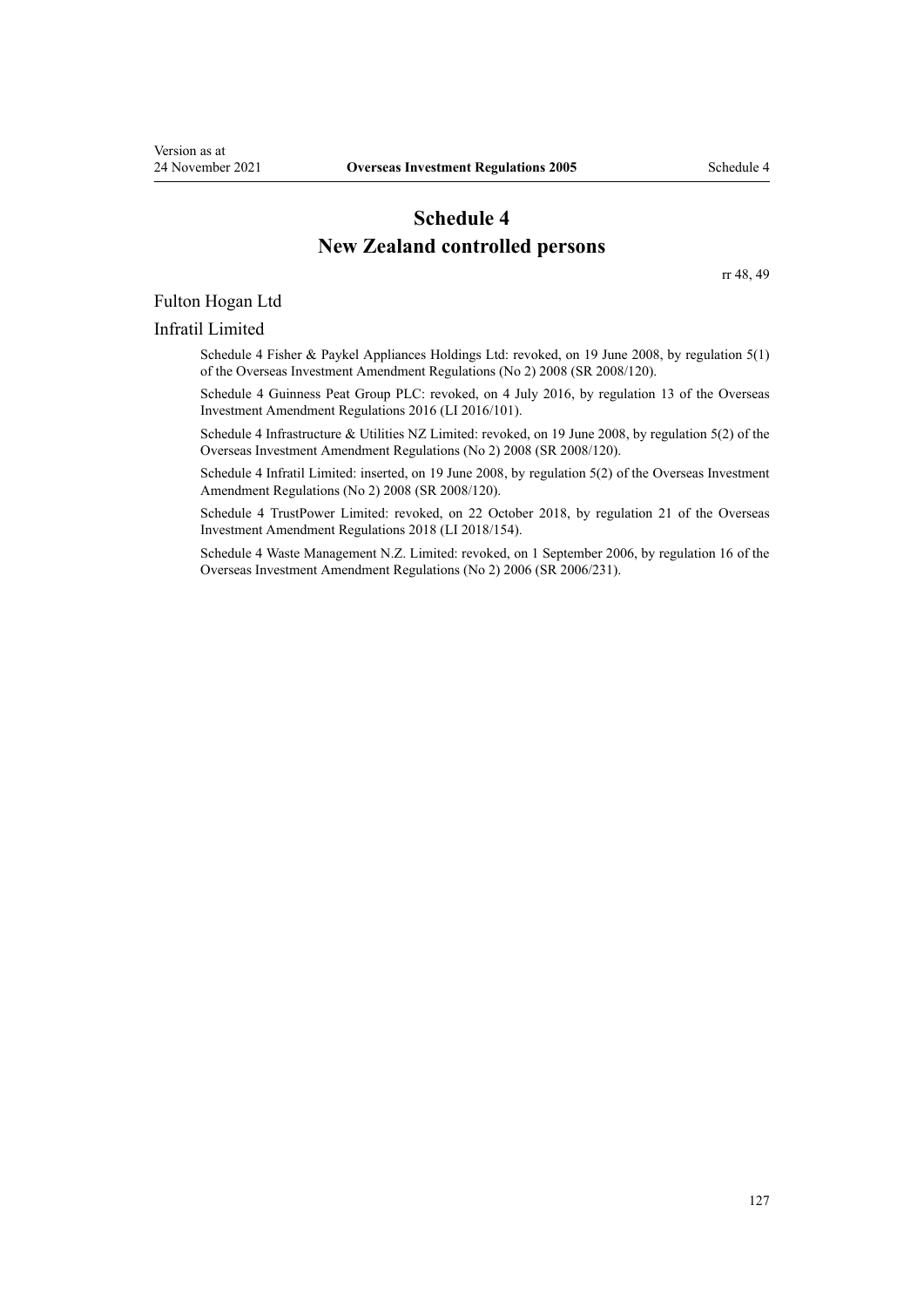## **Schedule 5 Time frames relating to applications**

[r 69E](#page-76-0)

<span id="page-127-0"></span>Schedule 5: inserted, on 24 November 2021, by [regulation 11](http://legislation.govt.nz/pdflink.aspx?id=LMS572204) of the Overseas Investment (Fresh or Seawater Areas and Time Frames) Amendment Regulations 2021 (LI 2021/330).

#### **1 Purpose of time frames in this schedule**

- (1) This schedule sets time frames relating to applications for the purpose of [sec‐](http://legislation.govt.nz/pdflink.aspx?id=LMS357721) [tion 37B](http://legislation.govt.nz/pdflink.aspx?id=LMS357721) of the Act.
- (2) These are the total time frames for applications to be granted or refused.
- (3) The regulator must include information in its annual report about the extent to which those time frames are met.
- (4) *See* [section 37B\(2\) and \(3\)](http://legislation.govt.nz/pdflink.aspx?id=LMS357721) of the Act for the effect of the time frames (for example, that the time frames do not create any legal right).

Schedule 5 clause 1: inserted, on 24 November 2021, by [regulation 11](http://legislation.govt.nz/pdflink.aspx?id=LMS572204) of the Overseas Investment (Fresh or Seawater Areas and Time Frames) Amendment Regulations 2021 (LI 2021/330).

#### **2 Total time frames**

(1) The total time frames for the purpose of [section 37B](http://legislation.govt.nz/pdflink.aspx?id=LMS357721) of the Act are as set out in the following table.

| <b>Total time frame</b> | <b>Type of application</b>                                                                                                                                                                           |
|-------------------------|------------------------------------------------------------------------------------------------------------------------------------------------------------------------------------------------------|
| 200 working days        | Application for consent relating to an overseas investment in fishing<br>quota (section 57D of the Fisheries Act 1996)                                                                               |
| 100 working days        | Application for consent where the modified benefit test for farm land<br>applies (section $16A(1C)$ of the Act)                                                                                      |
|                         | Application for a standing consent (section 23A of the Act)                                                                                                                                          |
| 70 working days         | Application for consent where the benefit to New Zealand test applies<br>(other than where section $16A(1C)$ , (3), or (4) of the Act applies)                                                       |
|                         | Application for consent where the modified benefit to New Zealand test<br>in section $16A(3)$ of the Act applies, for things described in section<br>16A(2) (forestry activities)                    |
|                         | Application for a variation of consent or a condition of consent, other<br>than a variation for which the total time frame is 30 working days (see<br>below)                                         |
| 55 working days         | Application for consent where a test in section $16(1)(b)(i)(B)$ to (D) of<br>the Act applies (the increased housing test, the non-residential use test,<br>and the incidental residential use test) |
|                         | Application for consent relating to a transaction of national interest<br>(section 20A or 20B of the Act)                                                                                            |
|                         | Application for consent where the special test relating to forestry<br>activities in section $16A(4)$ of the Act applies                                                                             |
|                         | Application for exemption, exemption certificate, or waiver, other than<br>under section 20 of the Act                                                                                               |
|                         | Application for consent where section $16(1)(c)(i)$ of the Act applies                                                                                                                               |
|                         |                                                                                                                                                                                                      |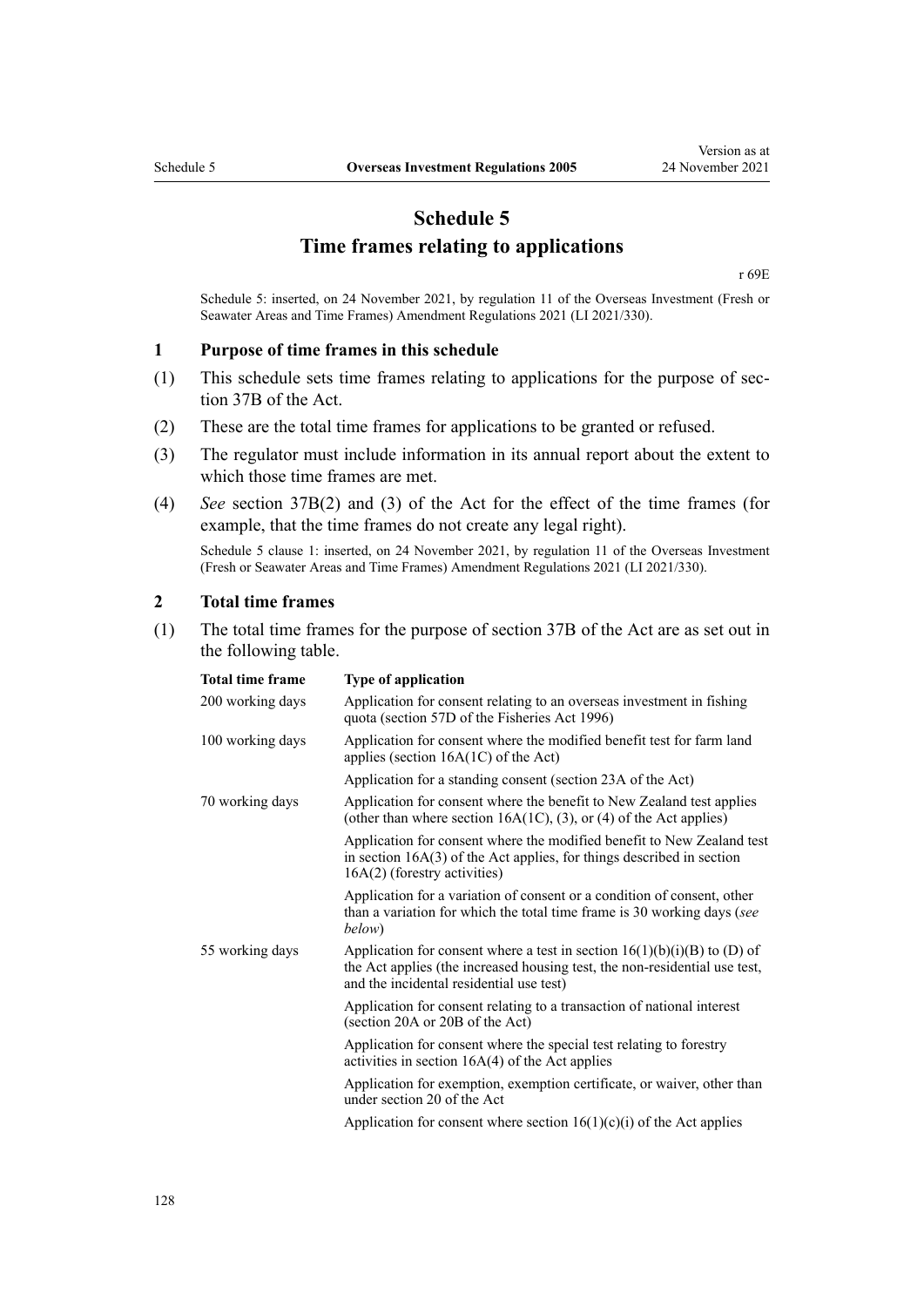| <b>Total time frame</b> | <b>Type of application</b>                                                                                                                                                                                      |
|-------------------------|-----------------------------------------------------------------------------------------------------------------------------------------------------------------------------------------------------------------|
| 35 working days         | Application for consent relating to an overseas investment in significant<br>business assets (section 13 of the Act)                                                                                            |
| 30 working days         | Application for consent where section $16(1)(d)(i)$ of the Act applies (the<br>commitment to reside in New Zealand test)                                                                                        |
|                         | Application for exemption under section 20 of the Act (exemptions)<br>from farm land offer criterion)                                                                                                           |
|                         | Application for a variation of consent or a condition of consent, where<br>the only variation is to extend the specified period within which a<br>matter must occur or to extend the use-by date of the consent |
|                         | Application for an assessment of whether a person meets the investor<br>test (section $29A(1)$ of the Act)                                                                                                      |
| 10 working days         | Application for consent where section $16(1)(b)(i)(A)$ of the Act applies<br>(the commitment to reside in New Zealand test)                                                                                     |

(2) However, if an application is of 2 or more types, the applicable total time frame is the longer of the time frames that apply (for example, if an application for consent relating to an overseas investment in fishing quota relates to a transaction of national interest, the total time frame will be 200 working days, that is, the longer of 55 working days and 200 working days).

Schedule 5 clause 2: inserted, on 24 November 2021, by [regulation 11](http://legislation.govt.nz/pdflink.aspx?id=LMS572204) of the Overseas Investment (Fresh or Seawater Areas and Time Frames) Amendment Regulations 2021 (LI 2021/330).

#### **3 When total time frame commences**

Each total time frame commences on the working day after the day on which the regulator has received both the application and the fees and charges that are payable on making the application (*see* [Schedule 2\)](#page-118-0).

Schedule 5 clause 3: inserted, on 24 November 2021, by [regulation 11](http://legislation.govt.nz/pdflink.aspx?id=LMS572204) of the Overseas Investment (Fresh or Seawater Areas and Time Frames) Amendment Regulations 2021 (LI 2021/330).

#### **4 How time frames work**

- (1) Each total time frame consists of—
	- (a) an initial assessment period of 15 working days at the start of the time frame; and
	- (b) a period that consists of the balance of the total time frame (that is, the total time frame minus 15 working days).
- (2) If a total time frame is 15 working days or less, the whole period is treated as part of the initial assessment period.
- (3) The time frames in this schedule apply to an application except to the extent that—
	- (a) a longer time frame is agreed between the regulator and the applicant; or
	- (b) the regulator is investigating conduct by the applicant, or conduct by another person that is relevant to the application, that constitutes or may constitute—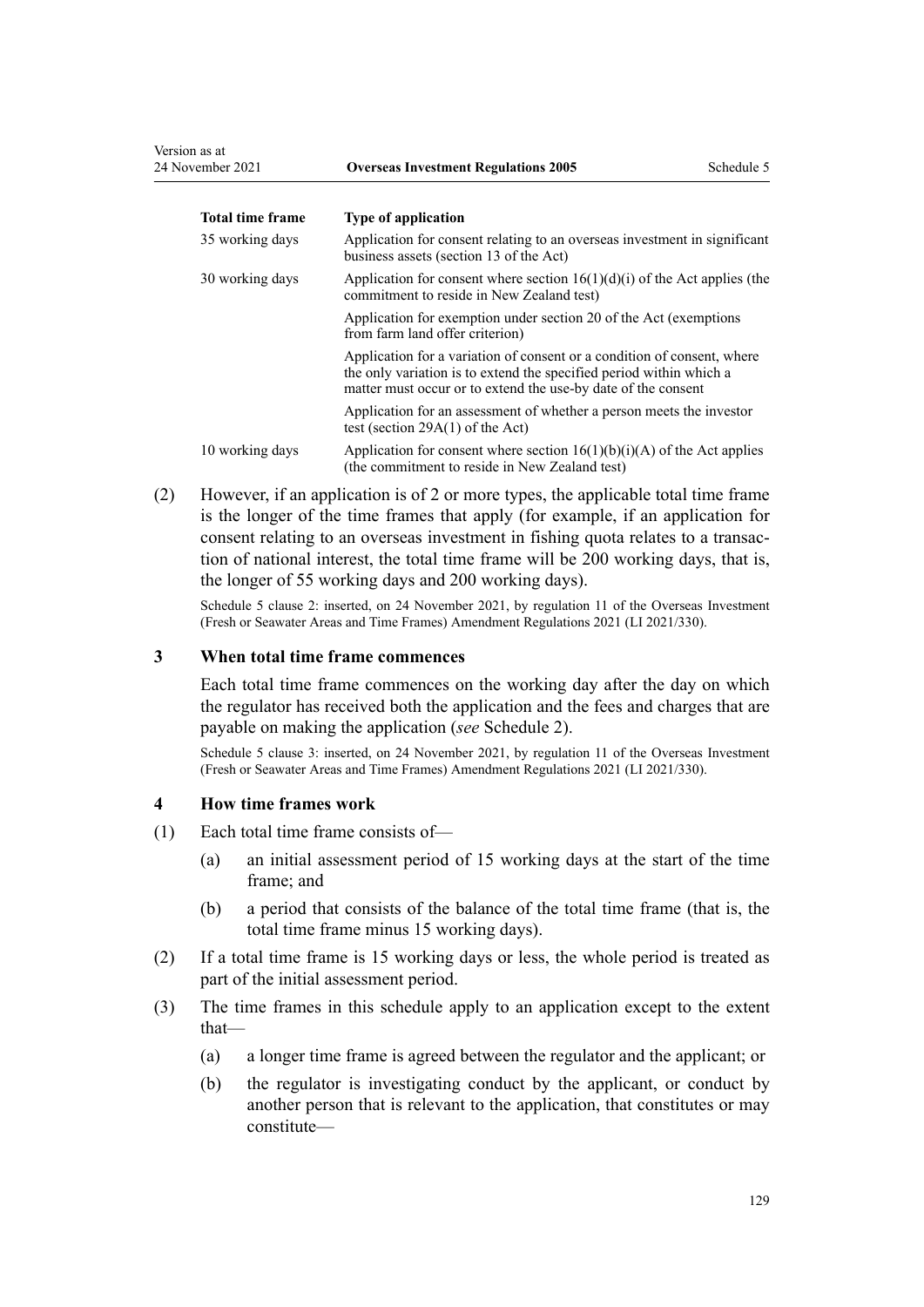- (i) a contravention, or an involvement in a contravention, of the Act or the regulations; or
- (ii) an offence under the Act; or
- (c) the regulator is enforcing this Act or the regulations (or both) in relation to conduct referred to in paragraph (b).
- (4) *See also*
	- (a) clauses 5 and 6 for pauses in time frames. These processes may happen more than once (for example, the time frame can pause and will resume only once all outstanding requests and requirements are met); and
	- (b) [clause 7](#page-130-0) for extensions of time frames.

Schedule 5 clause 4: inserted, on 24 November 2021, by [regulation 11](http://legislation.govt.nz/pdflink.aspx?id=LMS572204) of the Overseas Investment (Fresh or Seawater Areas and Time Frames) Amendment Regulations 2021 (LI 2021/330).

#### **5 Pauses related to initial process**

- (1) Subclause (2) applies if,—
	- (a) during the initial assessment period, the regulator requests or requires (for example, under [section 23](http://legislation.govt.nz/pdflink.aspx?id=DLM358035) of the Act or [regulation 64](#page-66-0)) further infor‐ mation from the applicant, or that the requirements of an application be met, in relation to the application; or
	- (b) there is an interval between the regulator accepting the application and the applicant paying any fee that is payable on that acceptance.
- (2) In this case, the total time frame will pause on the making of the request or requirement or the issue of the invoice (as the case may be) and will resume only on the working day after the regulator receives the information or fee or the applicant meets the requirements (as the case may be).

Schedule 5 clause 5: inserted, on 24 November 2021, by [regulation 11](http://legislation.govt.nz/pdflink.aspx?id=LMS572204) of the Overseas Investment (Fresh or Seawater Areas and Time Frames) Amendment Regulations 2021 (LI 2021/330).

#### **6 Position with other requests made by regulator**

- (1) This clause applies if—
	- (a) the regulator requests or requires further information from the applicant, or that the applicant comply with any of the requirements of the Act or these regulations that have not been met, in relation to the application; and
	- (b) clause 5 does not apply to the request or requirement (for example, if, after the initial assessment period, the regulator requests a statutory dec‐ laration under section  $23(1)(d)$  of the Act or requests comments on proposed conditions of consent or a proposal to decline an application).
- (2) In this case, the regulator will include a reasonable period for the applicant to respond to the request or requirement, and the time frame will not pause for that period.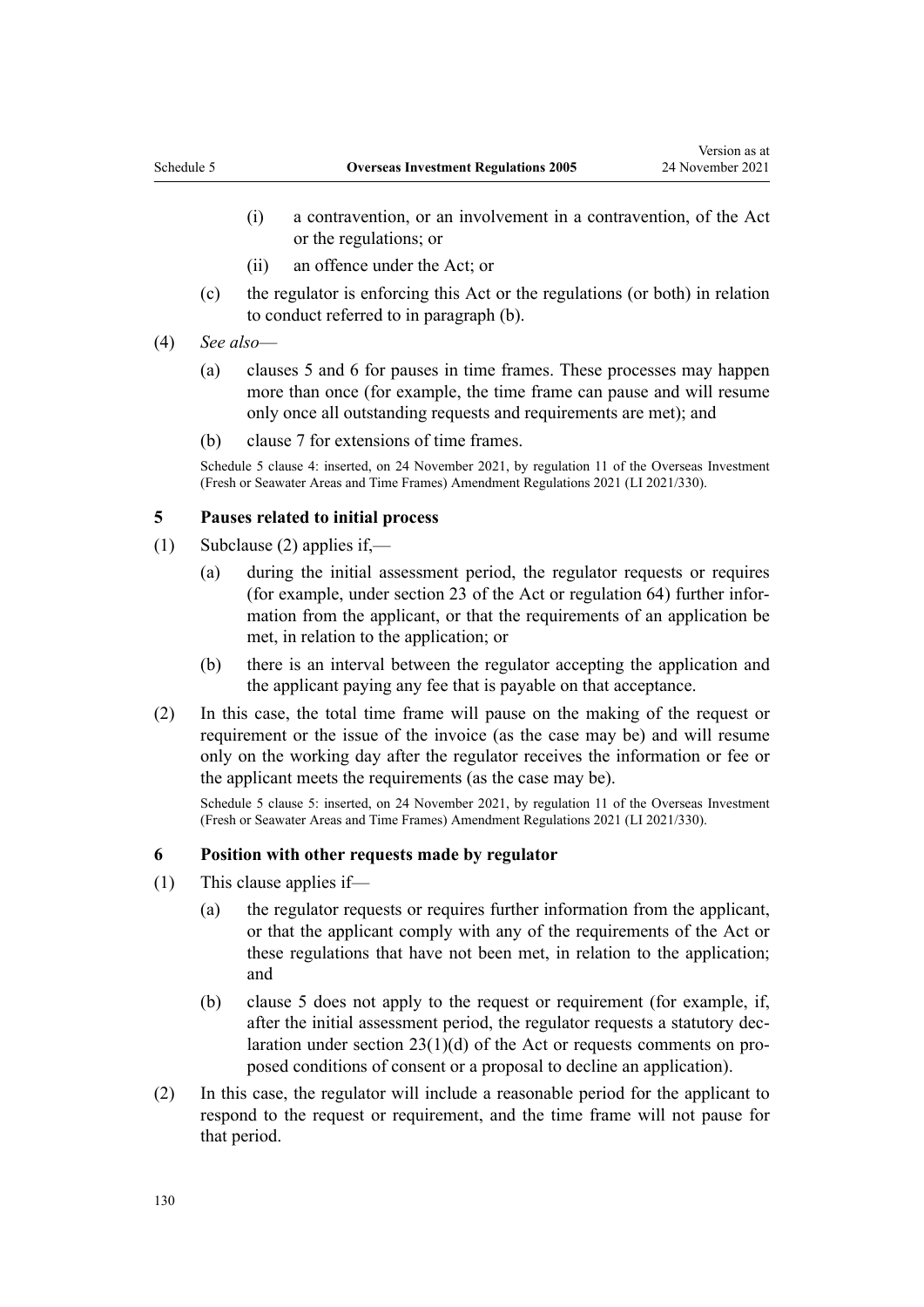(3) However, at the point when the applicant exceeds that period in responding to the request or requirement, the time frame will pause and will resume only on the working day after the regulator receives the information or the applicant meets the requirements (as the case may be).

Schedule 5 clause 6: inserted, on 24 November 2021, by [regulation 11](http://legislation.govt.nz/pdflink.aspx?id=LMS572204) of the Overseas Investment (Fresh or Seawater Areas and Time Frames) Amendment Regulations 2021 (LI 2021/330).

#### **7 Extension circumstances**

<span id="page-130-0"></span>Version as at

The total time frame is extended by 30 working days if the regulator needs to take any of the following actions:

- (a) consider significant new information obtained after the 15-working-day initial assessment period (whether provided by the applicant or otherwise):
- (b) carry out third party consultation or consider third party submissions:
- (c) consider an application of significant complexity:
- (d) enable the relevant Minister to obtain and consider information about an application that is being assessed under a delegated decision-making power:
- (e) enable the relevant Minister to decide an application that would ordinar‐ ily be subject to a delegated decision-making power that is called in for decision by the relevant Minister:
- (f) enable the relevant Minister to consider an application that is called in for a national interest assessment under [section 20B](http://legislation.govt.nz/pdflink.aspx?id=LMS357519) of the Act.

Schedule 5 clause 7: inserted, on 24 November 2021, by [regulation 11](http://legislation.govt.nz/pdflink.aspx?id=LMS572204) of the Overseas Investment (Fresh or Seawater Areas and Time Frames) Amendment Regulations 2021 (LI 2021/330).

#### **Schedule 5**

## **Exemptions for Australian investors from requirement for consent in respect of certain overseas investments in significant business**

#### **assets**

#### *[Revoked]*

[r 61](#page-63-0)

Schedule 5: revoked, on 30 December 2018, by [regulation 7](http://legislation.govt.nz/pdflink.aspx?id=LMS119670) of the Overseas Investment (CPTPP) Amendment Regulations 2018 (LI 2018/224).

#### **1 Overview of schedule**

#### *[Revoked]*

Schedule 5 clause 1: revoked, on 30 December 2018, by [regulation 7](http://legislation.govt.nz/pdflink.aspx?id=LMS119670) of the Overseas Investment (CPTPP) Amendment Regulations 2018 (LI 2018/224).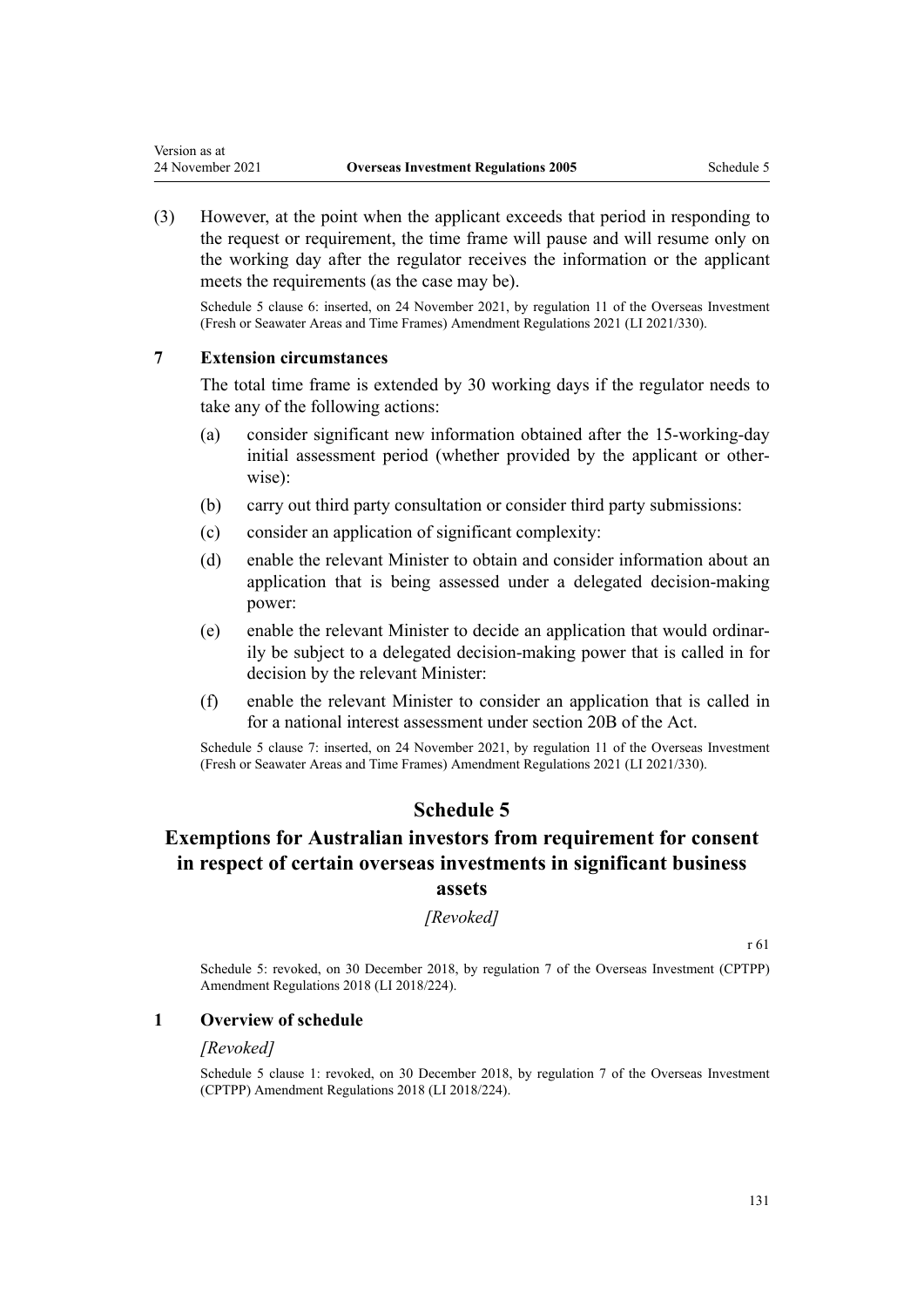#### **2 Interpretation of schedule**

#### *[Revoked]*

Schedule 5 clause 2: revoked, on 30 December 2018, by [regulation 7](http://legislation.govt.nz/pdflink.aspx?id=LMS119670) of the Overseas Investment (CPTPP) Amendment Regulations 2018 (LI 2018/224).

*Australian non-Government investments in significant business assets*

#### *[Revoked]*

Heading: revoked, on 30 December 2018, by [regulation 7](http://legislation.govt.nz/pdflink.aspx?id=LMS119670) of the Overseas Investment (CPTPP) Amendment Regulations 2018 (LI 2018/224).

## **3 Consent not required for certain Australian non-Government investments**

#### *[Revoked]*

Schedule 5 clause 3: revoked, on 30 December 2018, by [regulation 7](http://legislation.govt.nz/pdflink.aspx?id=LMS119670) of the Overseas Investment (CPTPP) Amendment Regulations 2018 (LI 2018/224).

#### **4 Threshold for Australian non-Government investments**

#### *[Revoked]*

Schedule 5 clause 4: revoked, on 30 December 2018, by [regulation 7](http://legislation.govt.nz/pdflink.aspx?id=LMS119670) of the Overseas Investment (CPTPP) Amendment Regulations 2018 (LI 2018/224).

#### **5 Meaning of Australian non-Government investor**

#### *[Revoked]*

Schedule 5 clause 5: revoked, on 30 December 2018, by [regulation 7](http://legislation.govt.nz/pdflink.aspx?id=LMS119670) of the Overseas Investment (CPTPP) Amendment Regulations 2018 (LI 2018/224).

#### *Australian Government investments in significant business assets*

### *[Revoked]*

Heading: revoked, on 30 December 2018, by [regulation 7](http://legislation.govt.nz/pdflink.aspx?id=LMS119670) of the Overseas Investment (CPTPP) Amendment Regulations 2018 (LI 2018/224).

#### **6 Consent not required for certain Australian Government investments**

#### *[Revoked]*

Schedule 5 clause 6: revoked, on 30 December 2018, by [regulation 7](http://legislation.govt.nz/pdflink.aspx?id=LMS119670) of the Overseas Investment (CPTPP) Amendment Regulations 2018 (LI 2018/224).

#### **7 Threshold for Australian Government investments**

#### *[Revoked]*

Schedule 5 clause 7: revoked, on 30 December 2018, by [regulation 7](http://legislation.govt.nz/pdflink.aspx?id=LMS119670) of the Overseas Investment (CPTPP) Amendment Regulations 2018 (LI 2018/224).

#### **8 Meaning of Australian Government investor**

#### *[Revoked]*

Schedule 5 clause 8: revoked, on 30 December 2018, by [regulation 7](http://legislation.govt.nz/pdflink.aspx?id=LMS119670) of the Overseas Investment (CPTPP) Amendment Regulations 2018 (LI 2018/224).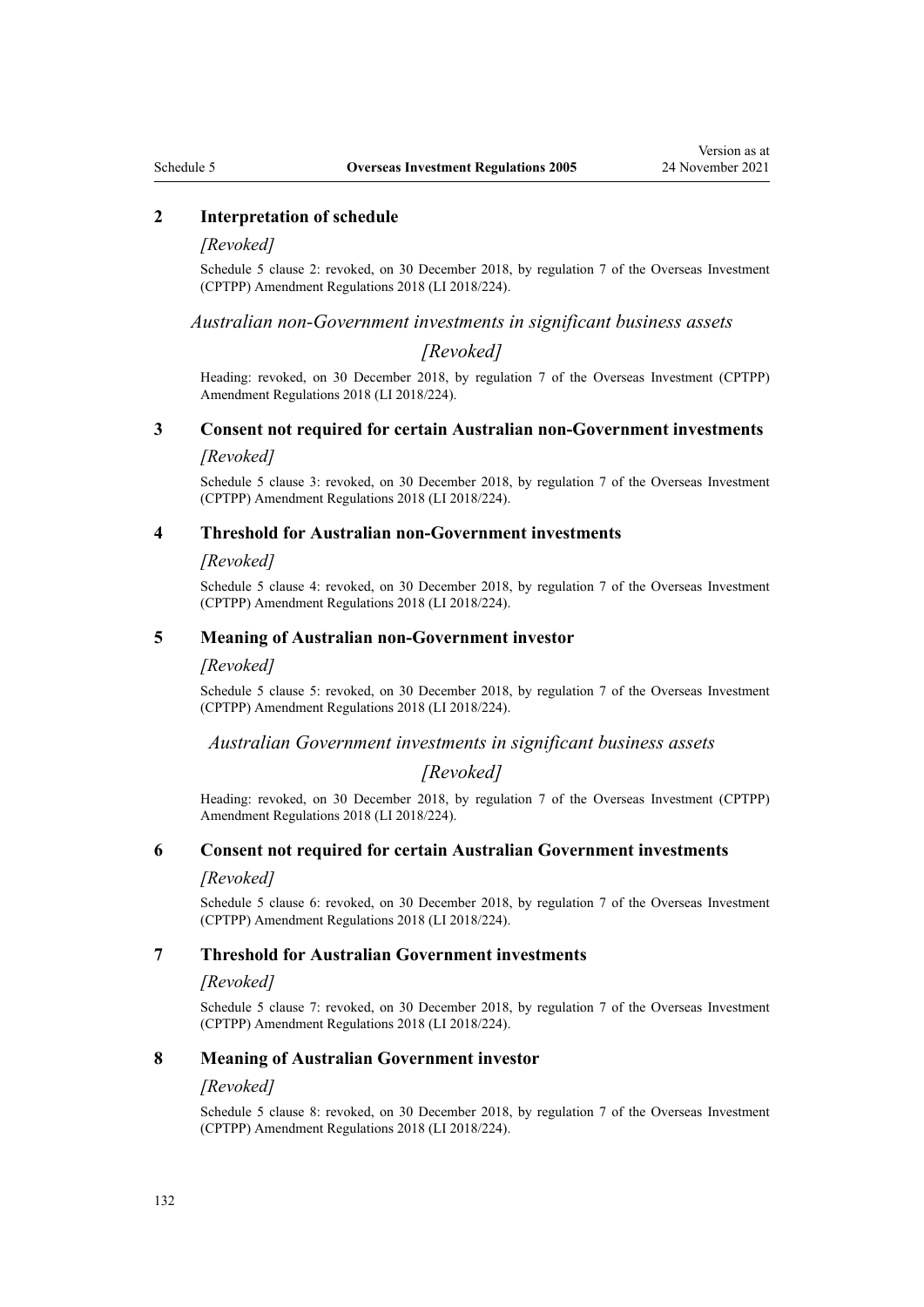#### *Miscellaneous provisions about indexing*

*[Revoked]*

Heading: revoked, on 30 December 2018, by [regulation 7](http://legislation.govt.nz/pdflink.aspx?id=LMS119670) of the Overseas Investment (CPTPP) Amendment Regulations 2018 (LI 2018/224).

#### **9 Meaning of GDP implicit price deflator index value**

#### *[Revoked]*

Schedule 5 clause 9: revoked, on 30 December 2018, by [regulation 7](http://legislation.govt.nz/pdflink.aspx?id=LMS119670) of the Overseas Investment (CPTPP) Amendment Regulations 2018 (LI 2018/224).

## **10 Meaning of March 2012 value**

#### *[Revoked]*

Schedule 5 clause 10: revoked, on 30 December 2018, by [regulation 7](http://legislation.govt.nz/pdflink.aspx?id=LMS119670) of the Overseas Investment (CPTPP) Amendment Regulations 2018 (LI 2018/224).

#### **11 Publication of thresholds**

#### *[Revoked]*

Schedule 5 clause 11: revoked, on 30 December 2018, by [regulation 7](http://legislation.govt.nz/pdflink.aspx?id=LMS119670) of the Overseas Investment (CPTPP) Amendment Regulations 2018 (LI 2018/224).

> Diane Morcom, Clerk of the Executive Council.

Issued under the authority of the [Legislation Act 2019](http://legislation.govt.nz/pdflink.aspx?id=DLM7298104). Date of notification in *Gazette*: 4 August 2005.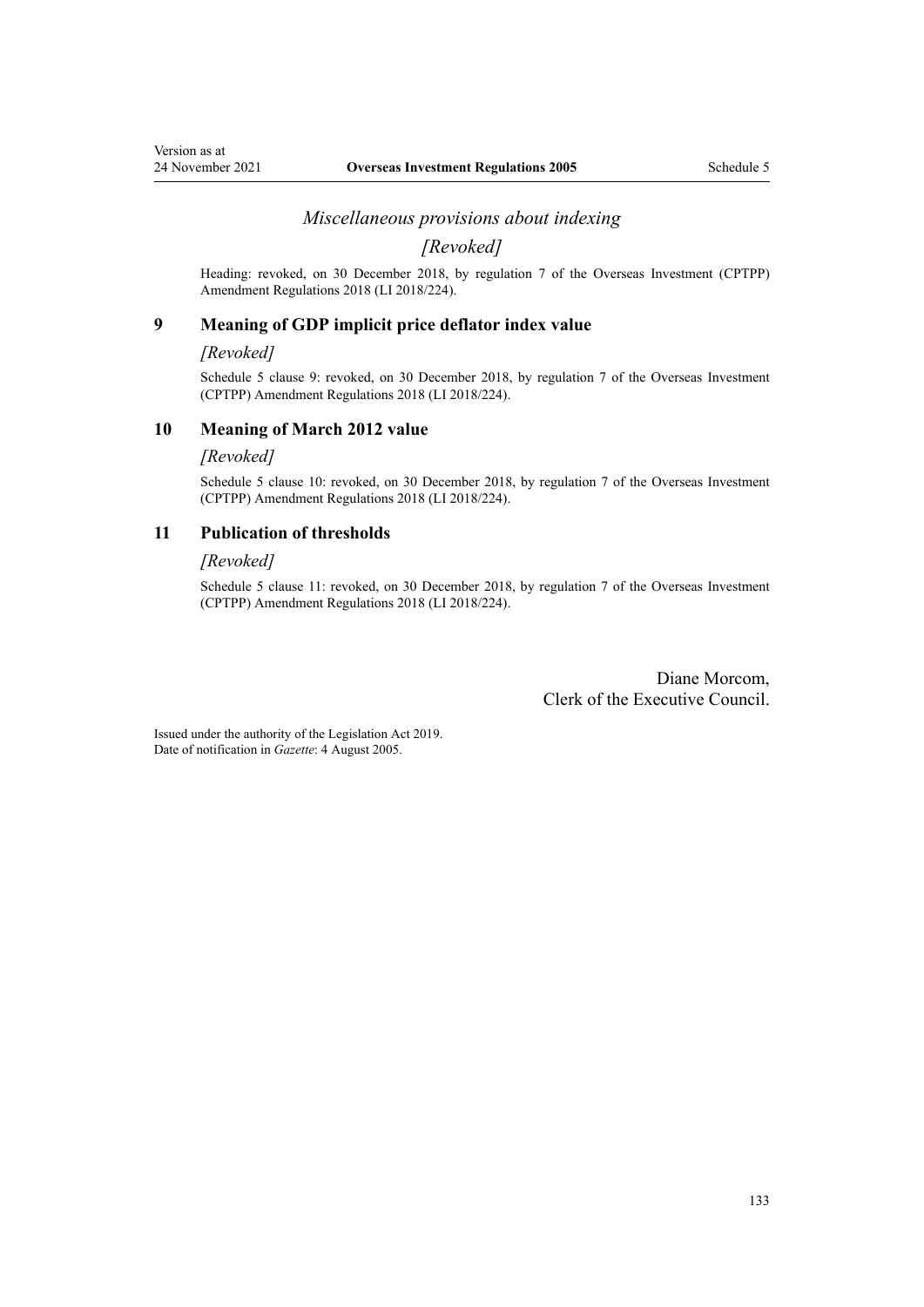## **Overseas Investment Amendment Regulations (No 2) 2006**

(SR 2006/231)

Anand Satyanand, Governor-General

## **Order in Council**

At Wellington this 28th day of August 2006

#### Present:

His Excellency the Governor-General in Council

Pursuant to section 61 of the Overseas Investment Act 2005, His Excellency the Governor-General, acting on the advice and with the consent of the Executive Council and on the recommendation of the Minister of Finance, makes the following regulations.

#### **Regulations**

#### **1 Title**

These regulations are the [Overseas Investment Amendment Regulations \(No 2\)](http://legislation.govt.nz/pdflink.aspx?id=DLM404346) [2006](http://legislation.govt.nz/pdflink.aspx?id=DLM404346).

#### **2 Commencement**

These regulations come into force on the day after the date of their notification in the *Gazette*.

#### **3 Principal regulations amended**

These regulations amend the Overseas Investment Regulations 2005.

## **17 Transitional provision for offers in relation to special land that have not yet been decided**

Every notice or offer relating to special land given in accordance with regulations 13 to 26 in respect of which there has not been a Crown decision before the commencement of these regulations must be decided by the relevant Minis‐ ters as if the notice or offer had been given after the commencement of these regulations.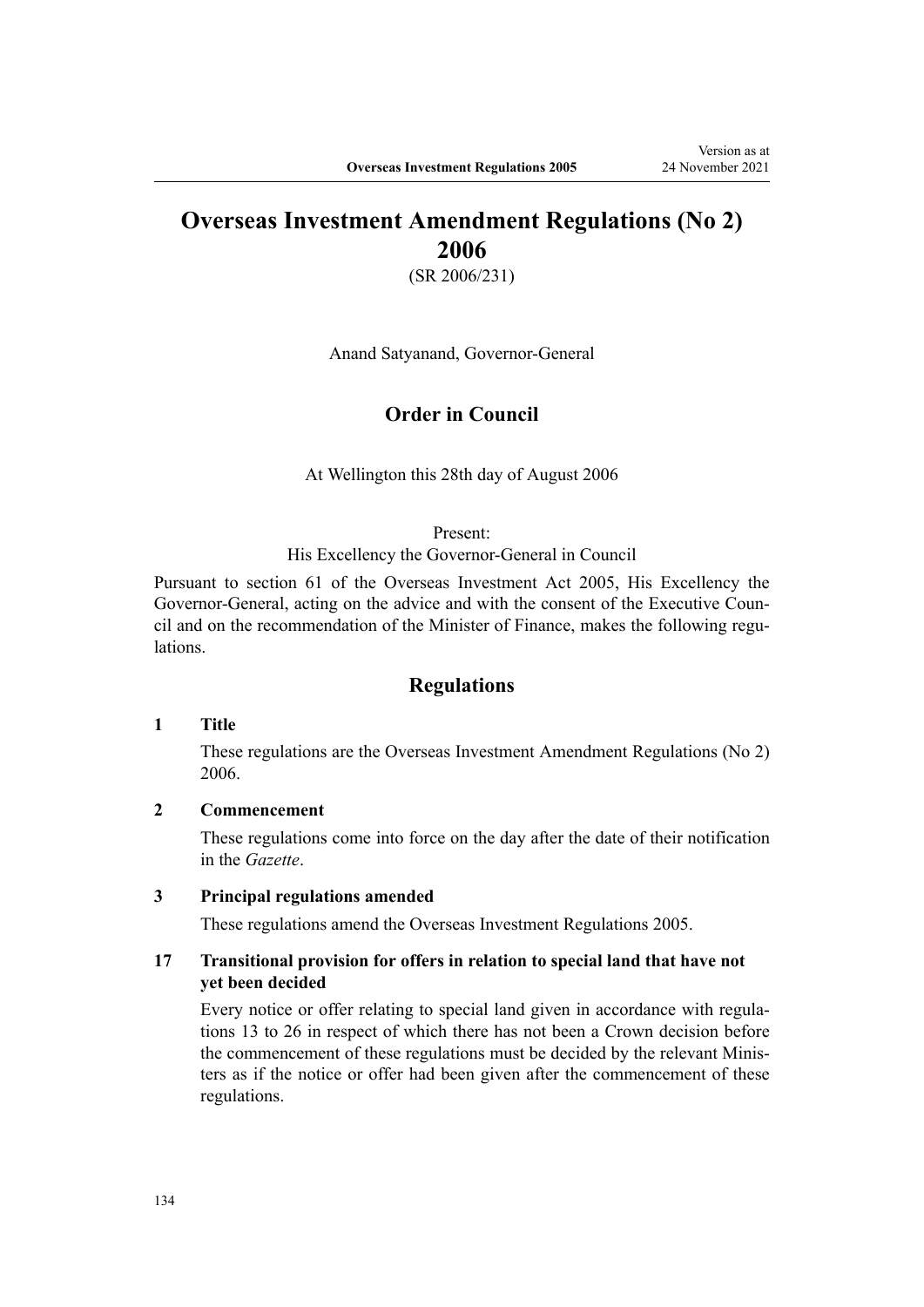Version as at<br>24 November 2021

Diane Morcom, Clerk of the Executive Council.

Date of notification in *Gazette*: 31 August 2006.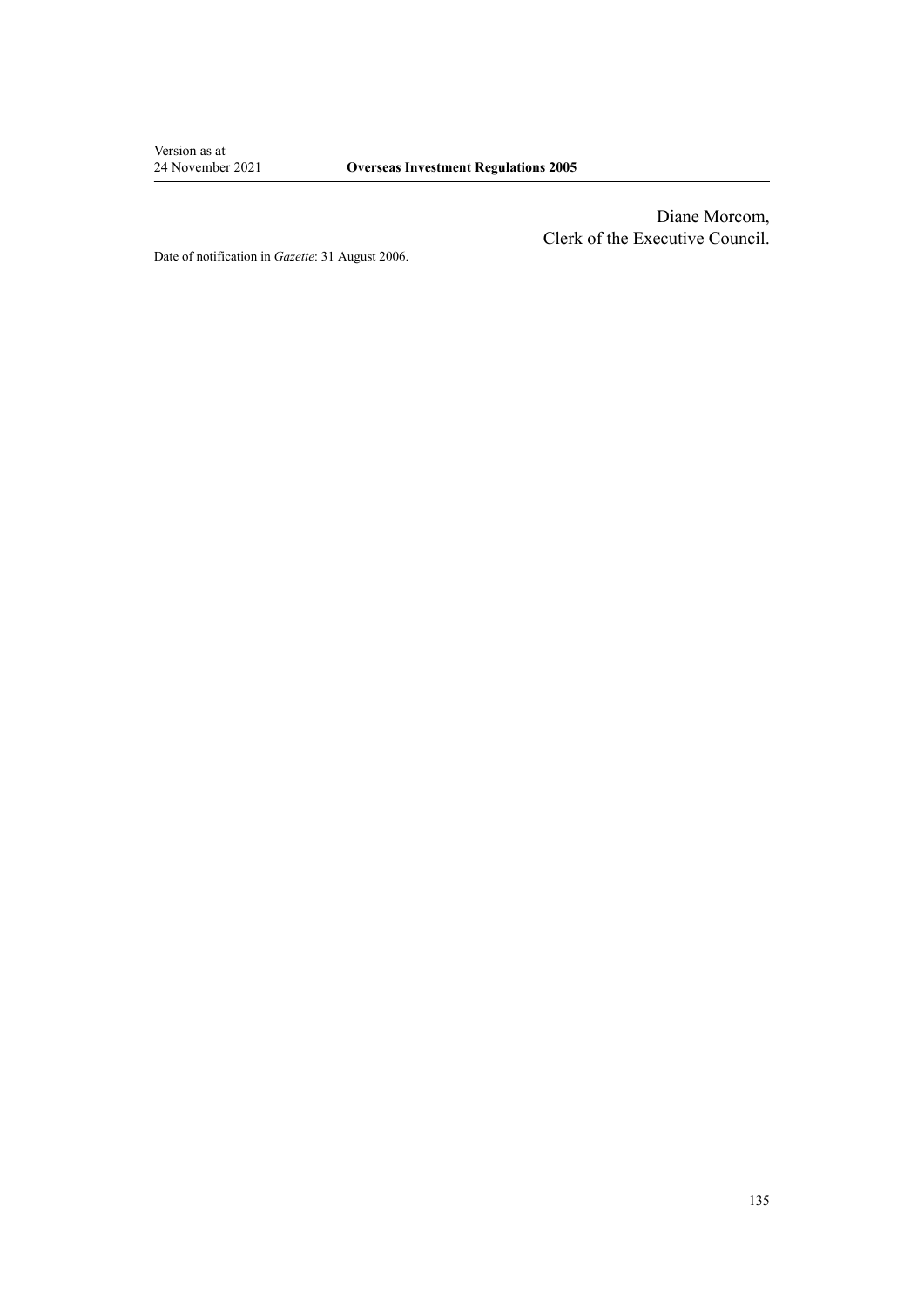## **Overseas Investment Amendment Regulations 2008**

(SR 2008/48)

Anand Satyanand, Governor-General

## **Order in Council**

At Wellington this 3rd day of March 2008

Present:

His Excellency the Governor-General in Council

Pursuant to section 61(1)(d) of the Overseas Investment Act 2005, His Excellency the Governor-General, acting on the advice and with the consent of the Executive Council and on the recommendation of the Minister of Finance, makes the following regulations.

## **Regulations**

#### **1 Title**

These regulations are the [Overseas Investment Amendment Regulations 2008.](http://legislation.govt.nz/pdflink.aspx?id=DLM1181200)

#### **2 Commencement**

These regulations come into force on 4 March 2008.

#### **3 Principal regulations amended**

These regulations amend the Overseas Investment Regulations 2005.

#### **4 Application**

These regulations apply to all applications under the Overseas Investment Act 2005 that have not been decided as at the date on which these regulations come into force, irrespective of whether the application was made before, or is made after, that date.

> Rebecca Kitteridge, for Clerk of the Executive Council.

Date of notification in *Gazette*: 4 March 2008.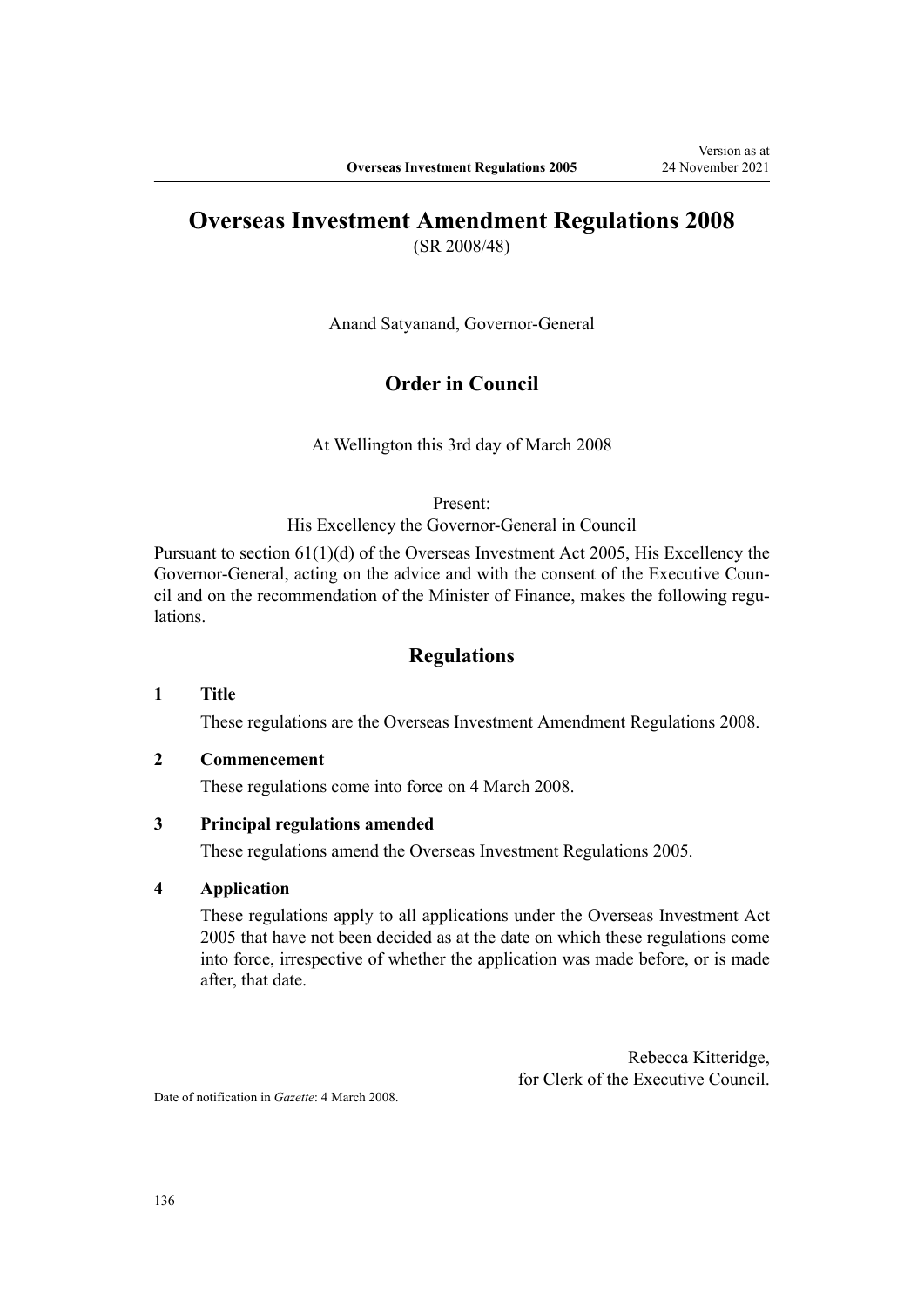## **Overseas Investment Amendment Regulations (No 2) 2009**

(SR 2009/210)

Anand Satyanand, Governor-General

## **Order in Council**

At Wellington this 3rd day of August 2009

#### Present:

His Excellency the Governor-General in Council

Pursuant to section 61 of the Overseas Investment Act 2005, His Excellency the Governor-General, acting on the advice and with the consent of the Executive Council and on the recommendation of the Minister of Finance, makes the following regulations.

## **Regulations**

#### **1 Title**

These regulations are the [Overseas Investment Amendment Regulations \(No 2\)](http://legislation.govt.nz/pdflink.aspx?id=DLM2242414) [2009](http://legislation.govt.nz/pdflink.aspx?id=DLM2242414).

## **2 Commencement**

These regulations come into force on the 28th day after the date of their notification in the *Gazette*.

## **3 Principal regulations amended**

These regulations amend the Overseas Investment Regulations 2005.

#### **6 Transitional provision**

Schedule 2 of the principal regulations (as in force immediately before the commencement of these regulations) continues to apply to applications and requests made before the commencement of these regulations.

> Rebecca Kitteridge, Clerk of the Executive Council.

Date of notification in *Gazette*: 3 August 2009.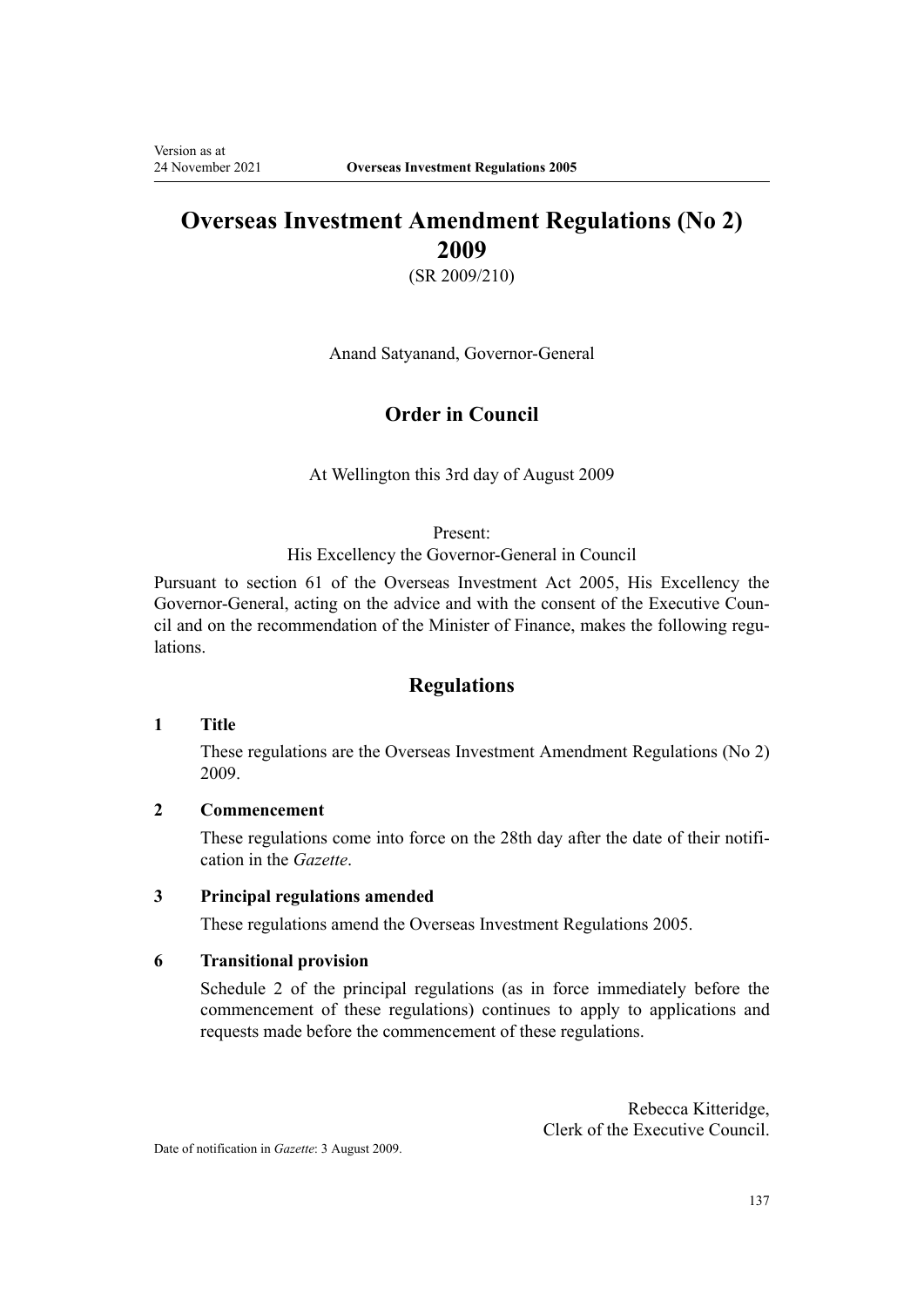# **Overseas Investment Amendment Regulations 2010**

(SR 2010/455)

Anand Satyanand, Governor-General

## **Order in Council**

At Wellington this 13th day of December 2010

Present:

His Excellency the Governor-General in Council

Pursuant to section 61(1)(d) of the Overseas Investment Act 2005, His Excellency the Governor-General, acting on the advice and with the consent of the Executive Council and on the recommendation of the Minister of Finance, makes the following regulations.

## **Regulations**

#### **1 Title**

These regulations are the [Overseas Investment Amendment Regulations 2010.](http://legislation.govt.nz/pdflink.aspx?id=DLM3410100)

#### **2 Commencement**

These regulations come into force on the 28th day after the date of their notification in the *Gazette*.

#### **3 Principal regulations amended**

These regulations amend the Overseas Investment Regulations 2005.

#### **4 Application**

These regulations apply to all applications for consent under the Overseas Investment Act 2005 that are received by the regulator after the date on which these regulations come into force.

> Rebecca Kitteridge, Clerk of the Executive Council.

Date of notification in *Gazette*: 16 December 2010.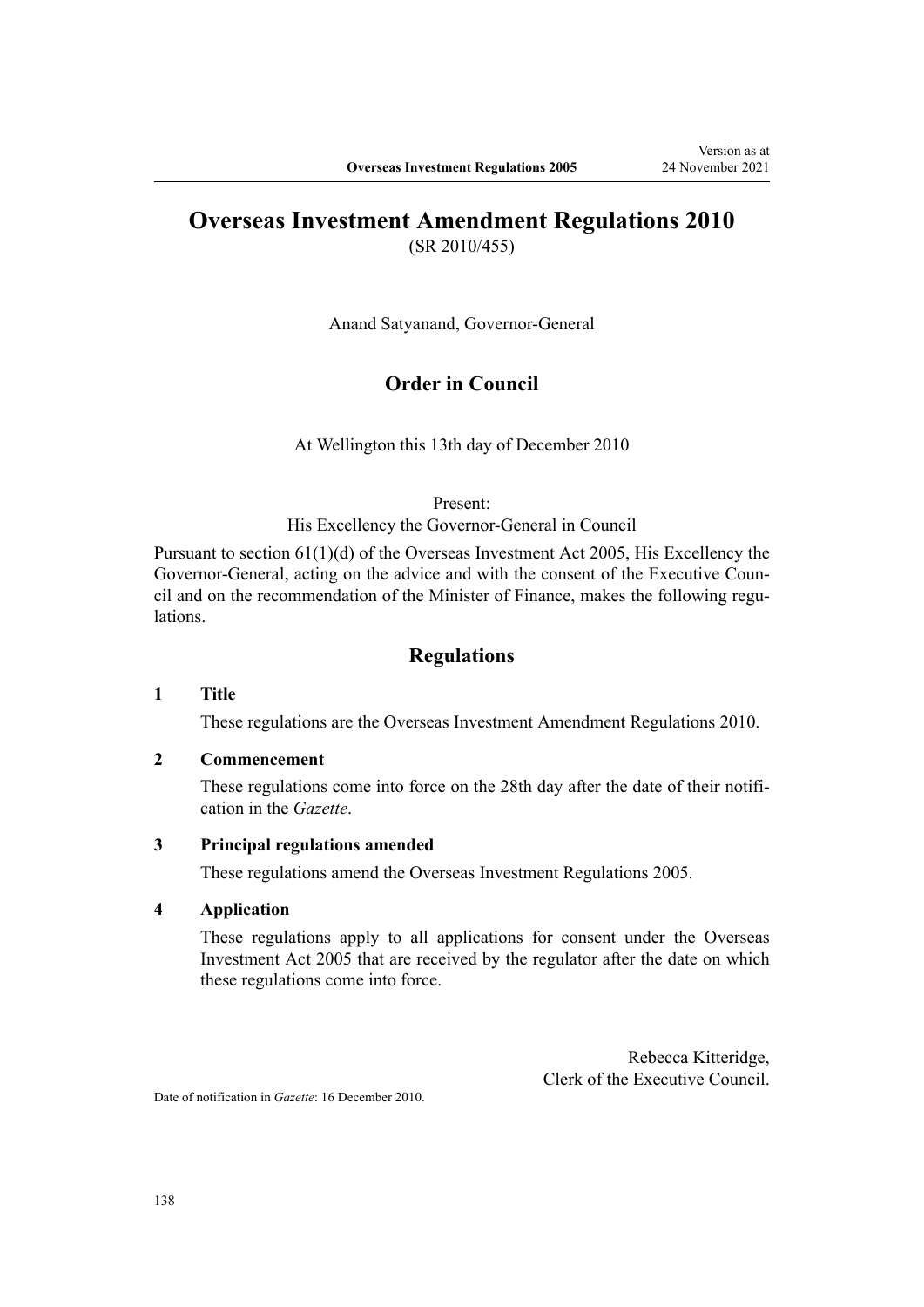#### **Notes**

#### *1 General*

This is a consolidation of the Overseas Investment Regulations 2005 that incorporates the amendments made to the legislation so that it shows the law as at its stated date.

#### *2 Legal status*

A consolidation is taken to correctly state, as at its stated date, the law enacted or made by the legislation consolidated and by the amendments. This presump‐ tion applies unless the contrary is shown.

[Section 78](http://legislation.govt.nz/pdflink.aspx?id=DLM7298365) of the Legislation Act 2019 provides that this consolidation, published as an electronic version, is an official version. A printed version of legis‐ lation that is produced directly from this official electronic version is also an official version.

#### *3 Editorial and format changes*

The Parliamentary Counsel Office makes editorial and format changes to con‐ solidations using the powers under [subpart 2](http://legislation.govt.nz/pdflink.aspx?id=DLM7298371) of Part 3 of the Legislation Act 2019. See also [PCO editorial conventions for consolidations](http://www.pco.govt.nz/editorial-conventions/).

#### *4 Amendments incorporated in this consolidation*

[Overseas Investment \(Fresh or Seawater Areas and Time Frames\) Amendment Regulations 2021](http://legislation.govt.nz/pdflink.aspx?id=LMS572162) (LI 2021/330)

[Overseas Investment \(CPTPP—Peru\) Amendment Regulations 2021](http://legislation.govt.nz/pdflink.aspx?id=LMS533120) (LI 2021/218)

[Overseas Investment \(Fees\) Amendment Regulations 2021](http://legislation.govt.nz/pdflink.aspx?id=LMS528042) (LI 2021/206)

[Overseas Investment Amendment Regulations 2021](http://legislation.govt.nz/pdflink.aspx?id=LMS500816) (LI 2021/170)

[Overseas Investment \(Commencement of Permanent Call-in Regime\) Amendment Regulations 2021](http://legislation.govt.nz/pdflink.aspx?id=LMS495270) (LI 2021/116)

[Overseas Investment Amendment Regulations \(No 2\) 2020](http://legislation.govt.nz/pdflink.aspx?id=LMS353098) (LI 2020/162)

[Overseas Investment \(Transitional Matters\) Amendment Regulations 2020](http://legislation.govt.nz/pdflink.aspx?id=LMS356158) (LI 2020/117)

[Overseas Investment Amendment Regulations 2020](http://legislation.govt.nz/pdflink.aspx?id=LMS345183) (LI 2020/110)

[Overseas Investment \(CPTPP–Viet Nam\) Amendment Regulations 2018](http://legislation.govt.nz/pdflink.aspx?id=LMS140734) (LI 2018/252)

[Overseas Investment \(CPTPP\) Amendment Regulations 2018](http://legislation.govt.nz/pdflink.aspx?id=LMS119473) (LI 2018/224)

[Overseas Investment Amendment Regulations 2018](http://legislation.govt.nz/pdflink.aspx?id=LMS76969) (LI 2018/154)

Overseas Investment Amendment Act 2018 (2018 No 25): [section 29](http://legislation.govt.nz/pdflink.aspx?id=LMS40766)

Land Transfer Act 2017 (2017 No 30): [section 250](http://legislation.govt.nz/pdflink.aspx?id=DLM6731493)

[Overseas Investment Amendment Regulations \(No 2\) 2016](http://legislation.govt.nz/pdflink.aspx?id=DLM7059217) (LI 2016/302)

[Overseas Investment Amendment Regulations 2016](http://legislation.govt.nz/pdflink.aspx?id=DLM6845748) (LI 2016/101)

[Overseas Investment Amendment Regulations 2010](http://legislation.govt.nz/pdflink.aspx?id=DLM3410100) (SR 2010/455)

[Overseas Investment Amendment Regulations \(No 2\) 2009](http://legislation.govt.nz/pdflink.aspx?id=DLM2242414) (SR 2009/210)

Companies (Minority Buy-out Rights) Amendment Act 2008 (2008 No 69): [section 13\(2\)](http://legislation.govt.nz/pdflink.aspx?id=DLM1036539)